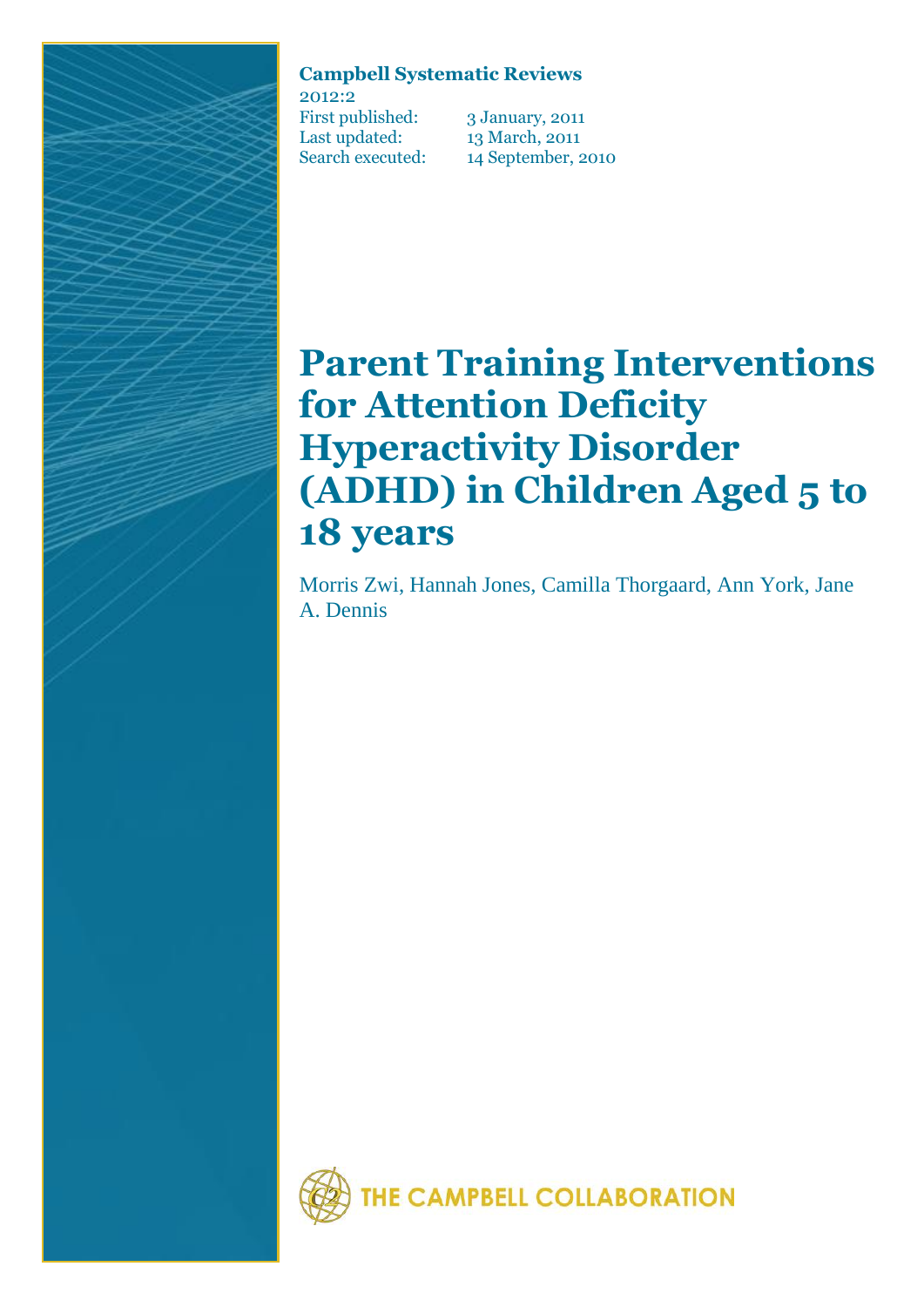# **Colophon**

| <b>Title</b>                              | Parent training interventions for Attention Deficit Hyperactivity Disorder<br>(ADHD) in children aged 5 to 18 years                                                                                                                                                                                                                                                                                                                                                                             |
|-------------------------------------------|-------------------------------------------------------------------------------------------------------------------------------------------------------------------------------------------------------------------------------------------------------------------------------------------------------------------------------------------------------------------------------------------------------------------------------------------------------------------------------------------------|
| Institution                               | The Campbell Collaboration                                                                                                                                                                                                                                                                                                                                                                                                                                                                      |
| <b>Authors</b>                            | Zwi, Morris<br>Jones, Hannah<br>Thorgaard, Camilla<br>York, Ann<br>Dennis, Jane A.                                                                                                                                                                                                                                                                                                                                                                                                              |
| <b>DOI</b>                                | 10.4073/csr.2012.2                                                                                                                                                                                                                                                                                                                                                                                                                                                                              |
| No. of pages                              | 99                                                                                                                                                                                                                                                                                                                                                                                                                                                                                              |
| Last updated                              | 13 March 2011                                                                                                                                                                                                                                                                                                                                                                                                                                                                                   |
| <b>Citation</b>                           | Zwi, M., Jones, H., Thorgaard, C., York, A., Dennis, J. Parent training<br>interventions for Attention Deficit Hyperactivity Disorder (ADHD) in<br>children aged 5 to 18 years<br>Campbell Systematic Reviews 20xx:x<br>DOI: 10.4073/csr.2012.2                                                                                                                                                                                                                                                 |
| Co-registration                           | This review is co-registered within both the Cochrane and Campbell<br>Collaborations. A version of this review can also be found in the Cochrane<br>Library.                                                                                                                                                                                                                                                                                                                                    |
| Contributions                             | MZ conceived and designed the original review question and wrote the<br>background of the protocol with assistance from Ann York . JD, HJ and CT<br>contributed to the refining of the inclusion criteria. MZ, JD and HJ wrote the<br>Methods sections. Results were vetted in pairs by MZ, JD, HJ and AY.<br>Studies were assessed for eligibility and data were extracted and entered into<br>RevMan 5.0 in pairs by MZ, JD, HJ and CT. The final review was written by<br>MZ, JD, HJ and AY. |
| <b>Editors for</b><br>this review         | <b>Editor: William Turner</b><br>Managing editor: Krystyna Kowalski                                                                                                                                                                                                                                                                                                                                                                                                                             |
| Support/funding                           | University of Bristol, UK<br>PPH Healthcare Medical Trust "Mid-Career Awards" grant, UK<br>SFI Campbell, The Danish National Centre for Social Research, Denmark                                                                                                                                                                                                                                                                                                                                |
| <b>Potential conflicts</b><br>of interest | Morris Zwi - this research was facilitated by the receipt of a PPP Mid-Career<br>Award which funded a locum 2.5 days per week for one year to allow<br>completion of a diploma in Systematic Reviews methodology at the<br>Systematic Reviews Training Unit, UCL.<br>The Campbell Collaboration contributed £3000 to facilitate the completion of<br>this review.<br>All other authors - none known.                                                                                            |
| Corresponding<br>author                   | Morris Zwi<br>Richmond Royal Hospital<br>South West London & St George's NHS Mental Health Trust<br>Kew Foot Road<br>Richmond<br>Surrey<br>TW9 2TE, UK<br>E-mail: mzwi@btinternet.com<br>E-mail 2: morris.zwi@swlstg-tr.nhs.uk                                                                                                                                                                                                                                                                  |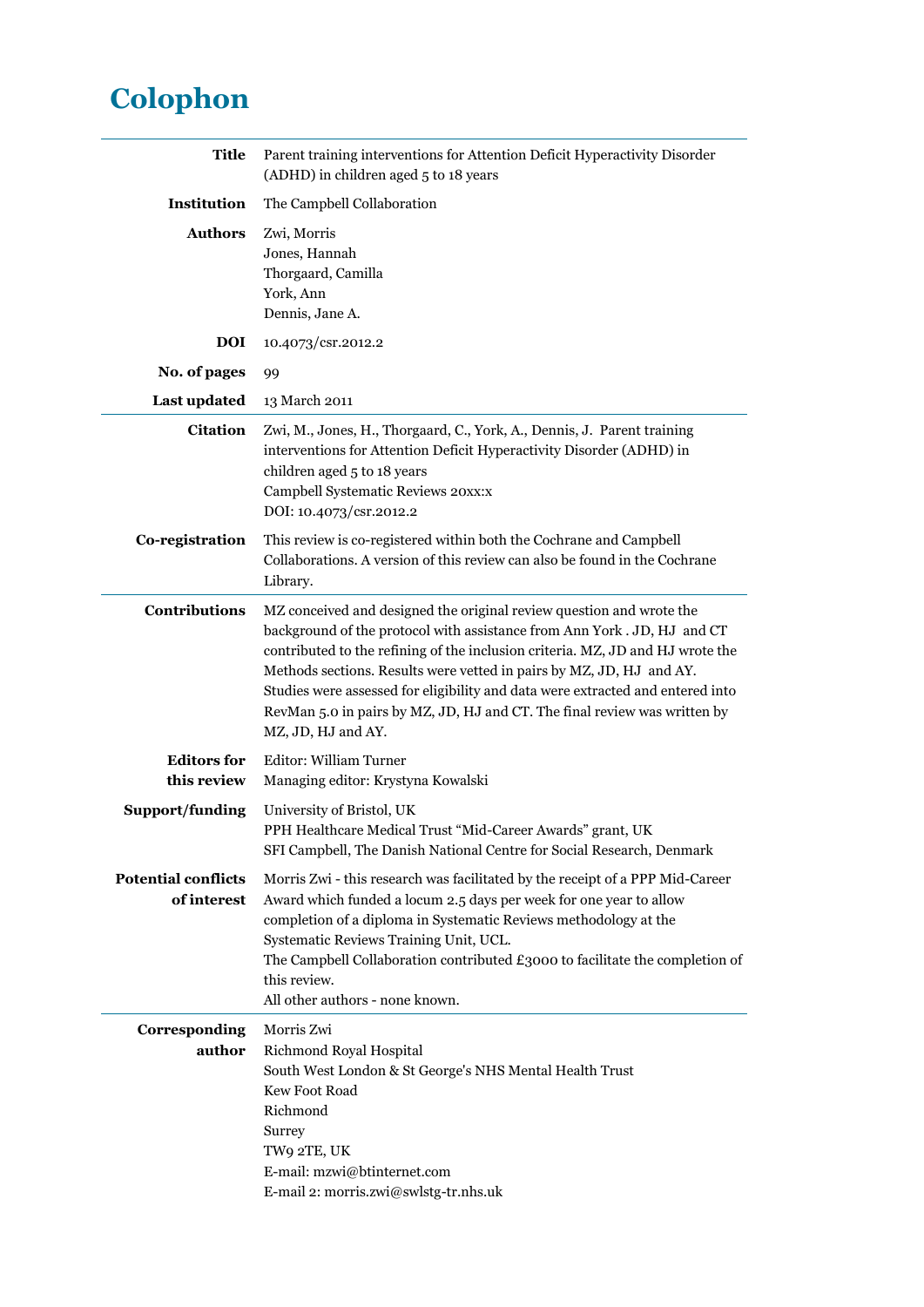# **Campbell Systematic Reviews**

| <b>Editors-in-Chief</b>      | Mark W. Lipsey, Vanderbilt University, USA<br>Arild Bjørndal, The Centre for Child and Adolescent Mental Health, Eastern<br>and Southern Norway & University of Oslo, Norway                                                                                                                                                                                                                                  |
|------------------------------|---------------------------------------------------------------------------------------------------------------------------------------------------------------------------------------------------------------------------------------------------------------------------------------------------------------------------------------------------------------------------------------------------------------|
| <b>Editors</b>               |                                                                                                                                                                                                                                                                                                                                                                                                               |
| Crime and Justice            | David B. Wilson, George Mason University, USA                                                                                                                                                                                                                                                                                                                                                                 |
| Education                    | Sandra Wilson, Vanderbilt University, USA                                                                                                                                                                                                                                                                                                                                                                     |
| Social Welfare               | William Turner, University of Bristol, UK<br>Geraldine Macdonald, Queen's University, UK & Cochrane Developmental,<br>Psychosocial and Learning Problems Group                                                                                                                                                                                                                                                |
| International<br>Development | Birte Snilstveit, 3ie, UK<br>Hugh Waddington, 3ie, UK                                                                                                                                                                                                                                                                                                                                                         |
| <b>Managing Editor</b>       | Karianne Thune Hammerstrøm, The Campbell Collaboration                                                                                                                                                                                                                                                                                                                                                        |
| <b>Editorial Board</b>       |                                                                                                                                                                                                                                                                                                                                                                                                               |
| Crime and Justice            | David B. Wilson, George Mason University, USA<br>Martin Killias, University of Zurich, Switzerland                                                                                                                                                                                                                                                                                                            |
| Education                    | Paul Connolly, Queen's University, UK<br>Gary W. Ritter, University of Arkansas, USA                                                                                                                                                                                                                                                                                                                          |
| Social Welfare               | Aron Shlonsky, University of Toronto, Canada                                                                                                                                                                                                                                                                                                                                                                  |
| International<br>Development | Peter Tugwell, University of Ottawa, Canada<br>Howard White, 3ie, India                                                                                                                                                                                                                                                                                                                                       |
| Methods                      | Therese Pigott, Loyola University, USA<br>Ian Shemilt, University of Cambridge, UK                                                                                                                                                                                                                                                                                                                            |
|                              | The Campbell Collaboration (C2) was founded on the principle that<br>systematic reviews on the effects of interventions will inform and help<br>improve policy and services. C2 offers editorial and methodological support to<br>review authors throughout the process of producing a systematic review. A<br>number of C2's editors, librarians, methodologists and external peer-<br>reviewers contribute. |
|                              | The Campbell Collaboration<br>P.O. Box 7004 St. Olavs plass<br>0130 Oslo, Norway<br>www.campbellcollaboration.org                                                                                                                                                                                                                                                                                             |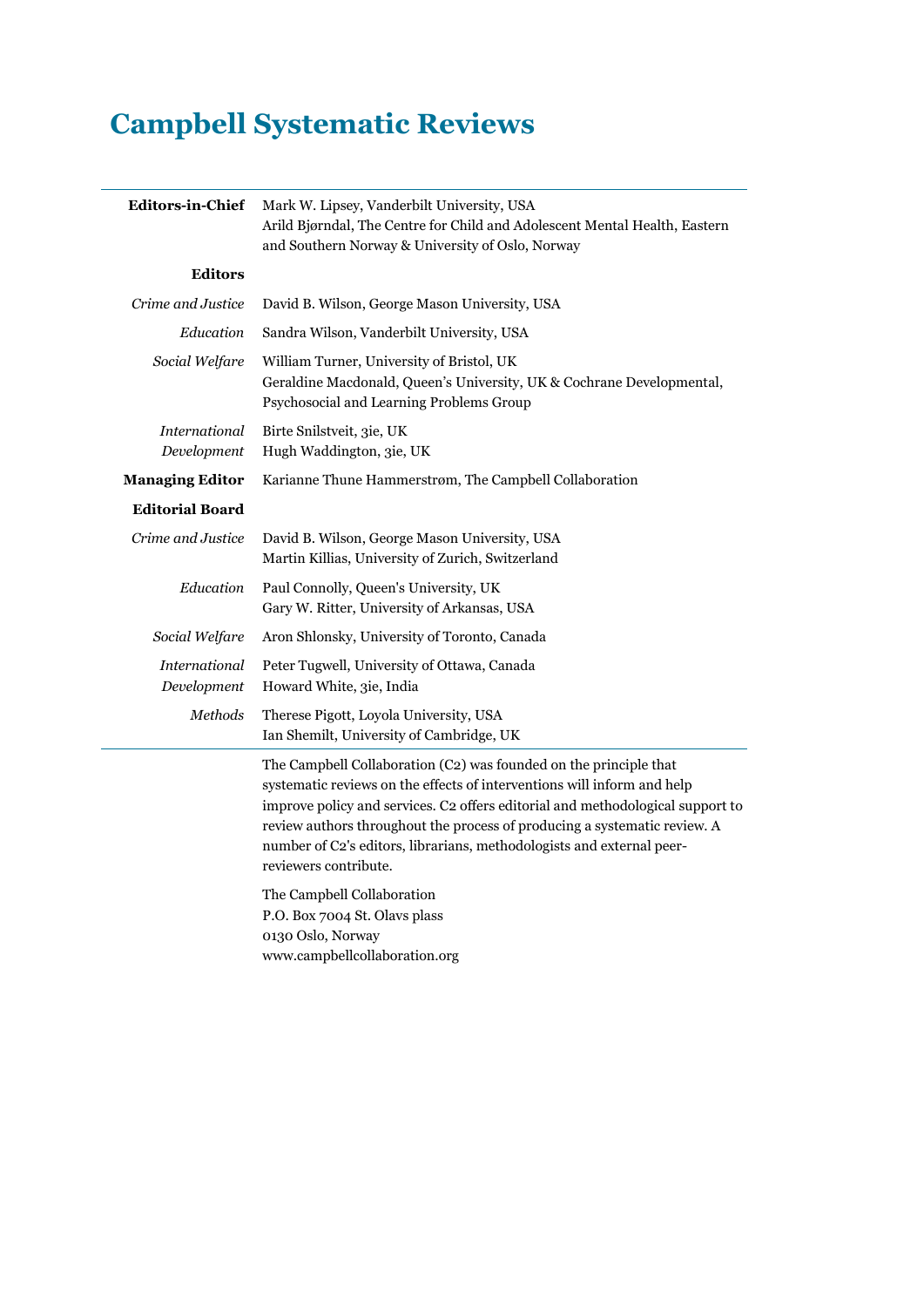# <span id="page-3-0"></span>**Table of contents**

| <b>TABLE OF CONTENTS</b> |                                                            |    |
|--------------------------|------------------------------------------------------------|----|
|                          | <b>ABSTRACT</b>                                            | 5  |
| Background               |                                                            |    |
| Objectives               |                                                            |    |
|                          | <b>Search Strategy</b>                                     | 5  |
|                          | <b>Selection Criteria</b>                                  | 5  |
|                          | Data collection and Analysis                               | 6  |
| Results                  |                                                            |    |
|                          | Authors' Conclusions                                       | 7  |
|                          | Plain language summary                                     | 7  |
| 1                        | <b>BACKGROUND</b>                                          | 9  |
| 1.1                      | Description of the condition                               | 9  |
| 1.2                      | Treatment                                                  | 11 |
| 1.3                      | Description of the intervention                            | 12 |
| 1.4                      | How the intervention might work                            | 13 |
| 1.5                      | Why it is important to do this review                      | 13 |
| 2                        | <b>OBJECTIVES</b>                                          | 15 |
| 3                        | <b>METHODS</b>                                             | 16 |
| 3.1                      | Criteria for considering studies for this review           | 16 |
| 3.2                      | Search methods for identification of studies               | 18 |
| 3.3                      | Data collection and analysis                               | 19 |
| $\overline{\mathbf{4}}$  | <b>RESULTS</b>                                             | 24 |
| 4.1                      | Description of studies                                     | 24 |
| 4.2                      | Risk of bias in included studies                           | 31 |
| 4.3                      | <b>Effects of interventions</b>                            | 32 |
| $\overline{\mathbf{5}}$  | <b>DISCUSSION</b>                                          | 38 |
| 5.1                      | Summary of main results                                    | 38 |
| 5.2                      | Overall completeness and applicability of evidence         | 40 |
| 5.3                      | Quality of the evidence                                    | 40 |
| 5.4                      | Potential biases in the review process                     | 41 |
| 5.5                      | Agreements and disagreements with other studies or reviews | 42 |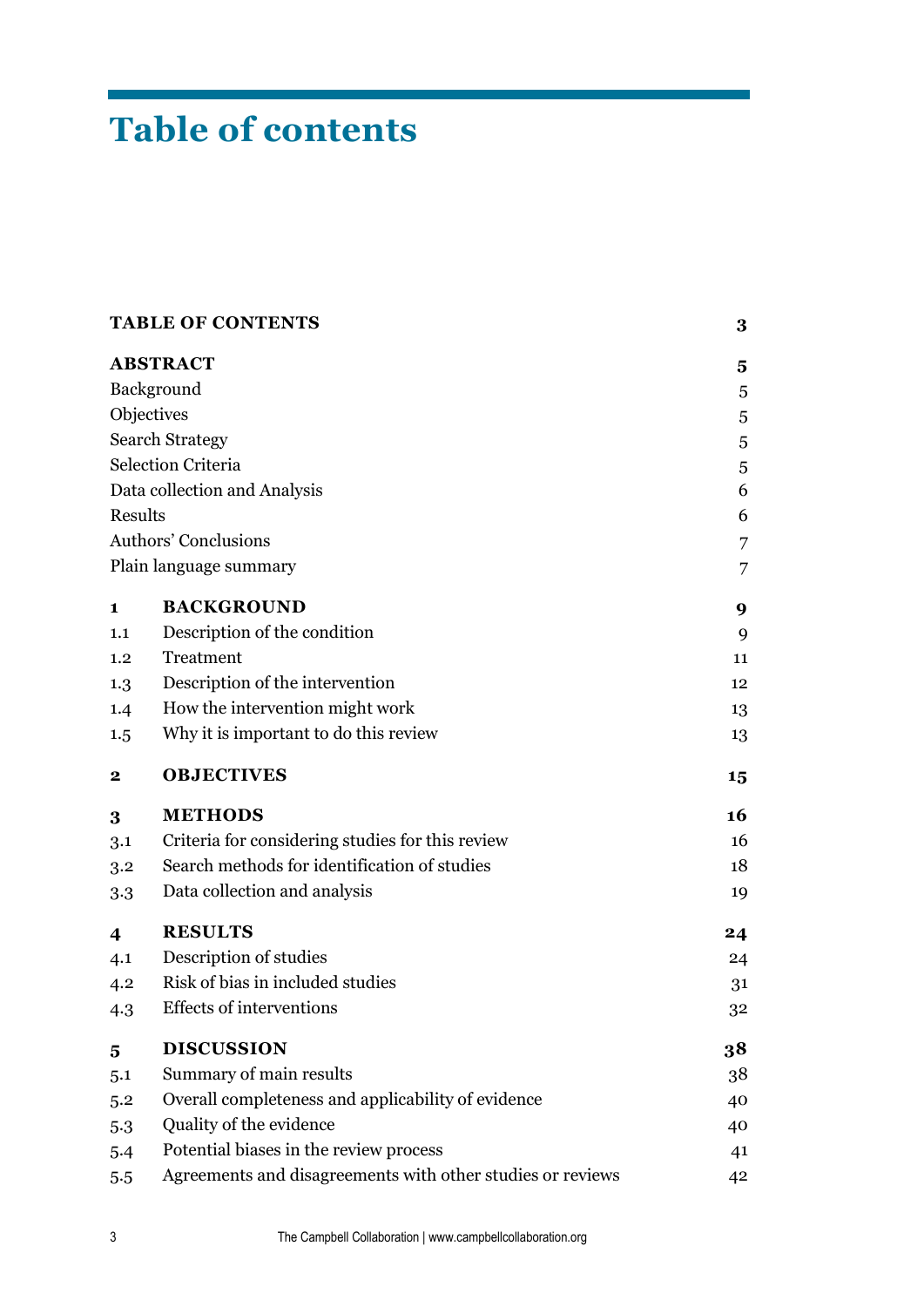| 6    | <b>AUTHORS' CONCLUSIONS</b>              | 44 |
|------|------------------------------------------|----|
| 6.1  | Implications for practice                | 44 |
| 6.2  | Implications for research                | 44 |
| 7    | <b>ACKNOWLEDGEMENTS</b>                  | 46 |
| 8    | <b>CHARACTERISTICS OF STUDIES</b>        | 47 |
| 8.1  | Characteristics of included studies      | 47 |
| 8.2  | Characteristics of excluded studies      | 57 |
| 9    | <b>REFERENCES</b>                        | 64 |
| 9.1  | Included studies                         | 64 |
| 9.2  | <b>Excluded studies</b>                  | 65 |
| 9.3  | Other references                         | 72 |
| 10   | <b>DATA AND ANALYSES</b>                 | 81 |
| 10.1 | Parent training versus control           | 81 |
| 11   | <b>FIGURES</b>                           | 82 |
| 11.1 | Methodological quality summary           | 82 |
| 11.2 | Risk of bias                             | 83 |
| 12   | <b>APPENDIX</b>                          | 84 |
| 12.1 | Search strategies 2002, 2004, 2006, 2008 | 84 |
| 12.2 | Search strategies used May 2009          | 86 |
| 12.3 | Search strategies used September 2010    | 92 |
| 12.4 | Additional methods for future update     | 98 |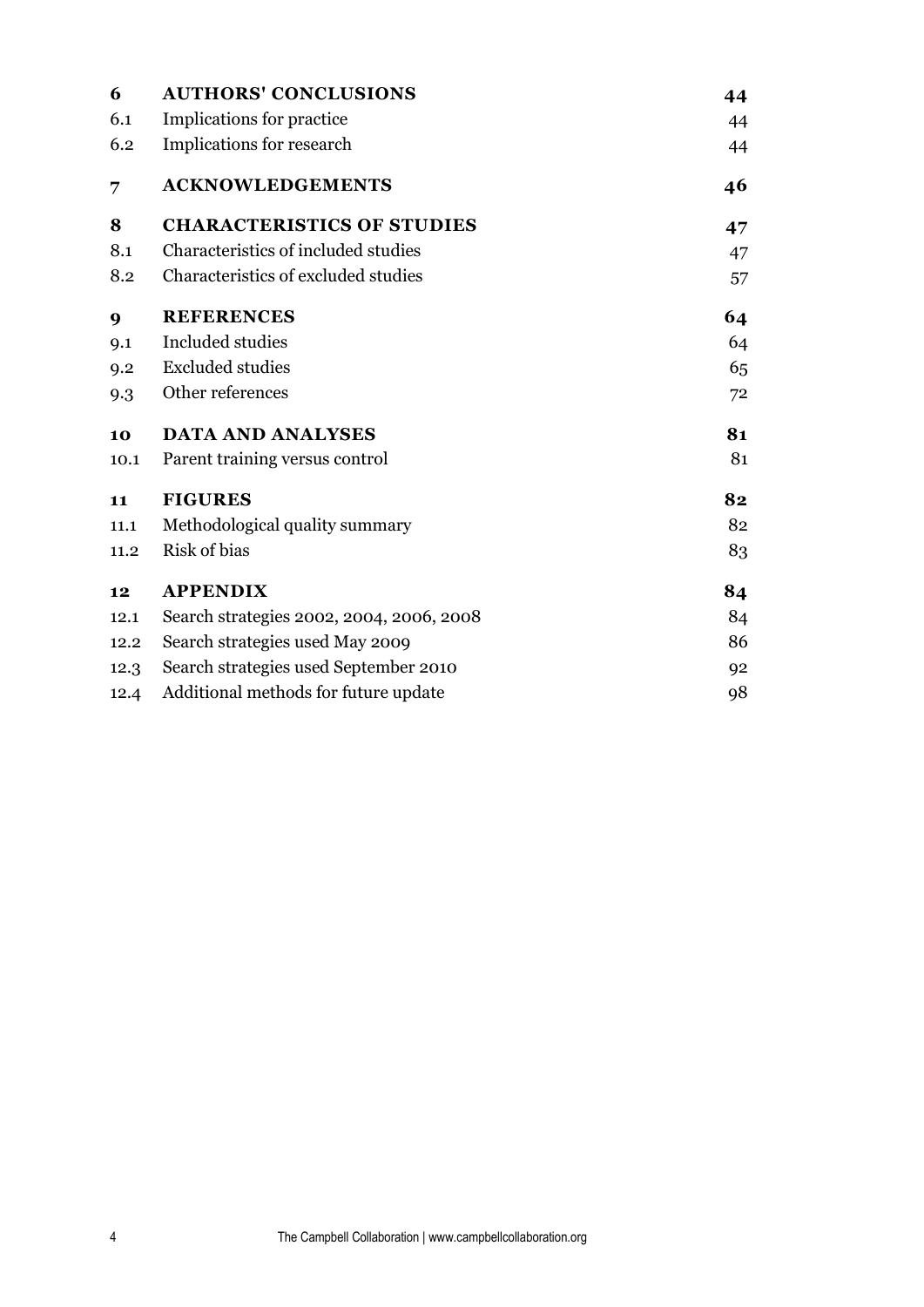# <span id="page-5-0"></span>**Abstract**

#### <span id="page-5-1"></span>**BACKGROUND**

Attention Deficit Hyperactivity Disorder (ADHD) is a neurodevelopmental disorder characterised by high levels of inattention, hyperactivity and impulsivity that are present before the age of seven years, seen in a range of situations, inconsistent with the child's developmental level and causing social or academic impairment. Parent training programmes are psychosocial interventions aimed at training parents in techniques to enable them to manage their children's challenging behaviour.

#### <span id="page-5-2"></span>**OBJECTIVES**

To determine whether parent training interventions are effective in reducing ADHD symptoms and associated problems in children aged between five and eighteen years with a diagnosis of ADHD, compared to controls with no parent training intervention.

#### <span id="page-5-3"></span>**SEARCH STRATEGY**

We searched the following electronic databases (for all available years until September 2010): CENTRAL (2010, Issue 3), MEDLINE (1950 to 10 September 2010), EMBASE (1980 to 2010 Week 36), CINAHL (1937 to 13 September 2010), PsycINFO (1806 to September Week 1 2010), Dissertation Abstracts International (14 September 2010) and the metaRegister of Controlled Trials (14 September 2010). We contacted experts in the field to ask for details of unpublished or ongoing research.

#### <span id="page-5-4"></span>**SELECTION CRITERIA**

Randomised (including quasi-randomised) studies comparing parent training with no treatment, a waiting list or treatment as usual (adjunctive or otherwise). We included studies if ADHD was the main focus of the trial and participants were over five years old and had a clinical diagnosis of ADHD or hyperkinetic disorder that was made by a specialist using the operationalised diagnostic criteria of the DSM-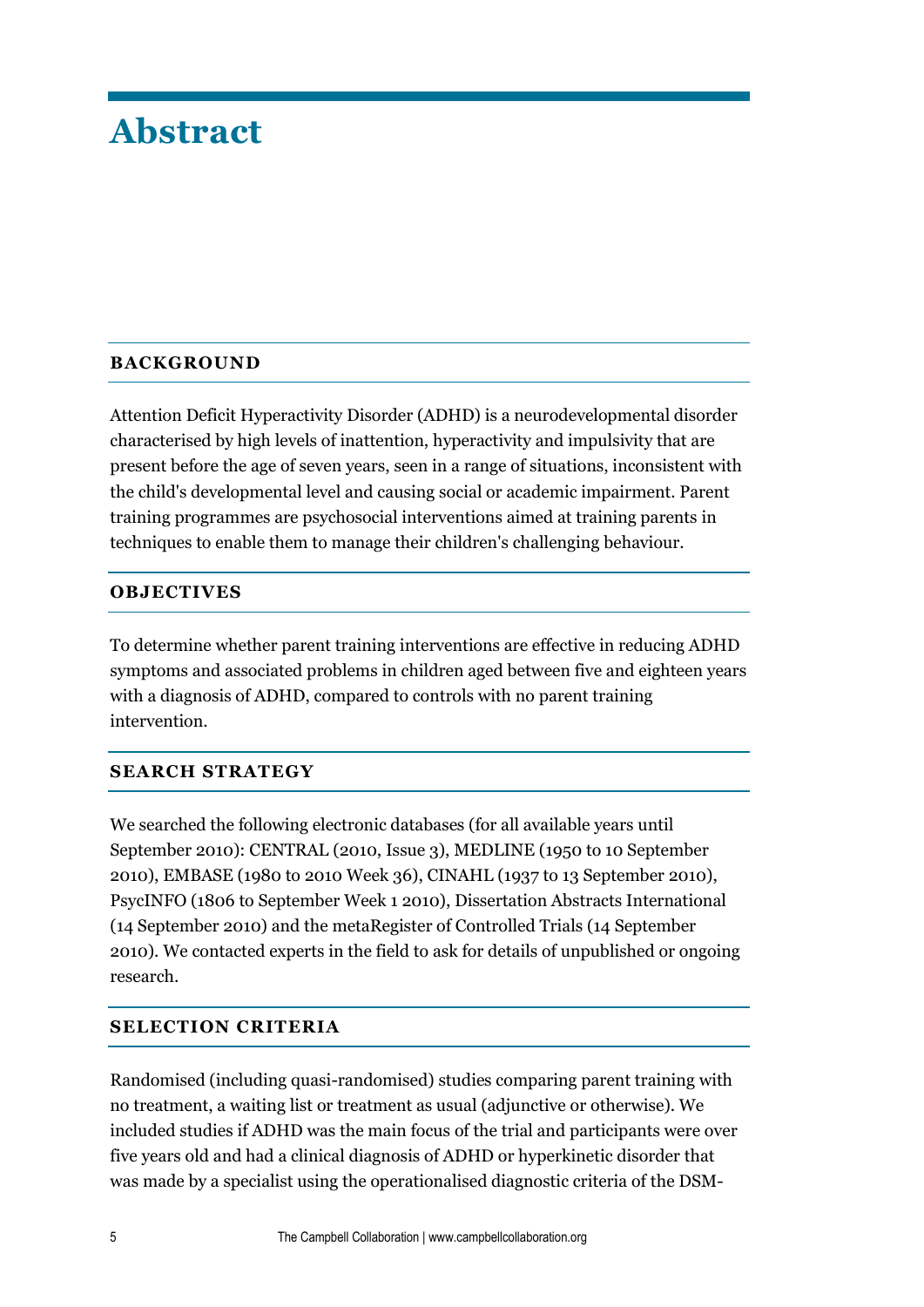III/DSM-IV or ICD-10. We only included trials that reported at least one child outcome.

## <span id="page-6-0"></span>**DATA COLLECTION AND ANALYSIS**

Four authors were involved in screening abstracts and at least 2 authors looked independently at each one. We reviewed a total of 12,691 studies and assessed five as eligible for inclusion. We extracted data and assessed the risk of bias in the five included trials. Opportunities for meta-analysis were limited and most data that we have reported are based on single studies.

## <span id="page-6-1"></span>**RESULTS**

We found five studies including 284 participants that met the inclusion criteria, all of which compared parent training with de facto treatment as usual (TAU). One study included a nondirective parent support group as a second control arm.

Four studies targeted children's behaviour problems and one assessed changes in parenting skills.

Of the four studies targeting children's behaviour, two focused on behaviour at home and two focused on behaviour at school. The two studies focusing on behaviour at home had different findings: one found no difference between parent training and treatment as usual, whilst the other reported statistically significant results for parent training versus control. The two studies of behaviour at school also had different findings: one study found no difference between groups, whilst the other reported positive results for parent training when ADHD was not comorbid with oppositional defiant disorder. In this latter study, outcomes were better for girls and for children on medication.

We assessed the risk of bias in most of the studies as unclear at best and often as high. Information on randomisation and allocation concealment did not appear in any study report. Inevitably, blinding of participants or personnel was impossible for this intervention; likewise, blinding of outcome assessors (who were most often the parents who had delivered the intervention) was impossible.

We were only able to conduct meta-analysis for two outcomes: child 'externalising' behaviour (a measure of rulebreaking, oppositional behaviour or aggression) and child 'internalising' behaviour (for example, withdrawal and anxiety). Meta-analysis of three studies ( $n = 190$ ) providing data on externalising behaviour produced results that fell short of statistical significance (SMD -0.32; 95% CI -0.83 to 0.18, I2  $= 60\%$ ). A meta-analysis of two studies (n = 142) for internalising behaviour gave significant results in the parent training groups (SMD -0.48; 95% CI -0.84 to -0.13, I2 = 9%). Data from a third study likely to have contributed to this outcome were missing, and we have some concerns about selective outcome reporting bias.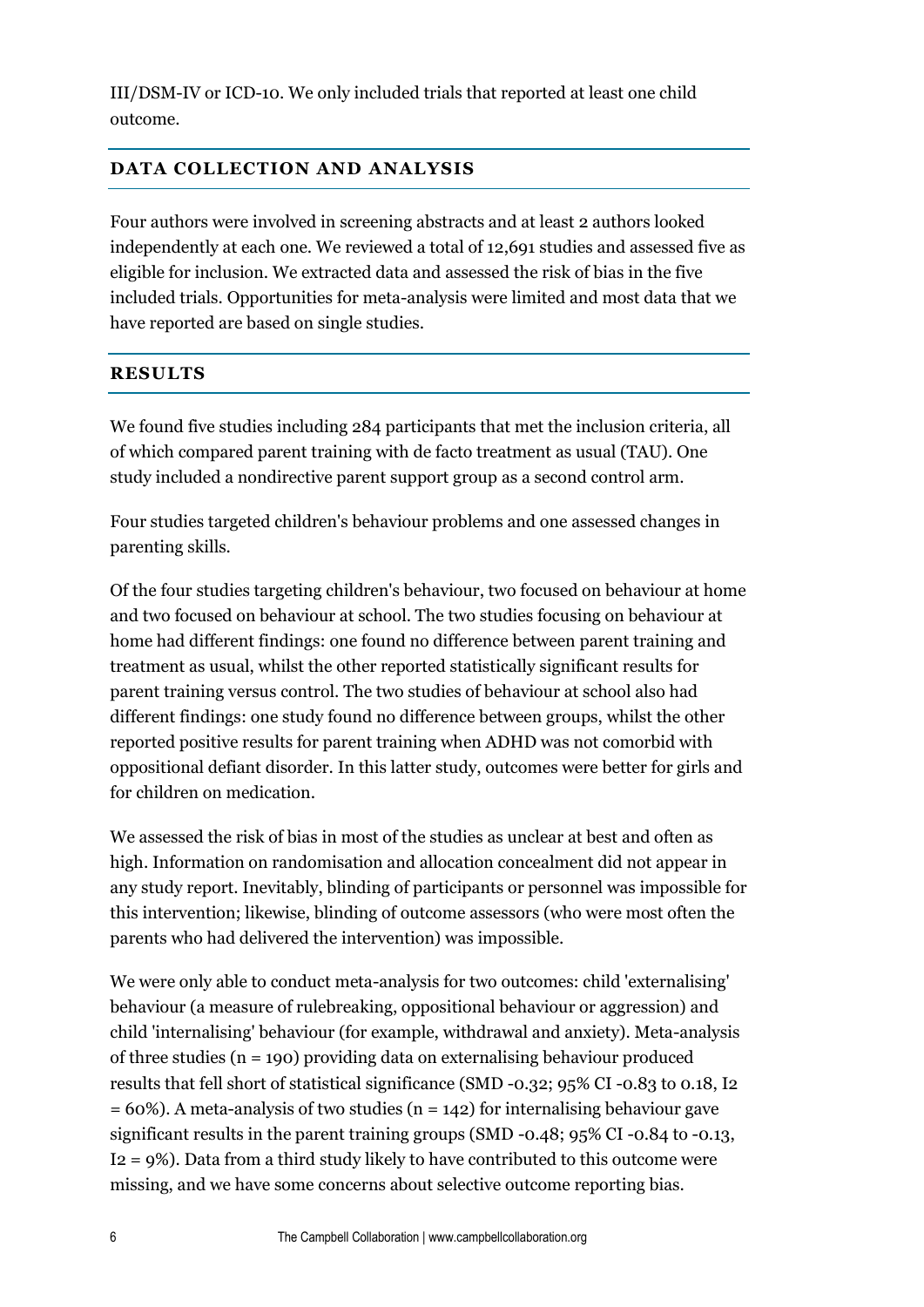Individual study results for child behaviour outcomes were mixed. Positive results on an inventory of child behaviour problems were reported for one small study (n = 24) with the caveat that results were only positive when parent training was delivered to individuals and not groups. In another study  $(n = 62)$ , positive effects (once results were adjusted for demographic and baseline data) were reported for the intervention group on a social skills measure.

The study  $(n = 48)$  that assessed parenting skill changes compared parent training with a nondirective parent support group. Statistically significant improvements were reported for the parent training group. Two studies  $(n = 142)$  provided data on parent stress indices that were suitable for combining in a meta-analysis. The results were significant for the 'child' domain (MD -10.52; 95% CI -20.55 to -0.48) but not the 'parent' domain (MD -7.54; 95% CI -24.38 to 9.30). Results for this outcome from a small study (n = 24) suggested a long-term benefit for mothers who received the intervention at an individual level; in contrast, fathers benefited from short-term group treatment. A fourth study reported change data for within group measures of parental stress and found significant benefits in only one of the two active parent training group arms ( $P \le 0.01$ ).

No study reported data for academic achievement, adverse events or parental understanding of ADHD.

# <span id="page-7-0"></span>**AUTHORS' CONCLUSIONS**

Parent training may have a positive effect on the behaviour of children with ADHD. It may also reduce parental stress and enhance parental confidence. However, the poor methodological quality of the included studies increases the risk of bias in the results. Data concerning ADHD-specific behaviour are ambiguous. For many important outcomes, including school achievement and adverse effects, data are lacking.

Evidence from this review is not strong enough to form a basis for clinical practice guidelines. Future research should ensure better reporting of the study procedures and results.

## <span id="page-7-1"></span>**PLAIN LANGUAGE SUMMARY**

Attention Deficit Hyperactivity Disorder (ADHD) is a neurodevelopmental disorder. For a child to be diagnosed with ADHD, adults such as parents, carers, healthcare workers or teachers must have noticed higher levels of inattention, hyperactivity and impulsivity in the child before the age of seven years compared to children of similar age. The inattention, hyperactivity and impulsivity must be observed in a range of situations, for a substantial period of time and cause impairment to the child"s learning or social development. Parent training programmes aim to equip parents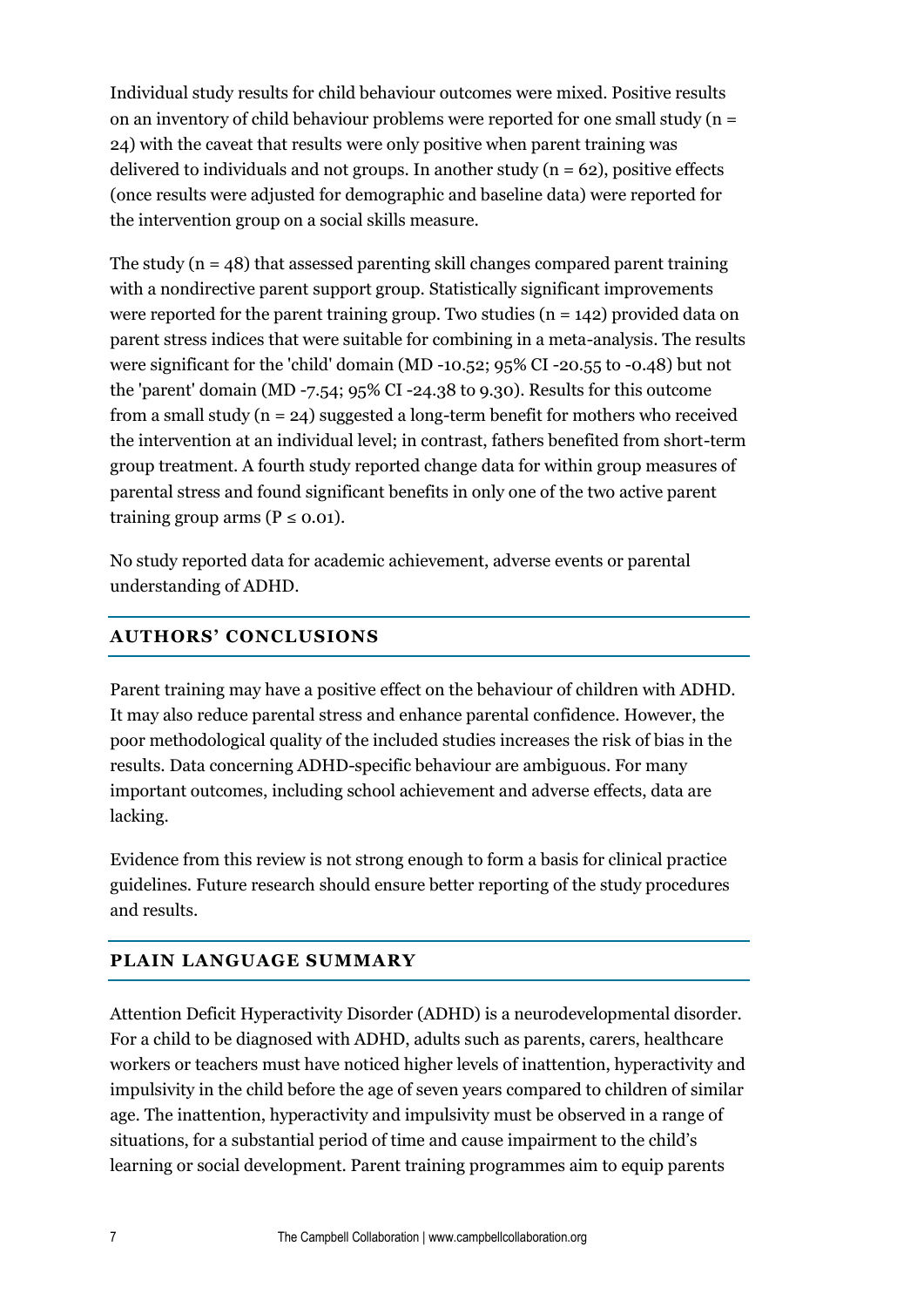with techniques to manage their child's 'difficult' or ADHD-related behaviour (that is their inattention and hyperactivity-impulsivity).

We found five randomised controlled studies that met our inclusion criteria. Four set out to improve children's general behaviour and one focused specifically on how parents could help their children make friends. All studies were small and their quality varied. Results from these studies were somewhat encouraging as far as parental stress and general child behaviour were concerned, but were uncertain with regard to other important outcomes including ADHD-related behaviour. No study provided data on the key outcomes of achievement in school, harmful effects or parent knowledge of ADHD. There was no evidence to say whether parent training is better delivered in groups or individually.

The evidence we found was limited in terms of the size of the trials and in their quality, and therefore we do not think it can be used as the basis for guidelines of treatment of ADHD in clinics or schools. We believe more research is needed and that it should ensure better reporting of the study procedures and results.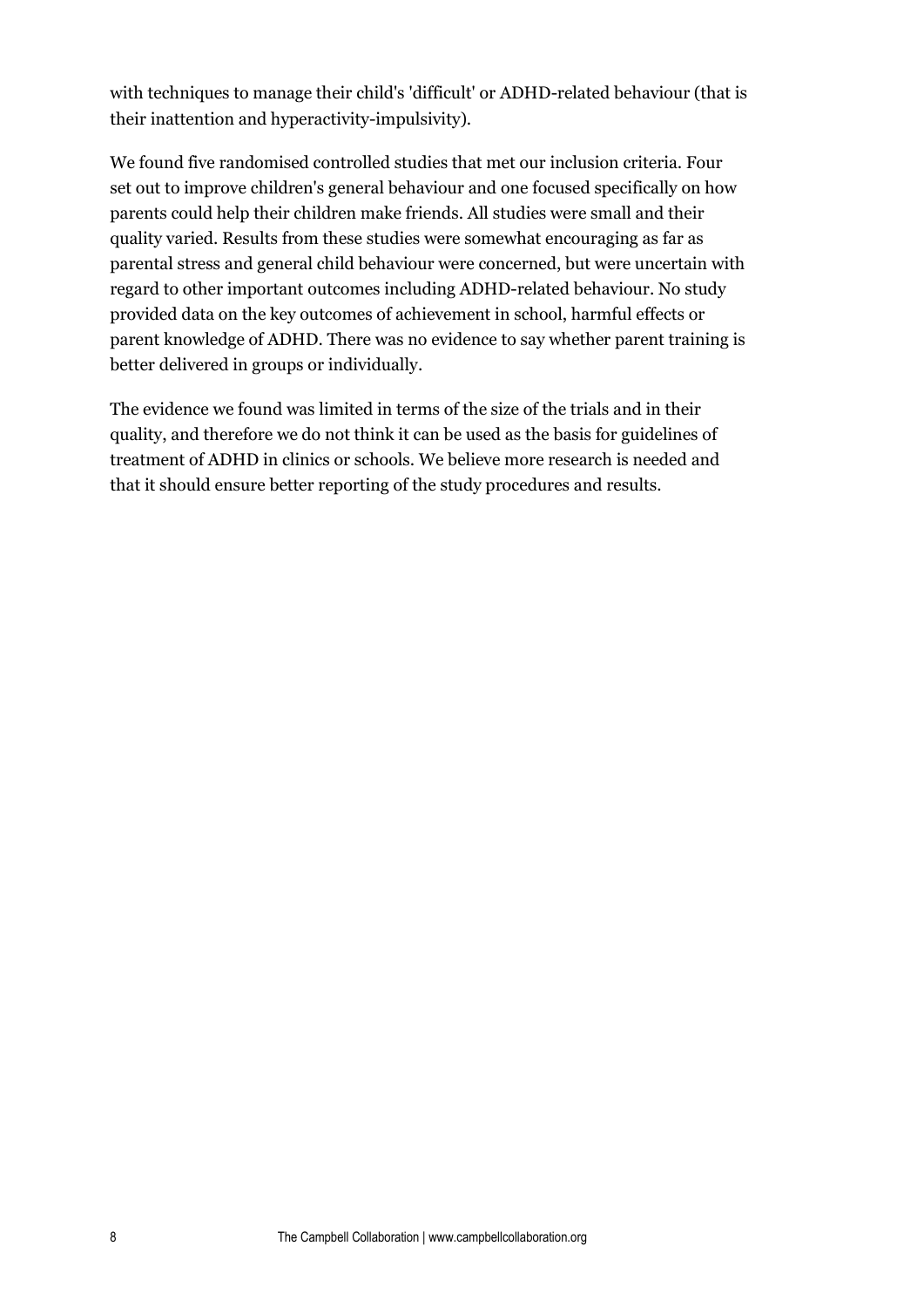# <span id="page-9-0"></span>**1 Background**

# <span id="page-9-1"></span>**1.1 DESCRIPTION OF THE CONDITION**

# **1.1.1 Definition of Attention Deficit Hyperactivity Disorder (ADHD) and its prevalence**

ADHD is a neurodevelopmental disorder characterised by high levels of inattention, hyperactivity and impulsivity that are present before seven years of age. These are seen in a range of situations, are inconsistent with the developmental level of the child and are associated with impairment in social or academic development (APA 1994). In the International Classification of Diseases (ICD-10) (WHO 1992), hyperkinetic disorder (HKD) is similar to ADHD but the criteria are more restrictive. In this review we used the term ADHD to include HKD, although technically HKD defines a more severe subgroup of ADHD (WHO 1992; APA 1994).

Prevalence estimates for ADHD vary considerably and depend on the characteristics of the population, sampling methods and the nature of the assessment (Jadad 1999a; Faraone 2003; Sciutto 2007). In a UK survey of 10,438 children aged five to 15 years, Ford 2003 found that 3.62% of boys and 0.85% of girls had a diagnosis of ADHD. The Center for Disease Control and Prevention in the USA conducted a survey of 102,353 parents with children aged four to 17 years and found a lifetime childhood diagnosis of 7.8% (2.5 times as many boys as girls) of whom 4.3% had received medication as treatment (CDC 2005). A review of 50 prevalence studies (including 20 US and 30 non-US sample populations) suggested that the prevalence is similar in US and non-US populations (Faraone 2003). However, the 'administrative' prevalence, that is the frequency of diagnosis in practice, seems to highlight a cultural difference between US and European clinicians as this ratio is estimated to be as high as 20:1 (Santosh 2005).

Comorbidity between ADHD and conduct problems is high. In the British Child and Adolescent Mental Health Survey, 27% of those with conduct disorder (CD) and 26% of those with oppositional defiant disorder (ODD) also qualified for a diagnosis of ADHD, and more than 50% of those with ADHD had a comorbid behaviour disorder (Ford 2003).

Early conduct problems appear to precede antisocial behaviour in later life. Farrington (1995) estimated that it is possible to predict over half of future recidivist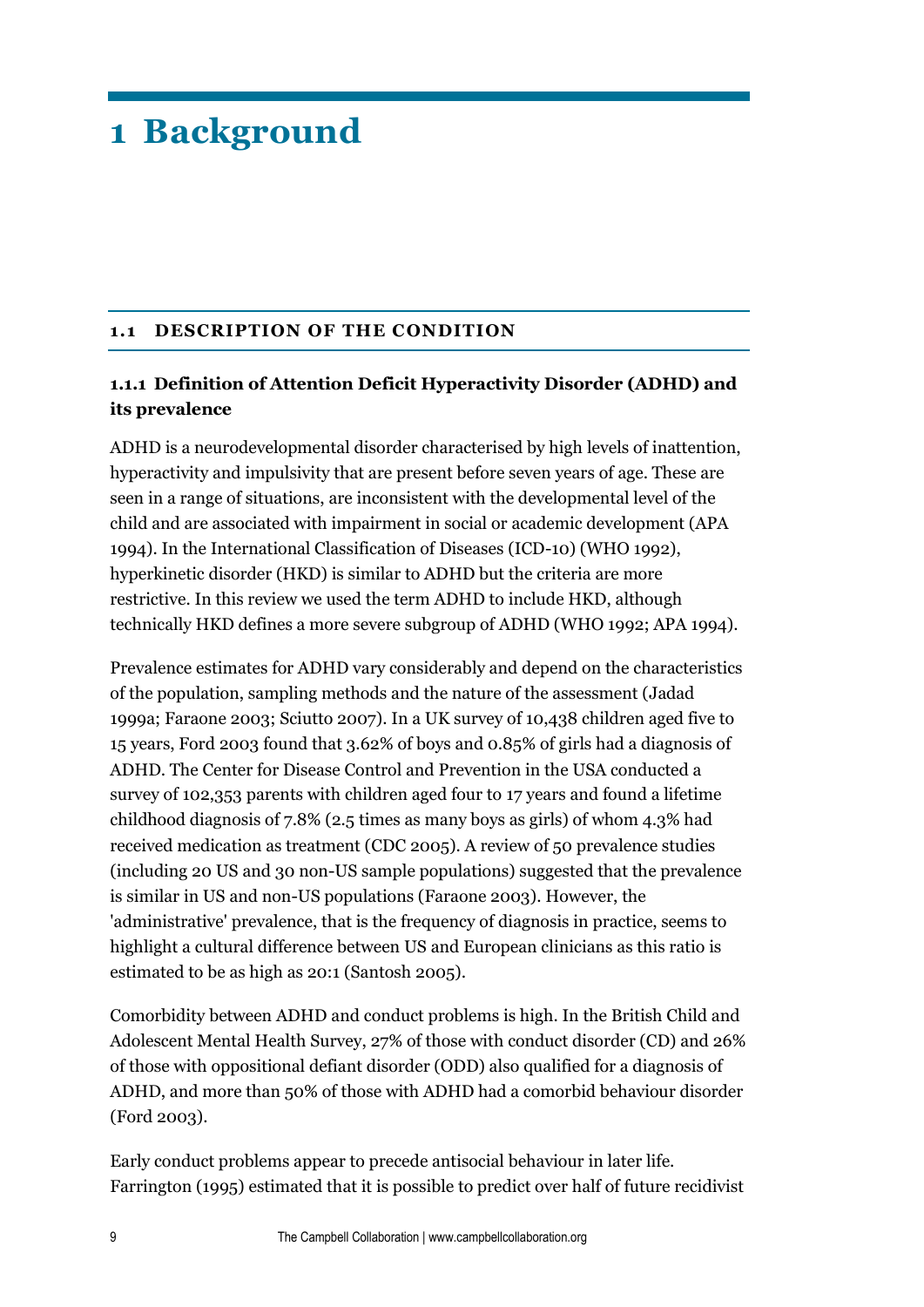delinquents based on their aggressive behaviour and a family's ineffective child rearing practices. The precise relationship between conduct disorder or oppositional defiant disorder and ADHD, especially the mechanism of development of antisocial behaviour in children with ADHD, is not, however, fully understood.

## **1.1.2 Aetiology**

It is thought that genetic and environmental risk factors interact to cause ADHD rather than operate in isolation (Pliszka 2007; NICE 2008). The genetic contribution to observable phenotypic ADHD traits has been estimated as being up to 76% (Faraone 2005). No large single gene effect has been identified but the DRD4 and DRD5 genes appear to be involved (Li 2006) and a specific haplotype of the dopamine transporter gene has also been associated with the combined-type ADHD (Asherson 2007). Findings by Williams 2010 indicated an increased rate of chromosomal deletions and duplications in children with ADHD compared to those without ADHD, suggesting further evidence of genetic influence in ADHD development. Controversial and inaccurate press reporting of this study highlights the need for clarity in communication of complex scientific work by journalists (Jones 2010; McFadden 2010).

Possible environmental factors include maternal smoking, alcohol consumption, heroin use in pregnancy, foetal hypoxia and perinatal exposure to toxins, injury and zinc deficiency (NICE 2008).

# **1.1.3 Issues regarding diagnosis**

The diagnosis of ADHD has stimulated considerable debate and sometimes strong and conflicting views (Jadad 1999b). Inattention, hyperactivity and impulsivity are normal traits in children, especially young children. There is no reliable test to confirm diagnostic validity, so diagnoses depend on clinical judgment. Consensus among experts in the field (Barkley 2002a) might exist but diagnoses may be open to bias. The use of operationalised diagnostic criteria, such as the DSM-IV (APA 1994) or ICD-10 (WHO 1992), may reduce such bias. Professional and national bodies that are concerned about the importance of thorough and accurate ADHD diagnoses have issued guidelines to encourage good practice (American Academy of Pediatrics 2001; SIGN 2009; Pliszka 2007; NICE 2008).

Preschool diagnosis of ADHD is particularly problematic because few data on preschool diagnostic practice exist (Sonuga-Barke 2003a). Lahey (2004) demonstrated that many four to six year olds continue to meet ADHD diagnostic criteria three years on; however factors such as parental expectations might influence the assessment of the severity of the condition and the extent of impairment it causes. Even where particular symptom levels are judged to be out of the normal range for that age, this might be transitory and reflect normal step-wise or non-linear competency development (Sonuga-Barke 2003a). It is a complex process to establish 'caseness' (meeting the criteria for ADHD) where high levels of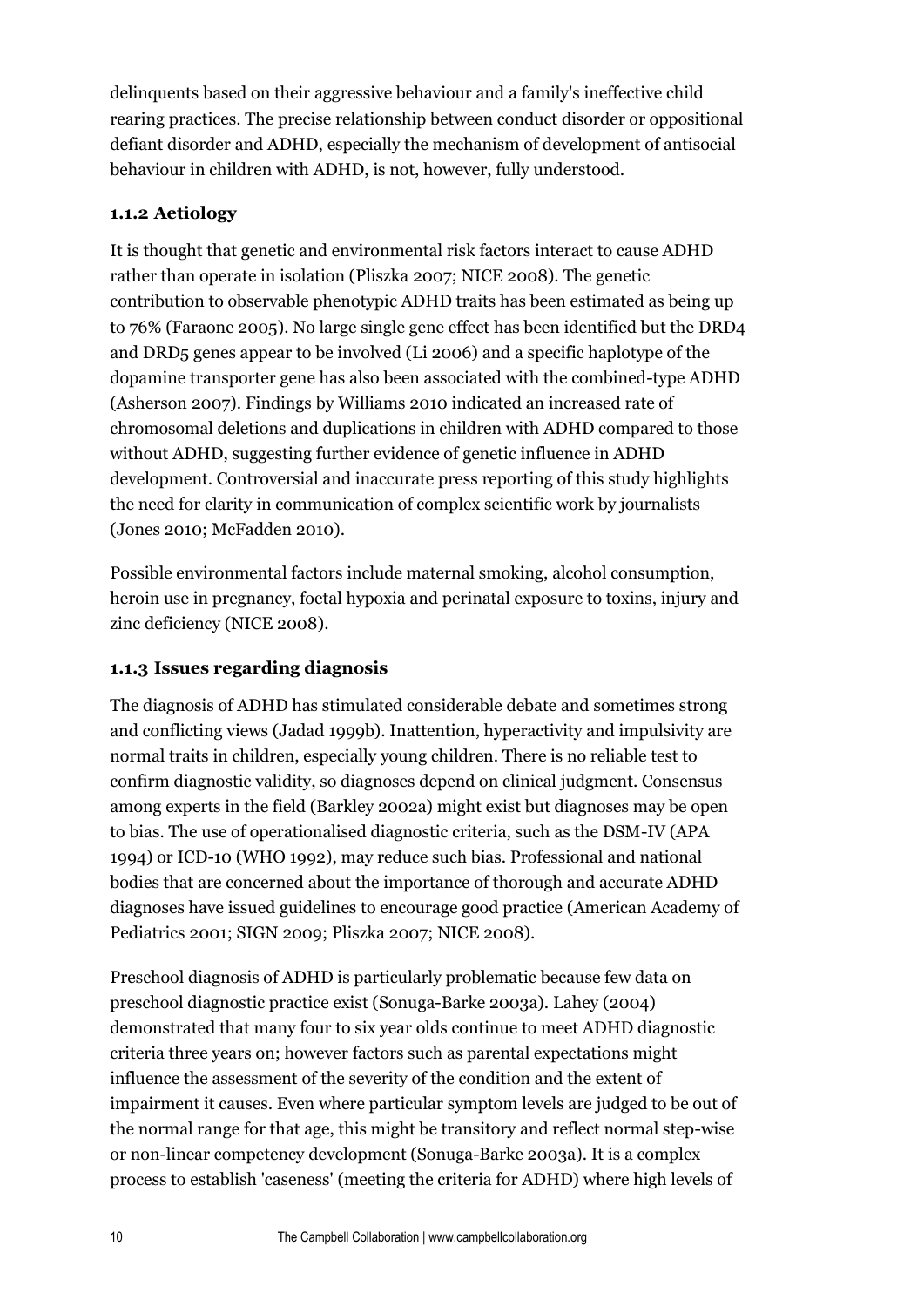inattention and hyperactivity exist in a preschool child. The unusual extent of these traits and their association with impairment in the particular child must be demonstrated in order to meet DSM-IV diagnostic criteria (APA 1994). Because it is uncertain that this can be done in a systematic and precise way, it has been suggested that making consistent diagnostic assessments in this age group could be problematic (Sonuga-Barke 2003a).

Concerns about diagnostic validity led to the Preschool ADHD Treatment Study (PATS) (Kollins 2006). Kollins (2006) demonstrated that when parent- and teacherrated ADHD symptoms are examined, DSM-IV symptoms do not consistently act as meaningful discriminators in identifying ADHD and its subtypes; "it may be that other symptoms not routinely assessed in this age group are more saliently associated with ADHD in the preschool years" (Hardy 2007).

Our review requires that trial participants have a valid ADHD diagnosis. In view of the concerns about diagnostic validity of ADHD in preschool children 'at risk' of developing ADHD, we decided that this group fell outside the scope of our review. Without definite ADHD diagnoses, uncertainty would exist as to whether any behavioural and symptom changes with the intervention occurred in children truly at risk of developing ADHD, as opposed to those with opposition defiant disorder or conduct disorder or simply going through a particular developmental stage.

#### <span id="page-11-0"></span>**1.2 TREATMENT**

## **1.2.1Pharmacological**

Over the past decade, a number of systematic reviews on ADHD treatment have been published (Miller 1998; Jadad 1999a; NICE 2000; SIGN 2009; NICE 2006b; NICE 2008). They conclude that stimulant treatments are relatively safe and effective (at least in the short term) for managing the ADHD core symptoms, which are excessive inattention, hyperactivity and impulsivity. Atomoxetine, a noradrenergic reuptake inhibitor, has also been found to be effective (Michelson 2001; NICE 2006b; Cheng 2007). Professional guidelines recommend pharmacological treatments, with or without concomitant psychosocial interventions, after a comprehensive diagnostic assessment (American Academy of Pediatrics 2001; Taylor 2004; Pliszka 2007; NICE 2008). Whilst consistent treatment with stimulants is associated with maintenance of effectiveness, it is also associated with 'mild' suppression of growth (MTA 2004).

Adding psychological interventions to medication has not been demonstrated to improve outcomes significantly (Miller 1998; MTA 1999; Abikoff 2004). However, it has been argued that stimulants do not necessarily lead to long-term benefits (Jensen 2007). Those children with more severe symptoms appear to do better with stimulants than with behavioural interventions (Santosh 2005) but subgroups of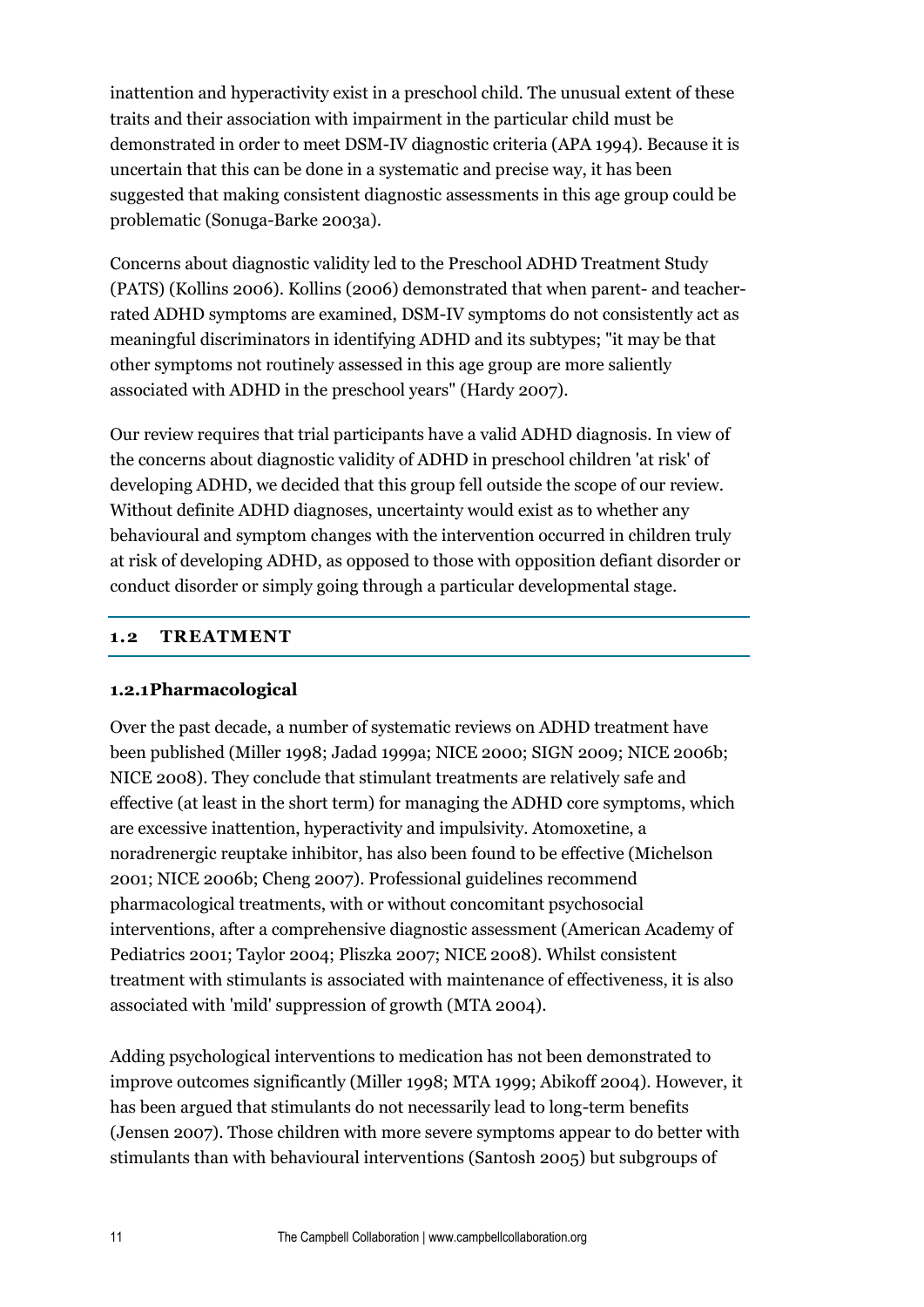ADHD patients with comorbid disorders might respond differentially to pharmacological and psychological treatments (Jensen 2001).

## **1.2.2 Psychosocial**

Over recent years there has been an increased focus on establishing an evidence base of effective psychosocial treatments in ADHD (Pelham 2008). In 1998, Pelham and colleagues reviewed relevant literature and concluded that "Behavioural Parent Training barely met criteria for well-established treatment" but met criteria for "a probably efficacious treatment" (Pelham 1998). A decade later, Pelham et al updated this review suggesting that their findings extend the earlier review and demonstrate that behavioural interventions (including behavioural parent training, behavioural classroom management and intensive summer programme-based peer interventions) "are supported as evidence-based treatments for ADHD" (Pelham 2008).

Children diagnosed with ADHD or HKD often have multiple problems, including comorbid disorders such as anxiety, depression and oppositional defiant disorder, as well as relationship difficulties, so multimodal treatment appears to be appropriate (Wells 2000; Taylor 2004; NICE 2008). This might be why, for children with less severe symptoms, safety and user preference may lead to behavioural interventions may being used as a first choice, despite the small advantage of medication over psychological interventions (Santosh 2005). There are many reasons for considering psychosocial interventions in ADHD, including uncertainty about the long-term effectiveness of stimulants; minimal clinical benefits of medication; nonresponsiveness to medication; weak responsiveness to medication; intolerance to medication; clinical needs of younger children, and ethical and other objections to the use of medication (NICE 2008).

# <span id="page-12-0"></span>**1.3 DESCRIPTION OF THE INTERVENTION**

Parent training programmes are psychosocial interventions aimed at training parents in behavioural or cognitive behavioural techniques they can use to manage their children's challenging behaviour. The programmes vary in their style and content but are generally manual-based and may involve discussion and the use of video and role play. One example is Webster-Stratton's Incredible Years programme (Webster-Stratton 1998). In addition to the behavioural or cognitive behavioural content fundamental to generic parent training programmes, ADHD-focused parent training often includes psychoeducational components about ADHD and how its presence affects a child's functioning and behaviour (Pliszka 2007). The programmes are typically delivered to groups of parents and usually comprise 10 to 20 weekly sessions of one to two hours covering a range of areas that include the nature of ADHD, positive reinforcement skills (for example, attending carefully to appropriate behaviour and play, as well as how to ignore unwanted behaviour),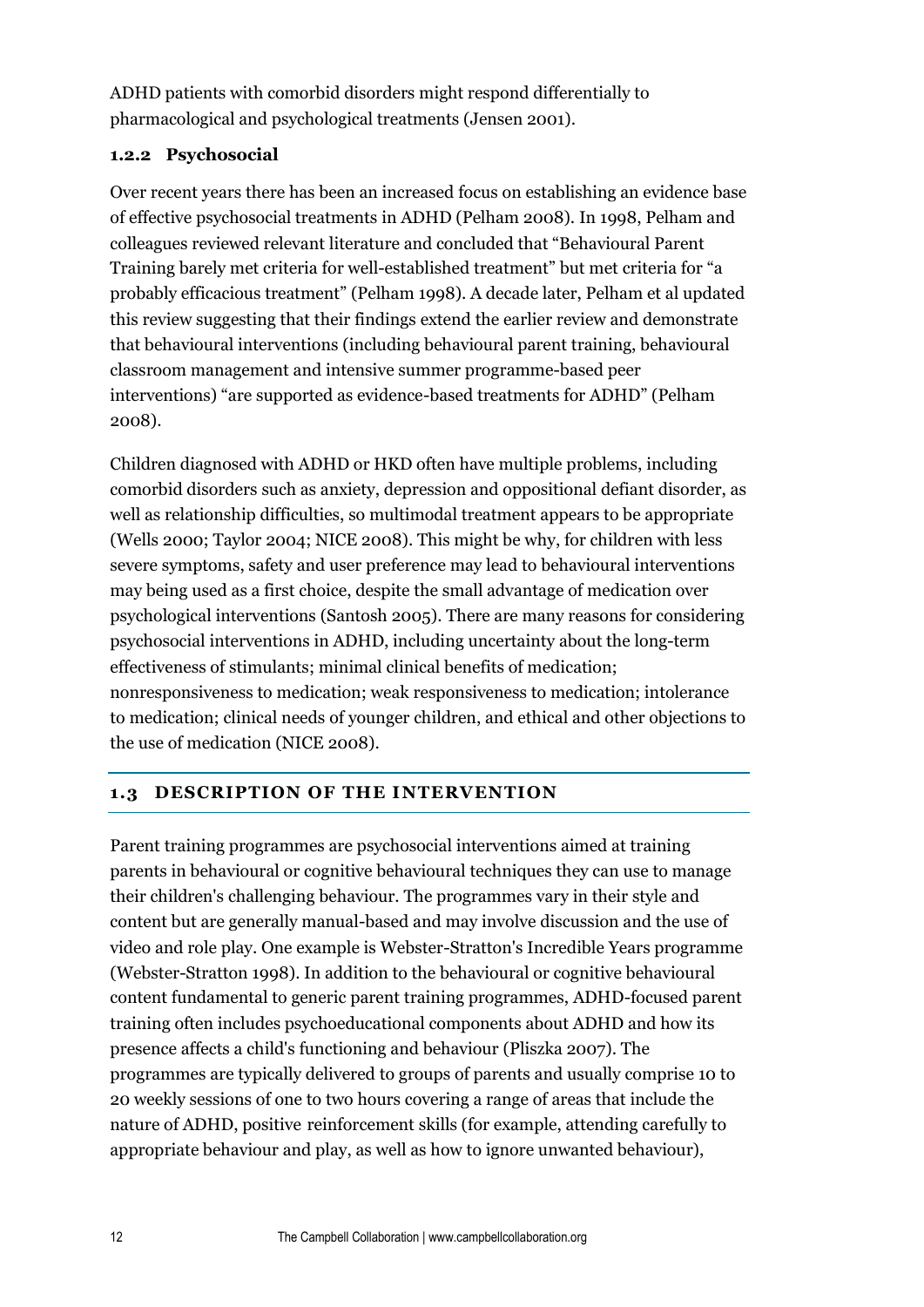reward systems, the use of 'time out', liaison with teachers and planning ahead to anticipate problems (Pliszka 2007).

# <span id="page-13-0"></span>**1.4 HOW THE INTERVENTION MIGHT WORK**

The main aim of parent training, for children with conduct problems, is "to reduce children"s problem behaviour by strengthening parent management skills" (Hartman 2003). Parent training interventions are mainly based on behaviour management principles that arise from social-learning theory. They are based on the theory that behaviour can be influenced by its antecedents and consequences and that parents can learn how to intervene with both of these. Parent training usually comprises structured programmes that are delivered in a standardised way by professionals trained in behaviour management theory and practice (Kazdin 1997; NICE 2006a).

More specifically, in families with children who have ADHD parent training may be aimed at improving the parents' understanding of ADHD or increasing their behaviour management skills, or both. Parents may also learn self-management skills aimed at reducing stress and increasing resilience.

In people with ADHD, it is hypothesised that deficits in the brain's executive functioning might result in excessive impulsivity and an altered motivational state may cause delay aversion (Solanto 2001; Sonuga-Barke 2003b). Hypothetically, to improve ADHD symptoms parent training could be designed to work on both of these areas, through cognitive work on self-regulation and through motivational interventions focusing on improving delay tolerance (Sonuga-Barke 2003b).

# <span id="page-13-1"></span>**1.5 WHY IT IS IMPORTANT TO DO THIS REVIEW**

Longitudinal research suggests that hyperactivity, in particular, is a risk factor for future problems (Taylor 1996; Sourander 2005). Unfavourable long-term outcomes include educational and occupational impairment (Weiss 1985; Mannuzza 1997), an increased risk of antisocial personality disorder and substance misuse (Mannuzza 1998; Rasmussen 2000) and an increased risk of "psychiatric diagnosis, persisting hyperactivity, violence and other conduct problems and social and peer problems" (Taylor 1996).

Problem behaviours are viewed in two broad dimensions. Externalising problems include conflict with others, aggression, rulebreaking and oppositional behaviour, whereas internalising problems are those where stress is directed against the self, such as anxiety, depression, somatic problems and social withdrawal (Sourander 2005). The National Survey of Health and Development, a 40-year cohort study, followed up 3652 adolescents with externalising problems. It found that those with externalising behaviour problems are impaired in their health and social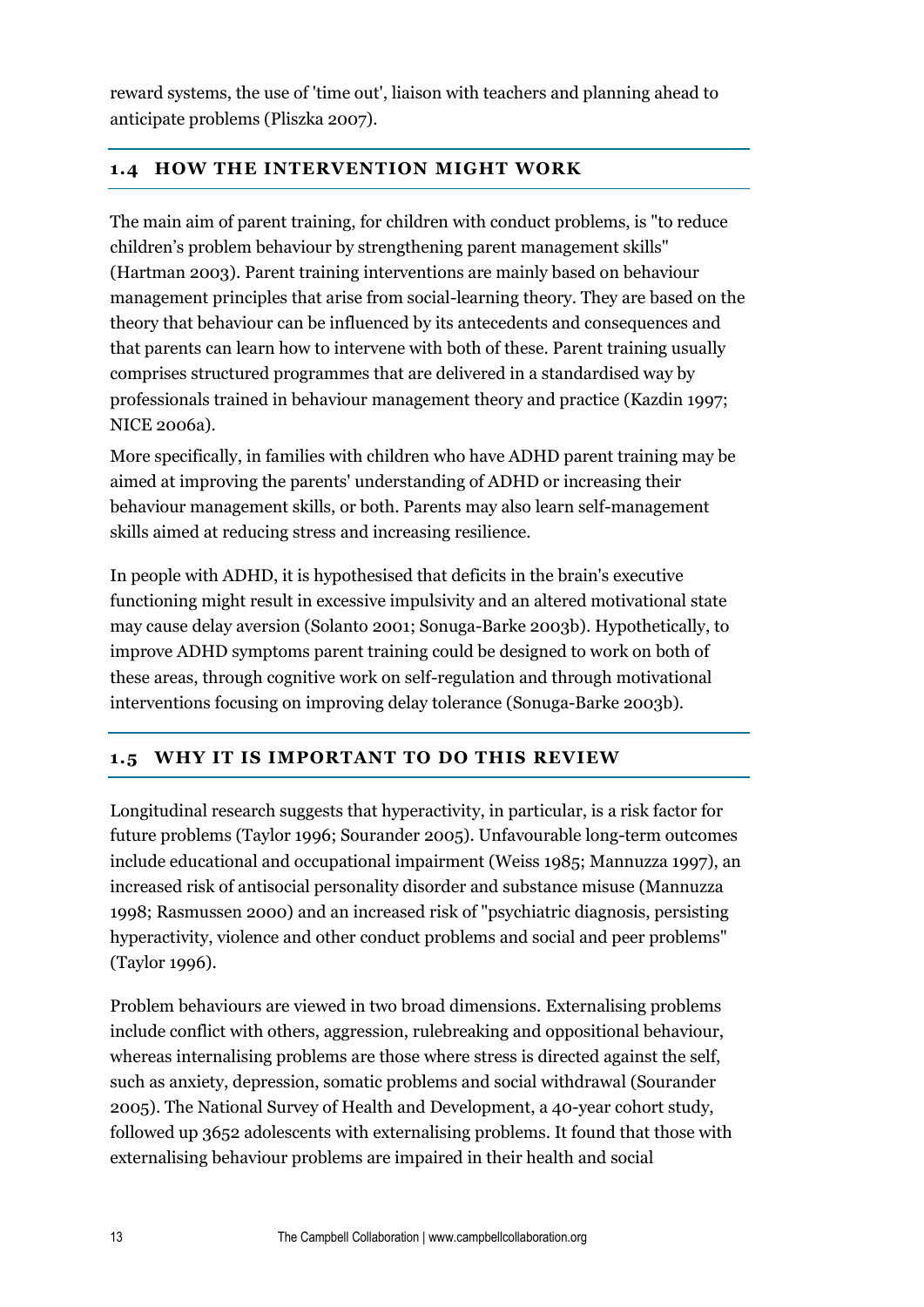development in multiple ways, with considerable impact on themselves, their families and society throughout adult life (Coleman 2009).

Parent training can improve behaviour in children with conduct disorder (Kazdin 1997; NICE 2006a) and children with behaviour problems (Barlow 1997). There is also some support for the effectiveness of group-based parenting programmes in improving the emotional and behavioural adjustment in children under the age of three years (Barlow 2010). Furthermore, it may be effective in children who have both conduct disorder and the ADHD core symptoms of inattention, hyperactivity and impulsivity (Hartman 2003).

The economic cost of antisocial behaviour to society is considerable and cuts across multiple agencies. When costs were applied to data from the Inner London longitudinal study, it was reported that those with conduct disorder cost 10 times more than those without (Scott 2001b). Parent training programmes for conduct disorder are effective (Kazdin 1997; Scott 2001a; NICE 2006a; Hutchings 2007; Scott 2007) yet until relatively recently they attracted little funding. This was despite the fact that the effect size of these interventions is comparable to that of antidepressant medication in depressed adults (Scott 2007).

Although comorbidity exists between ADHD and conduct disorder or oppositional defiant disorder, it is not clear that parent training in children with ADHD, with or without comorbid conduct disorder or oppositional defiant disorder, is effective for reducing antisocial behaviour or ADHD symptoms. Although NICE recommend parent training as a treatment intervention in ADHD (NICE 2008), this recommendation is based on studies of children under 12 years with conduct disorder rather than with ADHD (NICE 2006a). They nonetheless recommend that clinical services provide all parents or carers of preschool children a parent training or education programme as first-line treatment. They also suggest that parents or carers of school age children with moderate ADHD symptom impairment be offered parent training programmes and that school-aged children be offered a group treatment programme involving cognitive behavioural therapy or social skills training, or both (NICE 2008).

Given the high comorbidity between ADHD and conduct disorder or oppositional defiant disorder, it is understandable that NICE have made these recommendations but the relationship between parent training and ADHD needs to be examined in its own right. The mechanism for development of behaviour problems might be different for the two conditions.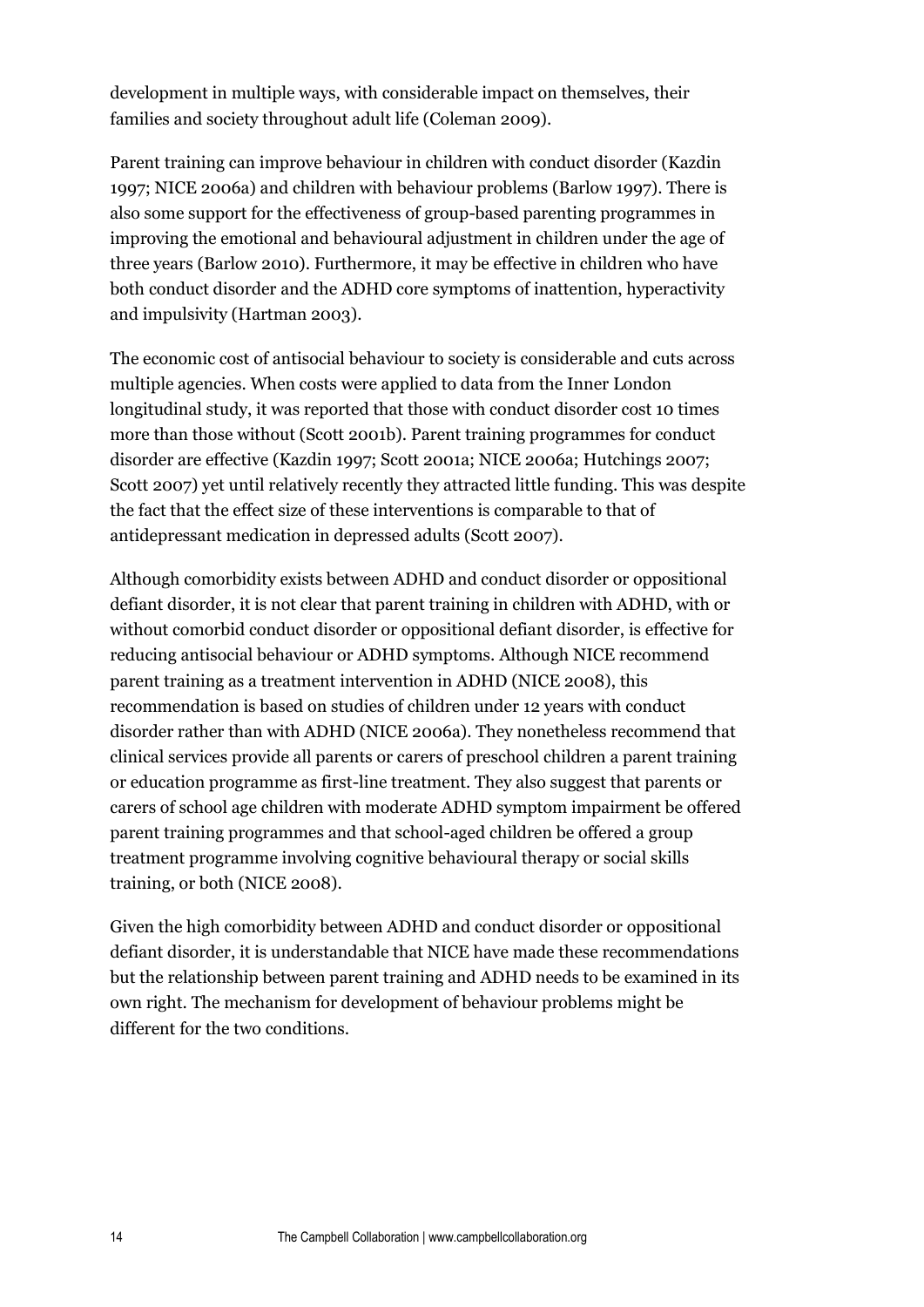# <span id="page-15-0"></span>**2 Objectives**

To determine whether parent training interventions are effective in reducing ADHD symptoms and associated problems (for example, disruptive behaviour disorders or specific impairments such as learning difficulties) in children and young people aged five to 18 years with ADHD.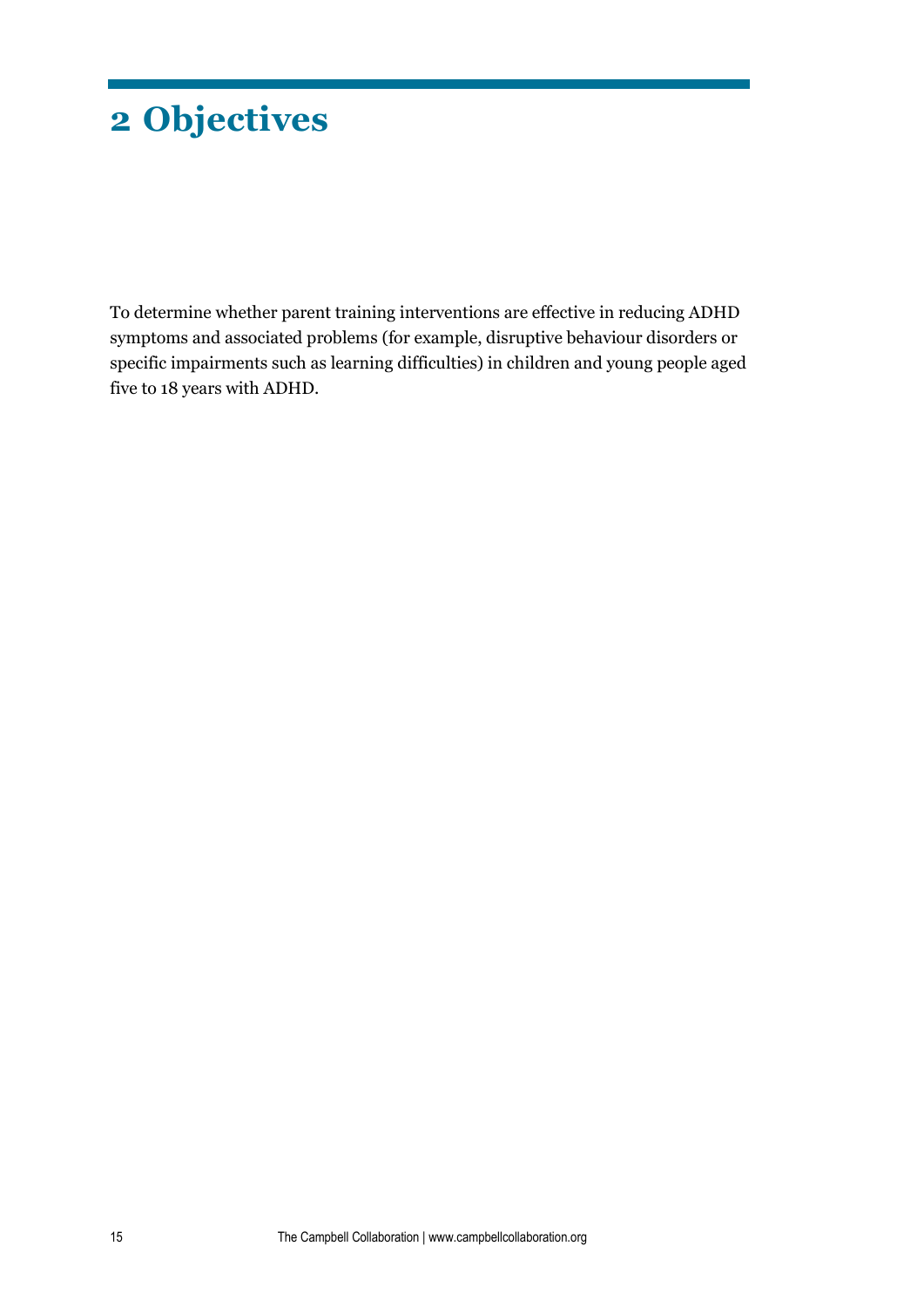# <span id="page-16-0"></span>**3 Methods**

# <span id="page-16-1"></span>**3.1 CRITERIA FOR CONSIDERING STUDIES FOR THIS REVIEW**

## **3.1.1 Types of studies**

Randomised controlled trials (RCTs), including quasi-randomised trials where sequence generation was, for example, by birth date or alternate allocation, that contain at least one measure of ADHD-related behaviour. As specified in the protocol, we did not include trials which did not report any outcome data on outcomes relating directly to the child's own behaviour or wellbeing (ADHD-related or not).

#### **3.1.2 Types of participants**

Children and young people aged five to 18 years (or with a mean age above five years) in whom the main problem was ADHD (or hyperkinetic disorder) diagnosed using DSM or ICD operationalised diagnostic criteria. The diagnoses must have been clinical diagnoses by specialists with or without the use of semi-structured or structured interview instruments. Acceptable diagnoses included:

- Attention-Deficit/Hyperactivity Disorder (DSM III-R, DSM-IV) (APA 1987; APA 1994);
- Attention Deficit Disorder (DSM III) (APA 1980);
- Hyperkinetic Disorder (ICD-9, ICD-10) (WHO 1977; WHO 1992).

Parents of these children were the recipients of the parent training intervention as defined below.

## **3.1.3 Types of interventions**

Parent training programmes where the intervention was designed to train parents in behavioural or cognitive behavioural, or both, interventions to improve the management of their child's ADHD-related difficulties. The term 'parent training' includes:

- group-based interventions;
- interventions for individual parents, or for a couple;
- the combination of individual or couple and group interventions; and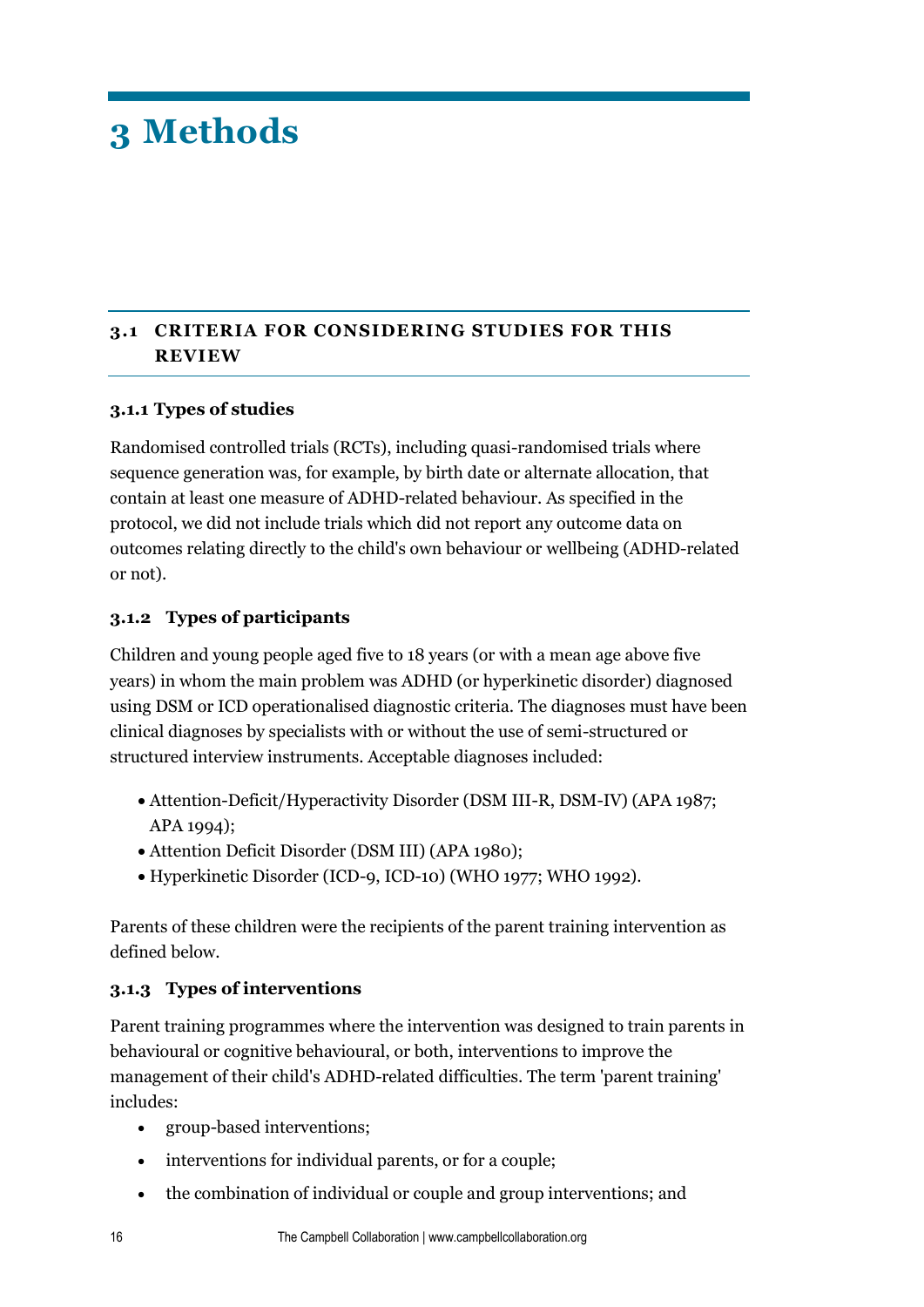parents acting as the main mediators of the intervention with an additional component involving teacher(s) trained in behavioural management.

We did not include trials which did not report any outcome data on outcomes relating directly to the child's own behaviour or wellbeing (ADHD-related or not). We also excluded trials where direct interventions with the children were used. This was to separate out the effect of parent training and the effect of the direct behavioural intervention with the child and eliminate the possibility of interaction between them.

However, we included trials in which drug treatments were used alongside parent training interventions (that is parent training plus medication versus medication alone) and we planned subgroup analysis of trials in which drug treatments were used.

We recorded details on all interventions permitted to the control group or indeed the intervention groups (that is existing drug or therapy regimes).

# **3.1.4 Types of outcome measures**

# *3.1.4.1 Primary outcomes*

- Change in the child's ADHD symptom-related behaviour in home setting; for example, Conner's or SNAP questionnaires (Swanson 1983; Conners 1998a)
- Change in the child's ADHD symptom-related behaviour in school setting; for example, Conner's Teacher Rating Scale (Conners 1998b)
- Changes in the child's general behaviour; for example, Achenbach Child Behaviour Checklist (Achenbach 1991)

All primary outcomes related to participant children, not to parent outcomes (for example, reduction of parental stress), so studies with only parent outcomes were excluded. See also Potential biases in the review process.

# *3.1.4.2 Secondary outcomes*

- \* Academic achievement of children as measured through school test results or general tests of language or development
- \*Adverse events (these could include emotional or psychological trauma of any kind, such as might be suffered by a parent with a history of physical abuse experiencing flashbacks in a discussion about physical chastisement, or parents for whom parent training causes an increase in anxiety or depression about their own skills)
- \*Changes in parenting skills; for example, The Parenting Clinical Observation Schedule (Hill 2008)
- \*Parental stress; for example, the Parenting Stress Index (Abidin 1995)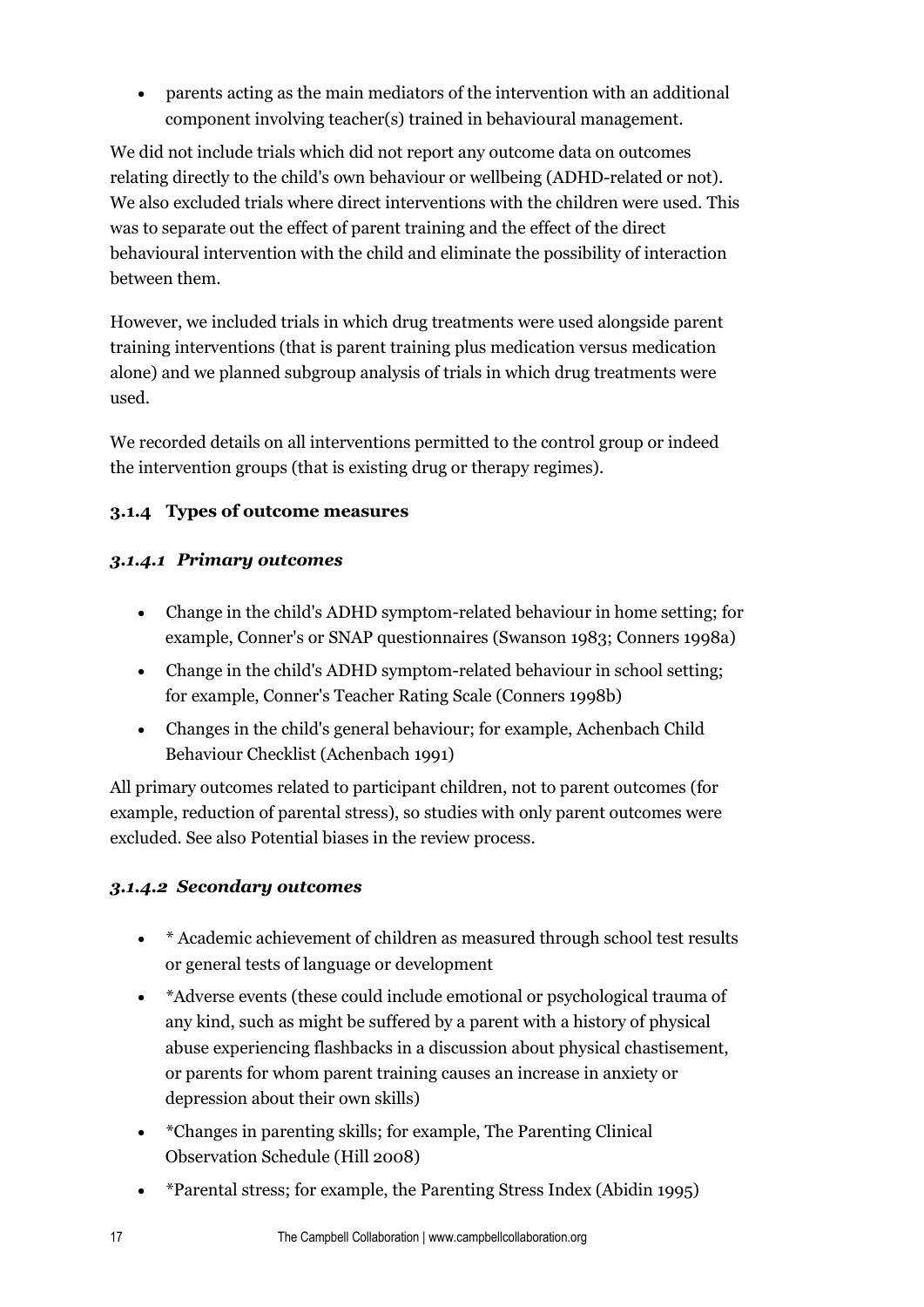Parental understanding of ADHD; for example, ADHD Knowledge & Opinion Scale (Rostain 1993)

Outcome measures may be reports by a clinician, parent, teacher or trained investigator. Instruments used must be published in a peer-reviewed journal following validation in the population, that is tested for validity in children or young people with ADHD and found to measure the change that they set out to measure.

Outcomes marked by asterisks indicate outcomes planned for inclusion within a 'Summary of findings' table (Schünemann 2008).

# <span id="page-18-0"></span>**3.2 SEARCH METHODS FOR IDENTIFICATION OF STUDIES**

## **3.2.1 Electronic searches**

We searched the following electronic databases.

- Cochrane Central Register of Controlled Trials (CENTRAL) (2010 Issue 3) (searched 14 September 2010).
- MEDLINE: 1950 to current (searched 14 September 2010).
- EMBASE: 1980 to 2010 Week 36 (searched 24 September 2010).
- CINAHL: 1937 to current (searched 13 September 2010).
- PsycINFO: 1806 to September week 1 2010 (searched 14 September 2010).
- Dissertation Abstracts International, searched through Dissertation Express (14 September 2010).
- metaRegister of Controlled Trials (searched 14 September 2010).

All search strategies used for this review appear in Appendix 12.1, Appendix 12.2 and Appendix 12.3. Searches were run between 2002 and September 2010, during which time there were a number of changes to databases and platforms or database providers. For the most recent searches, the RCT filter in MEDLINE was updated to reflect the revised filter published in the Cochrane Handbook for Systematic Reviews of Interventions (Lefebvre 2008).

No language filters were applied.

# **3.2.2 Searching other resources**

We checked references in previous reviews and the bibliographies of included and excluded studies. We contacted authors and known experts to identify any additional or unpublished data.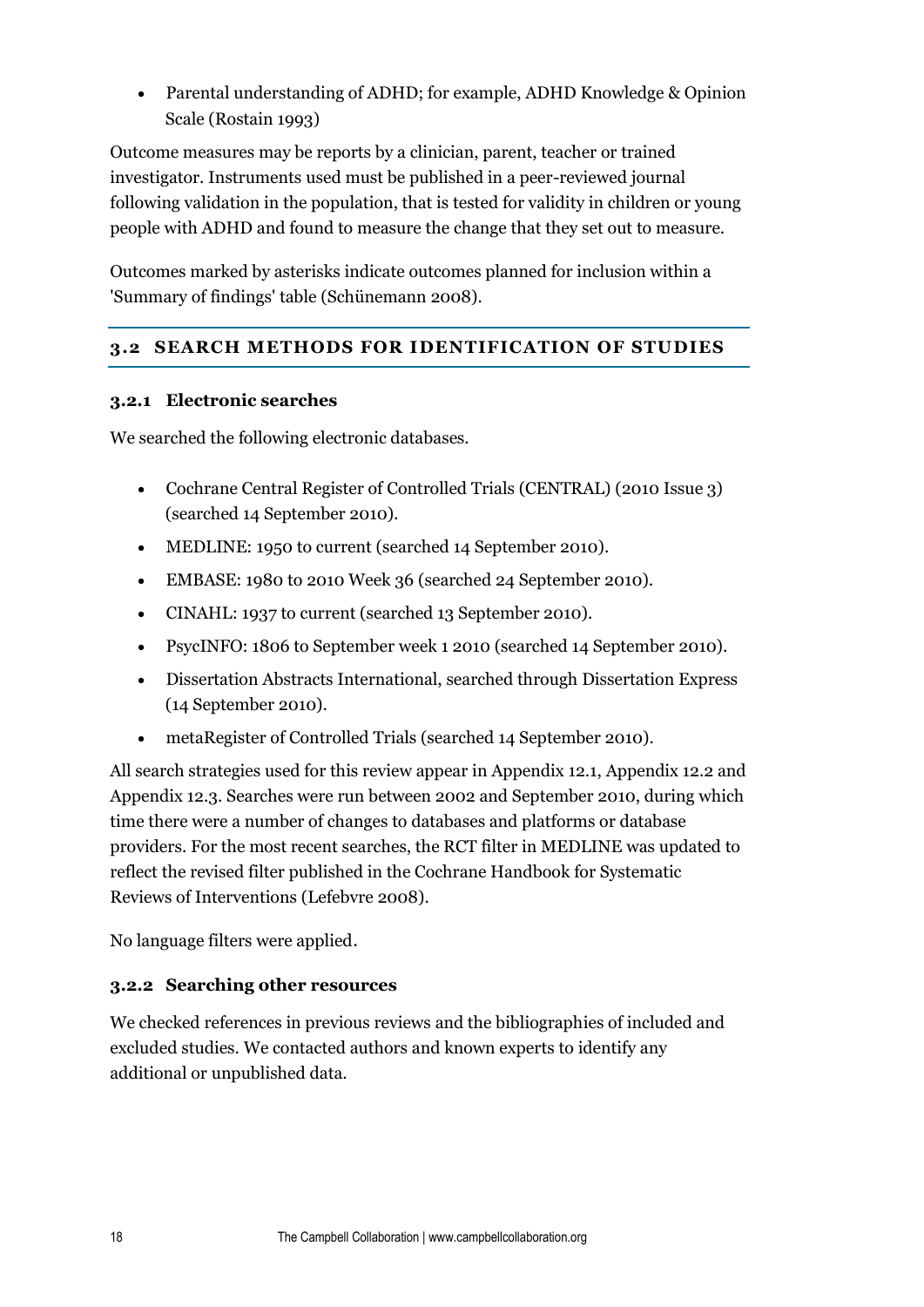## <span id="page-19-0"></span>**3.3 DATA COLLECTION AND ANALYSIS**

## **3.3.1 Selection of studies**

Two researchers working in pairs undertook initial screening of abstracts and titles from the search independently to identify potential trials for inclusion. The first author (MZ) screened abstracts and titles at each of several searches conducted between 2002 and 2010, in tandem with either JD, HJ or AY. Studies were then independently assessed and selected for inclusion by the same pairs of review authors. We reached consensus by discussion. We made a flow chart of the process of trial selection in accordance with the PRISMA statement (Moher 2009).

## **3.3.2 Data extraction and management**

## *3.3.2.1 Data extraction*

Two of four authors (MZ, CT, HJ and JD) extracted data independently using data extraction sheets that had been previously piloted to check for reliability in extracting the relevant data. We stored and organised citations in ProCite bibliographic software.

## *3.3.2.2 Data collection*

When more than two treatment arms were included in the same trial, we described all arms.

We collected the following data for all trial arms.

- 1. Descriptive data, including participant demographics (age, gender, baseline measures of school achievement, social and economic status).
- 2. Intervention characteristics (including delivery, duration and withinintervention variability).
- 3. Other interventions received (including delivery and duration).
- 4. Outcome measures listed above.

## **3.3.3 Assessment of risk of bias in included studies**

At least two review authors independently assessed the risk of bias in each included study using the Cochrane Collaboration's risk of bias tool (Higgins 2008a; Higgins 2008b). Each study was assessed in relation to the six domains listed below.

Ratings given were: low risk of bias, high risk of bias or unclear risk of bias.

## *3.3.3.1 Sequence generation*

Description: the method used to generate the allocation sequence is described in sufficient detail so as to assess whether it should have produced comparable groups. The review authors' judgment: was the allocation sequence adequately generated?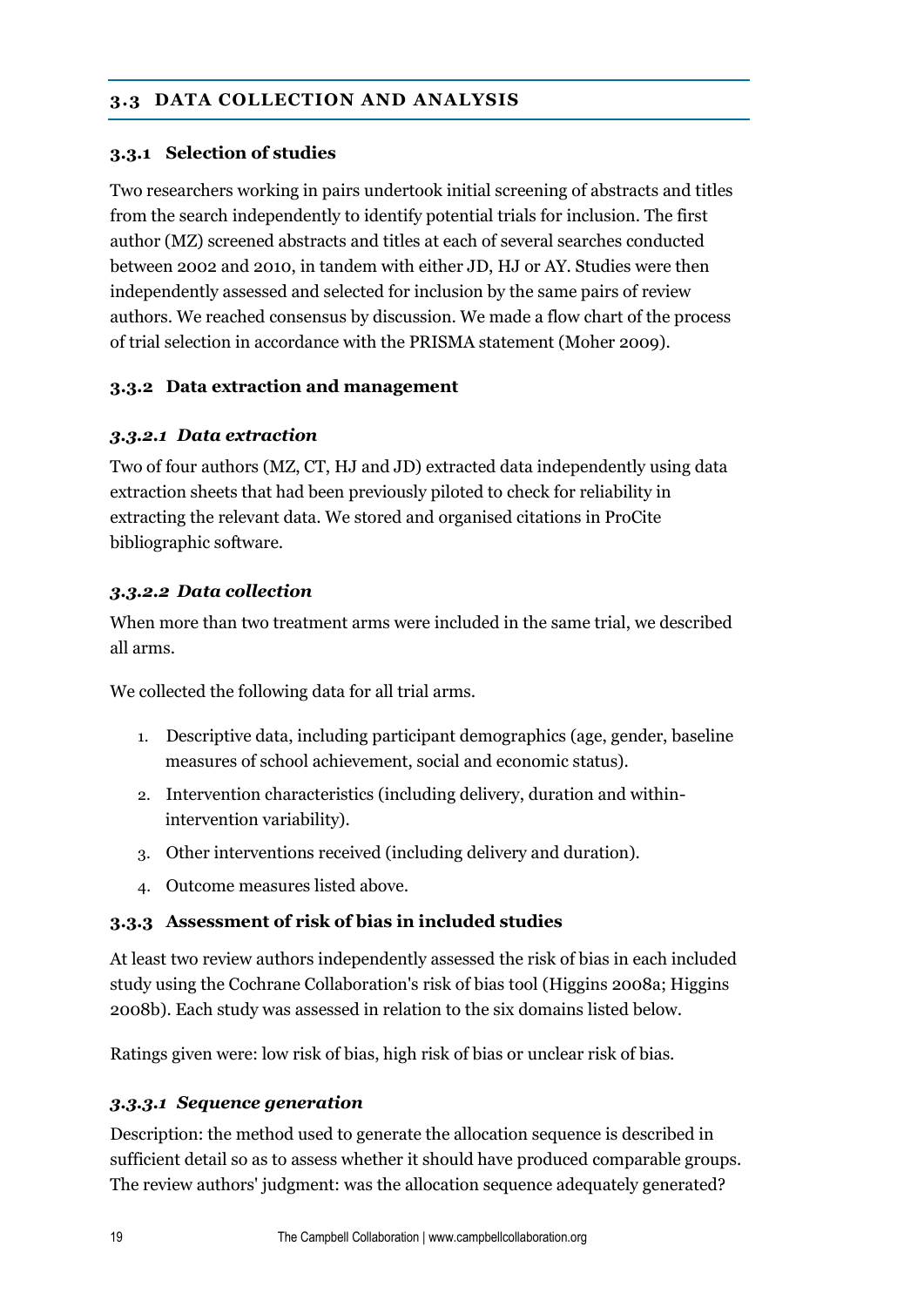## *3.3.3.2 Allocation concealment*

Description: the method used to conceal allocation sequence is described in sufficient detail to assess whether intervention schedules could have been foreseen in advance of, or during, recruitment. The review authors' judgment: was allocation adequately concealed?

## *3.3.3.3 Blinding*

Description: any measures used to blind participants, personnel and outcome assessors are described so as to assess knowledge of any group as to which intervention a given participant might have received. The review authors' judgment: was knowledge of the allocated intervention adequately prevented during the study?

## *3.3.3.4 Incomplete outcome data*

When studies did not report intention-to-treat analyses, we made attempts to obtain missing data by contacting primary investigators. We extracted and reported data on attrition and exclusions as well the numbers involved (compared with total randomised), reasons for attrition/exclusion where reported or obtained from investigators, and any re-inclusions in analyses performed by review authors. Review authors' judgment: were incomplete data dealt with adequately by the review authors? (See also 'Dealing with missing data'.)

#### *3.3.3.5 Selective outcome reporting*

Attempts were made to assess the possibility of selective outcome reporting by investigators, including searching for trial protocols via registers. The review authors' judgment was based on the question: are reports of the study free of suggestion of selective outcome reporting?

#### *3.3.3.6 Validity and reliability of outcome measures used*

Were the outcome measures standardised and validated for the population?

#### *3.3.3.7 Other sources of bias*

Was the study apparently free of other problems that could put it at a high risk of bias?

During data extraction, we identified potential 'contamination' effects between participants in different arms of a study as an additional risk of bias (see Characteristics of included studies below).

#### **3.3.4 Measures of treatment effect**

Only limited meta-analysis was possible in this review. The methods and choices we made regarding measures of treatment effect and other issues pertinent to metaanalysis can be viewed in Appendix 12.4 for binary and categorical data as no such data were identified in studies included within this review.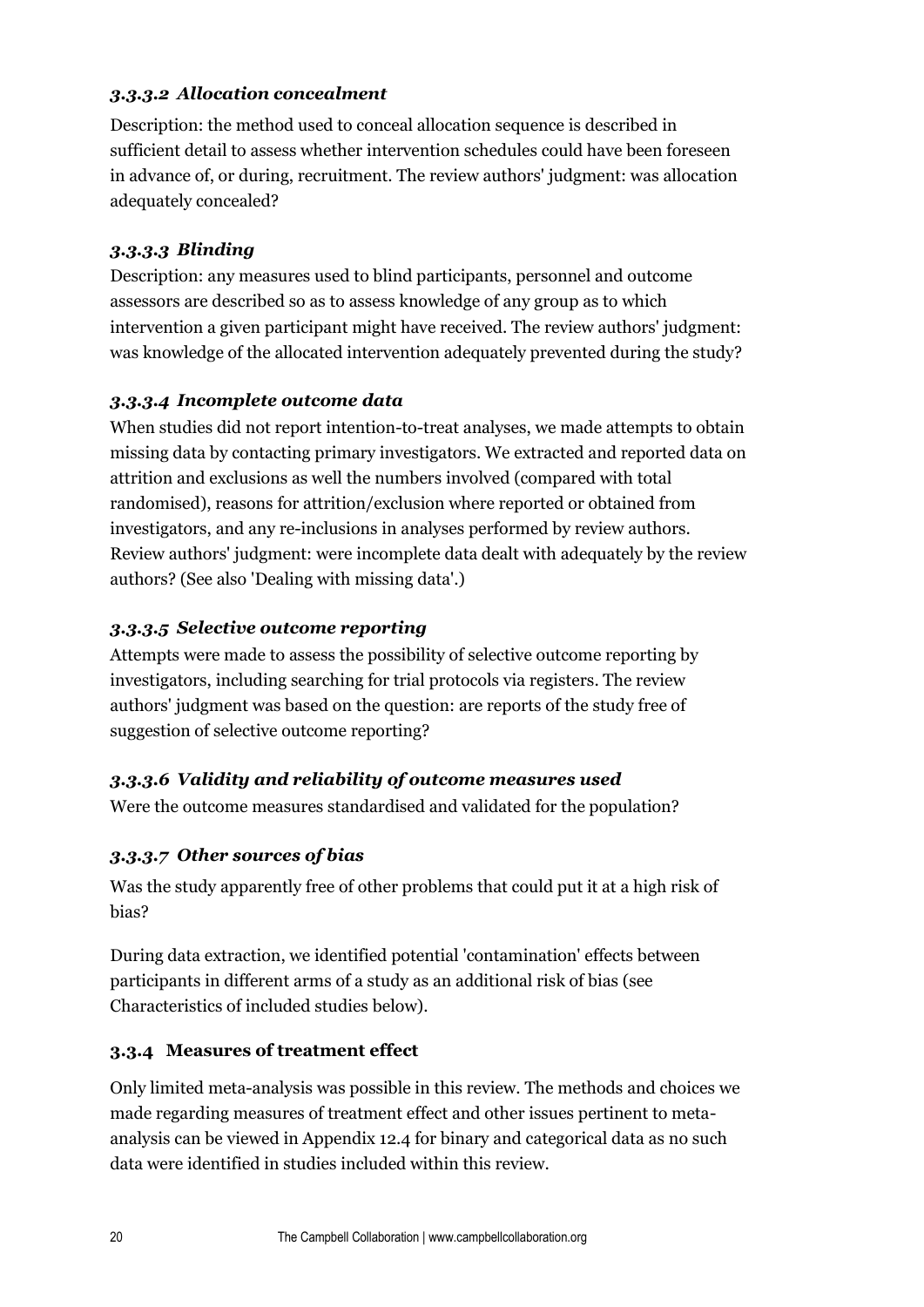## *3.3.4.1 Continuous data*

When continuous outcomes were measured using the same scale across studies, we calculated an overall mean difference (MD) and 95% confidence interval (CI). When the same continuous outcome was measured differently across studies, we calculated an overall standardised mean difference (SMD) and 95% CI. We calculated SMDs using Hedges g.

## **3.3.5 Unit of analysis issues**

See Appendix 12.4.

## **3.3.6 Missing data**

Where necessary, we contacted the corresponding author of a study to supply any unreported data. We planned to contact authors to obtain outcomes for any studies in which only per protocol analysis had been undertaken but, in the event, some authors undertook intention-to-treat analysis (for example, van den Hoofdakker 2007) and for others the number of dropouts was low, so overall this protocol decision was felt to be unnecessary for the current version of this review.

There was only one trial for which we sought additional outcome data (Fallone 1998). This was because numerical data for nonsignificant outcomes or numerical data for the whole sample (as compared with the subset of participants who attended more than 50% of parent training sessions) were absent from the text of the trial report. Our repeated attempts to make contact with this author between 2007 and 2011 were unsuccessful.

## **3.3.7 Assessment of heterogeneity**

We assessed the extent of heterogeneity using the three methods suggested by the Cochrane Handbook for Systematic Reviews of Interventions (Deeks 2008): visual inspection of forest plots, the Chi2 statistic (increasing the level of significance to 0.10 to avoid underestimating heterogeneity) and using the I2 statistic, which describes the "percentage of the variability in effect estimates that is due to heterogeneity rather than sampling error (chance)" (Higgins 2002; Higgins 2003). It is advised that the thresholds of the I2 statistic might be misleading and the following guide is offered:

- 0% to 40% might not be important;
- 30% to 60% may represent moderate heterogeneity;
- 50% to 90% may represent substantial heterogeneity;
- 75% to 100% represents considerable heterogeneity.

We bore in mind that the "importance of the observed value of I2 depends on (i) magnitude and direction of effects and (ii) strength of evidence for heterogeneity (for example, P value from the Chi2 test, or a confidence interval for I2)" (Higgins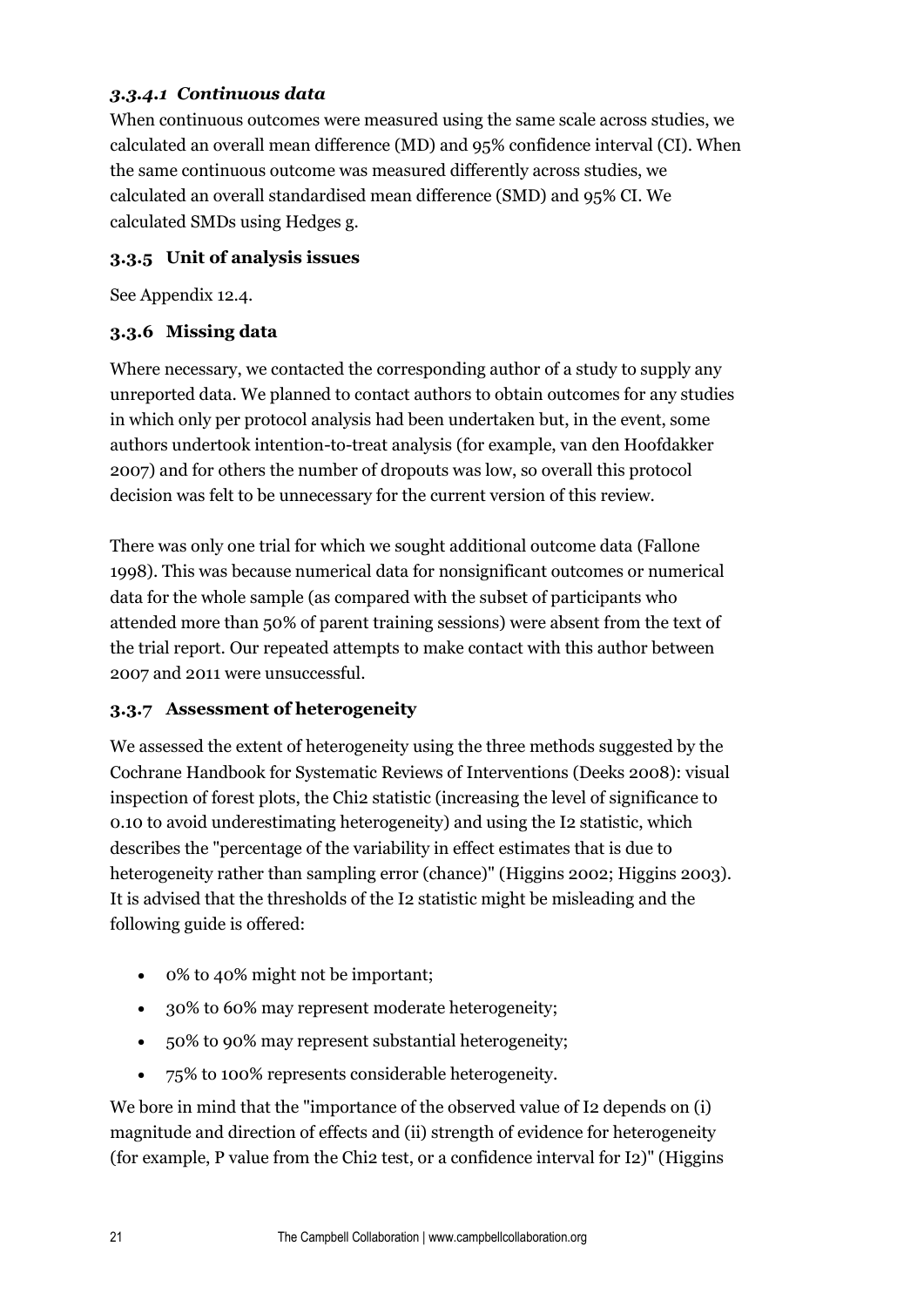2008a). Clinical heterogeneity is discussed in the Results, Overall completeness and applicability of evidence and Authors' conclusions.

## **3.3.8 Assessment of reporting biases**

As studies were few and opportunities for meta-analysis fewer within this review, our plans for funnel plots and related methods were not feasible but we have archived them for future updates (Appendix 11.2).

As planned in our protocol, we attempted to address the issue of selective outcome reporting by seeking out the protocols of the included studies (within trial registries, conference proceedings etc.) and by internal evidence within the published studies.

# **3.3.9 Data synthesis**

# *3.3.9.1 Outcome data*

Where sufficient clinical and methodological homogeneity existed between trials, we pooled results. We remained mindful of the dangers of interpreting findings of single or even multiple studies in the absence of meta-analysis. Where meta-analysis was not possible, for example where outcomes measured different domains such as 'ADHD core symptoms' and 'educational achievement', we provided the reasons and reported investigators" findings narratively.

Review Manager 5.0 (RevMan 2008) was used to conduct meta-analysis where feasible. We calculated overall effects using inverse variance methods (we planned to undertake both fixed-effect and random-effects model meta-analyses and report data accordingly). We anticipated that included studies would yield heterogeneous data because of diagnostic variability in ADHD and differences in the parent training models used by different researchers, and we were correct in our assumptions.

# *3.3.9.2 Types of analyses*

See Appendix 12.4.

# *3.3.9.3 Multiple arms*

All relevant outcomes for all eligible trial arms were reported in the review.

When two or more eligible intervention groups were compared to an eligible control, the review authors considered (as planned in the protocol) combining data for interventions provided each met all inclusion criteria and did not involve unacceptable adjunct treatments, for example direct work with children. We used the methods recommended in the Cochrane Handbook for Systematic Reviews of Interventions (Higgins 2008c) to combine data from the two 'active treatment' arms of the three-arm trial conducted by Fallone 1998 (parent training versus parent training and self-management versus control).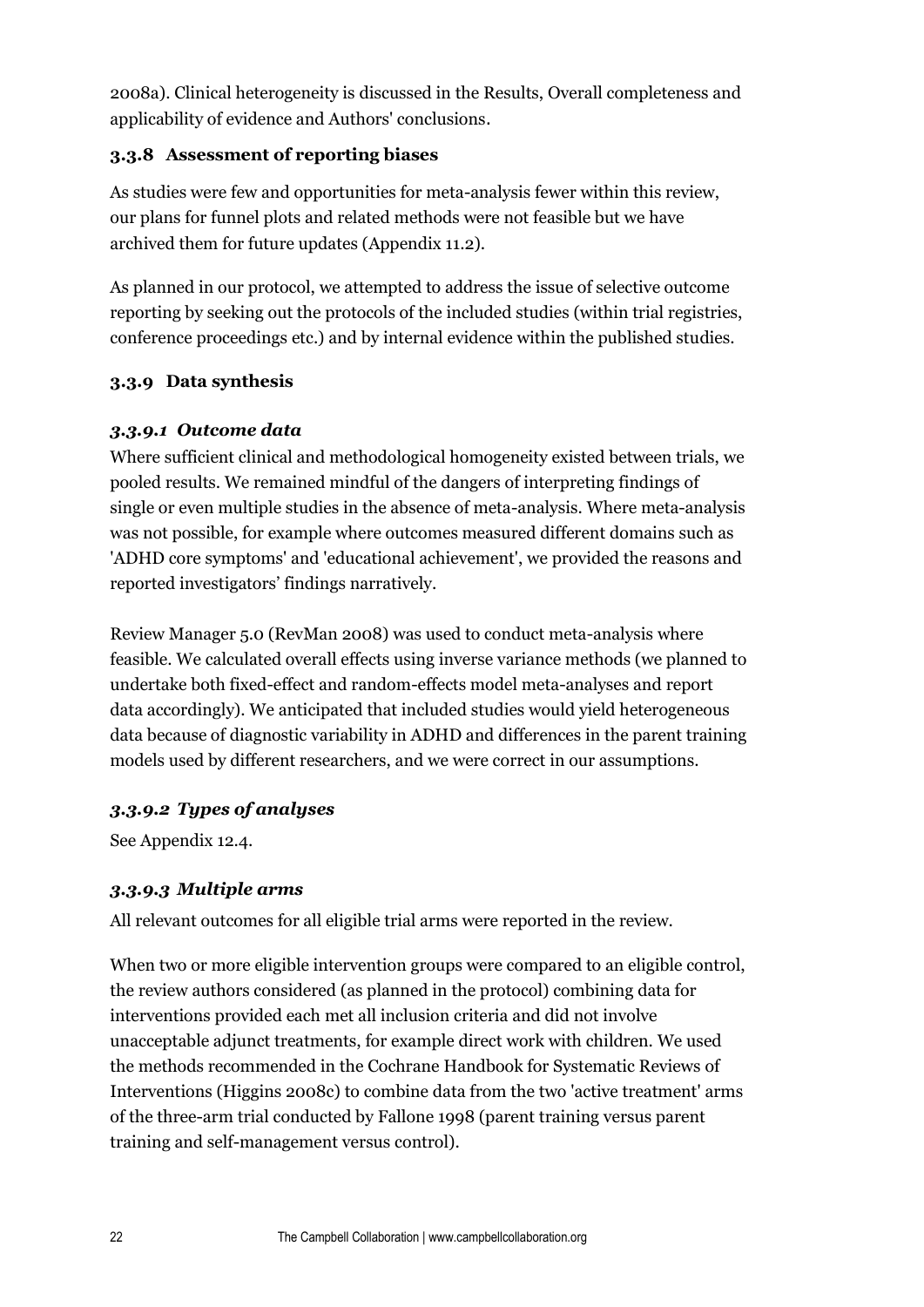At protocol stage we planned the following: "If a single eligible intervention group is compared to multiple eligible control groups, 'no-treatment' controls will be chosen over other groups for comparison and inclusion in meta-analyses (Lipsey 2001). For studies that do not have no-treatment condition, the most appropriate eligible alternative will be chosen (see list of comparisons, above)". This decision led us to accept the study by Lehner-Dua 2001 as we judged her parent support group to be synonymous with an 'attentional control'. We could not be certain of trials such as Lauth 2007, wherein the 'parent support' arm of the trial involved intensive discussion of themes pre-chosen by intervention organisers to mirror those being taught in the more active parent training intervention arm.

## *3.3.9.4 Multiple measures*

When a single study provided multiple measures of the same outcome (for example, two measures for ADHD symptoms), we planned at protocol stage to average the effects from the outcomes to arrive at a single effect for use in the meta-analysis. In the event, this was not feasible in the one instance it occurred. We therefore reported separate subscales of the ADDES-HOME scale (Hyperactivity and Inattentiveness) in the one trial using these measures (Fallone 1998). These scales measure different aspects of ADHD symptomatology and it was therefore inappropriate to combine them in a meta-analysis.

## **3.3.10 Subgroup analysis and investigation of heterogeneity**

We did not identify enough trials to conduct any subgroup analyses. Plans for assessment of statistical heterogeneity remain in Appendix 12.4. Clinical heterogeneity is discussed in Results; Overall completeness and applicability of evidence and Authors' conclusions.

## **3.3.11 Sensitivity analysis**

See Appendix 12.4.

# *3.3.11.1 Qualitative data*

We planned to report qualitative data from the included studies to better understand the delivery of interventions, uptake by participants and context; however we did not identify any such data reported in relation to studies included within this review.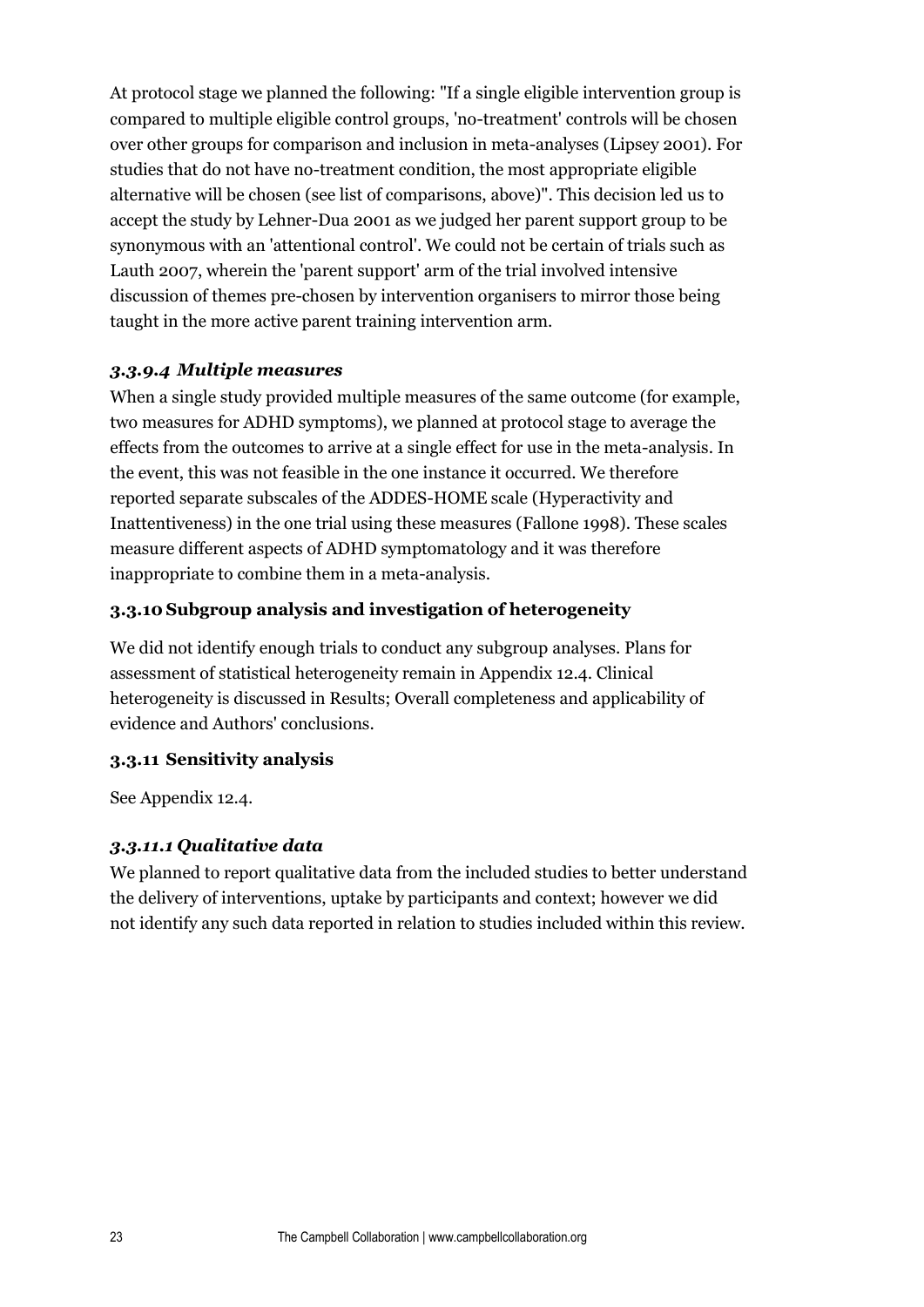# <span id="page-24-0"></span>**4 Results**

## <span id="page-24-1"></span>**4.1 DESCRIPTION OF STUDIES**

#### **4.1.1 Results of the search**

We ran searches six times in the period during which the review was developed: four times after publication of the original 2001 protocol (by Jo Abbott in July 2002; Eileen Brunt in June 2004; Jo Abbott in November 2006; and Lynn Turner in May 2008) and twice after the publication of the revised 2009 protocol (by Jo Abbott in May 2009; Jo Abbott and Margaret Anderson in September 2010).

Results were vetted by different review author pairs at different times. These were: MZ and JD for searches up to 2006; MZ and HJ for searches in May 2008; MZ, HJ and AY for searches in 2009; and MZ and JD for searches in 2010. All decisions on eligibility were made by consensus within the author team.

Total numbers for searches are as follows.

- Inception to 2004 6671.
- 2004 to 2006 1542.
- 2006 to 2008 1579.
- 2008 to 2009 1280.
- 2009 to 2010 1889.

Minus duplicates that were automatically rejected by Procite software (but not counting overlaps between searches or duplicates later excluded manually), we identified 12,691 records through search strategies (see Appendix 12.1 and 12.2). After screening of titles and abstracts, full texts of 112 papers were obtained over time. Five unique studies cited in six papers met our inclusion criteria. Many investigators were contacted to supply further data before decisions on inclusion could be made.

We excluded 74 unique studies (reported in 89 documents). See the table of Excluded studies for further details.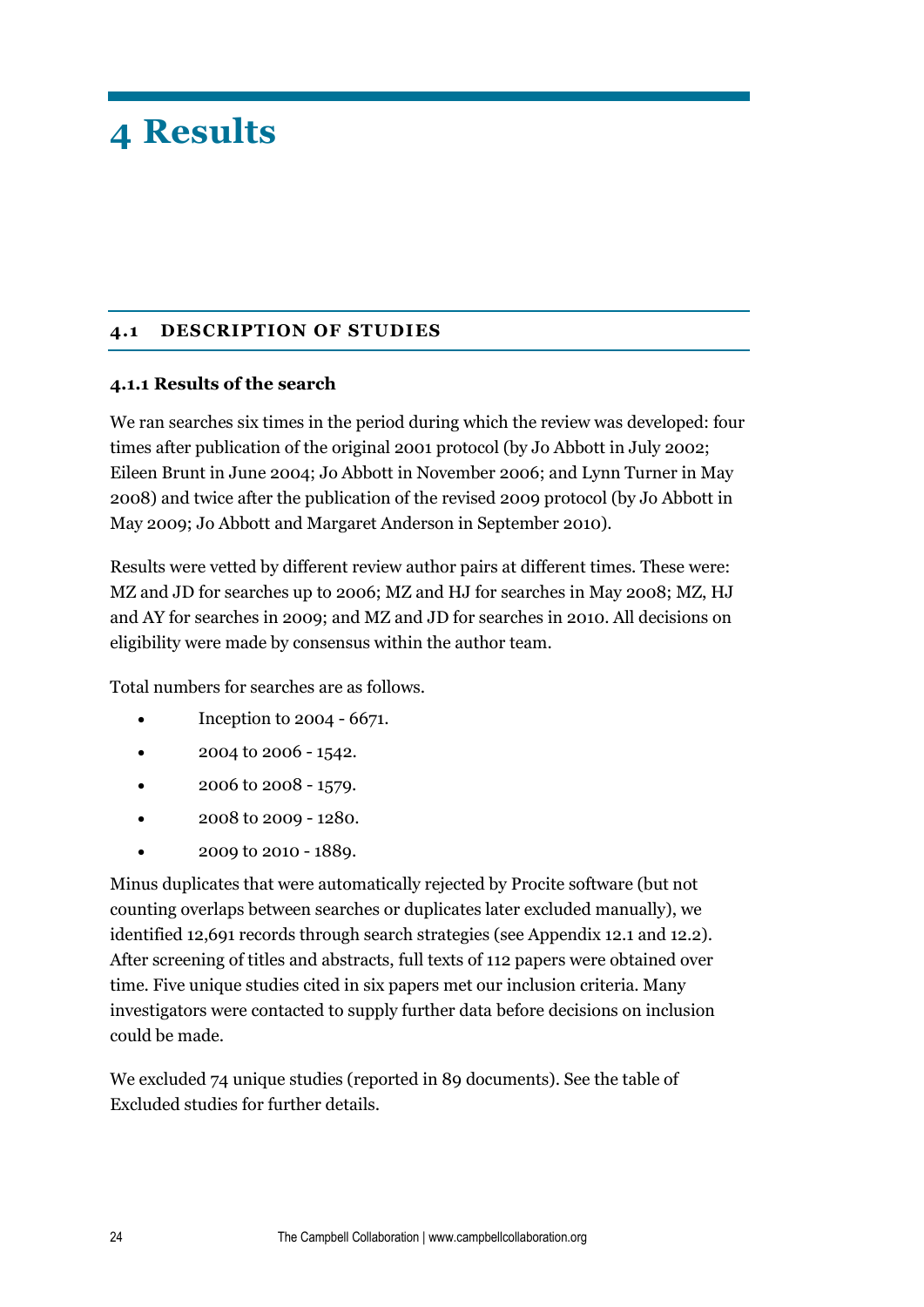## **4.1.2 Included studies**

Five studies published between 1993 and 2010 met the inclusion criteria (Blakemore 1993; Fallone 1998; Lehner-Dua 2001; van den Hoofdakker 2007; Mikami 2010).

# *4.1.2.1 Location*

Four of the five studies were conducted in North America. One study was conducted in Canada at The Learning Centre, Calgary, Canada (Blakemore 1993). Three studies were conducted in the USA: one in Memphis, Tennessee (Fallone 1998); one at the Hofstra University's Centre for Psychological Evaluation, New York (Lehner-Dua 2001); and one at the University of Virginia in Charlottesville, Virginia (Mikami 2010). The fifth study was conducted in the Netherlands at an outpatient clinic in Groningen (van den Hoofdakker 2007).

# *4.1.2.2 Design*

All included studies were described by the investigators as randomised controlled trials. Four employed a stratified 'block' design (Blakemore 1993; Fallone 1998; van den Hoofdakker 2007; Mikami 2010) and the fifth (Lehner-Dua 2001) randomised by individual participants.

Two studies involved three arms (Blakemore 1993; Fallone 1998); the remaining three were, for the purposes of this review, two-armed intervention studies. Mikami 2010 did involve a third group but as it was a normative comparison group of children without a diagnosis of ADHD the study was treated within this review as a parallel group study.

# *4.1.2.3 Sample size*

Overall, sample sizes were small, ranging from 24 participants (Blakemore 1993) to 96 (van den Hoofdakker 2007); the remaining studies comprised 54 (Fallone 1998), 48 (Lehner-Dua 2001) and 62 (Mikami 2010) participants respectively.

# *4.1.2.4 Participants*

To be included in this review, ADHD had to be the main focus of the trial and participants had to have a clinical diagnosis of ADHD made by a specialist using operationalised diagnostic criteria of the DSM-IV, or its earlier versions, or a diagnosis of hyperkinetic disorder using ICD-10 (see under 'Inclusion criteria' below).

Participants included within the review ranged in age from four to 13 years old. Ranges, means and standard deviations, where provided, were as follows.

Blakemore 1993, six to 11 years (no other information supplied); Fallone 1998, five to 9 years (means: group  $1 = 6.94$  (SD = 1); group  $2 = 6.56$  (SD = 1.03); group  $3 = 1$ 6.88 (SD = 1.36)); Lehner-Dua 2001, six to 10 years (median = 8.0); Mikami 2010,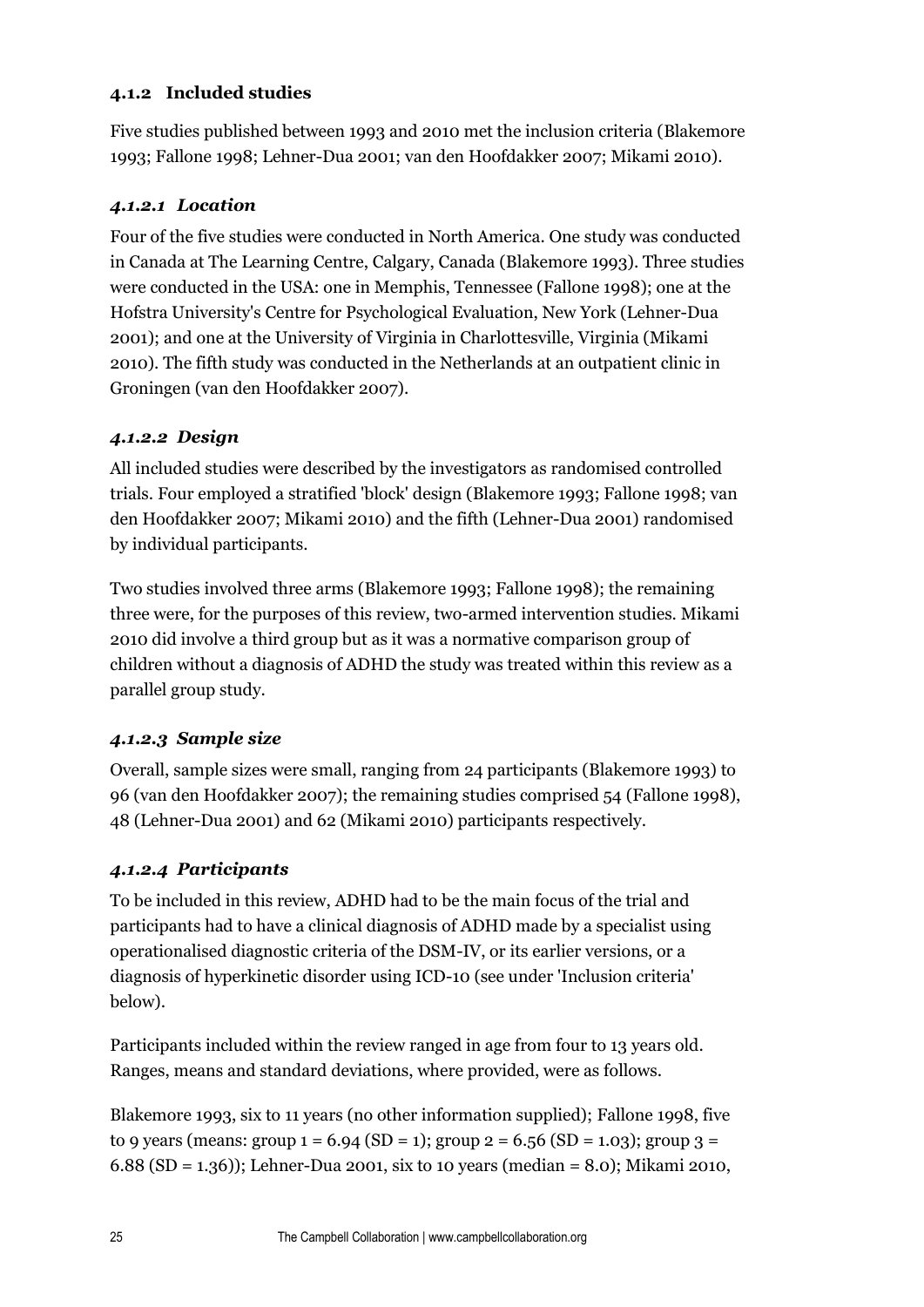six to 12 years (mean = 8.9); van den Hoofdakker 2007, four to 12 years (mean = 7.4,  $SD = 1.9$ .

All investigators with the exception of Blakemore 1993 supplied data on gender. They each reported a majority of male children (179 boys versus 65 girls across the four studies in which this demographic was reported).

Most children entered the studies on medication for ADHD symptoms (see below for further details, as reported in the individual studies). In general, where reported, participants had to be stablised on medication throughout the trial and this was established prior to randomisation. We also have to assume that medication, where used, was used in the same way across the intervention and control groups.

# *4.1.2.5 Inclusion criteria*

Blakemore (1993) used DSM-III-R criteria for ADHD. The children had to demonstrate evidence of ADHD in a wide range of situations and the problems must have been evident before the age of six years. Fallone (1998) included participants who had to be diagnosed with ADHD using DSM-IV criteria. Fallone also required a high level of maternal stress for inclusion in the training programme. Lehner-Dua 2001 and van den Hoofdakker (2007) used DSM-IV criteria. Mikami 2010 reported that DSM-IV criteria were used (that is the proportion of those of Combined type (ADHD-C) and Inattentive type (ADHD-I) were reported). In this study, diagnoses were further reinforced and refined using the Child Symptom Inventory (CSI) (Gadow 1994) and confirmed by parental interview using the K-SADS-PL (Kaufman 1997).

van den Hoofdakker (2007) included participants who met DSM-IV criteria for ADHD, had an IQ > 80 (full scale IQ of the WISC-III-R; for children under the age of six years the Full Scale IQ of the QWPPSI-R) and were four to 12 years old. In addition, both parents (if present) had to be willing to participate in the behavioural parent training program. All participants in the trial were offered a comprehensive package of routine clinical care (RCC) including psychological treatment, pharmacological treatment and crisis management, where necessary, with the parent training component being offered as the only difference between the groups. The control group were also offered the intervention after a waitlist period, described as shorter than the one they might have faced had they not participated in the trial (it was hoped that this would improve retention in the control group).

# *4.1.2.6 Exclusion criteria*

Blakemore (1993) excluded participants if there was evidence of a serious neurological difficulty in the child, evidence of a serious marital difficulty, or where the child met criteria for conduct disorder. Fallone (1998) excluded participants with "mental retardation" or pervasive developmental disorder. Lehner-Dua (2001) did not specify any exclusion criteria. van den Hoofdakker (2007) did not specify any exclusion criteria, wishing for a 'naturalistic' intake, and its authors made clear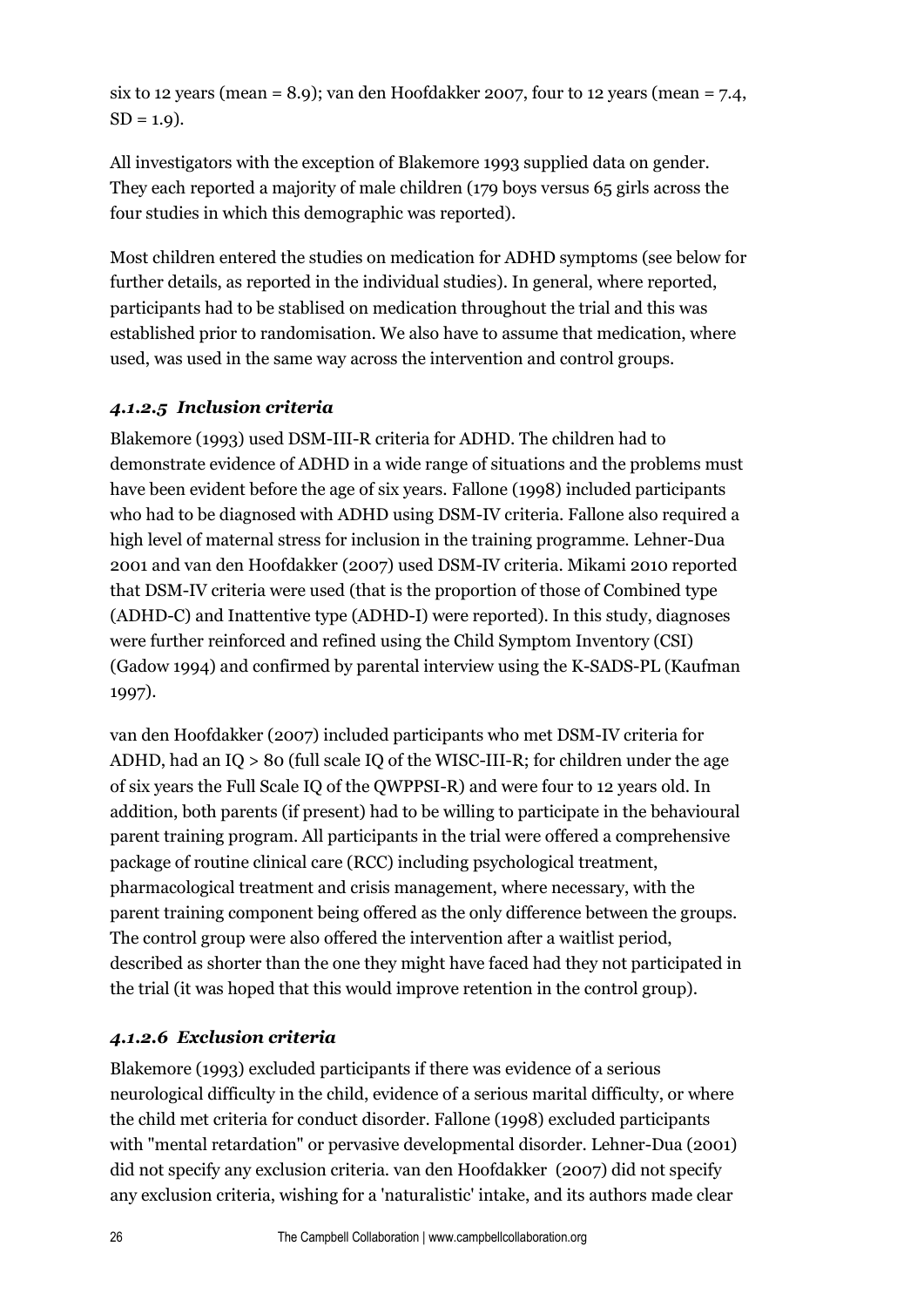that they thus anticipated (and found) a higher rate of comorbidities than other similar studies of children with ADHD. Mikami (2010) excluded children with pervasive developmental disorders, full scale IQ < 70 or verbal IQ < 75. No child could be receiving other psychosocial treatment for social and behavioural issues at the time of the study; however, educational interventions were allowed.

# *4.1.2.7 Intervention and control conditions*

Blakemore (1993) allocated participants to two active experimental arms, one for group parent training and one for individual parent training, with a waitlist control group who were offered the group intervention at the end of the study. Fallone (1998) included two experimental arms, one for behavioural parent training alone, the other for behavioural parent training combined with self management, again with a waitlist control group offered intervention at the end of the study. Mikami (2010) included one intervention group that received 'Parental friendship coaching' (PFC), a programme that resembled other parent training programmes for the first two sessions then focused on developing social skills in children, versus a no treatment control group which at the close of the study received a summary session on the programme content of the intervention (PFC).

The duration of the parent training varied: 12 weekly, two hour sessions (Blakemore 1993, group treatment); 12 weekly, one hour sessions (Blakemore 1993, individual treatment); 12 two hour sessions spread over five months (van den Hoofdakker 2007); nine weekly, two hour sessions (Lehner-Dua 2001); eight weekly, 50 minute sessions (Fallone 1998, parent training treatment); and eight weekly one and a half hour sessions (Fallone 1998, parent training and self management treatment). Mikami 2010's intervention, PFC, was delivered in eight group sessions of 90 minutes each.

Lehner-Dua (2001) stood out in this review by offering a parent support group as a placebo control, whilst van den Hoofdakker (2007) explicitly offered 'treatment as usual' as control. We judged that, as in the other studies, all participants remained on existing pharmacological or other treatment regimens and no child appeared to have been denied such treatment; controls were quite similar in this respect.

# *4.1.2.8 Follow-up*

Blakemore (1993) had two follow-up assessments at three and six months. No other study reported collecting data at later time points, or planning to do so, and this may be explained by waitlist conditions or financial constraints, or both.

# *4.1.2.9 Outcomes*

Instruments used to measure primary and secondary outcomes within the included studies varied widely.

*4.1.2.9.1 Change in the child's ADHD symptom-related behaviour in home setting*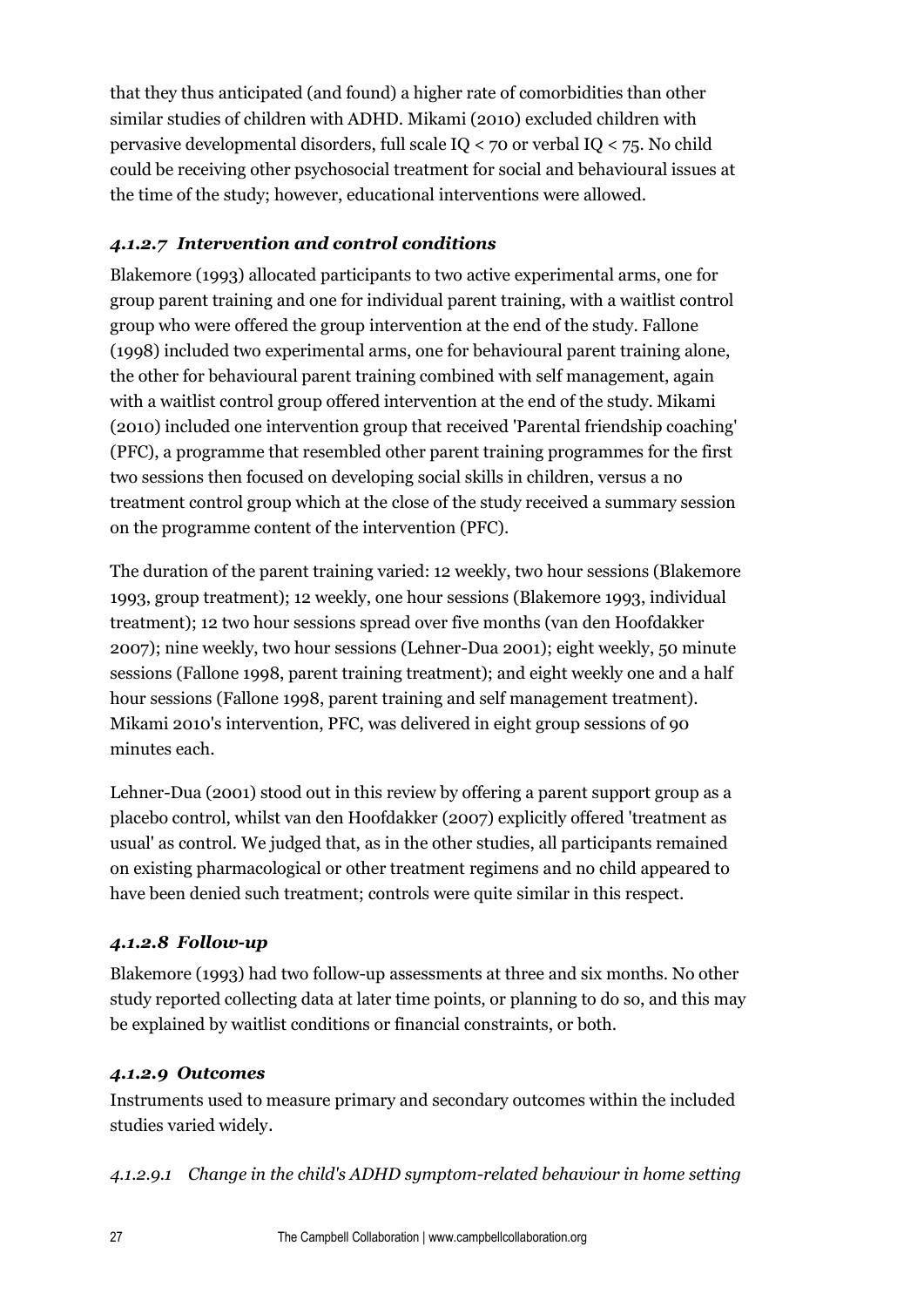The Conners' Parent Rating Scale (Conners 1970) was used by Blakemore (1993). Similarly, the ADHD Index subscale of the Conners' Parent Rating Scale-Revised Short Form (CPRS-R-S) (Conners 2001) was used by van den Hoofdakker (2007). Fallone 1998 employed the Hyperactive-Impulsive and the Inattentive scales of the ADDES-Home (McCarney 1995) for this outcome. Lehner-Dua (2001) used the Behaviour Assessment System for Children (BASC) (Reynolds 1998) to measure parents' perceptions of child behaviour.

*4.1.2.9.2 Change in the child's ADHD symptom-related behaviour in school setting* Fallone (1998) used the ADDES-School for this outcome (McCarney 1995), which involves both a Hyperactive-Impulsive and an Inattentive Scale.

# *4.1.2.9.3 Changes in the child's general behaviour*

Externalising and Internalising subscales of the Dutch version of the Child Behaviour Checklist (CBCL) (Achenbach 1991) were used by van den Hoofdakker (2007) and the Achenbach Child Behaviour Checklist (Achenbach 1991) was also used by Blakemore (1993) and Fallone (1998) (who also used a total CBCL score). Investigators involved in Blakemore (1993) also used the Eyberg Child Behaviour Inventory (ECBI) (Eyberg 1999).

Mikami (2010) used the teachers' version of the Social Skills Rating System (SSRS) (Gresham 1990) and the Dishion Social Acceptance Scale (DSAS) (Dishion 2003). The latter measures the extent to which observers feel a child is liked and accepted or disliked and rejected by peers.

Mikami (2010) used the parents' version of the Social Skills Rating System (SSRS) (Gresham 1990).

# *4.1.2.9.4 Academic achievement measured through school test results*

Academic achievement was not measured in any study included within this review.

# *4.1.2.9.5 Adverse events*

No study reported adverse events in any way.

# *4.1.2.9.6 Changes in parenting skills*

Lehner-Dua (2001) used the Parenting Sense of Competence (PSOC) (Johnston 1989) for this outcome.

# *4.1.2.9.7 Parental stress*

Blakemore (1993), Lehner-Dua (2001) and van den Hoofdakker (2007) all used versions of the Parenting Stress Index (PSI) (Abidin 1986) or short form (PSI-SF) (Abidin 1990) for this outcome; Fallone (1998) measured parental stress using the Revised Symptom Checklist (SCL-90-R) (Derogatis 1994).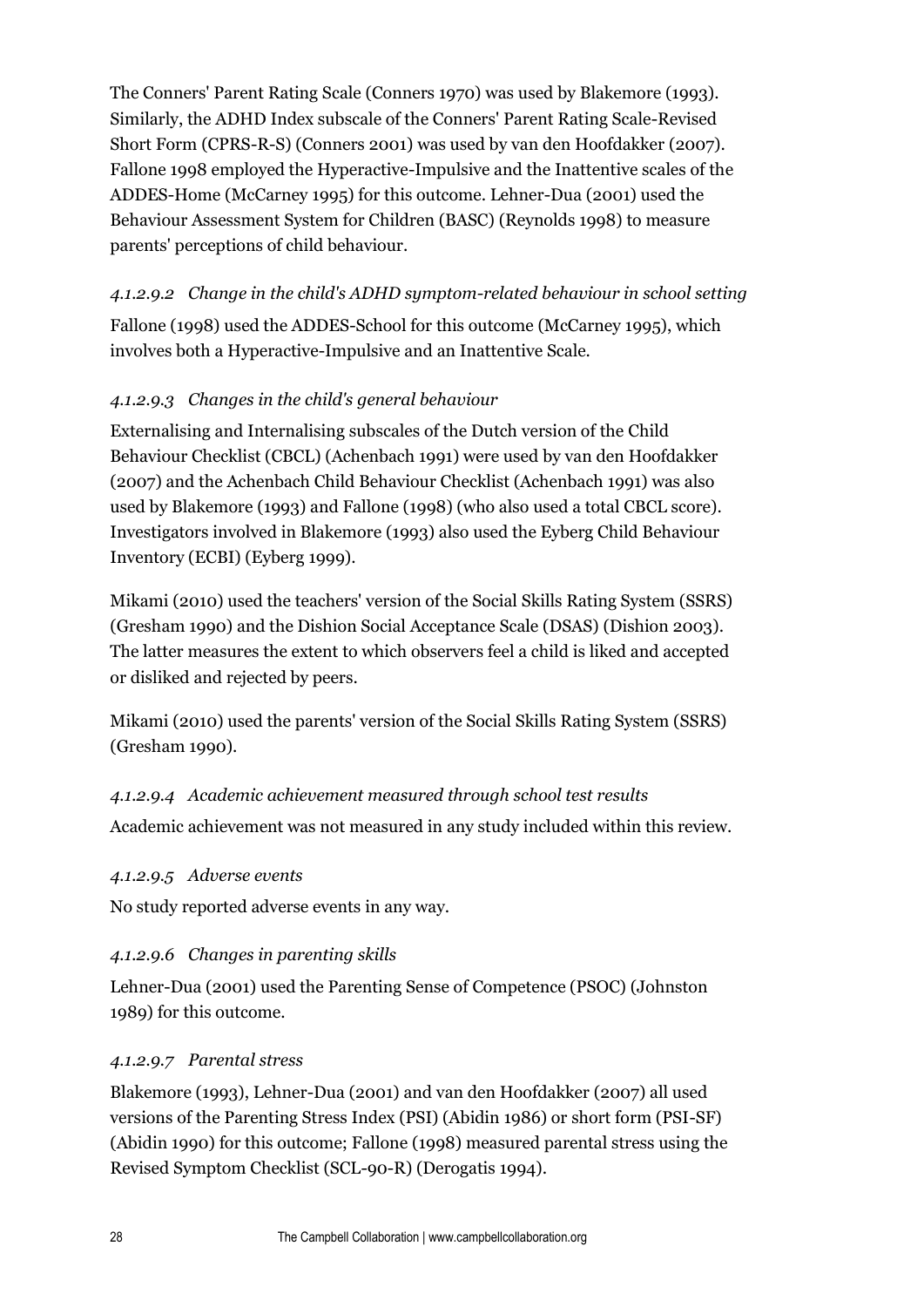## *4.1.2.9.8 Parental understanding of ADHD*

No study included within this review measured this outcome specifically.

## *4.1.2.9.9 Measures in included studies that were not used in this review*

A number of outcomes reported in the studies included in this review are not reported here, either because they did not fit the protocol for the review or they were from unpublished instruments, generally devised by the investigators of the studies themselves (for example, a structured interview with parents (Blakemore 1993)). In a US study primarily focused on assisting parents to help their children form social bonds (Mikami 2010), several outcome measures were unusable in our review including: the 'Quality of Play Questionnaire (QPQ) and Playdates Hosted', both cited in an unpublished manuscript (Frankel 2003); the 'Child Friendships at Follow-up' questionnaire (global five point questionnaire completed by parent, devised by investigators); the Parental Behaviour in Playgroup (socialising, facilitation and corrective feedback, videotapes coded by blinded observers on a scale of 10); the Parental Behaviour in Parent-child Interaction (coded as above using a Likert scale from zero to three).

# *4.1.2.10 Treatment fidelity*

Parent training for ADHD is typically delivered following training of staff via a manualised treatment protocol. Amongst studies included within this review, only Fallone (1998) described efforts to ensure treatment fidelity across all sessions.

# **4.1.3 Excluded studies**

See Characteristics of excluded studies for details of 74 excluded studies, data for which we found in 89 publications.

Many studies which appeared (by title or even abstract) to be of interest did not ultimately meet our inclusion criteria. Some studies were excluded for more than one reason. Primary reasons for exclusion are listed below.

# *4.1.3.1 Lack of random allocation or a control group*

Randomised and quasi-randomised studies were eligible for this review. Of the 68 intervention studies identified and inspected for this review, 64 were (at a minimum) controlled intervention studies.

Seven studies were excluded because participants were not randomly or quasirandomly allocated to intervention groups (Anastopoulos 1993; Bandsma 1997; Taylor 1998; Weinberg 1999; Ercan 2005; Salbach 2005; Gibbs 2008). In these studies, it was usually found (sometimes only after contact with investigators) that allocation was by self-selection on the part of parents, or that groups had been formed by clinical severity alone (Bandsma 1997).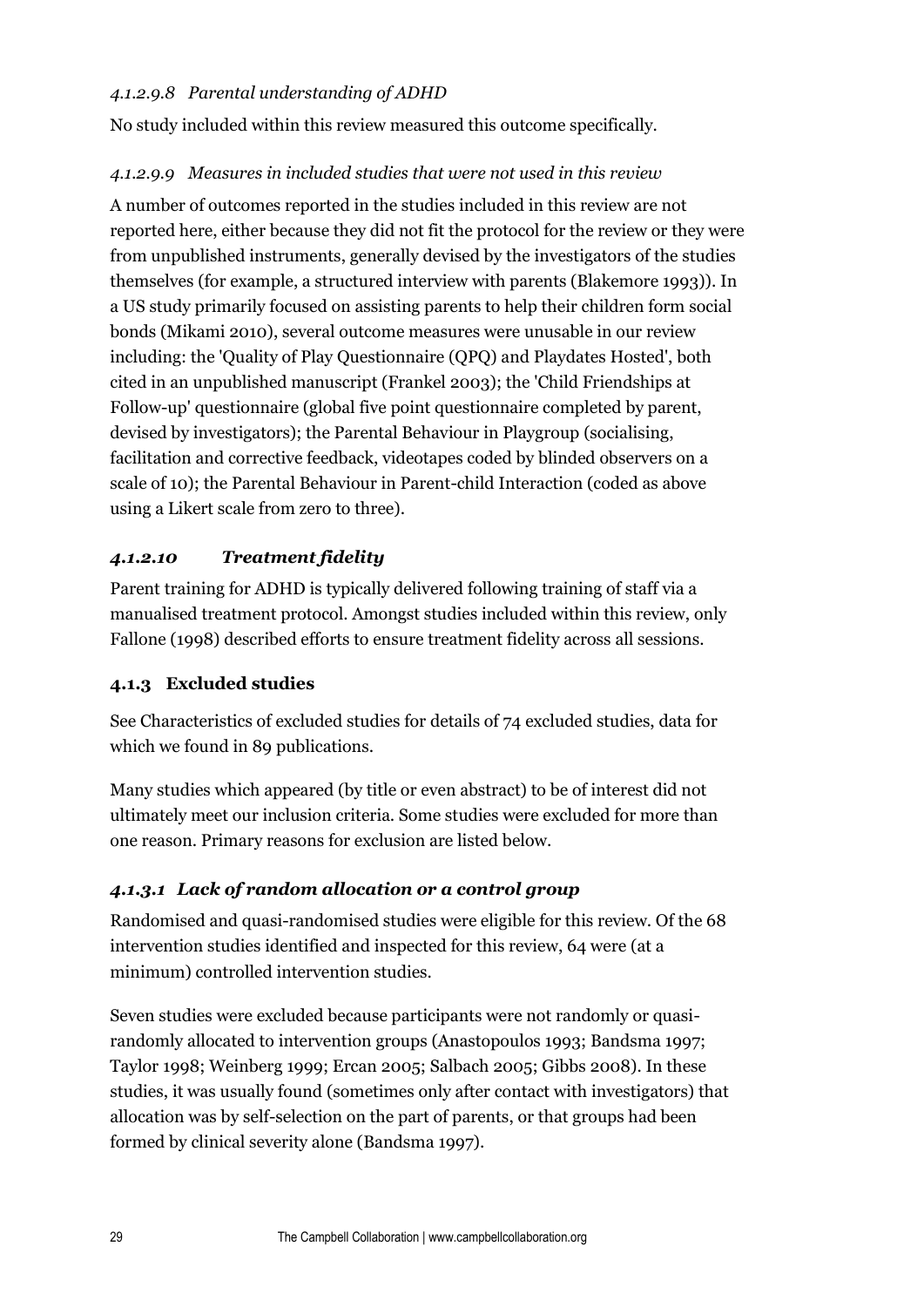Four studies were excluded because, although they were intervention studies, they proved to have no control group at all (Pollard 1983; Danforth 1998; Arnold 2007; Hautmann 2009).

Fourteen studies included no eligible control group (Barkley 1992; Sanders 2000b; Barkley 2001; Montiel 2002; Corrin 2003; Hall 2003; Isler 2003; Corkum 2005; McGoey 2005; Fabiano 2006; Grimm 2006; Markie-Dadds 2006; Lauth 2007; Cummings 2008). The latter group of studies generally compared active interventions only; in some cases they also failed to meet diagnostic criteria for children.

# *4.1.3.2 Direct intervention of therapist with child*

Fourteen studies (Horn 1991; MTA 1999; Abikoff 2004; Chronis 2004; Springer 2004; Waschbusch 2005; Miranda 2006; Bogle 2007; Chacko 2007; Dubbs 2008; Guo 2008; Molina 2008; van der Oord 2008; Coughlin 2009) were excluded because their intervention directly involved the child.

# *4.1.3.3 Problems with diagnosis or diagnostic criteria*

Sixteen studies were excluded because, although investigators may have described the children as having ADHD, there was no clear ADHD diagnosis made that met our inclusion criteria, or the children were too young for this review (O'Leary 1976; Dubey 1978; Pisterman 1989; Pisterman 1992a; Beyer 1994; Connell 1997; Barkley 2000; Sanders 2000a; Sonuga-Barke 2001; Barkley 2002b; Bor 2002; Sonuga-Barke 2004; Gustis 2007; Heriot 2008; Jones 2008; Larsson 2008). Readers interested in the results of studies that focus primarily on the young with subclinical behavioural problems may be interested in the results of another Cochrane review, when complete (Furlong 2010).

Six studies were excluded as the children had behavioural problems due to other conditions including oppositional defiant disorder (ODD) or conduct disorder (CD) (Nixon 2001; Nixon 2003; Lavigne 2008; Scott 2010), pervasive developmental disorders (Aman 2010) or being 'gifted' (Morawska 2009).

# *4.1.3.4 Focus of the study*

Two studies were excluded due to intervention type: Chronis 2006 because the intervention targeted maternal depression amongst mothers of children with ADHD, and was assessed as not meeting the inclusion criteria for parent training; and Wolraich (2005) because the intervention sought to improve communication between parents, teachers and clinicians rather than to manage child behaviour.

Two studies narrowly missed inclusion (Scott 2001a; Scahill 2006) because ADHD was not the main focus of the trial, which rendered data interpretation problematic. Scahill (2006) recruited children with tic disorders and disruptive behaviour from a specialised tic disorders clinic, and specifically excluded children with untreated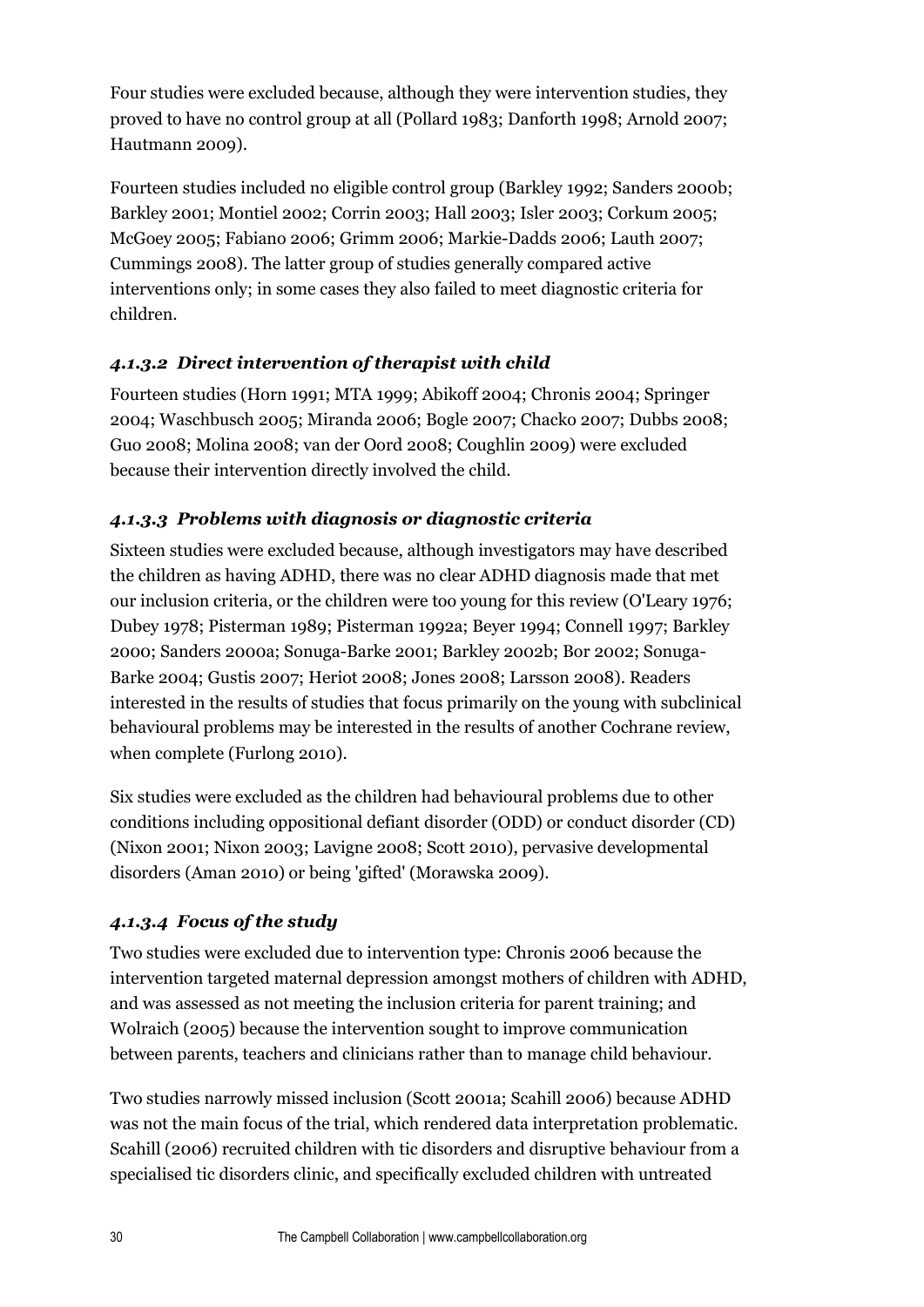ADHD. This yielded a subset of children with comorbid, medicated ADHD (investigators further responded to our request for subset data with the view that this sample was too small to analyse meaningfully (Scahill 2008)). In contrast, Scott (2001a) took pains to exclude children diagnosed with the ICD-10 diagnosis of 'hyperkinetic syndrome' precisely because he wished to exclude medicated children with ADHD from his study. We have recently learned from a personal communication that, despite the fact that the published paper does not refer to any child having a diagnosis of ADHD, a substantial proportion of participants did, posthoc, merit this diagnosis (Scott 2011) and that unpublished data for this subset exist. Yet these participants, given the exclusion criteria, were solely unmedicated children with ADHD. Thus we concluded that, in the absence of an underpinning focus on ADHD, a risk of bias (in that children with ADHD will have been excluded from both studies who would have been included in other included studies) might 'skew' the results of this review.

## *4.1.3.5 No child outcomes*

Three studies (Odom 1996; Corkum 1999; Treacy 2005) were excluded because although the studies involved parents of children with ADHD, and sequence generation was adequate for the eligible intervention and control groups, no outcomes relating to the child's behaviour or wellbeing (ADHD-related or not) were reported. In these studies, outcomes typically included parental stress, parental knowledge of ADHD and willingness to medicate children or seek counselling.

#### *4.1.3.6 Opinion pieces and review articles*

Six studies (Ellis 2009; Fagan Rogers 2009; Hauth-Charlier 2009; Reeves 2009; Schoppe-Sullivan 2009; Baker-Ericzen 2010) were excluded because they were found to be review articles, opinion pieces or other types of studies when obtained and inspected. For example, Schoppe-Sullivan (2009), whilst tagged as a randomised controlled trial in MEDLINE, proved to be an observational study considering parents' own ADHD symptoms in relation to their parenting practices.

#### <span id="page-31-0"></span>**4.2 RISK OF BIAS IN INCLUDED STUDIES**

See also Figure 11.2

#### **4.2.1 Allocation (selection bias)**

All included studies were described by investigators as randomised, and the majority as stratified or block designs (see above). No study included in this review described the precise method by which a sequence was generated or allocation concealed. Therefore, overall the risk of bias for this criterion is unclear.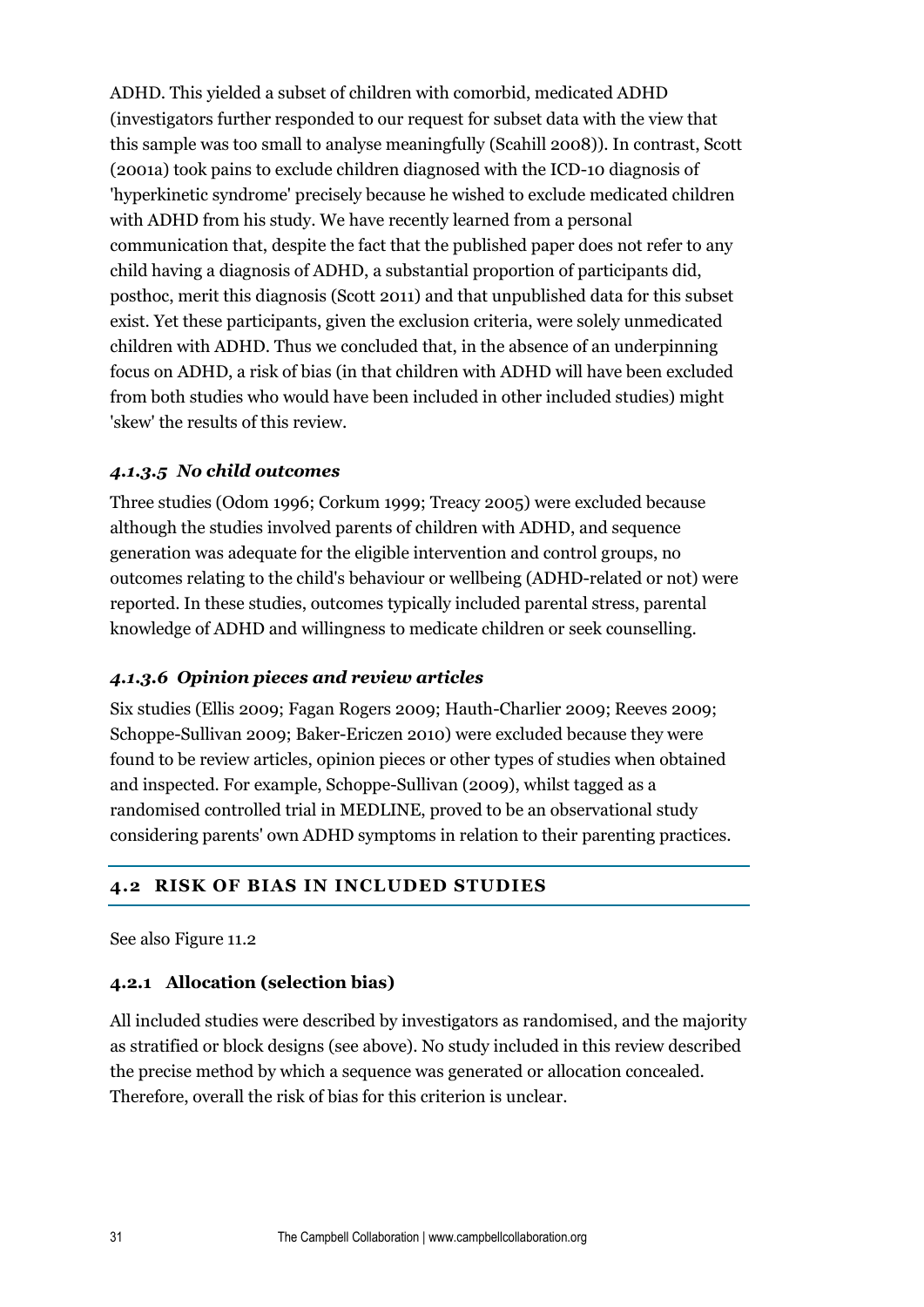## **4.2.2 Blinding (performance bias and detection bias)**

As is common with psychological interventions, especially where outcomes are selfreported, there is inherent bias given the impossibility of blinding participants or those delivering interventions to treatment status. For this reason, despite the best intentions of researchers, the overall risk of bias in all studies is high. Where outcomes are not self-reported, outcome assessors can and should be kept blind.

We rated two studies as having high risk of bias (Fallone 1998; Lehner-Dua 2001); two as being unclear (van den Hoofdakker 2007; Mikami 2010); and one as being at low risk of bias (Blakemore 1993).

## **4.2.3 Incomplete outcome data (attrition bias)**

Most studies lost only a few participants. Two studies reported using intention-totreat analysis (van den Hoofdakker 2007; Mikami 2010). Attrition was uneven in Lehner-Dua (2001).

# **4.2.4 Selective reporting (reporting bias)**

Original trial protocols were not available for any study in this review. Data for all reasonable outcomes for each study appear to have been reported. Remaining concerns include the fact that Blakemore (1993) only ever published preliminary results, in graph format without tables, and van den Hoofdakker (2007) collected data for both parents but only "analyzed the data from the mothers" (p.266) (van den Hoofdakker 2007). Fallone (1998) clearly collected data for all outcomes but did not report them all numerically, even in additional tables, concentrating mostly on the presentation of significant results. The overall judgment for included studies remains as unclear risk of bias.

## **4.2.5 Other potential sources of bias**

Chief sources of other bias include issues of potential contamination in the study conducted by Lehner-Dua (2001), where the primary investigator led both parent training and control conditions.

## <span id="page-32-0"></span>**4.3 EFFECTS OF INTERVENTIONS**

In the protocol for this review, the following comparisons were planned:

- parent training versus a no treatment or waitlist control;
- parent training versus routine care (treatment as usual);
- parent training versus unstructured group parent support meetings.

As described above, given that child participants in all studies remained on preexisting treatment regimens and that control groups did not differ substantially, results for all studies are reported together. Opportunities for meta-analysis were,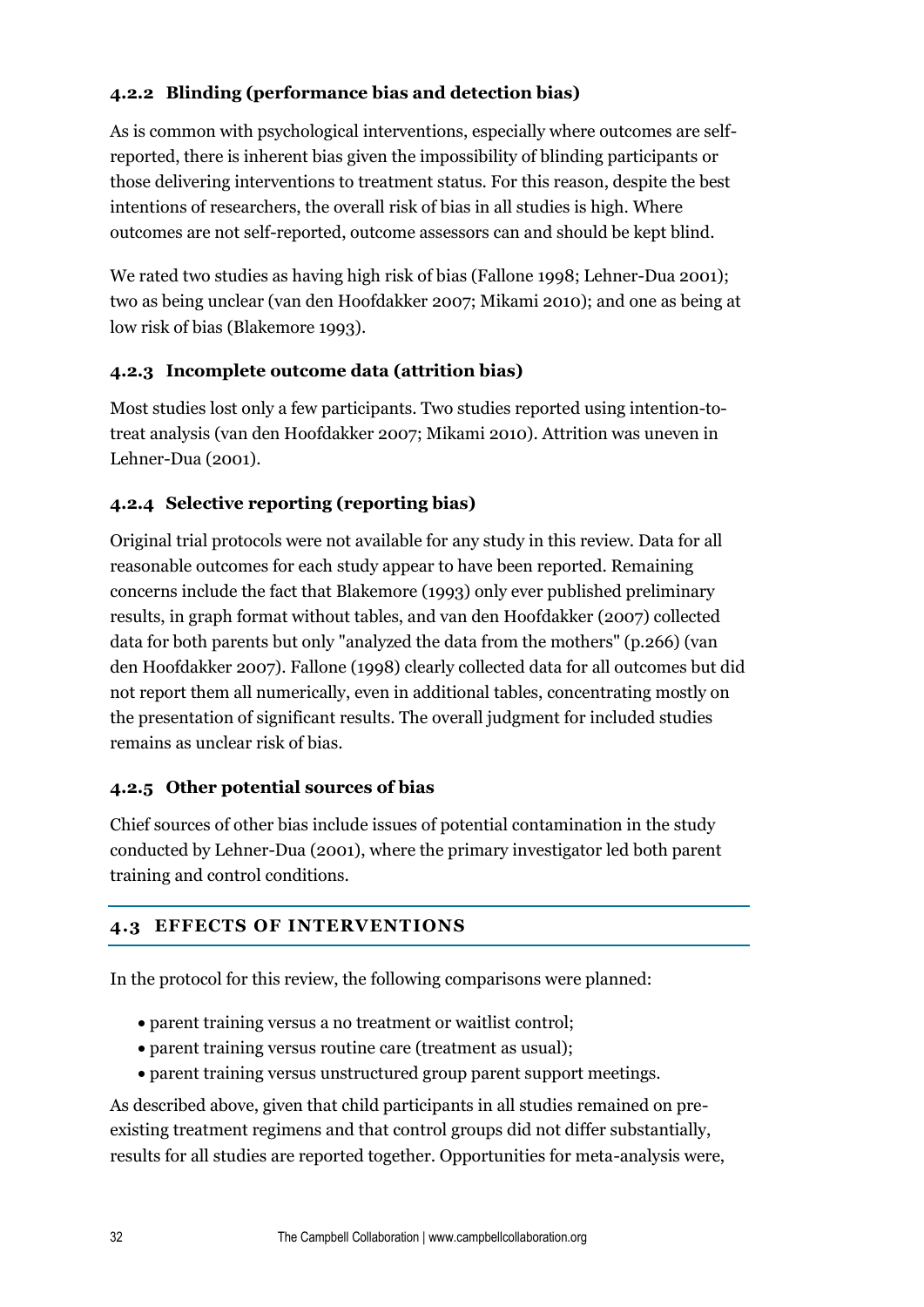however, very limited due to issues of presentation of outcome data, so the majority of results are reported narratively.

# **4.3.1 Change in the child's ADHD symptom-related behaviour in home setting**

The ADHD Index subscale of the Conners' Parent Rating Scale-Revised Short Form (CPRS-R-S) (Conners 2001) was used by van den Hoofdakker (2007). Within this 27 item scale, a higher number indicates greater psychopathology. Fallone (1998) employed the ADDES-Home (McCarney 1995) to measure this construct, wherein a higher value indicates less severity. Pooling results for van den Hoofdakker (2007) and Fallone (1998) for this outcome was not possible, even using standardised mean difference and compensating for opposing directions of scales, as the ADDES scale is divided into two subscales (the Hyperactive-Impulsive scale and the ADDES-Inattentive scale) (McCarney 1995) but is not a combined measure. In addition, van den Hoofdakker (2007) reported endpoint data and Fallone (1998) reported only change data in full (means and standard deviations). Means without standard deviations (SD) are supplied, but not for the entire sample: we calculated whole sample SDs using standard errors of within-group differences and report all data narratively below.

# *4.3.1.1 Narrative reports of results*

Using the CPRS, van den Hoofdakker (2007) ( $n = 62$ ) reported that, with respect to the ADHD Index of the CPRS, both groups (intervention plus routine clinical care (RCC) and RCC alone) improved, but that adjunctive parent training was not significantly better than with RCC alone. Results for the intervention group were: 19.0 (SD = 6.2) versus  $18.7$  (SD = 7.7) for the RCC control group.

On the ADDES-Home's Hyperactive-Impulsive scale, Fallone 1998 reported that both the parent training (PT) and enhanced parent training treatment (PT and selfmanagement (SM)) groups did rate significantly better than control (mean of PT alone = 7.50 (calculated SD = 1.64); mean of PT and SM group = 7.46 (calculated SD  $= 1.64$ ; mean of control group  $= 5.69$  (calculated SD  $= 1.84$ )).

On the ADDES-Home's Inattentive scale, Fallone (1998) reported that both the parent training and enhanced parent training treatment groups did significantly better than control (mean of PT alone  $= 6.43$  (calculated SD  $= 1.44$ ); mean of PT and SM group  $= 7.31$  (calculated SD  $= 1.96$ ); mean of control group  $= 4.50$  (calculated SD  $= 1.92$ ).

# **4.3.2 Change in the child's ADHD symptom-related behaviour in school setting**

No meta-analysis was possible for this outcome as the two studies that assessed it (Fallone 1998; Mikami 2010) reported it in very different ways. Fallone used both Achenbach "s (1991) Child Behaviour Checklist's Teacher Report Form (TRF) and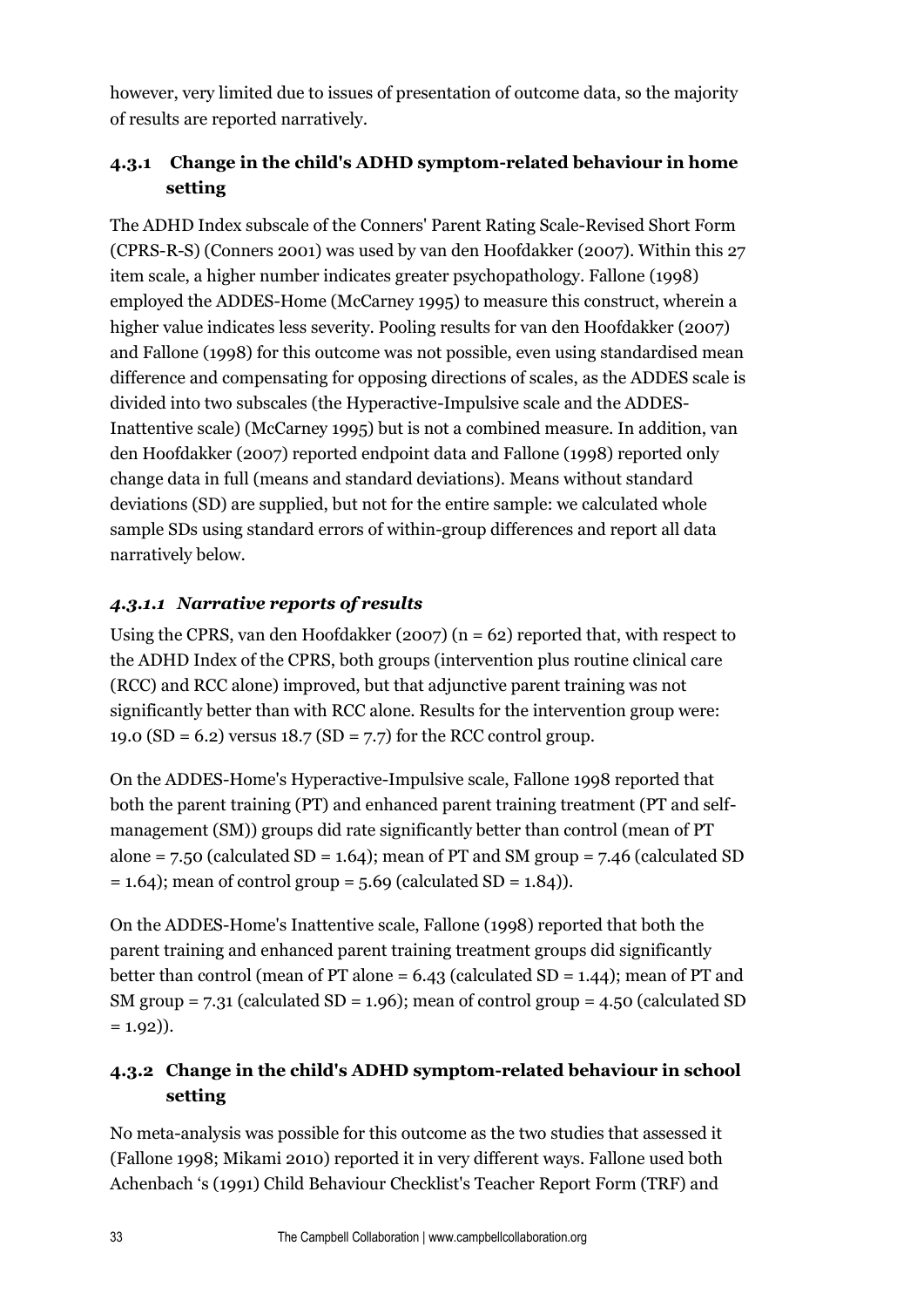McCarney"s (1995) ADDES-School measures. The TRF includes a Total Problems and a Total Externalizing and Total Internalizing scale (see note below), whereas the ADDES-School comprises Inattentive and Hyperactive-Impulsive scales. Fallone 1998 reported no numerical data for either of these instruments. Mikami (2010) reported results for the Teacher Questionnaire Measures of child social functioning (SSRS) and the teacher-assessed Dishion Social Acceptance Scale (DSAS) (Dishion 2003) to consider children's progress in this domain. Mikami reported data in the form of means and SDs.

# *4.3.2.1 Narrative reports of results of included studies*

Fallone reported only that "analysis of teacher ratings failed to identify significant differences between treatment and control subjects from baseline to post-treatment. No significant changes on TRF and ADDES-School scales were detected for any group" (p 37) (Fallone 1998). No data were reported in tables. As above, the review authors await information that will assist in reporting numerical data for this outcome.

# **4.3.3 Changes in the child's general behaviour**

As described above, problem behaviours are viewed in two broad dimensions. Externalising problems include conflict with others, whereas internalising problems reflect dealing with stress internally. Externalizing and Internalizing subscales of the Child Behaviour Checklist were used by van den Hoofdakker (2007) (Dutch version) (Achenbach 1991) and by Fallone (1998) (Achenbach 1986). Externalizing and Internalizing subscales of the Behaviour Assessment System for Children (BASC) (Reynolds 1998) were used by Lehner-Dua 2001.

The Eyberg Child Behaviour Inventory (ECBI) (Eyberg 1999) was used by investigators in Blakemore (1993).

Mikami (2010) (a study where the focus was on children's social development) used the Social Skills Rating System (SSRS) (Gresham 1990).

# *4.3.3.1 Results from meta-analysis*

# *4.3.3.1.1 Externalising*

Meta-analysis of three studies (Fallone 1998; Lehner-Dua 2001; van den Hoofdakker 2007) (n = 190) yielded results in favour of the intervention group, but fall short of significance (SMD -0.32; 95% CI -0.83 to 0.18, I2 = 60%).

# *4.3.3.1.2 Internalising*

Results from meta-analysis of two studies (Lehner-Dua 2001; van den Hoofdakker 2007) (n= 142) yielded significant results in favour of the intervention group (SMD - 0.48;  $95\%$  CI -0.84 to -0.13, I2 = 9%).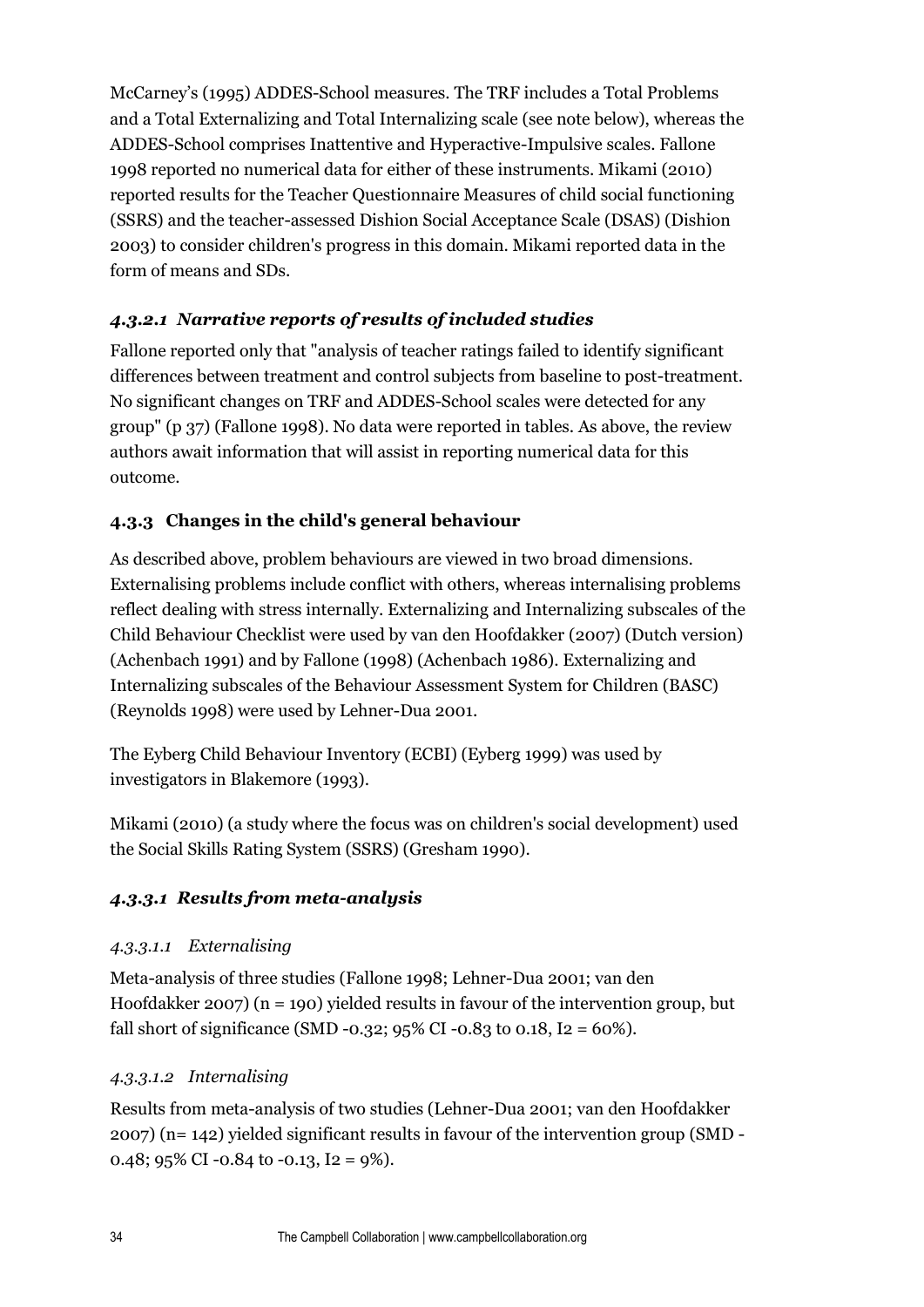Fallone (1998) appeared to have collected, but not reported, numerical data for the Internalising subscale of the CBCL instrument.

## *4.3.3.2 Narrative reports of results of included studies*

The Eyberg Child Behaviour Inventory (ECBI) (Eyberg 1999) was used by Blakemore (1993) (n = 24). Means are not supplied in the text or any table but they are supplied separately for mothers and fathers plotted on a graph that is difficult to interpret. No SDs are given. The investigators' own interpretation is as follows: "According to this measure (Figure 2) there were significant declines for mothers in the frequency of problem behaviours for both individual and group treatment relative to controls, although the effects were stronger for individual [treatment]. Data for fathers indicated a significant decline in the frequency of problem behaviours only for individual treatment relative to controls" (81). The investigators add that "effects for group treatment in fathers were not possible to evaluate because of large pretreatment differences relative to both individual and control treatments". Investigators summarised their data as follows: "there appears to be stronger treatment effects for individual than group treatment and stronger effects for mothers than fathers" and that the former persist at follow-up and that the latter do not.

Investigators from the Mikami (2010) study  $(n = 62)$  reported results for the SSRS for the intervention group (parental friendship coaching (PFC)) as  $90.86$  (SD = 14.68) versus  $83.87$  (SD = 16.28) in the control group. After accounting for "demographic covariates and baseline parent reports on the SSRS", there was a "between small and medium" effect size between intervention and control, and no interactions appeared to exist between treatment and sex, medication or oppositional defiant disorder (ODD) status.

Investigators from Mikami (2010) ( $n = 62$ ) (wherein the target of the intervention was children's social development) reported results for the SSRS (Teacher Questionnaire) for the intervention group (PFC) as 92.38 (SD = 12.90) versus 86.45 (SD = 10.92) in the control group. The investigators reported that this difference was not significant; however, there was an interaction between treatment and ODD status. This indicated that the effect on teacher reports of child social skills may have been generally positive for the children without ODD who had received PFC (beta = 0.16;  $P = -0.04$ ) but was not significant for those with ODD (beta =  $-0.09$ ;  $P = 0.47$ ).

Investigators from Mikami (2010) ( $n = 62$ ) also reported results for the DSAS like or accept (teacher assessed) for the intervention group (PFC) as 3.45 (SD = 1.35) versus 2.62 (SD = 1.15) in the control group. This outcome referred to the number of classroom peers who "like and accept" the child. Effect sizes were "between small and medium" and there were no interactions for this dependent variable. Results for the DSAS dislike or reject (teacher assessed) for the intervention group (PFC) were reported as  $1.66$  (SD = 0.81) versus  $2.21$  (SD = 1.11) in the control group. Effect sizes were "between small and medium" and interactions appeared to include a positive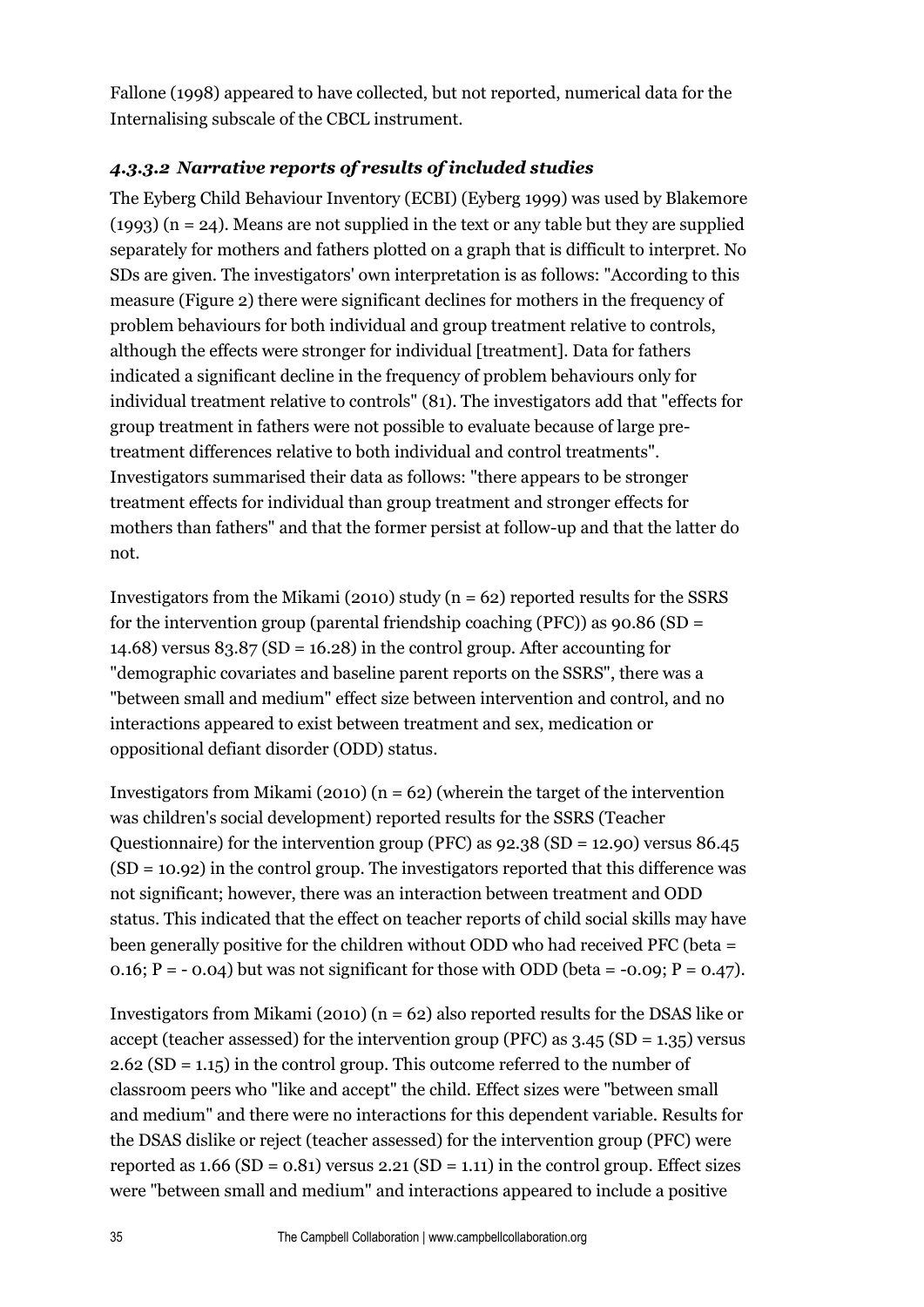effect of PFC for girls relative to boys and for medicated youth relative to nonmedicated youth.

## **4.3.4 Academic achievement measured through school test results**

No study reported on this outcome.

## **4.3.5 Adverse events**

No study reported adverse events in any way.

## **4.3.6 Changes in parenting skills**

Lehner-Dua (2001) used the Parenting Sense of Competence (PSOC) (Johnston 1989) to assess whether the parent training programme "would significantly increase parents' sense of competence in comparison to a support group". The investigator reported significant improvement in both groups on the PSOC. The parent training group improved from a score of  $58.48$  (SD = 12.53) to  $70.17$  (SD = 8.99), whilst the parent support group changed from 55.2 (SD = 13.24) to 59.08 (SD  $= 11.63$ ) (P < 0.01) (MD 11.09; 95% CI 5.23 to 16.95). The author commented that because of the absence of a 'no contact' group, "the mechanisms for these meaningful changes cannot be ascertained".

## **4.3.7 Parental stress**

Blakemore (1993), Lehner-Dua (2001) and van den Hoofdakker (2007) all used a variant of the Parenting Stress Index (PSI) (Abidin 1986) or short form (PSI-SF) (Abidin 1990) for this outcome; Fallone (1998) measured parental stress using the Revised Symptom Checklist (SCL-90-R) (Derogatis 1994).

## *4.3.7.1 Results from meta-analysis*

Meta-analysis involving two studies (Lehner-Dua 2001; van den Hoofdakker 2007) (combined  $n = 142$ ) gave results for both the Parent and Child Domains of the PSI instrument (Child Domain Stress is linked to the parent's perception of the child's behaviour and Parent Domain Stress is a more general measure).

Results of meta-analysis of data from these two studies indicated no statistically significant difference between parent training and control for the Parent Domain (PD) of the PSI (MD -7.54; 95% CI -24.38 to 9.30, I2 = 34%). Results for the PSI Child Domain (CD), however, were significant in favour of the intervention group  $(MD - 10.52; 95\% CI - 20.55$  to  $-0.48$ ,  $I2 = 0\%$ ).

## *4.3.7.2 Narrative results*

Investigators from the Blakemore (1993) study (n = 24) also reported PSI total score data in the form of means plotted on a graph or figure, as described above, with no numerical data in tables or text. They reported, however, "an advantage for parents participating in the individual therapy program" and that these gains were durable and even increased at follow-up, at least for mothers. Subscales of the PSI including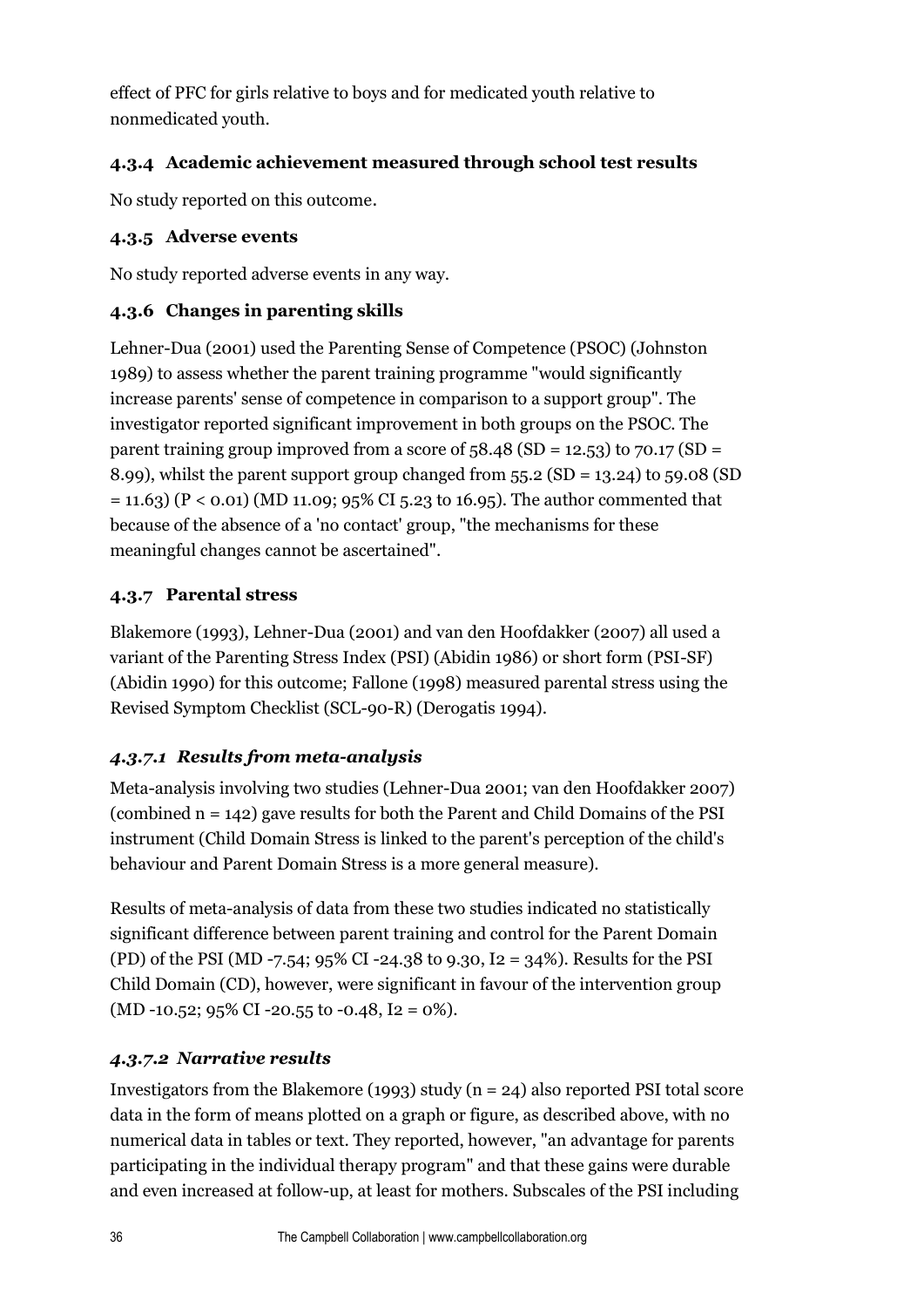the Child Domain Stress and Parent Domain Stress were also reported as improving significantly for mothers but not for fathers. In contrast, their data suggested that fathers benefit more from group treatment, but that these benefits did not last.

Fallone (1998) reported change data for within group results for parental stress using a global measure for this outcome, the SCL-90-R (Derogatis 1994). Means without SDs were reported for endpoint data; we calculated the SDs by using withingroup standard errors, as recommended by the Cochrane Handbook for Systematic Reviews of Interventions (Deeks 2008). Results were: mean =  $47.86$  (SD =  $8.23$ ) for the parent training only group; for the parent training plus self management group, mean =  $53.31$  (SD =  $6.78$ ); for the control group, mean =  $55.56$  (SD =  $5.08$ ). Fallone reported these differences to be significant in favour of the parent training group (P  $\leq$  0.01) but not for any other group.

#### **4.3.8 Parental understanding of ADHD**

No study included in this review measured this outcome specifically.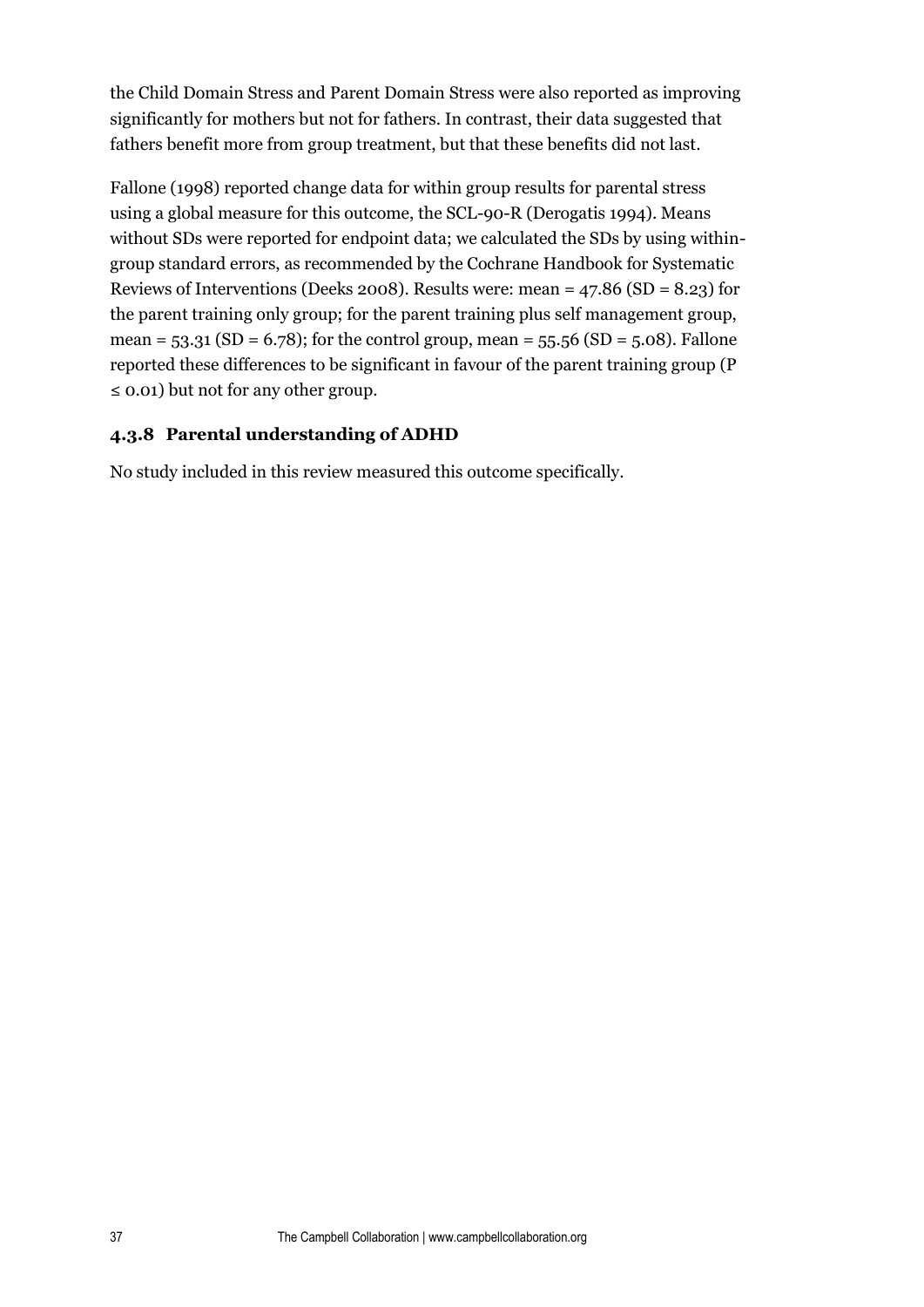# **5 Discussion**

#### **5.1 SUMMARY OF MAIN RESULTS**

Studies were few, small and disparate in focus. Opportunities for meta-analysis were limited due to issues of presentation of outcome data and we reported the majority of results narratively.

## **5.1.1 Change in the child's ADHD-symptom-related behaviour in the home setting**

Two studies addressed this. The findings of the largest study in this review (van den Hoofdakker 2007) suggested that both groups improved but parent training plus routine clinical care was not significantly better than routine clinical care alone. Fallone (1998) reported that both parent training and enhanced parent training were significantly better than a waitlist control.

### **5.1.2 Change in the child's ADHD-symptom-related behaviour in the school setting**

Two studies reported on this outcome. One yielded no numerical data, stating only that the results were not significant (Fallone 1998). They attributed this to the fact that most children in the study were taking medication that was most effective during school hours. The second study (Mikami 2010) focused mainly on social interaction outcomes for the children. Mikami (2010) concluded that in this domain (Teacher Questionnaire) parent training was only significantly better where ODD was not comorbid with ADHD.

Mikami (2010) also reported teacher assessments of whether children with ADHD were liked and accepted by their peers. Effect sizes were between "small and medium" for both outcomes. There was more effect in girls relative to boys and in medicated relative to nonmedicated participants.

#### **5.1.3 Changes in the child's general behaviour**

A meta-analysis of three studies (Fallone 1998; Lehner-Dua 2001; van den Hoofdakker 2007) (n = 190) favours parent training. However, the effect did not reach significance (SMD -0.27; 95% CI -0.57 to 0.03, I2 = 60%). Results from metaanalysis of two studies (Lehner-Dua 2001; van den Hoofdakker 2007) (n = 142) yields significant results in favour of the parent training (SMD -0.48; 95% CI -0.81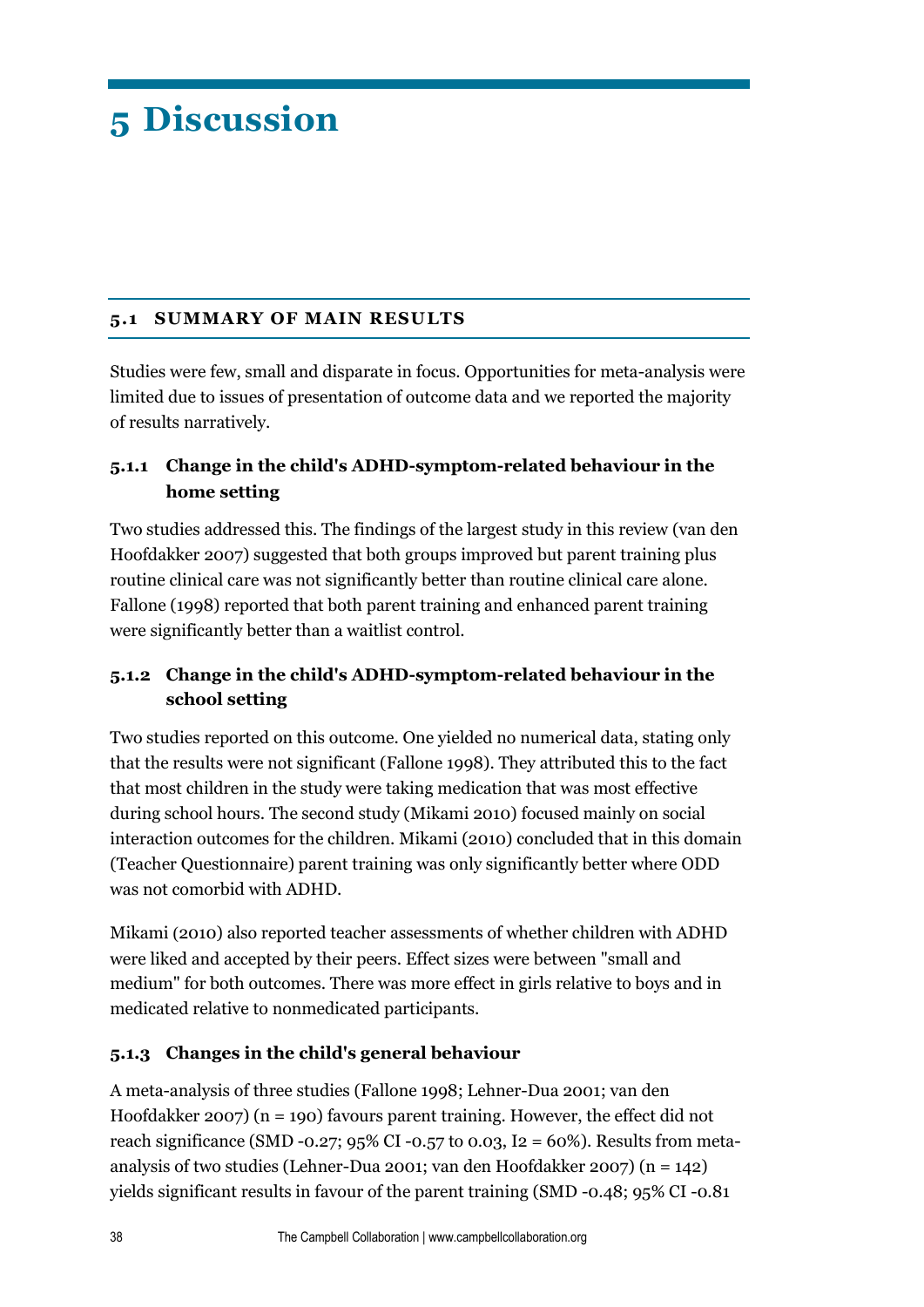to -0.14, I2 = 9%) for internalising behaviour. We had concerns about selective outcome reporting for a third study (Fallone 1998), which could have contributed data to this outcome but did not.

The Eyberg Child Behaviour Inventory (ECBI) (Eyberg 1999) was used by Blakemore (1993) (n = 24). Investigators summarise their data as follows: "There appears to be stronger treatment effects for individual than group treatment and stronger effects for mothers than fathers" and the former persisted at follow-up and the latter did not.

Investigators from the Mikami (2010) study ( $n = 62$ ) reported results for the SSRS for the intervention group (PFC) as  $90.86$  (SD =  $14.68$ ) versus  $83.87$  (SD =  $16.28$ ) in the control group. After accounting for "demographic covariates and baseline parent reports on the SSRS", there was a "between small and medium" effect size between the intervention and control; no interactions appeared to exist between treatment and sex, medication or ODD status.

## **5.1.4 Changes in parenting skills**

Lehner-Dua (2001) used the Parenting Sense of Competence (PSOC) (Johnston 1989) to assess whether the parent training programme "would significantly increase parents' sense of competence in comparison to a support group". There was significant improvement in both groups on the PSOC. The author commented that because of the absence of a 'no contact' group, "the mechanisms for these meaningful changes cannot be ascertained".

### **5.1.5 Parental stress**

Meta-analysis involving two studies (Lehner-Dua 2001; van den Hoofdakker 2007) (combined  $n = 142$ ) gave results for both the Parent and Child Domains of the PSI instrument. Results were significant for the Child Domain but not for the Parent Domain.

Blakemore (1993) ( $n = 24$ ) reported "an advantage for parents participating in the individual therapy program"; these gains were durable and even increased at followup for mothers. In contrast, their data suggest that fathers benefit more from group treatment but that these benefits do not last. Fallone (1998) reported change data for within group results for parental stress using a global measure for this outcome, the SCL-90-R (Derogatis 1994). Fallone (1998) reported differences to be significant in favour of the parent training group ( $P \le 0.01$ ) but not so for either the enhanced parent training group or for the control group.

No study reported outcome data related to:

- academic achievement measured through school test results;
- adverse events;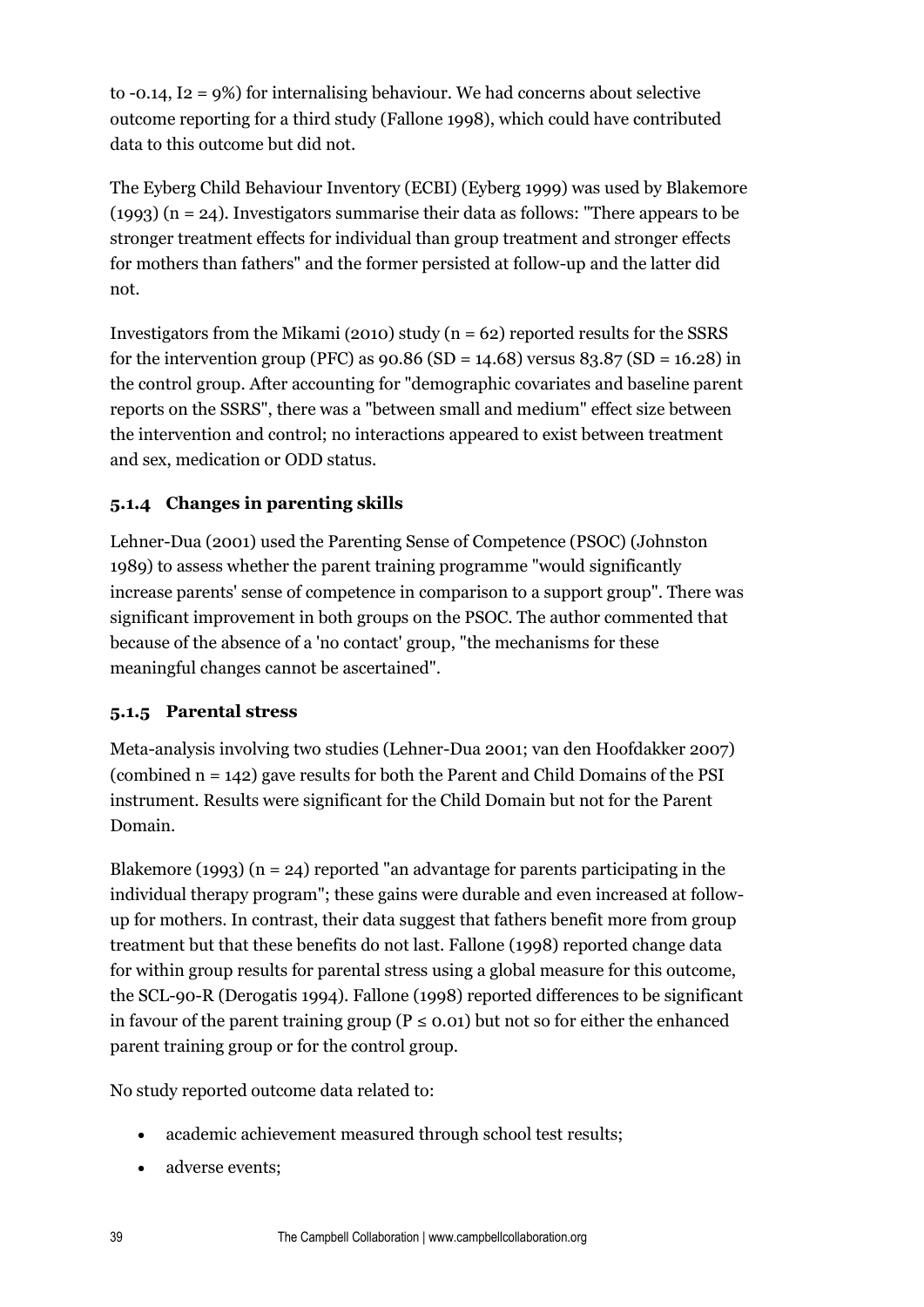parental understanding of ADHD.

### **5.2 OVERALL COMPLETENESS AND APPLICABILITY OF EVIDENCE**

We found few trials that examined whether parent training reduced ADHD symptoms and associated difficulties in children. These generally supported the use of parent training, as is used in current practice, especially in improving outcomes related to the child's general behaviour. However, the overall quality of the studies was poor. Most were small and took place in developed countries (the majority in North America); they did not all examine outcomes linked to core problems of the child's ADHD and had limited post-intervention follow-up. Selective reporting of trial outcomes was a problem in this review. Obtaining data where it was missing or incomplete was not possible in all cases despite efforts to contact authors. Some were untraceable, especially where the studies were completed some time ago (for example, Blakemore 1993) and where it was essential to supplement the limited published graphical data. Exact details on medication regimes of the children within studies were not invariably explicit. On a more positive note, all included studies gave clear, detailed accounts of the parent training interventions, including the content, duration and frequency of sessions.

#### **5.3 QUALITY OF THE EVIDENCE**

This systematic review found limited evidence of sufficient methodological rigour and with adequate reporting to confidently assess the clinical effects of parent training interventions for children with ADHD. Overall the trials were few in number (five), small in size (numbers ranged from 24 to 96), and provided little information about core issues to allow us to assess risk of bias (such as methods of sequence generation, allocation concealment and completeness of outcome data). With the best intentions of investigators, some of the risks of bias in this review, for example blinding, cannot be overcome in the context of a trial delivering a psychosocial intervention that is then primarily assessed by the recipient of that intervention (a parent). Other methodological weaknesses are, however, in the control of investigators. These include the duty to report all outcome data consistently and fully and not, for example, only to do so if a significant positive result was achieved; or only to report data from one set of observers (for example, mothers and not fathers) or to fail to assess treatment fidelity (a key measure of whether even a successful programme can be 'rolled out' in the wider world). The extent to which a Cochrane review can draw conclusions about the effects of an intervention depends on whether the data and results from the included studies are valid. In particular, invalid studies may produce misleading results (Higgins 2008a). Overall, the internal validity of studies in this review has limitations.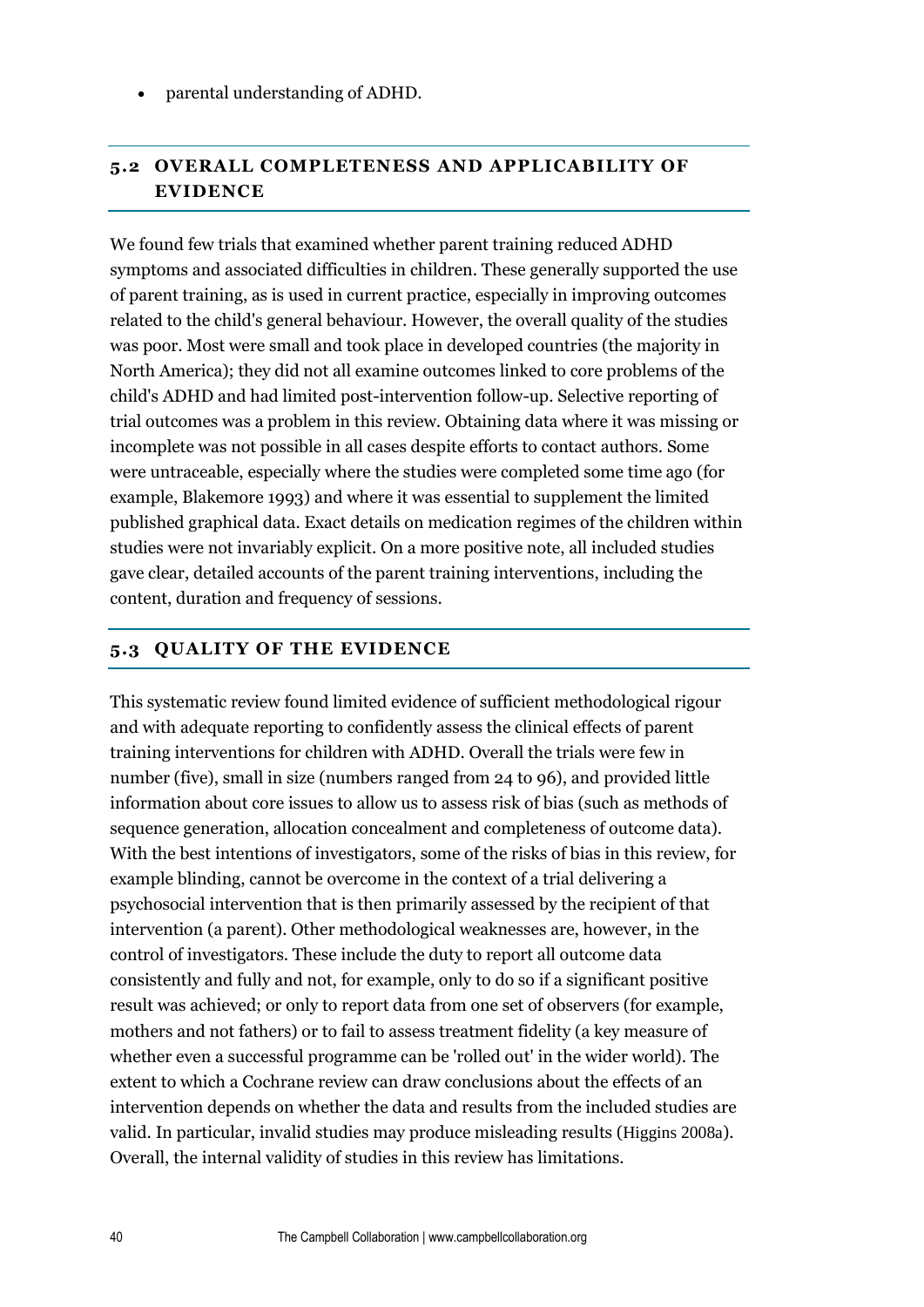#### **5.4 POTENTIAL BIASES IN THE REVIEW PROCESS**

Clinical work with children or young people with ADHD usually involves seeing both the identified patient and their family. In order to ascertain the effect of the parent training component of this intervention, we restricted inclusion criteria to trials in which there was no direct intervention involving the child or young person. We therefore excluded trials such as the MTA (1999), which included a parent training component but also involved direct work with the children. Similarly, we excluded trials of parent training in children with antisocial behaviour or disruptive behaviour disorders if the trials were not primarily focused on ADHD. This may therefore narrow the generalisability of the results of this review when considering interventions for children with comorbid conditions.

Our inclusion criteria also required participants for whom "the main problem is ADHD" and where the diagnoses "should be clinical diagnoses by specialists" (as opposed to trained or untrained researchers using instruments such as semistructured interviews). Had inclusion criteria been less restrictive, we might have been able to include subsets of children from trials where the main focus of the trial was antisocial or disruptive behaviour rather than ADHD.

However, without the main focus being on ADHD, the children in subsets of data obtained from these trials would not have been typical of children with ADHD. Two excluded trials illustrate this in opposite ways. Scott (2001a) excluded the more severe children with "hyperkinetic syndrome" at recruitment, yet later found that "a good half" of their participants nevertheless met the diagnostic criteria for ADHD (Scott 2011). The primary outcome of this trial was antisocial behaviour and by excluding the more severe cases, those that remained no longer reflected the wider spectrum of ADHD (even those who had attempted to 'manage' the condition). On the other hand, a trial by Scahill (2006) involving children with disruptive behaviour and tics included 10 children with ADHD, all receiving stimulant medication (and indeed, those with "untreated ADHD" had no chance of entering the trial). Had we included these trial subsets, whichever trial had the larger number of identified ADHD cases may have biased the ADHD sample in terms of severity and cointervention.

As the primary focus of this review was the effects of parent training on change in child symptoms and behaviour, we restricted primary outcomes to child outcomes rather than parent outcomes. We excluded studies with parent outcomes only (for example, reduction in parental stress), which may have introduced some bias to this review. However, only three such trials were excluded (Corkum 1999; Odom 1996; Treacy 2005). Although Treacy (2005) could have added weight to our finding that parent training reduces parental stress, the loss of usable data from the three trials overall was small.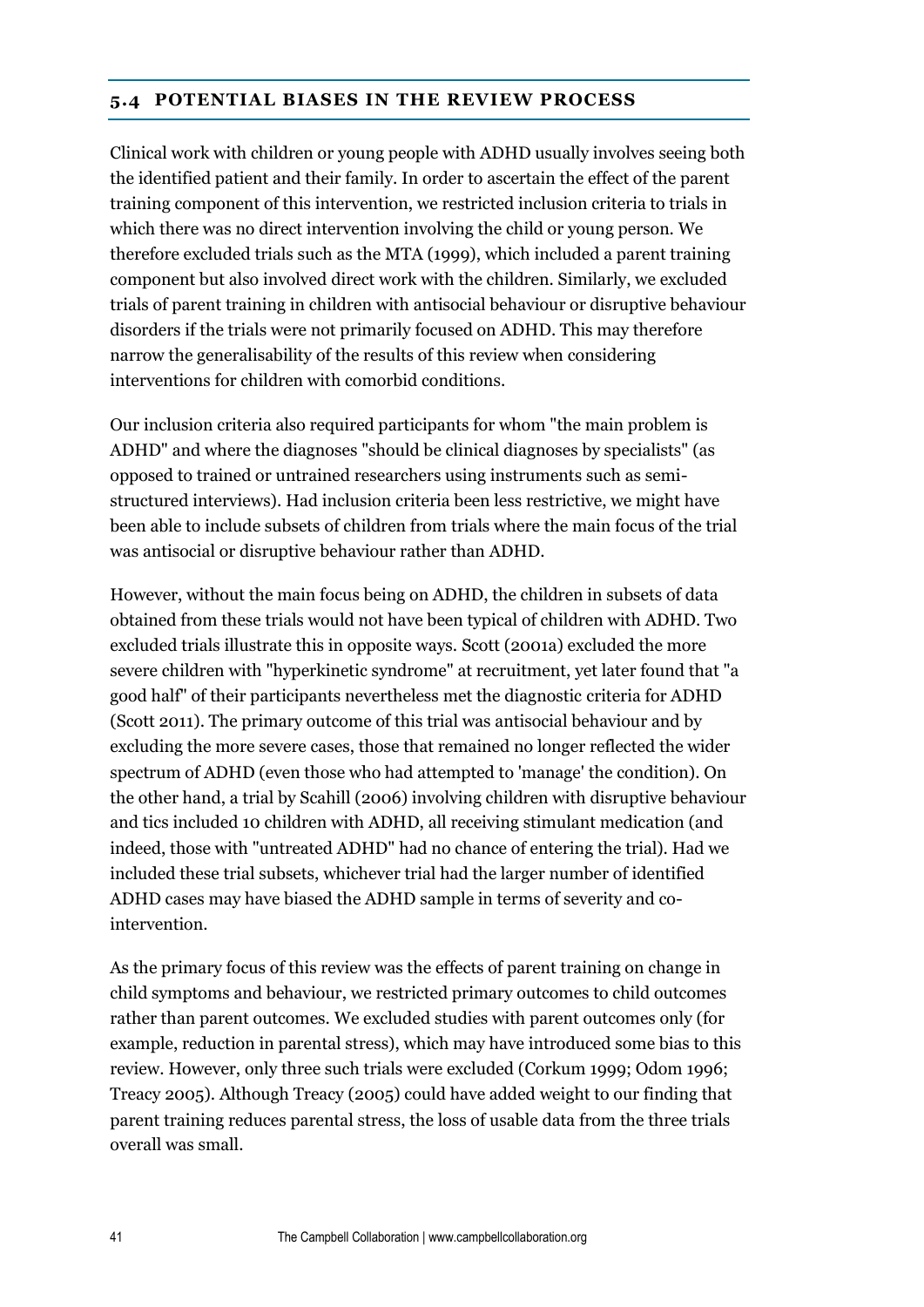We may have failed to identify small studies because of a degree of publishing bias (Egger 1997) operating in this review, but do not think we would not have found large relevant studies. The low number of studies in this review is likely to be an artefact of investigators turning increasingly to 'add on' treatments, which do not meet our inclusion criteria, or the lack of inclusion of a no treatment control. For example, in Fabiano (2006) the primary investigator wished to have a no treatment control but was not permitted to as the ethics committee was so convinced of the effectiveness of parent training that it rejected a plea by a funded investigator to incorporate a no-treatment control arm in the RCT.

## **5.5 AGREEMENTS AND DISAGREEMENTS WITH OTHER STUDIES OR REVIEWS**

NICE recommend parent training as a treatment intervention in ADHD (NICE 2008) based on evidence from children under 12 years with oppositional defiant disorder (ODD) and conduct disorder (CD) (NICE 2006a). Their review did not, however, examine the evidence on parent training in children with ADHD specifically. We are not able to firmly support their recommendation based on the trials we examined. We found some evidence, though not strong, to support parent training in ADHD.

Miller (1998) found little evidence to support the use of psychosocial interventions in ADHD whereas Pelham (2008) suggests that a number of psychosocial interventions are effective.

The narrative review by Modesto-Lowe (2008) discusses studies on parenting children in ADHD, including the co-occurrence of ADHD and childhood disruptive disorders, psychiatric disorders in parents of children with ADHD, and optimising parental-child interactions. They suggest that there may be "high levels of child rearing stressors induced by the child's ADHD symptoms" on parents, with the focus of the studies mainly being on mothers and sons. Results of this review confirm that parent training appears to reduce parental stress.

Modesto-Lowe (2008) also mentions that "the degree of parental dysfunction appears to correlate with the presence and severity of ADHD-related disruptive disorders such as ODD and CD" and that there "is evidence to suggest that poor parental skills may exacerbate children's self-control deficits and contribute to the development of additional disruptive disorders that worsen ADHD outcomes". A study by Sonuga-Barke (2002) similarly found that treatment of parental ADHD might be necessary to ensure effectiveness of parent training. The ADHD symptoms of children of parents without ADHD improved following parent training compared to the lack of ADHD symptom improvement in children of mothers with ADHD symptoms. This issue was not addressed by any of the studies included in this review.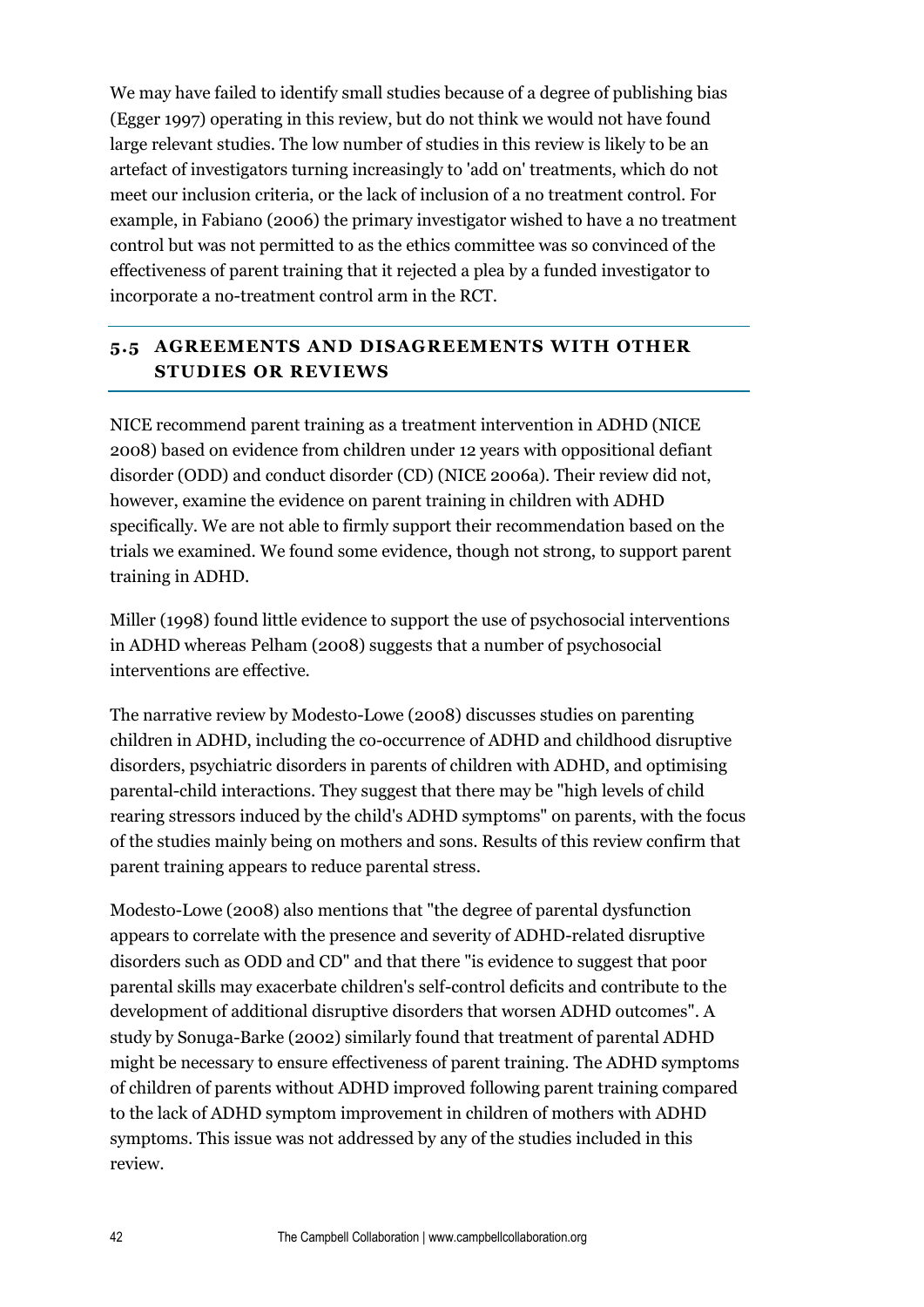Modesto-Lowe (2008) also states that "early treatment, positive parenting and the absence of comorbidity may all optimize functioning and likely improve the course of the disorder". We only looked at school-aged children, which may have excluded very early treatment. None of the included studies directly addressed this issue.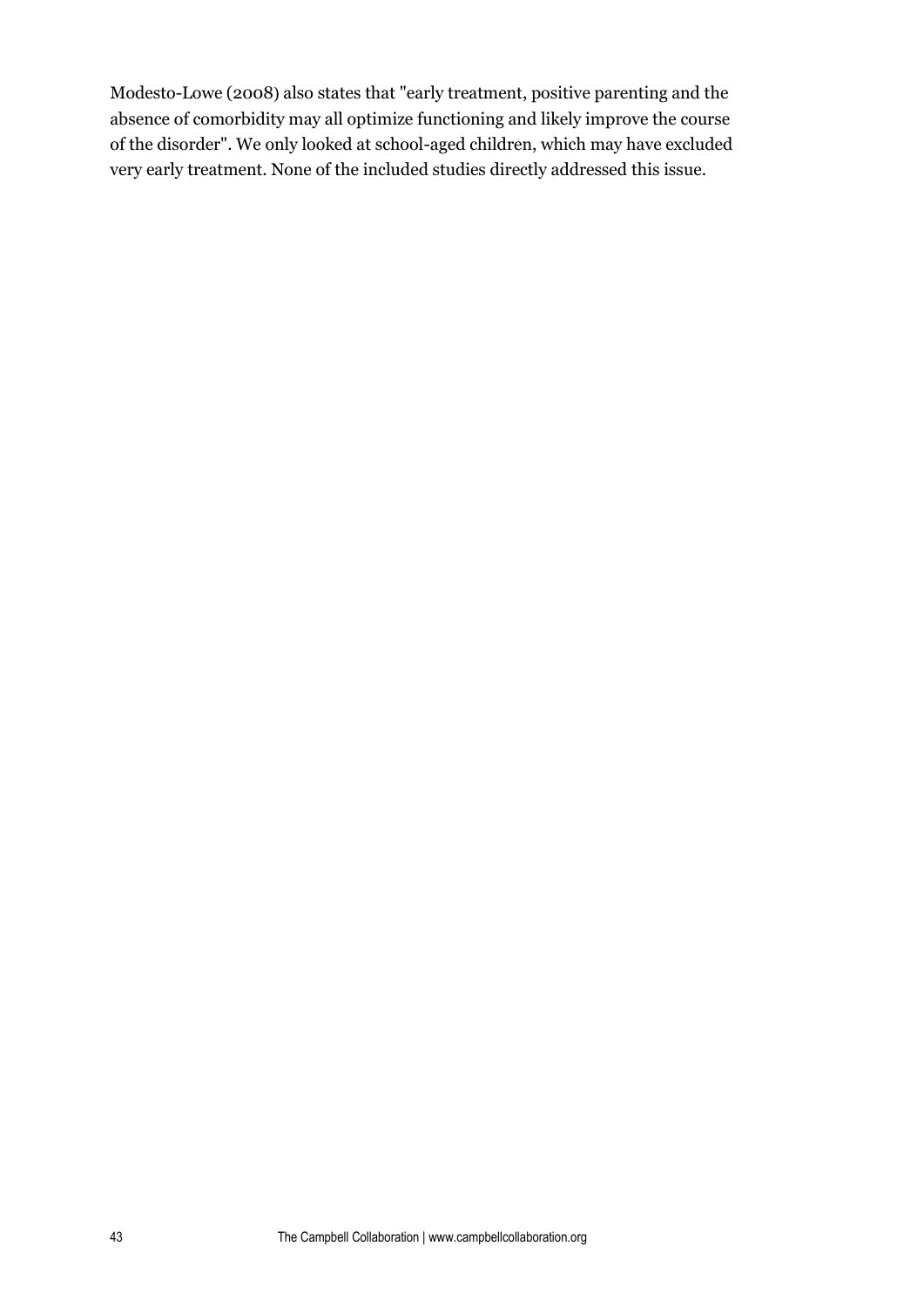# **6 Authors' Conclusions**

#### **6.1 IMPLICATIONS FOR PRACTICE**

There is some indication that parent training may have a positive effect on difficulties experienced by children with ADHD, particularly in terms of general behaviour. Data are more encouraging for the parents and carers of such children (in whom parent training may well be of benefit in reducing parental stress and building a sense of parental confidence). However, data concerning ADHD-specific behaviour are more ambiguous. The poor methodological quality of the studies overall makes it likely that there is bias in the results and weakens any conclusions that may be drawn in this review. For many important outcomes, including school achievement and adverse effects, data for this intervention are lacking.

Overall, data from this review do not provide sufficiently strong evidence on which to base recommendations for practice.

#### **6.2 IMPLICATIONS FOR RESEARCH**

Further well-designed, randomised controlled trials within this population are needed and should be reported clearly in accordance with the principles set out in the CONSORT (2010) Statement (www.consort-statement.org/consort-statement/). Measurement of treatment outcome is often limited to parent and teacher completed questionnaires and could be extended to include, for example, health-related quality of life outcomes (HRQL) (Klassen 2004). Trials need to collect information about adverse events related to any intervention. Researchers should consider child outcomes and not only focus on reduction of parental stress or sense of competence. Child outcomes may also include HRQL (Klassen 2004), social interactions with peers, family interactions and school achievement.

As comorbidity is so common in ADHD, further research with children displaying disruptive behaviour disorders should address these comorbid conditions and not focus on only one area, for example, ADHD or ODD/CD. The effects of gender, both that of the parent and child, should be carefully considered. Many parents and young people wish to limit the exposure of children to psychoactive medication, so it may be useful to explore whether this might be achieved through psychosocial interventions targeted at those most likely to benefit from them.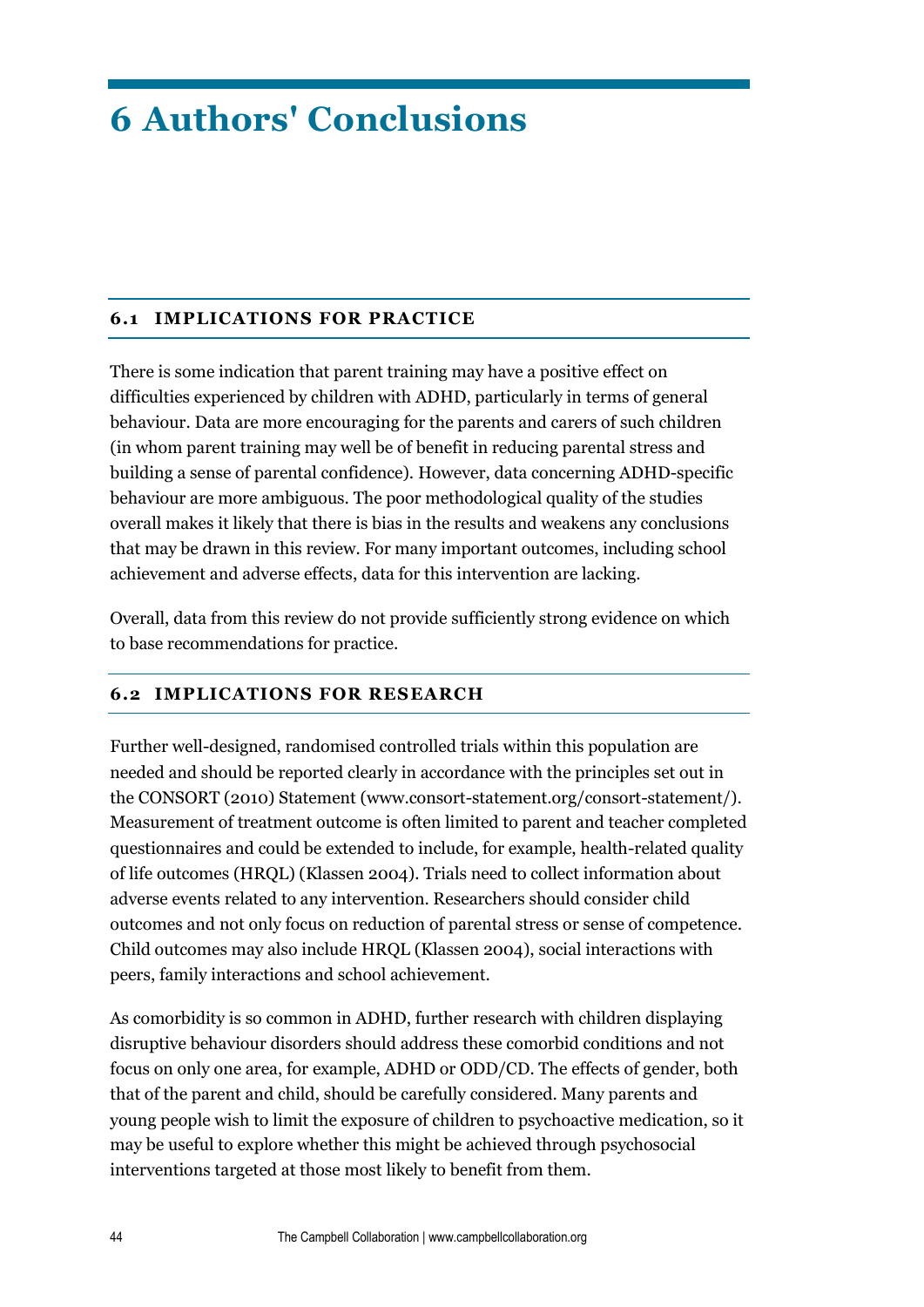Furthermore, a complementary review of parent training for parents of children under the age of five years who have been assessed as 'at risk' of ADHD would be a timely addition to literature in this area.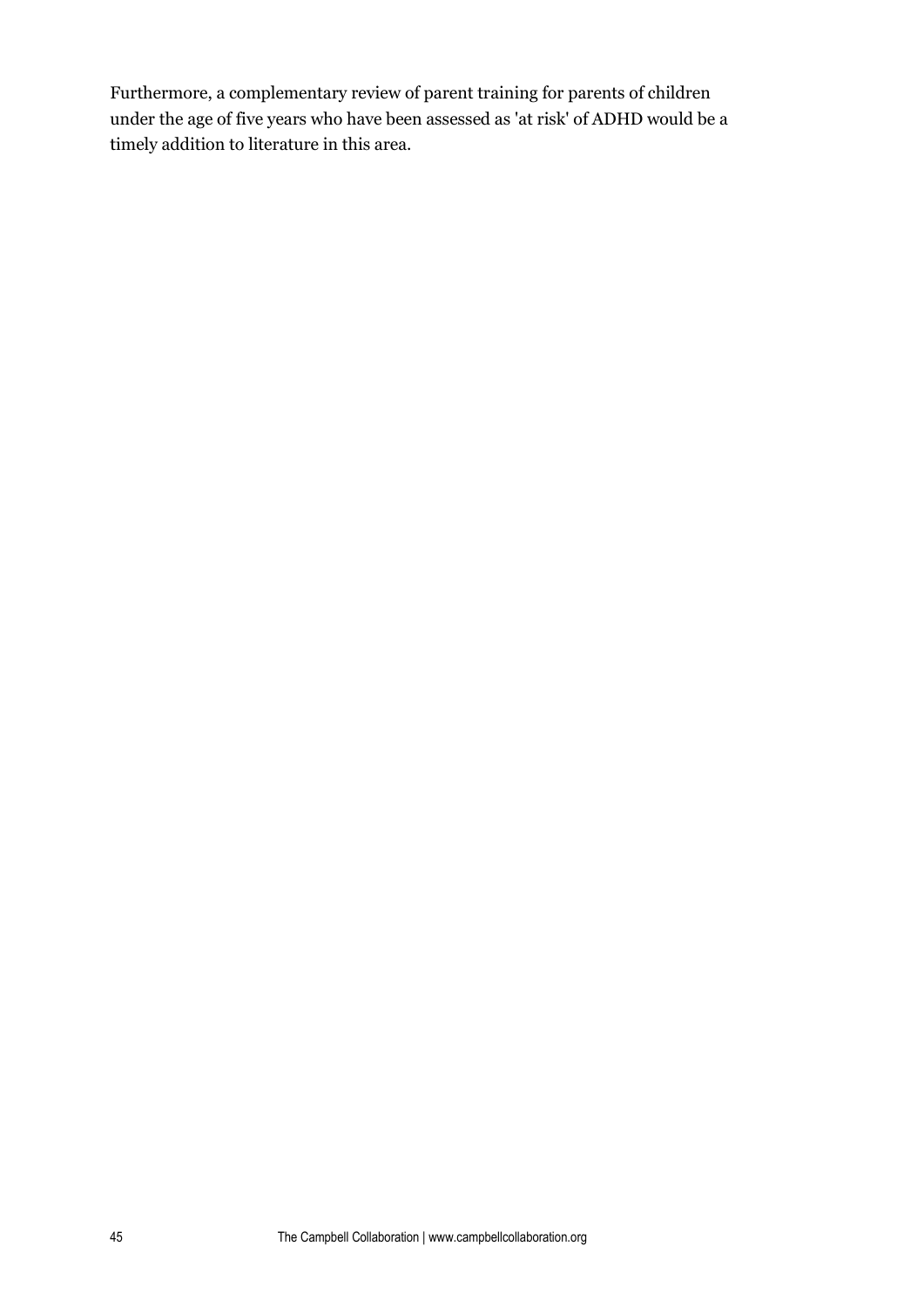# **7 Acknowledgements**

We would like to thank persons formerly on the author line of this protocol who made contributions at the early stages: Carol Joughin, Sima Pindoria (UK). Thanks also to members of the original steering group at the Systematic Reviews Training Unit, Institute of Child Health, University College London (UK), especially Stuart Logan.

Thanks also to Geraldine Macdonald (Co-ordinating Editor, CDPLPG) for her hard work and support of this project; to Jo Abbott (former Trials Search Co-ordinator of the Cochrane Developmental, Psychosocial and Learning Problems Group (CDPLPG)) for searches, and to anonymous statistical editors within the Cochrane and Campbell Collaborations. We are also grateful to Krystyna Kowalski (SFI Campbell, Denmark) for her patience and support over several years and to Cathy Bennett (Systematic Research Ltd, UK) for continuing assistance and attention to detail.

We would also like to thank those who helped us in obtaining potential studies for the review, including: Julie Millener (formerly of the CDPLPG editorial base), Yanina Sguassero (CDPLPG author, Argentina) and Jutta Stoffers (CDPLPG author, Germany). Thanks also to Angela Huertas-Ceballos (CDPLPG author, UK), Toby Lasserson of the Cochrane Airways Group (UK), Danielle Ouwejan of the University of Bristol (UK) and Dr Qihua Ye (People's Republic of China), who provided assistance with translations of potential studies from Spanish, German, Dutch and Chinese, respectively.

We would like to thank numerous primary investigators who assisted us in providing clarification on aspects of methodology and data from studies cited within this review. They include Dr Michelle Beyer (USA), Dr Anil Chacko (USA), Dr Richard Conte (USA), Dr Maj Britt Drugli and Dr Sturla Fossum (Norway), Dr Chauntel Gustis (USA), Professor Nick Ialongo (USA), Dr Sue Odom (USA), Professor Lawrence Scahill (USA) and Professor Stephen Scott (UK).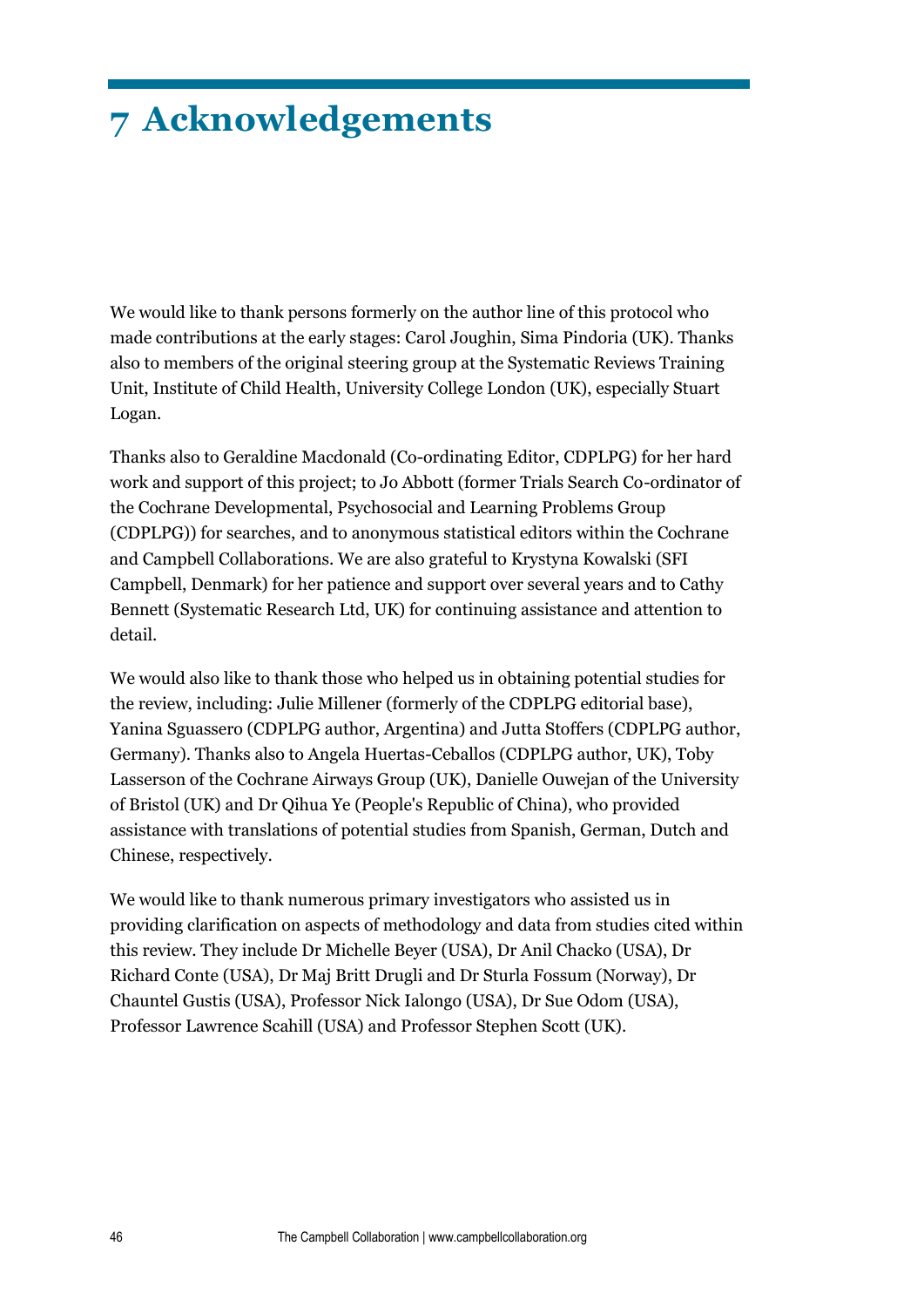# **8 Characteristics of Studies**

#### **8.1 CHARACTERISTICS OF INCLUDED STUDIES**

#### *Blakemore 1993*

| <b>Methods</b>       | Design: Randomised controlled trial.                                                                                                                                                                                                                                                                                                                                                                                                                                                                                                                                                                                                                                                                                                                                                                                                                                                                                                                                                         |  |  |
|----------------------|----------------------------------------------------------------------------------------------------------------------------------------------------------------------------------------------------------------------------------------------------------------------------------------------------------------------------------------------------------------------------------------------------------------------------------------------------------------------------------------------------------------------------------------------------------------------------------------------------------------------------------------------------------------------------------------------------------------------------------------------------------------------------------------------------------------------------------------------------------------------------------------------------------------------------------------------------------------------------------------------|--|--|
| <b>Participants</b>  | Participants: The participating family had to have at least one child aged 6-11 who<br>satisfied the criteria for ADHD according to DSM III-R criteria. Some children taking<br>methylphenidate (investigators sought to balance numbers between groups).<br>Age: 6-11 years (no mean given).<br>Gender: Not mentioned.<br>Number: 24 (8 in each treatment arm).<br>Setting: The Learning Center, Calgary, Canada, for children and adults with learning<br>difficulties.<br>Inclusion criteria: At least one child aged 6-11 who satisfied DSM III-R criteria for ADHD.<br>The children had to show evidence of ADHD in a wide range of situations and the<br>problems must have been evident before the age of six.<br>Exclusion criteria: Evidence of a serious neurological difficulty in the child, evidence of a<br>serious marital difficulty or where the child met criteria for CD.                                                                                                 |  |  |
| <b>Interventions</b> | Group treatment: 12 weekly two hour sessions in which eight families meet with two<br>therapists. Two follow-up sessions offered at three and six months after the last session,<br>the topics of which are suggested by the parents.<br>Session 1: Perspective shift - introduces the project to the parents.<br>Session 2: Selecting behaviours for intervention.<br>Session 3: Behaviour management procedures.<br>Session 4: Refining the behaviour management script.<br>Session 5: The grief cycle.<br>Session 6: Communicating skills.<br>Session 7: Listening.<br>Session 8: Acknowledging feelings.<br>Session 9: Self-esteem.<br>Session 10: Anger management 1.<br>Session 11: Anger management 2.<br>Session 12: Review.<br>Individual treatment: Identical to group programme but families meet with just one<br>therapist on their own and sessions lasted for one hour not two.<br>Waiting list control: Offered a group treatment after all control data had been collected. |  |  |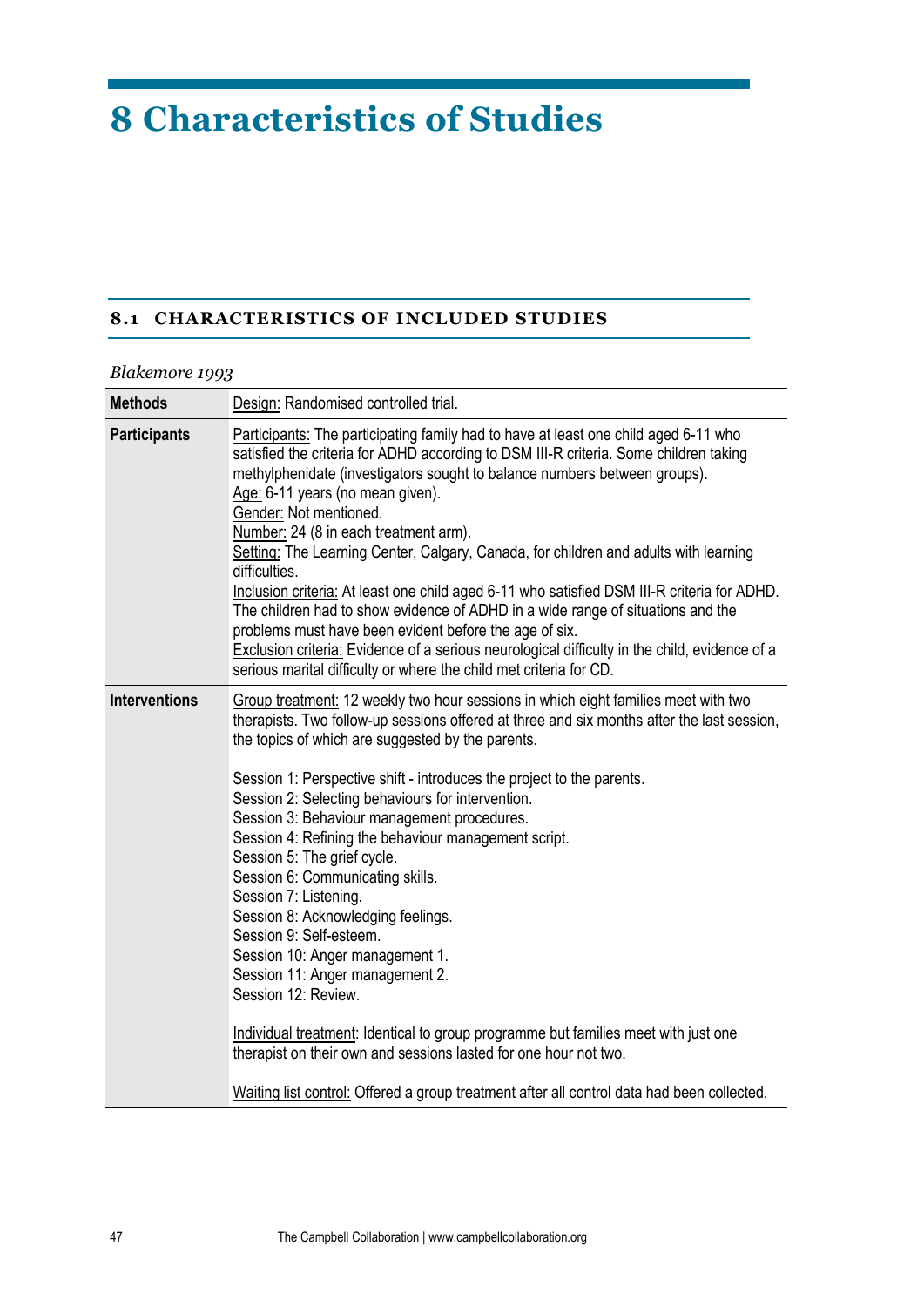#### *Blakemore 1993*

| <b>Outcomes</b> | <b>Primary outcomes:</b><br>Changes in the child's general behaviour: Eyberg Child Behaviour Inventory (Achenbach<br>1991).<br><b>Secondary outcomes:</b><br>Parental Stress: Parenting Stress Index (PSI) (Abidin 1986). Mothers' results compared<br>with fathers'.<br>Outcome measures unable to use: |
|-----------------|----------------------------------------------------------------------------------------------------------------------------------------------------------------------------------------------------------------------------------------------------------------------------------------------------------|
|                 | Structured interview with parent assessing problem solving strategies.                                                                                                                                                                                                                                   |
| <b>Notes</b>    | No figures given for outcomes. Only small, poor quality graphs shown for (1) Parenting<br>Stress Index (2) Frequency of problem behaviours for mothers and fathers as function of<br>treatment conditions and (3) Mother's problem solving performance.                                                  |
|                 | Consultation on issues related to the project was offered to teachers of participating<br>children. This included "group presentations of the project material" or individual<br>sessions. Topics included behaviour management, mediational communication, ADHD<br>overview amongst others.             |

#### *Risk of bias*

| <b>Item</b>                                            | <b>Judgement</b> | <b>Description</b>                                                                                                                                                                                                                                                                                                                                                                                                                                                          |
|--------------------------------------------------------|------------------|-----------------------------------------------------------------------------------------------------------------------------------------------------------------------------------------------------------------------------------------------------------------------------------------------------------------------------------------------------------------------------------------------------------------------------------------------------------------------------|
| <b>Adequate</b><br>sequence<br>generation?             | Unclear          | Quote: "randomly assigned to one of three treatment conditions: group<br>treatment, individual treatment or waiting list controlA stratified<br>sampling procedure is used so that the groups are balanced with respect<br>to age of child, number of children who meet the criteria for ODD and the<br>number of children who are taking Ritalin" (p71).<br>Comment: Precise method not stated. Authors were contacted for<br>clarification but no clarification received. |
| <b>Allocation</b><br>concealment?                      | Unclear          | Not reported. Authors were contacted for clarification but no clarification<br>received.                                                                                                                                                                                                                                                                                                                                                                                    |
| <b>Blinding of</b><br>participants                     | No               | Cannot be blinded to the parent training intervention.                                                                                                                                                                                                                                                                                                                                                                                                                      |
| <b>Blinding of</b><br>those delivering<br>intervention | No               | Cannot be blinded as they are delivering the parent training intervention.                                                                                                                                                                                                                                                                                                                                                                                                  |
| <b>Blinding of</b><br>outcome<br>assessors             | Yes              | For the follow-up evaluation session the "research assistant interviewing<br>the mothers was blinded to the treatment status of the parent" (p. 80).                                                                                                                                                                                                                                                                                                                        |
| Incomplete<br>outcome data<br>addressed?               | No               | This paper presented preliminary findings, not all data had been<br>analysed so not all outcomes had been addressed.                                                                                                                                                                                                                                                                                                                                                        |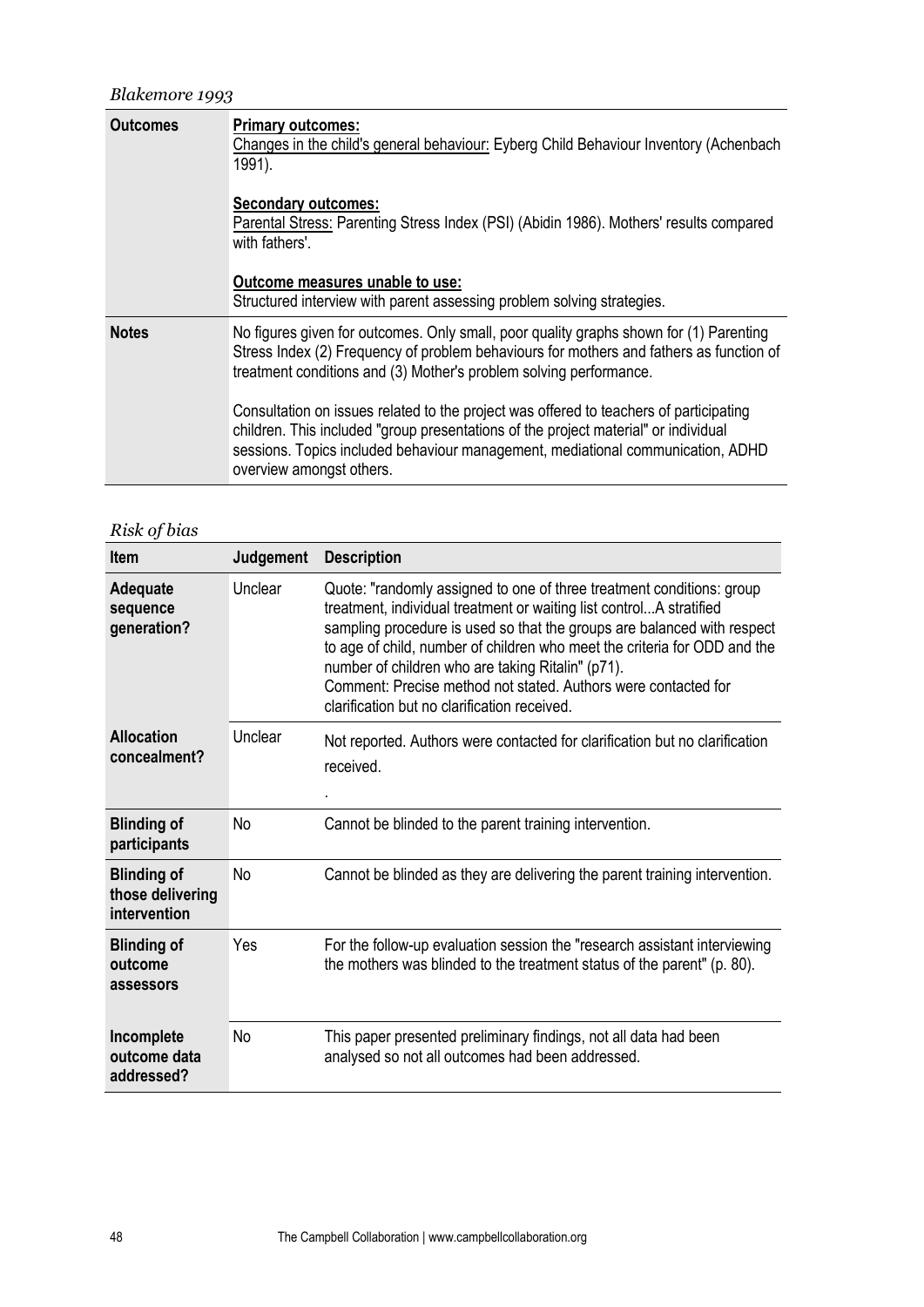| <b>Item</b>                     | Judgement | <b>Description</b>                                                                                                                                                                                                                                                                                                                                                                                                                                                                                                                                                                                         |
|---------------------------------|-----------|------------------------------------------------------------------------------------------------------------------------------------------------------------------------------------------------------------------------------------------------------------------------------------------------------------------------------------------------------------------------------------------------------------------------------------------------------------------------------------------------------------------------------------------------------------------------------------------------------------|
| Free of selective<br>reporting? | No.       | Protocol for initial study not available. Not all data had been analysed at<br>the time of publication. It is unclear why measures used at baseline (for<br>example, Connors scales and the CBCL) are not used for programme<br>evaluation. Furthermore, when outcomes of interest to the review are<br>reported they are only done in graph format which are difficult to<br>interpret, with only means and no standard deviations and no numerical<br>data given in the text. Investigators also not that they did not evaluate<br>fathers' data for Group treatment due to "large pre-test differences" |
| Free of other<br>bias?          | Unclear   | Insufficient information to assess risk of other bias due to paper being a<br>preliminary report. Data are presented only in graph form without exact<br>figures; therefore it is difficult to interpret accurately.                                                                                                                                                                                                                                                                                                                                                                                       |

# *Fallone 1998*

| <b>Methods</b>       | Design: Randomised controlled trial.                                                                                                                                                                                                                                                                                                                                                                                                                                                                                                                                                                                                                                                                                                                                                                                                                                                                                                                                                                                                                                                                                                                                                                                                                                                                               |
|----------------------|--------------------------------------------------------------------------------------------------------------------------------------------------------------------------------------------------------------------------------------------------------------------------------------------------------------------------------------------------------------------------------------------------------------------------------------------------------------------------------------------------------------------------------------------------------------------------------------------------------------------------------------------------------------------------------------------------------------------------------------------------------------------------------------------------------------------------------------------------------------------------------------------------------------------------------------------------------------------------------------------------------------------------------------------------------------------------------------------------------------------------------------------------------------------------------------------------------------------------------------------------------------------------------------------------------------------|
| <b>Participants</b>  | Participants: Children aged 5-9 with ADHD - 77% with a firm diagnosis and the<br>remainder 'had an average of six symptoms inattentive symptoms and seven<br>hyperactive-impulsive symptoms", for "at least six months" (p.13). 'Majority '(p.15) of<br>children 'were taking psychoactive medication for behavioral problems throughout the<br>study'. Investigators interested in maternal stress and note at least half the mothers<br>scored a standard deviation above the mean for non-patient norms on the General<br>Severity Index of the Symptoms Checklist 90-Revised (SCL-90-R, Derogatis 1994).<br><u>Age</u> : 5-9 years (means across groups = $1 = 6.94$ (SD = 1); $2 = 6.56$ (SD = 1.03); 6.88<br>$(SD = 1.36)$ ).<br>Gender: 38 boys, 10 girls.<br>Number: 54 in initial sample, 48 completed (16 in each group).<br>Setting: Psychological Services Centre, University of Memphis, Memphis, Tennessee,<br>USA.<br>Inclusion criteria: Child aged between five and nine, child was planning to participate in<br>structured setting outside the home, child not diagnosed with "mental retardation" or<br>pervasive developmental disorder, child must have been diagnosed with ADHD using<br>DSM-IV criteria.<br>Exclusion criteria: "Mental retardation" and pervasive developmental disorder. |
| <b>Interventions</b> | Parent training group: 8 week manualised course focusing on teaching parents<br>specialised child management techniques primarily involving contingency management<br>(orientation, principles of behaviour management, parental attending to child behaviour,<br>home token system, response cost, time out from reinforcement and child management<br>in public areas).<br>Parent training and self-management group: 8 weeks of the parent training intervention<br>and components of a cognitive behavioural intervention designed to develop emotional<br>management skills (measuring mood, effective listening, identifying and modifying<br>cognitive distortions, cost benefit analysis, externalising voices, identifying and modifying<br>silent assumptions and building self-esteem).<br>Control group: Mothers were kept on a waiting list for 8 weeks then were given the<br>option to receive the combined intervention.                                                                                                                                                                                                                                                                                                                                                                           |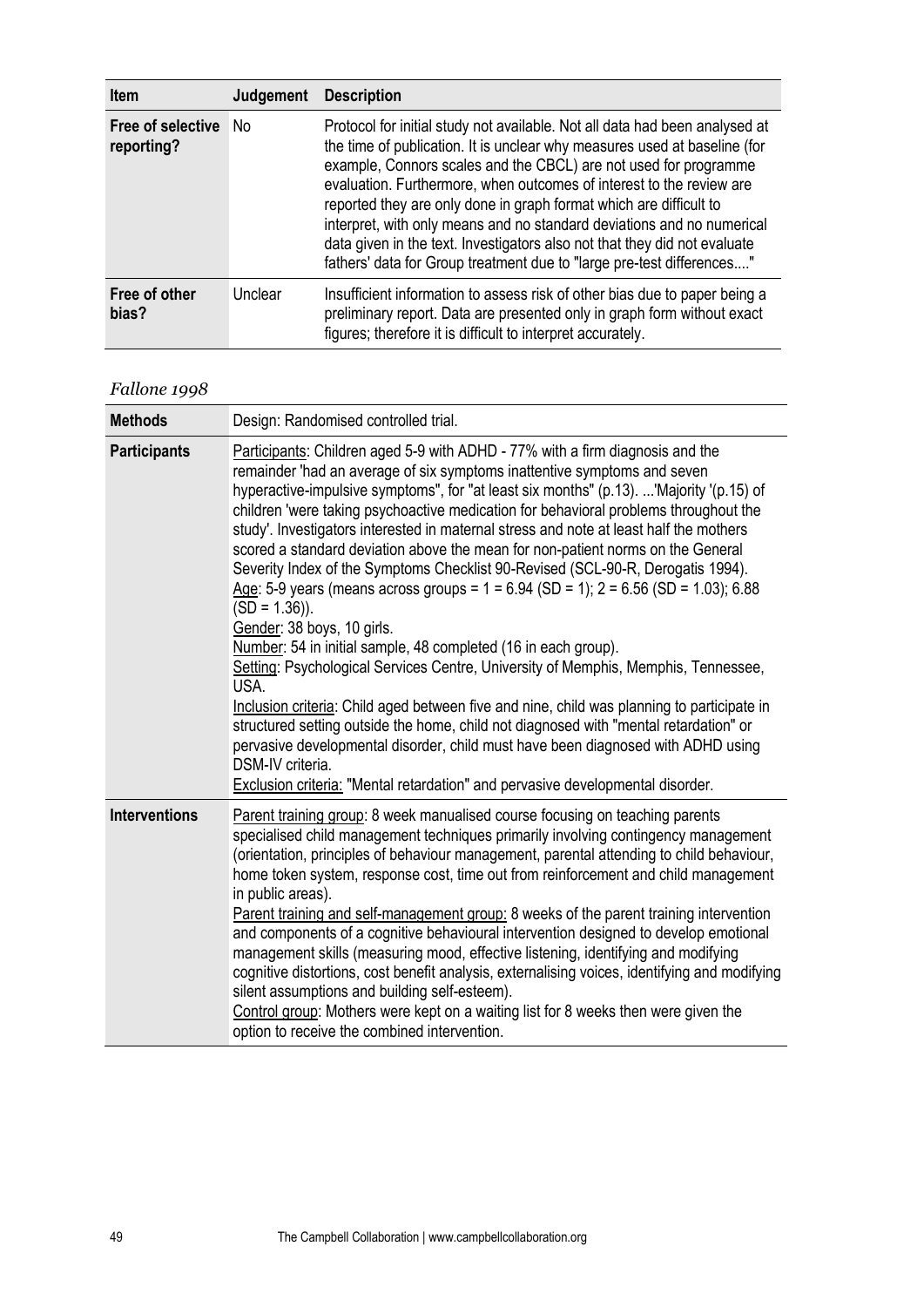## *Fallone 1998*

| <b>Outcomes</b> | <b>Primary outcomes:</b>                                                               |
|-----------------|----------------------------------------------------------------------------------------|
|                 | Changes in the child's ADHD-related behaviour                                          |
|                 | ADDES-Home (Hyperactive Impulsive Scale) (McCarney 1995)                               |
|                 | ADDES-Home (Inattentive Scale) (McCarney 1995)                                         |
|                 | ADDES-School (McCarney 1995) (Total scale; Inattentive and Hyper-Impulsive scales      |
|                 | Change in the child's ADHD-symptom-related behaviour in school setting                 |
|                 | Teacher ratings of child behavior of the school versions of instruments listed above   |
|                 | Changes in general child behaviour                                                     |
|                 | The CBCL Total Problems Scale (Achenbach 1986) (measured by both parent and            |
|                 | teacher)<br>The CBCL Externalizing Scale (Achenbach 1986) (measured by both parent and |
|                 | teacher)                                                                               |
|                 | The CBCL Internalizing Scale (Achenbach 1986) (measured by both parent and teacher)    |
|                 | Secondary outcome:                                                                     |
|                 | Parenting stress: The Revised Symptom Checklist (SCL-90-R) (Derogatis 1994).           |

# *Risk of bias*

| Item                                                   | Judgement | <b>Description</b>                                                                                                                                                                                                                                                                                                                                                                                                                                                                                                                                                                                                      |
|--------------------------------------------------------|-----------|-------------------------------------------------------------------------------------------------------------------------------------------------------------------------------------------------------------------------------------------------------------------------------------------------------------------------------------------------------------------------------------------------------------------------------------------------------------------------------------------------------------------------------------------------------------------------------------------------------------------------|
| Adequate<br>sequence<br>generation?                    | Unclear   | Quote "mothers were ranked according to their GSI score on the SCL-<br>90-Rwere then separated into three groups based on their score and<br>availabilityeach group was then randomly assigned parent training,<br>parent training plus self-management or waiting-list control" (p. 23).<br>Comment: Precise method not stated; investigator could not be<br>contacted.                                                                                                                                                                                                                                                |
| <b>Allocation</b><br>concealment?                      | Unclear   | Quote "mothers were ranked according to their GSI score on the SCL-<br>90-Rwere then separated into three groups based on their score and<br>availabilityeach group was then randomly assigned parent training,<br>parent training and SM or waiting-list control" (p. 23).<br>Comment: Precise method not stated; investigator could not be<br>contacted.                                                                                                                                                                                                                                                              |
| <b>Blinding of</b><br>participants                     | No        | Cannot be blinded to the parent training intervention.                                                                                                                                                                                                                                                                                                                                                                                                                                                                                                                                                                  |
| <b>Blinding of</b><br>those delivering<br>intervention | No        | Cannot be blinded as they are delivering the parent training intervention.                                                                                                                                                                                                                                                                                                                                                                                                                                                                                                                                              |
| <b>Blinding of</b><br>outcome<br>assessors             | No        | Research assistants analysing data were not blind to subject treatment<br>conditions as they also provided child care if parents brought their<br>children to sessions.                                                                                                                                                                                                                                                                                                                                                                                                                                                 |
| Incomplete<br>outcome data<br>addressed?               | Yes       | 54 mother-child pairs originally, 6 were excluded because one parent did<br>not complete the baseline assessment or attend any treatment sessions;<br>five parents dropped out of the study and were unable or unwilling to<br>complete post-treatment assessments. Investigators did compare<br>dropouts to those who attended and reported no significant differences<br>between these groups and conducted separate MANOVA analyses<br>including first only those who attended a majority of sessions and<br>secondly, all participants regardless of attendance (which accounts for<br>55 of the initial 56 pairs). |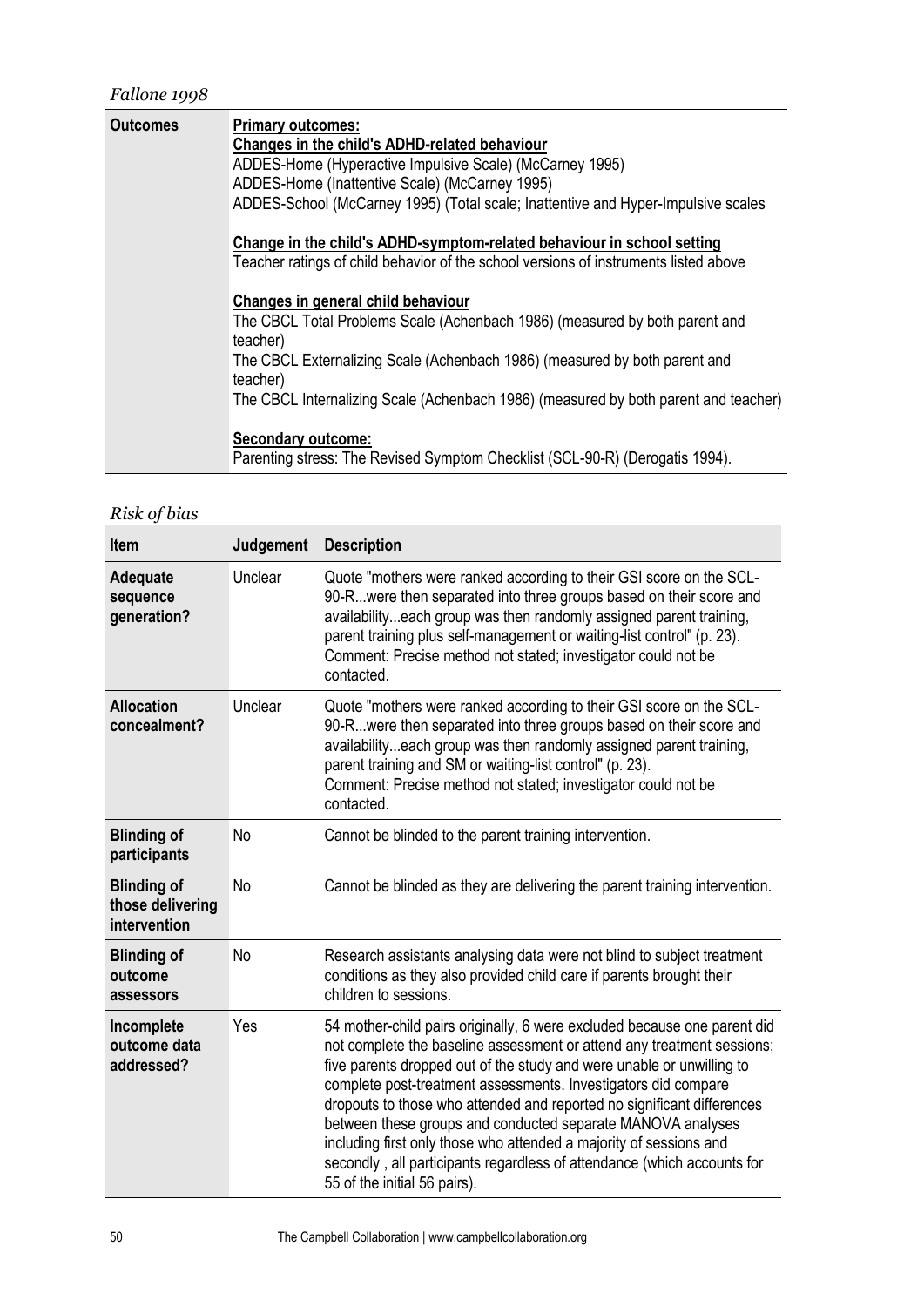| <b>Item</b>                            | Judgement | <b>Description</b>                                                                                                                                                                                                                                                                                                                                                                                                                                          |
|----------------------------------------|-----------|-------------------------------------------------------------------------------------------------------------------------------------------------------------------------------------------------------------------------------------------------------------------------------------------------------------------------------------------------------------------------------------------------------------------------------------------------------------|
| <b>Free of selective</b><br>reporting? | No.       | Protocol for study unavailable. Repeated attempts to contact the author<br>for this data were unsuccessful. Tables within dissertation do not report<br>all means and standard deviations for all outcomes for all groups (for<br>example, Table 19 does so only for three outcomes which are significant<br>for one or both intervention groups). No data from teacher reports are<br>mentioned at all beyond that 'findings were not significant' (37-8). |
| Free of other<br>bias?                 | Unclear   | Insufficient information to assess risk of other bias                                                                                                                                                                                                                                                                                                                                                                                                       |

#### *Lehner-Dua 2001*

| <b>Methods</b>       | Design: Randomised controlled trial.                                                                                                                                                                                                                                                                                                                                                                                                                                                                                                                                                                                                                                                                                                                                                                                                                                                                                                                                                                                                                                                                                                                                                                                                                                                                                                                                                                                                                    |  |
|----------------------|---------------------------------------------------------------------------------------------------------------------------------------------------------------------------------------------------------------------------------------------------------------------------------------------------------------------------------------------------------------------------------------------------------------------------------------------------------------------------------------------------------------------------------------------------------------------------------------------------------------------------------------------------------------------------------------------------------------------------------------------------------------------------------------------------------------------------------------------------------------------------------------------------------------------------------------------------------------------------------------------------------------------------------------------------------------------------------------------------------------------------------------------------------------------------------------------------------------------------------------------------------------------------------------------------------------------------------------------------------------------------------------------------------------------------------------------------------|--|
| <b>Participants</b>  | Participants: 48 parents from families with children aged 6-11 years, recently diagnosed<br>with ADHD by a mental health professional according to DSM-IV criteria.<br>Age: 6-10 years (median age = $8$ ).<br>Gender: 33 boys, 15 girls.<br>Number: 48.<br>Setting: Hofstra University's Centre for Psychological Evaluation, Research and<br>Counselling Clinic, New York, USA.<br>Inclusion criteria: Children aged 6-11 years, recently diagnosed with ADHD by a mental<br>health professional according to DSM-IV criteria.                                                                                                                                                                                                                                                                                                                                                                                                                                                                                                                                                                                                                                                                                                                                                                                                                                                                                                                        |  |
| <b>Interventions</b> | Parent Training Groups: Based on the "Defiant Children" programme developed by<br>Barkley (Barkley 1997). 10 x 2 hour structured sessions of parent training on a weekly<br>basis for 9 weeks with a booster session 1 month after the 9th session. At each session<br>new concepts and skills were introduced, parent handouts were reviewed, new parent<br>behaviours were modelled, parents rehearsed new skills and the homework assignment<br>was reviewed.<br>week 1: why children misbehave,<br>week 2: pay attention,<br>week 3: increasing compliance and independent play,<br>week 4: when praise is not enough, poker chips and points,<br>week 5: time out! and other disciplinary methods,<br>week 6: extending time out to other misbehaviors,<br>week 7: anticipating problems, managing children in public places,<br>week 8: improving school performance from home, the daily school behaviour report<br>card,<br>week 9: handling future behaviour problems,<br>week 10: booster session and follow up meetings.<br>Control Groups: Parental discussion support group. This group met for 9 weekly 2 hour<br>sessions and one follow-up session 1 month later. There was no structured programme,<br>parents discussed any problems raised by group members, there were no handouts and<br>no homework assignments. After data collection parents were debriefed, given a<br>summary of the results and any questions were answered. |  |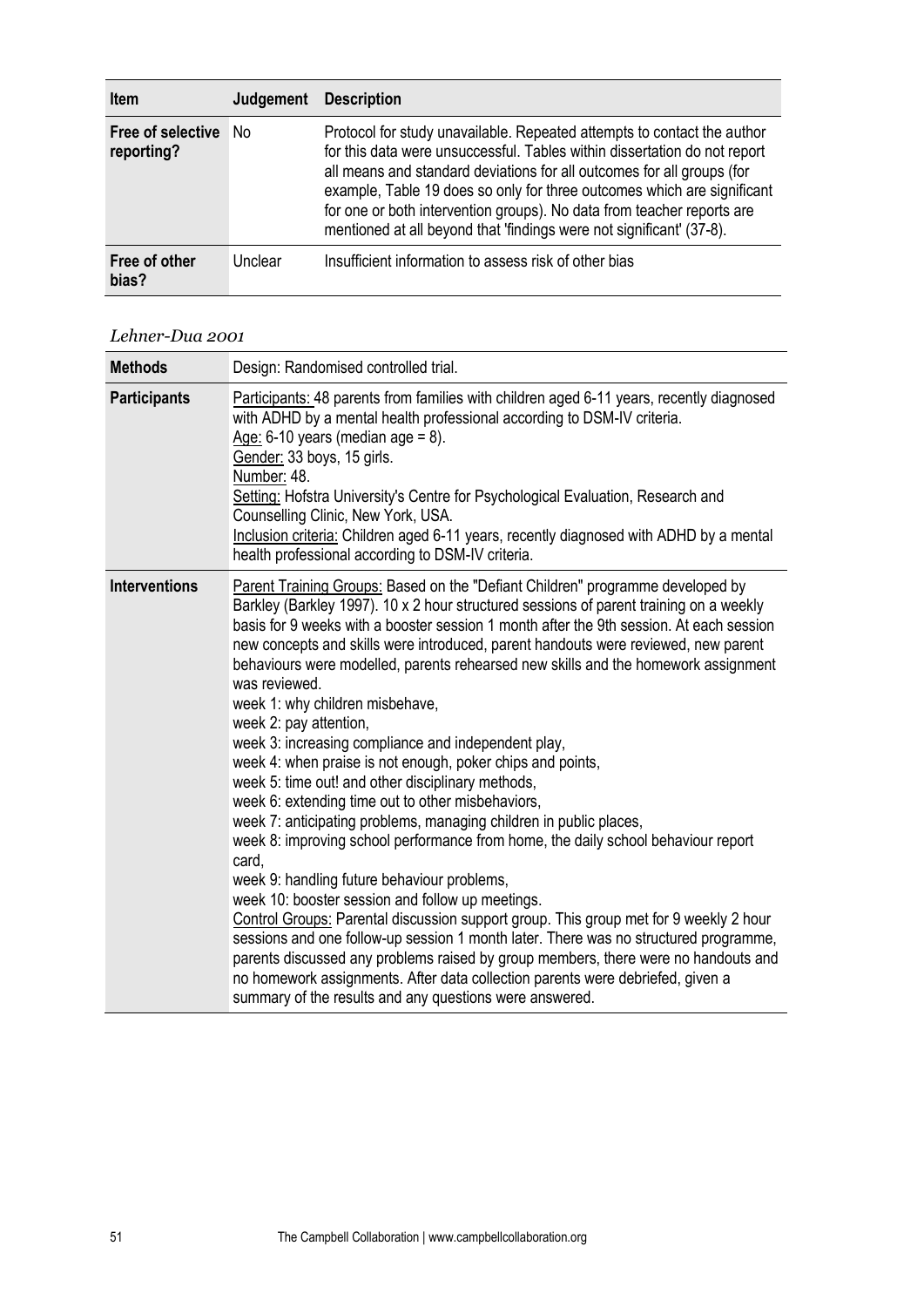#### *Lehner-Dua 2001*

| <b>Outcomes</b> | <b>Primary outcomes:</b>                                                                                                                                                         |  |  |
|-----------------|----------------------------------------------------------------------------------------------------------------------------------------------------------------------------------|--|--|
|                 | Parents perceived severity of child's ADHD symptoms:                                                                                                                             |  |  |
|                 | Behaviour Assessment System for Children (BASC) (Reynolds 1998).                                                                                                                 |  |  |
|                 | <b>Secondary outcomes:</b>                                                                                                                                                       |  |  |
|                 | Change in parenting skills                                                                                                                                                       |  |  |
|                 | Parenting Sense of Competence (PSOC) (Johnston 1989).                                                                                                                            |  |  |
|                 | Parental level of stress                                                                                                                                                         |  |  |
|                 | Parent Stress Index (PSI) (Abidin 1986) (both as subscales, Child and Parent Domains)                                                                                            |  |  |
|                 | Outcomes not used in this review                                                                                                                                                 |  |  |
|                 | Total scores on the PSI were not used in this review as they were simple totals of the<br>CD and PD domains of the PSI used elsewhere in meta-analysis; Life Stress is not used. |  |  |

| Risk of bias |  |
|--------------|--|
|              |  |

| <b>Item</b>                                            | Judgement | <b>Description</b>                                                                                                                                                                                                                                                                                                                                                                                                                                                                                              |
|--------------------------------------------------------|-----------|-----------------------------------------------------------------------------------------------------------------------------------------------------------------------------------------------------------------------------------------------------------------------------------------------------------------------------------------------------------------------------------------------------------------------------------------------------------------------------------------------------------------|
| <b>Adequate</b><br>sequence<br>generation?             | Unclear   | Quote: "In order to divide the participants into two groups, each<br>participant chose a group time that was convenient for them. The groups<br>were then randomly assigned a letter either A or B. The participants in A<br>were the experimental group (parent training programme) and the<br>participants in B were the control group (parent support). There were two<br>groups of each in order to keep the group sizes to a workable number<br>and provide greater availability for participants" (p 42). |
| <b>Allocation</b><br>concealment?                      | Unclear   | Precise method not stated.                                                                                                                                                                                                                                                                                                                                                                                                                                                                                      |
| <b>Blinding of</b><br>participants                     | No        | Participants cannot be blinded to intervention.                                                                                                                                                                                                                                                                                                                                                                                                                                                                 |
| <b>Blinding of</b><br>those delivering<br>intervention | <b>No</b> | Those delivering intervention cannot be blinded - least of all in these<br>conditions: "the same experimenter ran both the parent training and<br>support groups." (p 83).                                                                                                                                                                                                                                                                                                                                      |
| <b>Blinding of</b><br>outcome<br>assessors             | <b>No</b> | Blinding of outcome assessors not mentioned and highly unlikely - it<br>would seem the investigator conducted her own assessments as well as<br>having run both the structured treatment and the parent support group.                                                                                                                                                                                                                                                                                          |
| Incomplete<br>outcome data<br>addressed?               | <b>No</b> | Initially 80 calls from parents, 68 accepted to begin programme, 61<br>parents began the study, 48 parents completed the programme. (Barkley<br>group began with 27 participants, 23 completed; Support group started<br>with 34 participants, 25 completed). Drop out reasons given as shifting<br>work schedules, family crisis and non-applicability of groups. Dropouts<br>uneven between groups.                                                                                                           |
| <b>Free of selective</b><br>reporting?                 | Unclear   | No obvious selective reporting but in the absence of a study protocol we<br>cannot be clear.                                                                                                                                                                                                                                                                                                                                                                                                                    |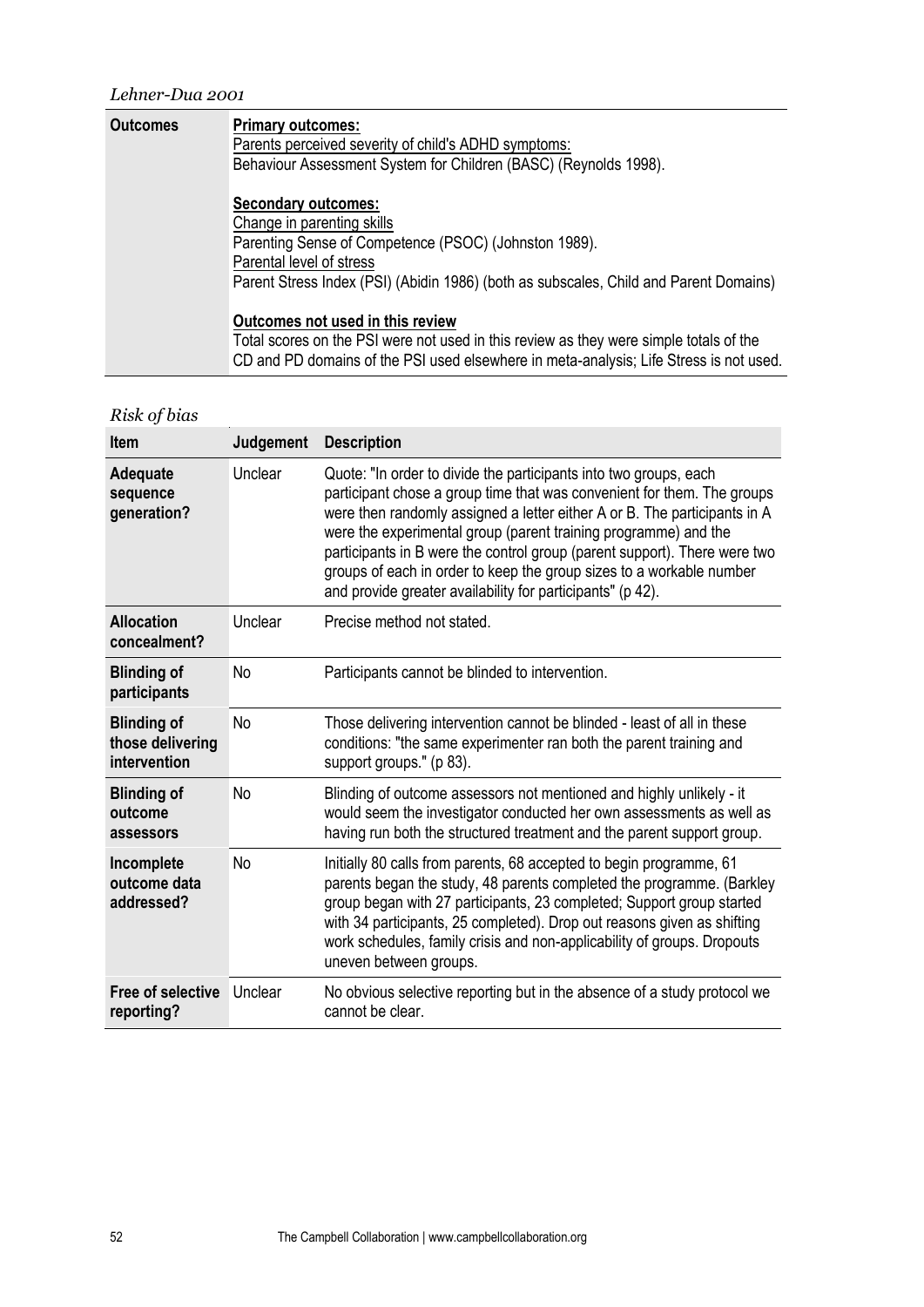| <b>Item</b>            | Judgement | <b>Description</b>                                                                                                                                                                                                                                                                                                                                                                                                                                                                                                                                                                                                                                                                   |
|------------------------|-----------|--------------------------------------------------------------------------------------------------------------------------------------------------------------------------------------------------------------------------------------------------------------------------------------------------------------------------------------------------------------------------------------------------------------------------------------------------------------------------------------------------------------------------------------------------------------------------------------------------------------------------------------------------------------------------------------|
| Free of other<br>bias? | No        | Investigator criticised her own design as follows: "A no contact group<br>may be integrated in future research to be sure that the results were not<br>due to just attention and/or contact with the participants - statistically<br>significant improvements in both the parent training and support groups<br>for parents' sense of competence" (p 83)<br>"The same experimenter ran both the parent training and support<br>groups." (p 83) Large risk of contamination.<br>"One parent in the support group had a friend in the parent training<br>group which whom she compared notes." (p83). Investigator considers<br>adding a confidentiality clause in future experiments. |

# *Van den Hoofdakker 2007*

| <b>Methods</b>       | Design: Randomised controlled trial.                                                                                                                                                                                                                                                                                                                                                                                                                                                                                                                                                                                                                                                                                                                                                                                                                                                                                                                                                                                                                                                                                                                                                                                                                                                                                                                                     |
|----------------------|--------------------------------------------------------------------------------------------------------------------------------------------------------------------------------------------------------------------------------------------------------------------------------------------------------------------------------------------------------------------------------------------------------------------------------------------------------------------------------------------------------------------------------------------------------------------------------------------------------------------------------------------------------------------------------------------------------------------------------------------------------------------------------------------------------------------------------------------------------------------------------------------------------------------------------------------------------------------------------------------------------------------------------------------------------------------------------------------------------------------------------------------------------------------------------------------------------------------------------------------------------------------------------------------------------------------------------------------------------------------------|
| <b>Participants</b>  | Participants: Children who met DSM-IV criteria for ADHD (full scale IQ of the WISC-III-R<br>for children under 6).<br>Age: $4-12$ (mean age $7.4$ , SD = 1.9).<br>Gender: 76 boys, 20 girls.<br>Number: 96.<br>Setting: Mental health outpatient clinics, the Netherlands.<br>Inclusion criteria: Meet DSM-IV criteria for ADHD, IQ>80 (Full Scale IQ of the WISC-III-<br>R, for children under the age of 6 years the Full Scale IQ of the QWPPSI-R), age<br>between 4-12 years, both parents (if present) willing to participate in the BPT program.                                                                                                                                                                                                                                                                                                                                                                                                                                                                                                                                                                                                                                                                                                                                                                                                                   |
| <b>Interventions</b> | Behavioural Parent Training + Routine Clinical Care: Manual based parent training<br>consisted of 12 x 120 minute group sessions over 5 months for 6 children's parents at a<br>time. Sessions led by two psychologists, specific target behaviours were established for<br>each child. Most techniques were drawn from Barkley (1987) and Forehand & McHahon<br>(1981). Parenting skills addressed were: structuring the environment, setting rules,<br>giving instructions, anticipating misbehaviors, communicating, reinforcing positive<br>behaviour, ignoring, employing punishment, and implementing a token system.<br>Psychoeducation and restructuring of parental cognitions were also important elements.<br>Homework assignments were given and parents read chapters from a specially written<br>book by van der Veen-Mulders (2001). Each week parents practiced the skills and wrote<br>reports after the exercises. Follow up assessment 25 weeks post-intervention.<br>Routine Clinical Care: Carried out by four experienced senior child and adolescent<br>psychiatrists. They provided care as usual including supportive counselling,<br>psychoeducation, pharmacotherapy, and crisis management whenever necessary.<br>Checkups were usually every 3-6 months. Parents were given the group parent training<br>after all data had been collected. |
| <b>Outcomes</b>      | <b>Primary outcomes:</b><br>Change in the child's ADHD-symptom-related behaviour in home setting: The ADHD<br>Index subscale of the Conners' parent Rating Scale-Revised Short Form (CPRS-R-S)<br>(Conners 2001).<br>Changes in the child's general behaviour: Externalizing and Internalizing subscales of<br>the Dutch version of the Child Behaviour checklist (CBCL) (Achenbach 1991).<br><b>Secondary outcomes:</b><br>Parental Stress: Parenting Stress Index (Abidin, 1983)                                                                                                                                                                                                                                                                                                                                                                                                                                                                                                                                                                                                                                                                                                                                                                                                                                                                                       |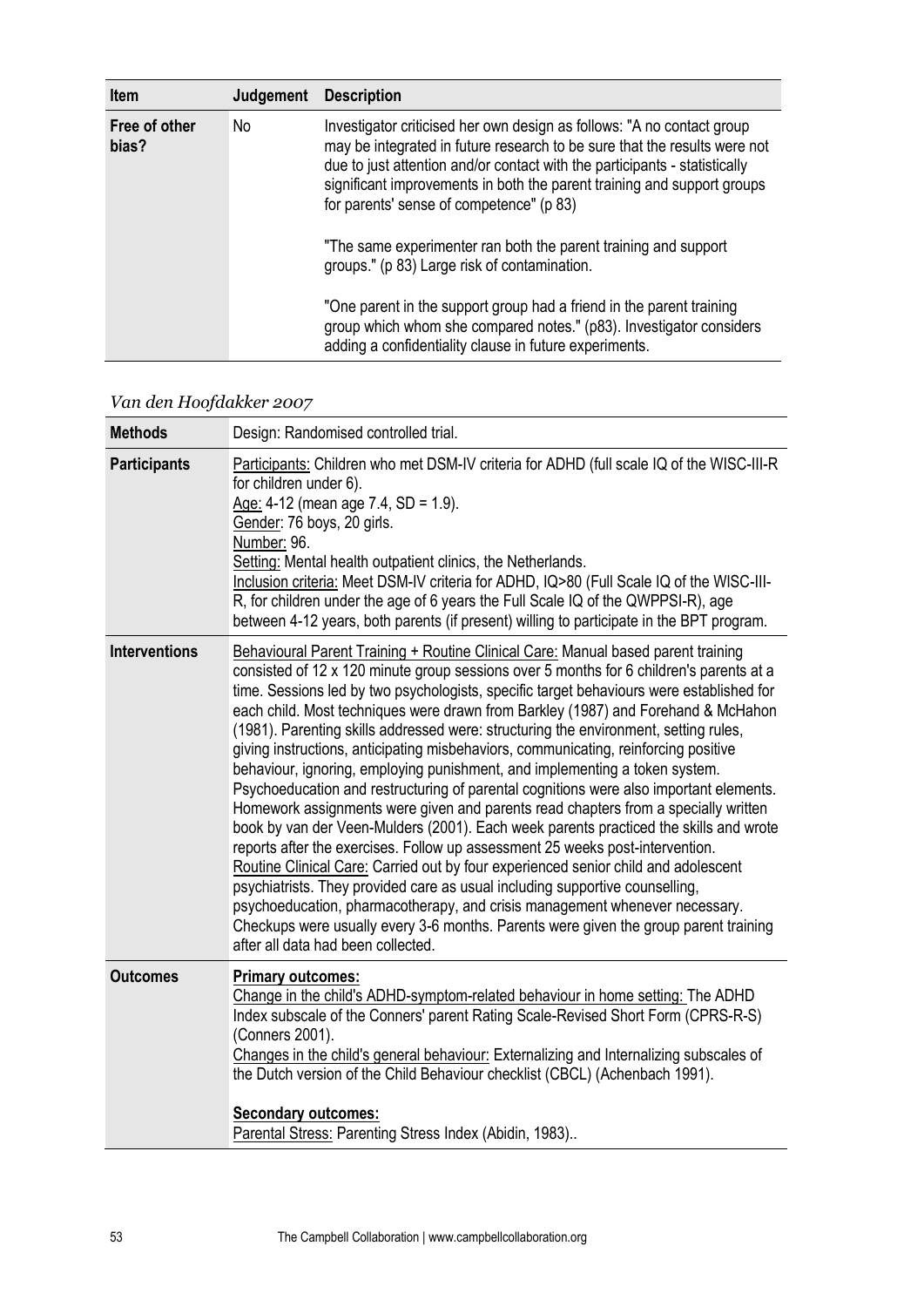# *Risk of bias*

| <b>Item</b>                                            | Judgement      | <b>Description</b>                                                                                                                                                                                           |
|--------------------------------------------------------|----------------|--------------------------------------------------------------------------------------------------------------------------------------------------------------------------------------------------------------|
| <b>Adequate</b><br>sequence<br>generation?             | Unclear        | Quote: "randomized block design" (p.1265). No method specified.                                                                                                                                              |
| <b>Allocation</b><br>concealment?                      | Unclear        | Not described.                                                                                                                                                                                               |
| <b>Blinding of</b><br>participants                     | N <sub>0</sub> | Participants cannot be blinded to intervention.                                                                                                                                                              |
| <b>Blinding of</b><br>those delivering<br>intervention | No             | Those delivering intervention cannot be blinded.                                                                                                                                                             |
| <b>Blinding of</b><br>outcome<br>assessors             | Unclear        | Blinding of outcome assessors not mentioned.                                                                                                                                                                 |
| Incomplete<br>outcome data<br>addressed?               | Yes            | Investigators described using intention-to-treat analysis for missing data<br>(using a last-observation-carried-forward method)                                                                              |
| <b>Free of selective</b><br>reporting?                 | N <sub>0</sub> | All outcomes prospectively stated have been reported. However, they<br>collected information from both parents separately but state that: "In this<br>study we analyzed the data from the mothers" (p 1266). |
| Free of other<br>bias?                                 | Yes            | Study appears to be free from other sources of bias.                                                                                                                                                         |

#### *Mikami 2010*

| <b>Methods</b>      | Design: Randomised controlled trial.                                                                                                                                                                                                                                                                                                                                                                                                                                                                                                                                                                                                                                                                                                                                                                                                                                                                                                                                                                                                                                                                                                                                                                                                                                                                                                                                                                                                                                                                                                                                                                                                                                                                          |
|---------------------|---------------------------------------------------------------------------------------------------------------------------------------------------------------------------------------------------------------------------------------------------------------------------------------------------------------------------------------------------------------------------------------------------------------------------------------------------------------------------------------------------------------------------------------------------------------------------------------------------------------------------------------------------------------------------------------------------------------------------------------------------------------------------------------------------------------------------------------------------------------------------------------------------------------------------------------------------------------------------------------------------------------------------------------------------------------------------------------------------------------------------------------------------------------------------------------------------------------------------------------------------------------------------------------------------------------------------------------------------------------------------------------------------------------------------------------------------------------------------------------------------------------------------------------------------------------------------------------------------------------------------------------------------------------------------------------------------------------|
| <b>Participants</b> | Participants: Participants were families of 62 children (42 boys) with ADHD. A<br>comparison group of 'normal' children (62 age- and sex-matched children) were also<br>recruited. Diagnoses of those with ADHD were made via Child Symptom Inventory (CSI,<br>Gadow 1994) and diagnoses were verified in a clinical review with parents using the K-<br>SAD (Kaufman 1997). Majority of children with ADHD were DSM-IV Combined Type<br>(ADHD-C; $n = 46$ ) and the remainder were DSM-IV Inattentive Type (ADHD-I; $n =$<br>16). Data on ethnicity provided for the whole sample. Most children (85%) classed as<br>white, 5% African American, 2% Asian American, 1% Latino and 7% of more than one<br>race. Each child participated with one parent 'most involved in a child's social life', 94%<br>of whom were female. Children on medication ( $n = 40$ ) for 3 months prior to study were<br>permitted to continue on the same regime.<br>Age: 6-10 years (mean = $8.26$ , SD = 1.21).<br>Gender: 42 boys, 20 girls.<br>Number: 62 (30 in intervention, 32 in control arm).<br>Setting: Recruitment was from clinics, schools, paediatricians and from a database of<br>families who had previously participated in research at the University of Virginia<br>(Charlottesville, Virginia, USA).<br>Inclusion criteria: Children with ADHD.<br>Exclusion criteria: Pervasive developmental disorders, full scale IQ below 70 or verbal IQ<br>below 75. Anxiety/depressive disorders, ODD and CD were permitted, although no child<br>met criteria for CD. No child could be receiving other psychosocial treatment for social or<br>behavioural issues; however, academic interventions were allowed. |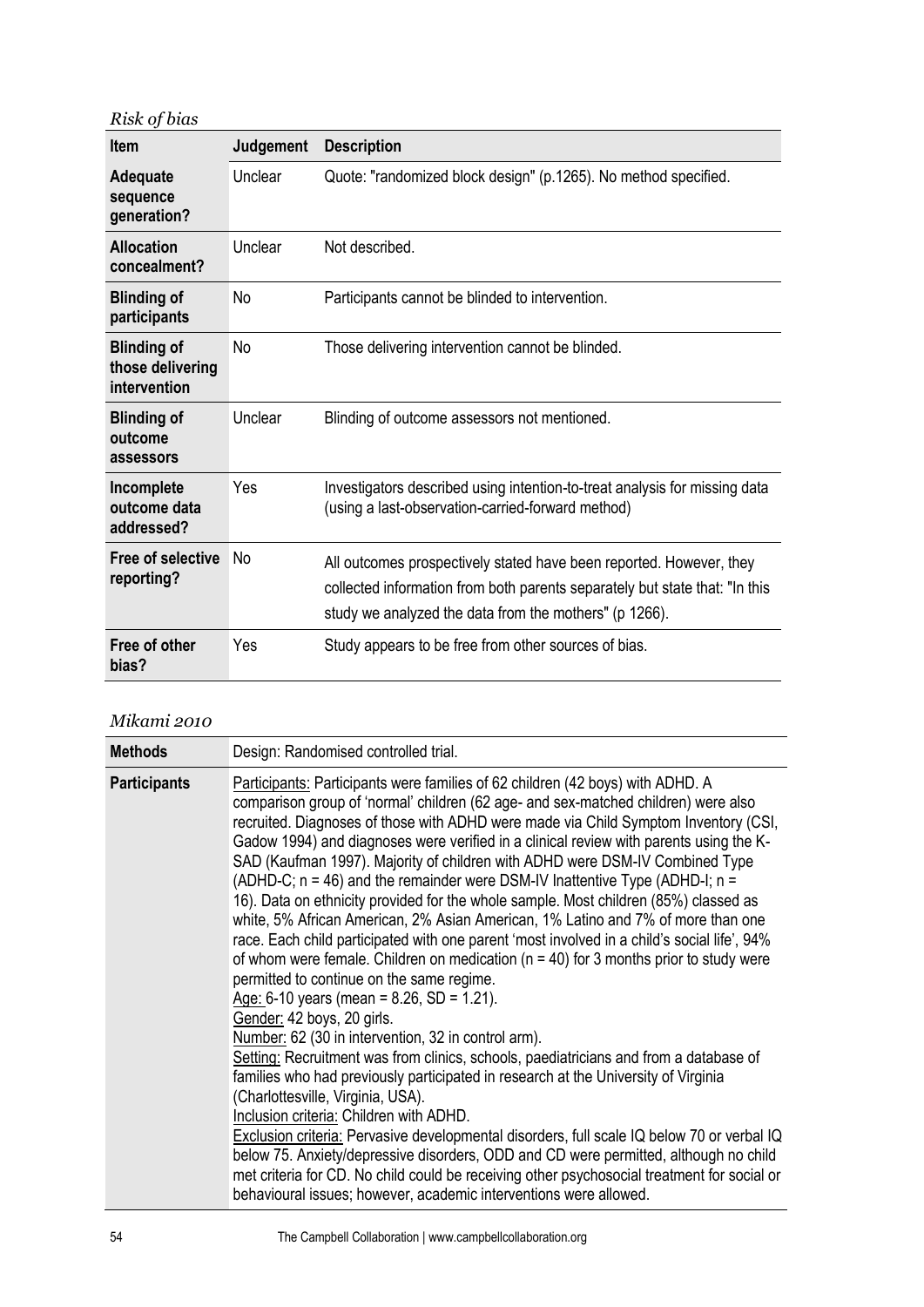#### *Mikami 2010*

| <b>Interventions</b> | Parental friendship coaching (PFC) was provided in eight 90 minute group sessions,<br>delivered once weekly, involving 5 to 6 parents and led by two clinicians. The parent who<br>had originally completed questionnaire and attended baseline playgroup assessment<br>was requested to attend PFC, but other parent could attend if wished. Sessions were<br>manualised. One month after the study ended, parents were contacted by phone and<br>interviewed regarding changes in their child's peer relationships.<br>Topic I: Setting a foundation for effective coaching by improving the parent-child<br>relationship<br>Session 1: Building a positive parent-child relationship by using 'attending' and 'special<br>time'; How antecedents and consequences shape behaviour<br>Session 2: Using active listening when discussing child's social concerns; providing<br>effective praise and constructive feedback to your child<br>Topic II: Coaching your child in social skills needed for good peer relationships<br>Session 3: Teaching child good dyadic play skills<br>Session 4: Choosing the right peer to foster a friendship with your child; Meeting new<br>friends through unstructured and organised activities<br>Topic III: Organising playdates that will foster the development of good friendships<br>Session 5: Inviting a peer for a playdate; how parents can network with other parents<br>and set a good social example<br>Session 6: Preparing the playdate setting as the host to prevent boredom and conflict<br>among the children<br>Session 7: Debriefing with your child after the playdate; Preparing your child for a<br>playdate as a guest<br>Topic IV: Review and future directions<br>Session 8: Recap of skills taught; reasons for backsliding; what to expect in the future<br>Homework issued with each session involving worksheets, practice sessions,<br>discussions with the child and setting up playdates. Group viewing of videotapes of<br>parental interaction was used as a teaching tool.<br>Control group: No treatment, but after follow-up, control group parents were offered a<br>workshop summarising PFC content |
|----------------------|-------------------------------------------------------------------------------------------------------------------------------------------------------------------------------------------------------------------------------------------------------------------------------------------------------------------------------------------------------------------------------------------------------------------------------------------------------------------------------------------------------------------------------------------------------------------------------------------------------------------------------------------------------------------------------------------------------------------------------------------------------------------------------------------------------------------------------------------------------------------------------------------------------------------------------------------------------------------------------------------------------------------------------------------------------------------------------------------------------------------------------------------------------------------------------------------------------------------------------------------------------------------------------------------------------------------------------------------------------------------------------------------------------------------------------------------------------------------------------------------------------------------------------------------------------------------------------------------------------------------------------------------------------------------------------------------------------------------------------------------------------------------------------------------------------------------------------------------------------------------------------------------------------------------------------------------------------------------------------------------------------------------------------------------------------------------------------------------------------------------------------------------------------------------------------------|
| <b>Outcomes</b>      | <b>Primary outcomes:</b><br><b>Changes in general behaviour</b><br>Social Skills Rating System (SSRS): (Gresham 1990) (as assessed separately by both<br>parent and teacher)<br>Change in the child's ADHD-symptom-related behaviour in school setting<br>Dishion Social Acceptance Scale (DSAS) (Dishion 2003)<br>Outcome measures unable to use:<br>Quality of Play Questionnaire (QPQ) (Frankel 2003) (questionnaire only available on an<br>unpublished manuscript)<br>Child friendships at follow-up (global 5 point questionnaire completed by parent)<br>Parental Behaviour in Playgroup (socialising, facilitation and corrective feedback)<br>(videotapes coded by blinded observers on a scale of 10)<br>Parental Behaviour in Parent-child interaction (coded as above using a Likert scale from<br>$0$ to 3)<br>Playdates Hosted                                                                                                                                                                                                                                                                                                                                                                                                                                                                                                                                                                                                                                                                                                                                                                                                                                                                                                                                                                                                                                                                                                                                                                                                                                                                                                                                        |
| <b>Notes</b>         | Funding from NIMH grant.                                                                                                                                                                                                                                                                                                                                                                                                                                                                                                                                                                                                                                                                                                                                                                                                                                                                                                                                                                                                                                                                                                                                                                                                                                                                                                                                                                                                                                                                                                                                                                                                                                                                                                                                                                                                                                                                                                                                                                                                                                                                                                                                                            |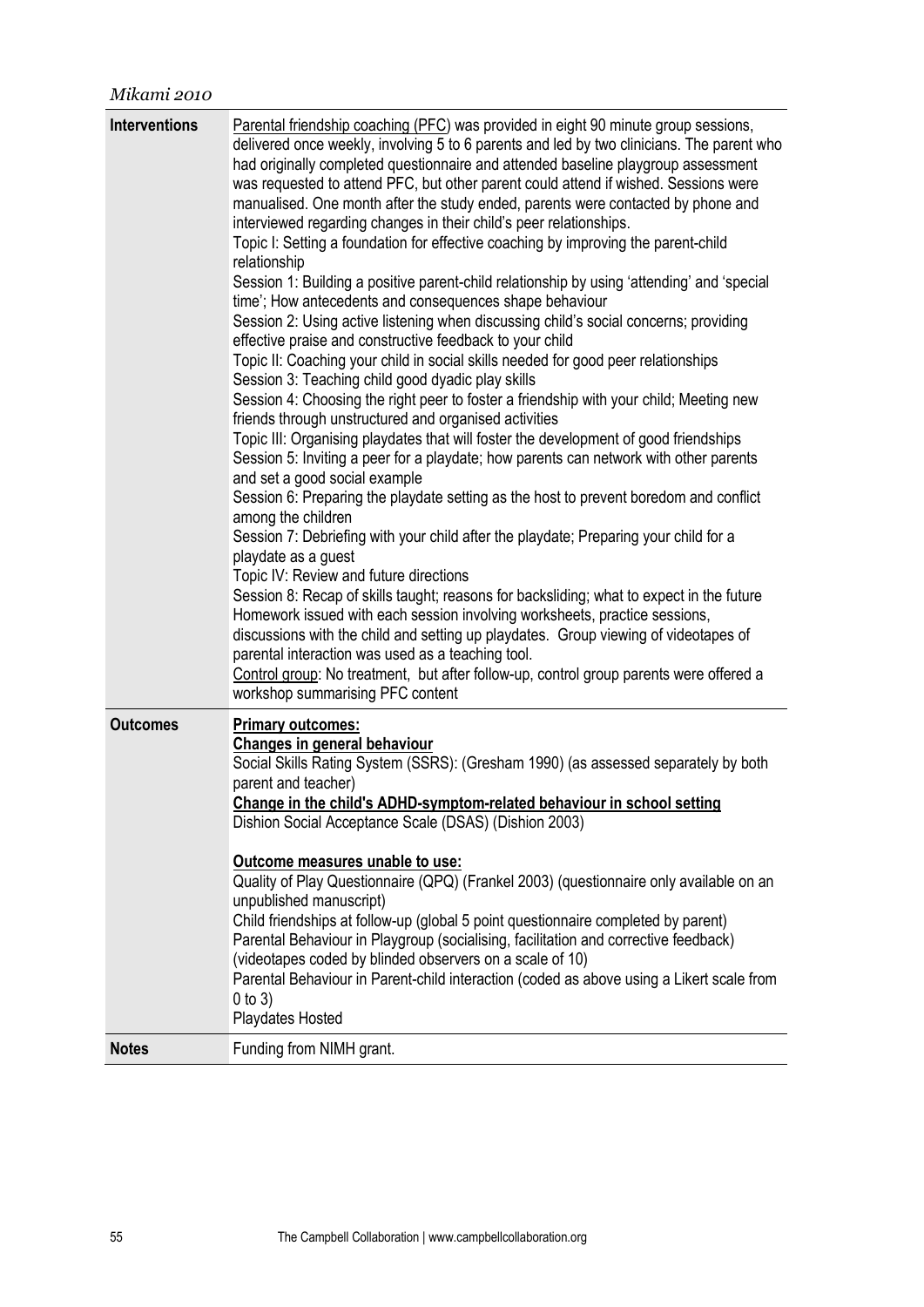*Risk of bias*

| <b>Item</b>                                            | Judgement | <b>Description</b>                                                                                                                                                                                                                                                                                                                                                                                                                                                                                           |
|--------------------------------------------------------|-----------|--------------------------------------------------------------------------------------------------------------------------------------------------------------------------------------------------------------------------------------------------------------------------------------------------------------------------------------------------------------------------------------------------------------------------------------------------------------------------------------------------------------|
| <b>Adequate</b><br>sequence<br>generation?             | Unclear   | Quote: "randomly assigned to receive PFC or to be in a no-treatment<br>control group". Method of randomisation not described. It is clear that<br>six cohorts were randomised in a stratified manner, each cohort<br>containing five to six playgroups. Each playgroup contained one parent<br>receiving PFC, one parent receiving no treatment, and two other parents<br>of children without ADHD, who received no intervention.                                                                            |
| <b>Allocation</b><br>concealment?                      | Unclear   | Not described.                                                                                                                                                                                                                                                                                                                                                                                                                                                                                               |
| <b>Blinding of</b><br>participants                     | No        | Participants cannot be blinded to intervention.                                                                                                                                                                                                                                                                                                                                                                                                                                                              |
| <b>Blinding of</b><br>those delivering<br>intervention | No        | Those delivering intervention cannot be blinded.                                                                                                                                                                                                                                                                                                                                                                                                                                                             |
| <b>Blinding of</b><br>outcome<br>assessors             | Yes       | Blinding of outcome assessors was mentioned for those assessing<br>videotaped interactions. Blinding is not mentioned for other outcomes,<br>but it seems likely that this was attended to given the rigour relating to<br>the videotaped outcomes. Also, "although parents were obviously aware<br>of whether or not they had received PFC, study personnel kept teachers<br>unaware of the family's treatment status and asked parents to not give<br>teachers this information" (page 740) (Enders 2001). |
| Incomplete<br>outcome data<br>addressed?               | Yes       | Investigators described using intention-to-treat analysis for missing data<br>(p. 744) using "full information maximum likelihood methods".                                                                                                                                                                                                                                                                                                                                                                  |
| <b>Free of selective</b><br>reporting?                 | Unclear   | All likely outcomes appear to be reported but in the absence of the trial's<br>protocol judgement must remain 'unclear'.                                                                                                                                                                                                                                                                                                                                                                                     |
| Free of other<br>bias?                                 | Yes       | In one cohort, a parent of a child with ADHD (chosen randomly) was<br>assigned to treatment. Steps were however taken to test no<br>demographic differences existed at baseline between the two ADHD<br>groups.                                                                                                                                                                                                                                                                                              |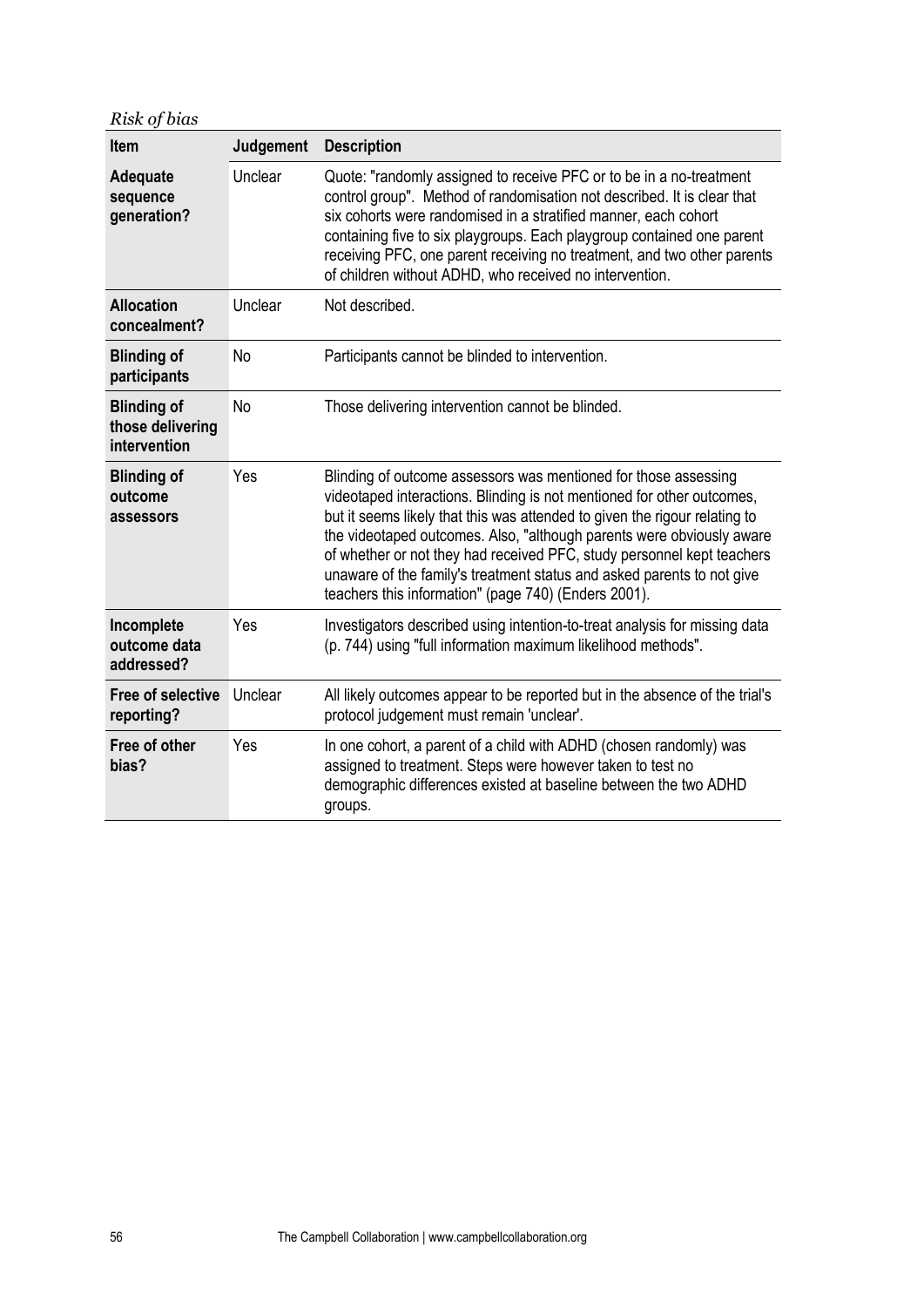# **8.2 CHARACTERISTICS OF EXCLUDED STUDIES**

| <b>Study</b>              | <b>Reason for exclusion</b>                                                                                                                                                                                                                                                                                                                                                                                                                                                    |
|---------------------------|--------------------------------------------------------------------------------------------------------------------------------------------------------------------------------------------------------------------------------------------------------------------------------------------------------------------------------------------------------------------------------------------------------------------------------------------------------------------------------|
| Abikoff 2004              | RCT of children with ADHD. Three arms: methylphenidate plus psychosocial<br>intervention versus methylphenidate alone versus methylphenidate plus<br>attentional control. Excluded because psychosocial intervention involves social<br>skills training involving direct intervention with the children                                                                                                                                                                        |
| <b>Aman 2010</b>          | RCT. Children diagnosed with pervasive developmental disorders, not ADHD                                                                                                                                                                                                                                                                                                                                                                                                       |
| <b>Anastopoulos 1993</b>  | Appeared to be RCT or at least quasi-RCT of parent training versus wait list<br>control for children diagnosed with DSM-III-R ADHD, based on parents'<br>responses to interview questions; in fact, study not even quasi-randomised (this<br>was confirmed by personal contact with investigator) - "subjects were in groups<br>as a function of when they requested services" (Anastopoulous 2009)                                                                            |
| Arnold 2007               | Uncontrolled intervention study - participants were a convenience sample of four<br>adolescents and families (part of Masters' thesis)                                                                                                                                                                                                                                                                                                                                         |
| <b>Baker-Ericzen 2010</b> | Review article (focused moreover on disruptive behaviour disorders rather than<br>ADHD)                                                                                                                                                                                                                                                                                                                                                                                        |
| Bandsma 1997              | This three-armed, apparently nonrandomised intervention study involves 'group<br>mediation therapy' with three groups which appear to be clinically different from<br>one another (those with clinically defined ADHD, those with borderline ADHD<br>symptoms, and a 'norm group'). Triallists state that the study was not designed<br>with a control group'. Furthermore, the nature of the intervention (mediation<br>therapy) appears to involve direct work with children |
| <b>Barkley 1992</b>       | RCT of youths aged 12-18 with ADHD. Three 'family' interventions were<br>compared, none of which met inclusion criteria (interventions consisted of<br>behavior management training; problem-solving and communication training;<br>structural family therapy)                                                                                                                                                                                                                 |
| <b>Barkley 2000</b>       | RCT of children with 'disruptive behaviour'; participants were too young or of<br>insecure diagnosis (screening test involved parent report only) to be included<br>within this review                                                                                                                                                                                                                                                                                         |
| Barkley 2001              | RCT of adolescents with ADHD. Both interventions were 'active' and involved<br>family therapies, which involved both parents and direct work with adolescents,<br>using Behaviour Management Training and Problems Solving Communication<br>Training                                                                                                                                                                                                                           |
| Barkley 2002b             | RCT of preschool children lacking formal a formal diagnosis of ADHD at entry<br>into the trial. They were randomised to parent training, special kindergarten<br>enrichment classroom only, the combined treatment condition and a no<br>treatment condition                                                                                                                                                                                                                   |
| <b>Beyer 1994</b>         | RCT (conducted in course of a PhD). Age range problematic (3-11) (separate<br>data not available for children over 5, according to the author); also formal<br>diagnosis of ADHD lacking in some participants                                                                                                                                                                                                                                                                  |
| <b>Bogle 2007</b>         | RCT wherein children (only some of whom had a formal diagnosis of ADHD)<br>were randomised to one of two active treatments, i.e., a 'Challenging Horizons'<br>Programme' plus 'Academic Skills Building Workshop' or 'Challenging Horizons<br>Programme' only. This intervention does not meet inclusion criteria as direct<br>interventions with the children were used and there is no no-treatment control<br>group                                                         |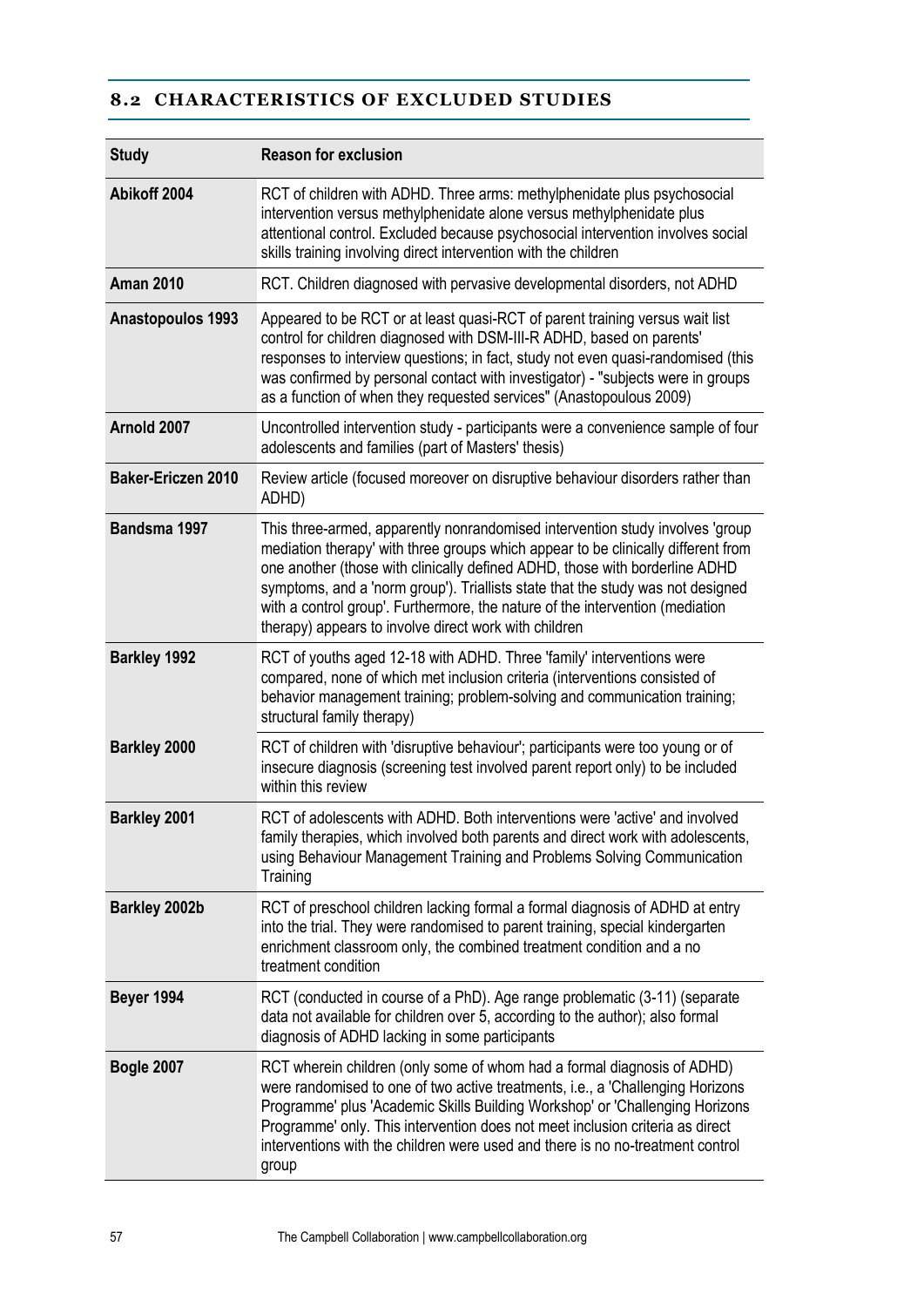| <b>Study</b>         | <b>Reason for exclusion</b>                                                                                                                                                                                                                                                                                                                                                                                                                                                     |
|----------------------|---------------------------------------------------------------------------------------------------------------------------------------------------------------------------------------------------------------------------------------------------------------------------------------------------------------------------------------------------------------------------------------------------------------------------------------------------------------------------------|
| <b>Bor 2002</b>      | RCT wherein participants were aged between 36 and 48 months and had no<br>formal diagnosis of ADHD. Participants were randomised to enhanced<br>behavioural family intervention, standard family behavioural intervention or wait<br>list control group                                                                                                                                                                                                                         |
| Chacko 2007          | RCT of children with ADHD. Excluded because the intervention involved direct<br>work with the children in both the "traditional parent training program" and the<br>"STEPP"                                                                                                                                                                                                                                                                                                     |
| Chronis 2004         | Intervention study involving children with ADHD using a BAB design to assess<br>effects of delivery then withdrawal of a behavioural modification programme<br>involving direct work with the children. No true control group                                                                                                                                                                                                                                                   |
| Chronis 2006         | RCT involving mothers of children with ADHD, a population known to be at risk<br>of depression. The 'Coping With Depression Course' was not assessed to meet<br>inclusion criteria for parent training. Child behaviour was, however, assessed,<br>as well as maternal functioning, and ADHD-related family impairment                                                                                                                                                          |
| Connell 1997         | RCT of oppositional preschoolers to parent training or waitlist control. Excluded<br>for both age and lack of ADHD diagnosis                                                                                                                                                                                                                                                                                                                                                    |
| Corkum 1999          | RCT of methylphenidate plus parent training versus methylphenidate plus<br>parent support. No outcomes for children. Additional note: investigators<br>confirmed PT and PS support, attendance was very low                                                                                                                                                                                                                                                                     |
|                      | Schachar 1997 supplies additional information concerning this study                                                                                                                                                                                                                                                                                                                                                                                                             |
| Corkum 2005          | RCT involving children diagnosed with ADHD DSM-IV-TR and aged between 5-<br>12 years old. Both interventions were active (parent training versus parent<br>training combined with teacher support) this therefore does not meet inclusion<br>criteria                                                                                                                                                                                                                           |
| Corrin 2003          | RCT wherein children with a 'younger cohort' of children (aged from 4 years up);<br>not all diagnoses secure. Both active interventions involved direct work with<br>children (child training alone was compared with parent plus child training). No<br>parent training alone; no no-treatment control                                                                                                                                                                         |
| Coughlin 2009        | Controlled (and possibly randomised) trial of children with "significant<br>behavioural problems" but not necessarily an ADHD diagnosis, within an<br>intervention or TAU group. The intervention group was flexible, involving a<br>video-modelling treatment including parent training but also direct work with<br>children at times (thus not meeting this inclusion criterion as well)                                                                                     |
| <b>Cummings 2008</b> | RCT of children aged 26-72 months without formal diagnoses of ADHD,<br>allocated to one of two active parent training groups which therefore does not<br>meet inclusion criteria due to diagnosis, age and lack of eligible control group                                                                                                                                                                                                                                       |
| Danforth 1998        | Uncontrolled intervention study of children with ODD and/or ADHD using a<br>multiple baseline design                                                                                                                                                                                                                                                                                                                                                                            |
| <b>Dubbs 2008</b>    | Intervention study involving direct work with children without formal diagnosis of<br>ADHD with children part of intervention                                                                                                                                                                                                                                                                                                                                                   |
| Dubley 1978          | This early paper (Dubey 1978) described "six clinical programs and one<br>controlled, experimental program". The latter was a small RCT; however,<br>participants had been recruited without a formal ADHD diagnosis, using only the<br>Werry Weiss Peters scale, a screening measure with low sensitivity and lacking<br>measures of impairment (regarded as insufficient for secure diagnosis (Daley<br>2009). Dubey 1983 reports on a subset of data from the original paper |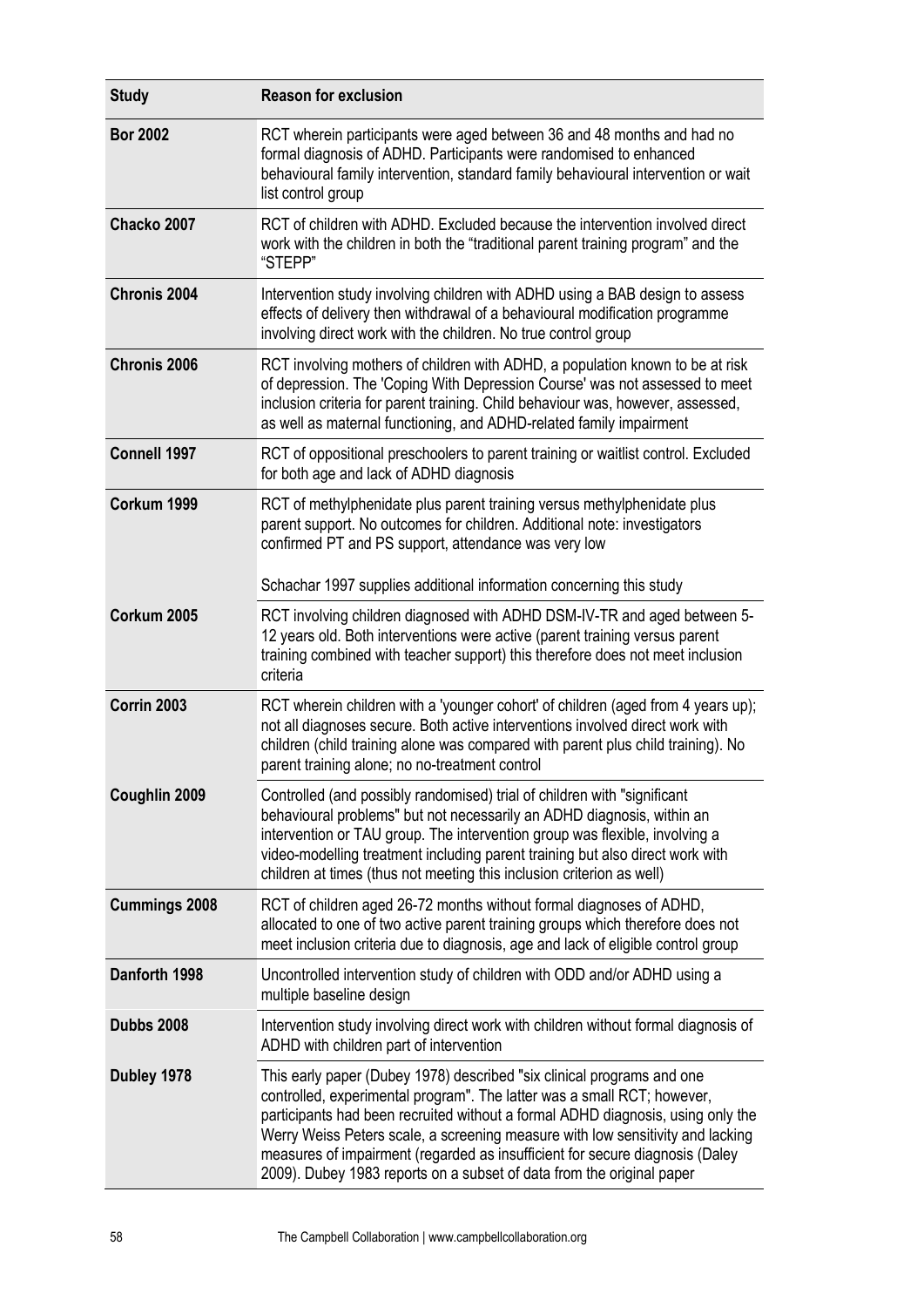| <b>Study</b>               | <b>Reason for exclusion</b>                                                                                                                                                                                                                                                                                                                                                                                                                                                                         |
|----------------------------|-----------------------------------------------------------------------------------------------------------------------------------------------------------------------------------------------------------------------------------------------------------------------------------------------------------------------------------------------------------------------------------------------------------------------------------------------------------------------------------------------------|
| <b>Ellis 2009</b>          | Not an intervention study but a study looking at parents of children with ADHD<br>and considering parents' own ADHD symptoms in relation to their parenting<br>practices                                                                                                                                                                                                                                                                                                                            |
| <b>Ercan 2005</b>          | Intervention study of children with ADHD plus CD or ADHD plus ODD involving<br>combined modality treatment (parent training plus methylphenidate) which was<br>not randomised or even quasi-randomised (participants self selected into<br>treatment and control groups)                                                                                                                                                                                                                            |
| Fabiano 2006               | RCT of children with ADHD; participants were randomised to either parent<br>training for fathers only or parent training plus sports activities for fathers and<br>children. Although a de facto wait list control group was created, recruitment<br>was not contemporaneous and therefore not part of the original randomisation<br>(note: principal investigator noted with disappointment his ethics committee's<br>refusal to allow him to create a contemporaneous no-treatment control group) |
| Fagan Rogers 2009          | Not an intervention study but an investigation of the role of parental involvement<br>in children's academic progress                                                                                                                                                                                                                                                                                                                                                                               |
| <b>Gibb 2008</b>           | Controlled before and after intervention involving parents who chose (or chose<br>not to) participate in a parenting programme whilst their children (diagnosed with<br>a range of disruptive and emotional disorders but not necessarily ADHD)<br>attended a health camp where a psychosocial intervention was delivered. This<br>study is excluded both for reasons of sequence generation (self selection) and<br>lack of adequate diagnosis                                                     |
| <b>Grimm 2006</b>          | RCT of children with conduct problems (mixed, not all with ADHD) with three<br>active treatment arms, each a variant of a parenting programme (no no-<br>treatment control group)                                                                                                                                                                                                                                                                                                                   |
| <b>Guo 2008</b>            | RCT conducted in China of children with ADHD. Translation indicates that the<br>intervention involved parent training in combination 'family meetings' (which<br>appear to have involved a chance to share experiences and 'express emotions')<br>as well as home visits during which clinicians engaged in direct work with the<br>children. Study excluded because of direct work with the children                                                                                               |
| Gustis 2007                | Randomised study of parent training versus control; but participants had ODD or<br>ADHD; subset data not available so excluded on the basis of no formal<br>diagnosis of ADHD (author confirmed that separate data were not obtainable)                                                                                                                                                                                                                                                             |
| <b>Hall 2003</b>           | RCT involving children with ADHD, excluded because of the three arms (child<br>training only, child/parent training and child/parent training plus home/school-<br>based behavioural consultation) none involved an eligible 'no treatment' group                                                                                                                                                                                                                                                   |
| <b>Hauth-Charlier 2009</b> | Review article; not an intervention study                                                                                                                                                                                                                                                                                                                                                                                                                                                           |
| Hautmann 2009              | An intervention study, but with no control group. Inclusion criteria "did not<br>depend on meeting a defined threshold of symptom severity" but simply that a<br>child over the age of three had an externalising problem                                                                                                                                                                                                                                                                           |
| Heriot 2008                | RCT of 0.3mg/kg methylphenidate + parent training programme versus<br>0.3mg/kg methylphenidate + parent support group versus placebo + parent<br>training programme versus placebo + parent support group. Participants were<br>diagnosed with ADHD (DSM-IV) based on rating scales completed by parents<br>and teachers rather than clinicians and also slightly too young for inclusion<br>within this review - range $3.0 - 5.9$ years, mean = $4.77$                                            |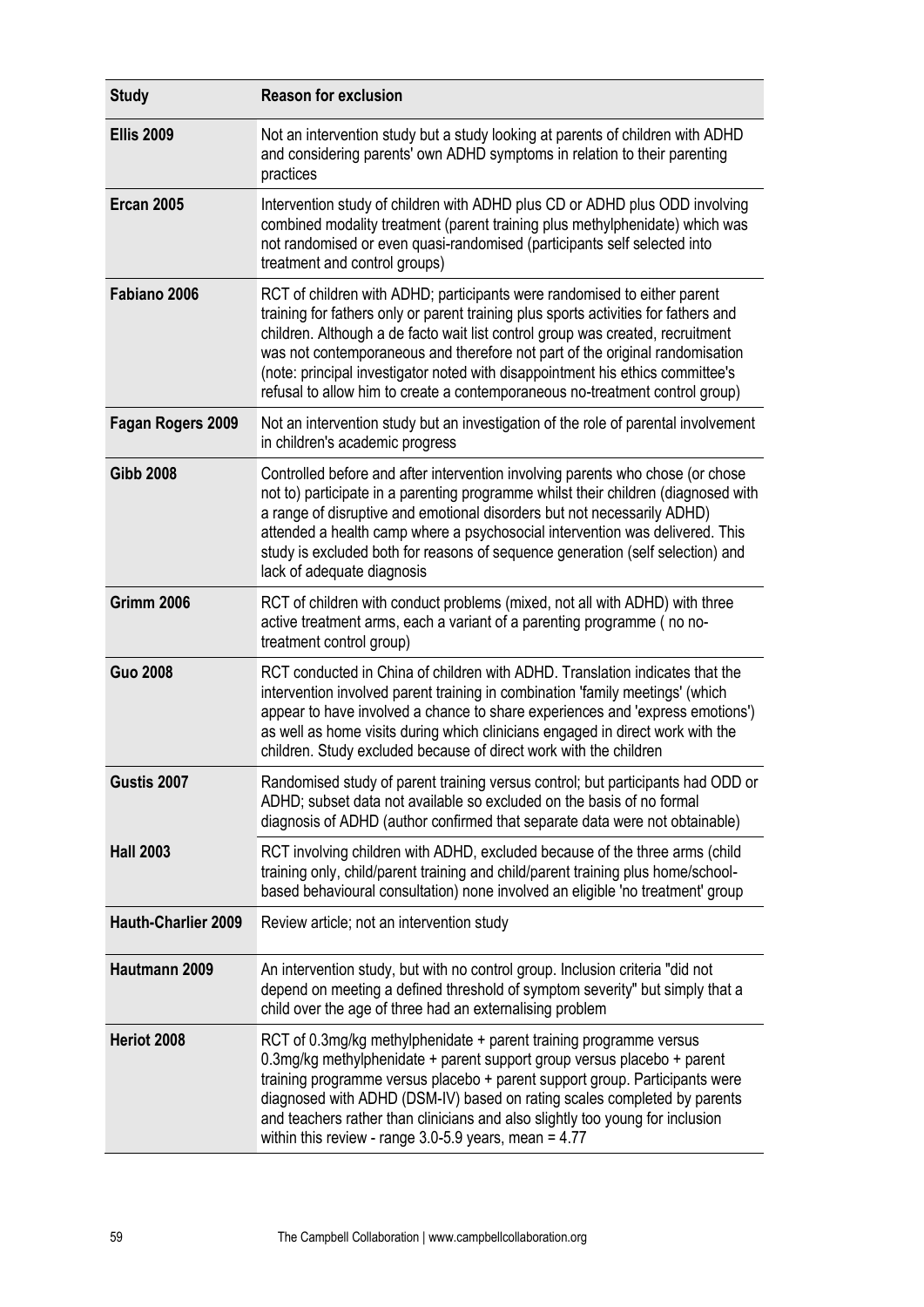| <b>Study</b>             | <b>Reason for exclusion</b>                                                                                                                                                                                                                                                                                                                                                                                                                                                                                                                                                                                                                                                                                                                                                                                                                                                                                                                                                                                                                                                                                                                                                                                                                    |
|--------------------------|------------------------------------------------------------------------------------------------------------------------------------------------------------------------------------------------------------------------------------------------------------------------------------------------------------------------------------------------------------------------------------------------------------------------------------------------------------------------------------------------------------------------------------------------------------------------------------------------------------------------------------------------------------------------------------------------------------------------------------------------------------------------------------------------------------------------------------------------------------------------------------------------------------------------------------------------------------------------------------------------------------------------------------------------------------------------------------------------------------------------------------------------------------------------------------------------------------------------------------------------|
| <b>Horn 1991</b>         | RCT involving children ADHD comparing high and low doses of<br>methylphenidate alone and in combination with behavioural parent plus child<br>self control instruction. Study excluded because of direct work with children in<br>parent training arm and lack of an adjunctive or no treatment arm                                                                                                                                                                                                                                                                                                                                                                                                                                                                                                                                                                                                                                                                                                                                                                                                                                                                                                                                            |
| <b>Isler 2003</b>        | RCT of children with formal diagnosis of ADHD; however, study lacks eligible<br>control group. All interventions were 'active': participants were randomised either<br>to a child group training or a parent training plus child training plus home and<br>school training. This therefore does not meet inclusion criteria as there is no "no<br>treatment control group" and both interventions involved direct work with<br>children                                                                                                                                                                                                                                                                                                                                                                                                                                                                                                                                                                                                                                                                                                                                                                                                        |
| <b>Jones 2008</b>        | RCT of parent training group vs. waiting list. Excluded due to children being<br>underage (36-48 months) and lacking secure diagnoses of ADHD                                                                                                                                                                                                                                                                                                                                                                                                                                                                                                                                                                                                                                                                                                                                                                                                                                                                                                                                                                                                                                                                                                  |
| Larsson 2008             | RCT design acceptable; parent training programme and controls acceptable;<br>outcomes acceptable. Diagnosis remained difficult to assess, even after<br>personal communication with investigators and after reading multiple<br>publications. According to an early publication, participants were "those who<br>received a possible or definitive diagnosis of ODD and/or CD after assessment<br>after all clinically referred children were first screened by means of the Eyberg<br>Child Behavior Inventory (ECBI) using the 90th percentile as a cut-off score<br>according to Norwegian norms. Children who attained such a cut-off score or<br>higher were subsequently interviewed by one of three trained interviewers using<br>the KIDDIE-SADS" (Drugli, p 393). Subsequent contact with Dr. Drugli<br>suggested that subset ADHD children were similarly diagnosed (i.e. by trained<br>interviewers but not specialists). In the paper published by Larsson et al (2008)<br>authors report subset for "definitive" ADHD participants; but in the paper by<br>Fossum et al (2008) authors admit as a limitation of the study that "the<br>assessment of clinical levels of ADHD did not meet the formal criteria of a<br>diagnosis." |
| <b>Lauth 2007</b>        | RCT with three arms of children with behavioural problems, a subset of whom<br>had ADHD (data not reported separately). The trial compared parent training<br>with parent training combined with behavioural training for children compared<br>with a parent support group in which "emotional and social themes" identical to<br>those in the other groups were discussed. After obtaining a partial translation of<br>the paper we adjudged that the latter group was more than an 'attentional<br>control' (as other similar groups had been constructed in other studies) in that a<br>'script' of behavioural issues, mapping on to the training in other groups, had<br>been provided. ADHD was in addition not the focus of the study                                                                                                                                                                                                                                                                                                                                                                                                                                                                                                   |
| Lavigne 2008             | Three-armed RCT focusing on very young children with a diagnosis of OCD.<br>Participants were too young for this review: "Study participants were children<br>ages 3.0–6.11 years and their parents" (average age 4.6 years, SD 1/4 1.0)                                                                                                                                                                                                                                                                                                                                                                                                                                                                                                                                                                                                                                                                                                                                                                                                                                                                                                                                                                                                       |
| <b>Markie-Dadds 2006</b> | RCT with three arms (enhanced self-directed behavioural family intervention, a<br>self help program and a waitlist control) for children with conduct problems (not<br>ADHD specifically). Children were aged 2 to 6 years (mean 3.9)                                                                                                                                                                                                                                                                                                                                                                                                                                                                                                                                                                                                                                                                                                                                                                                                                                                                                                                                                                                                          |
| McGoey 2005              | RCT of an early intervention group versus a community treatment group (which<br>may have involved parent training). Child participants were aged 3 to 5 years<br>and 'at risk' for ADHD, which does not meet inclusion criteria                                                                                                                                                                                                                                                                                                                                                                                                                                                                                                                                                                                                                                                                                                                                                                                                                                                                                                                                                                                                                |
| Miranda 2006             | Study was quasi-experimental and not randomised. A pharmacological<br>intervention (methylphenidate) was compared to a psychosocial intervention<br>(programme in the classroom - excluded because intervention involved direct<br>work with children without formal diagnosis of ADHD) versus a control group                                                                                                                                                                                                                                                                                                                                                                                                                                                                                                                                                                                                                                                                                                                                                                                                                                                                                                                                 |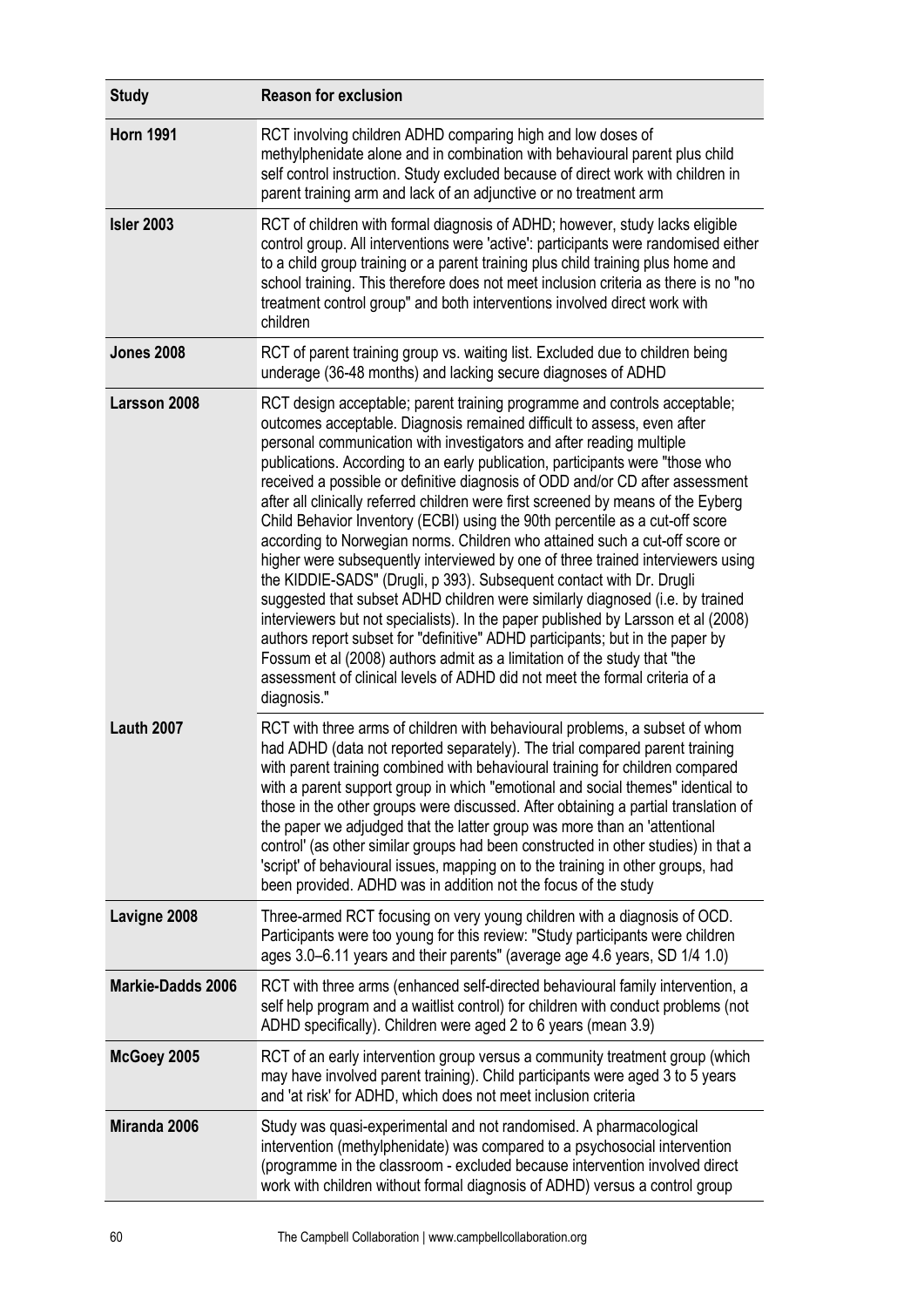| <b>Study</b>        | <b>Reason for exclusion</b>                                                                                                                                                                                                                                                                                                                                                                                                                                                                                                                                                                                               |
|---------------------|---------------------------------------------------------------------------------------------------------------------------------------------------------------------------------------------------------------------------------------------------------------------------------------------------------------------------------------------------------------------------------------------------------------------------------------------------------------------------------------------------------------------------------------------------------------------------------------------------------------------------|
| Molina 2008         | RCT. Participants (middle-school children diagnosed with ADHD) were<br>randomised to a 10 week programme or a community comparison. Intervention<br>does not meet inclusion criteria as it involved direct work with the children                                                                                                                                                                                                                                                                                                                                                                                         |
| <b>Montiel 2002</b> | RCT. Participants "diagnosed as having ADHD, identified in ADHD screening<br>days" were randomised to parent training or medication group; does not meet<br>intervention inclusion criteria as no comparison of parent training versus no<br>parent training group                                                                                                                                                                                                                                                                                                                                                        |
| Morawska 2009       | RCT of Triple-P Positive Training programme versus a waitlist control. Children<br>involved may have had behavioural problems and outcomes included<br>hyperactivity, but children did not necessarily have ADHD; entry criteria<br>specified only that they be identified as "gifted"                                                                                                                                                                                                                                                                                                                                    |
| <b>MTA 1999</b>     | Complex large scale RCT; intervention included direct work with the children:                                                                                                                                                                                                                                                                                                                                                                                                                                                                                                                                             |
|                     | "Behavioral treatment included parent training, child- focused treatment, and a<br>school-based intervention organized and integrated with the school year. The<br>parent training, based on work by Barkley and Forehand and MacMahon, 37<br>involved 27 group (6 families per group) and 8 individual sessions per family. It<br>began weekly on randomization, concurrent with biweekly teacher consultation;<br>both were tapered over time. The same therapist- consultant conducted parent<br>training and teacher consultation, with each therapist-consultant having a case-<br>load of 12 families." (1074-1075) |
| <b>Nixon 2001</b>   | RCT involving children too young for inclusion in this review (aged 3 to 5 years)<br>with behavioural disturbances were randomised to an intervention involving both<br>parent training in behavioural management and direct work with children<br>('parent-child interaction therapy' or PCIT), versus wait list control, compared<br>with a 'nondisturbed' preschool sample                                                                                                                                                                                                                                             |
| <b>Nixon 2003</b>   | RCT of PCIT (see above) where child participants had ODD with no diagnosis of<br>ADHD and, as above, intervention involved direct work with children                                                                                                                                                                                                                                                                                                                                                                                                                                                                      |
| O'Leary 1976        | RCT in which participants were randomly assigned to a programme teaching<br>parental behavioural management group or a control group. Children were<br>included if they had extreme scores greater or equal to 15 on Connors teacher<br>rating scale, which does not meet diagnosis inclusion criteria for ADHD                                                                                                                                                                                                                                                                                                           |
| <b>Odom 1996</b>    | RCT of what was described as a primarily "educational intervention" compared<br>to a no treatment control group. Participants were mothers of children aged 5 to<br>11 years diagnosed with ADHD by an MDT evaluation. No child outcomes were<br>measured, only those of the mother (knowledge of ADHD, willingness to have<br>their child medicated and willingness to seek counselling, parenting sense of<br>competence) were reported, which does not meet inclusion criteria                                                                                                                                         |
| Pisterman 1989      | RCT of eligible parent training intervention versus control; however, participants<br>included parents of children aged between 3-6 years without formal ADHD<br>diagnosis (diagnosis made by parent structured screening interview by PhD<br>psychologist) which does not meet inclusion criteria (Pisterman 1992b reports<br>follow-up)                                                                                                                                                                                                                                                                                 |
| Pisterman 1992a     | RCT of eligible parent training intervention versus control; however, participants<br>included parents of children aged between 46.42-52.41 months, and again<br>without formal ADHD diagnosis (diagnosis made by parent or teacher on SNAP<br>checklist (Pelham 1982) which does not meet inclusion criteria (Pisterman<br>1992b reports follow-up)                                                                                                                                                                                                                                                                      |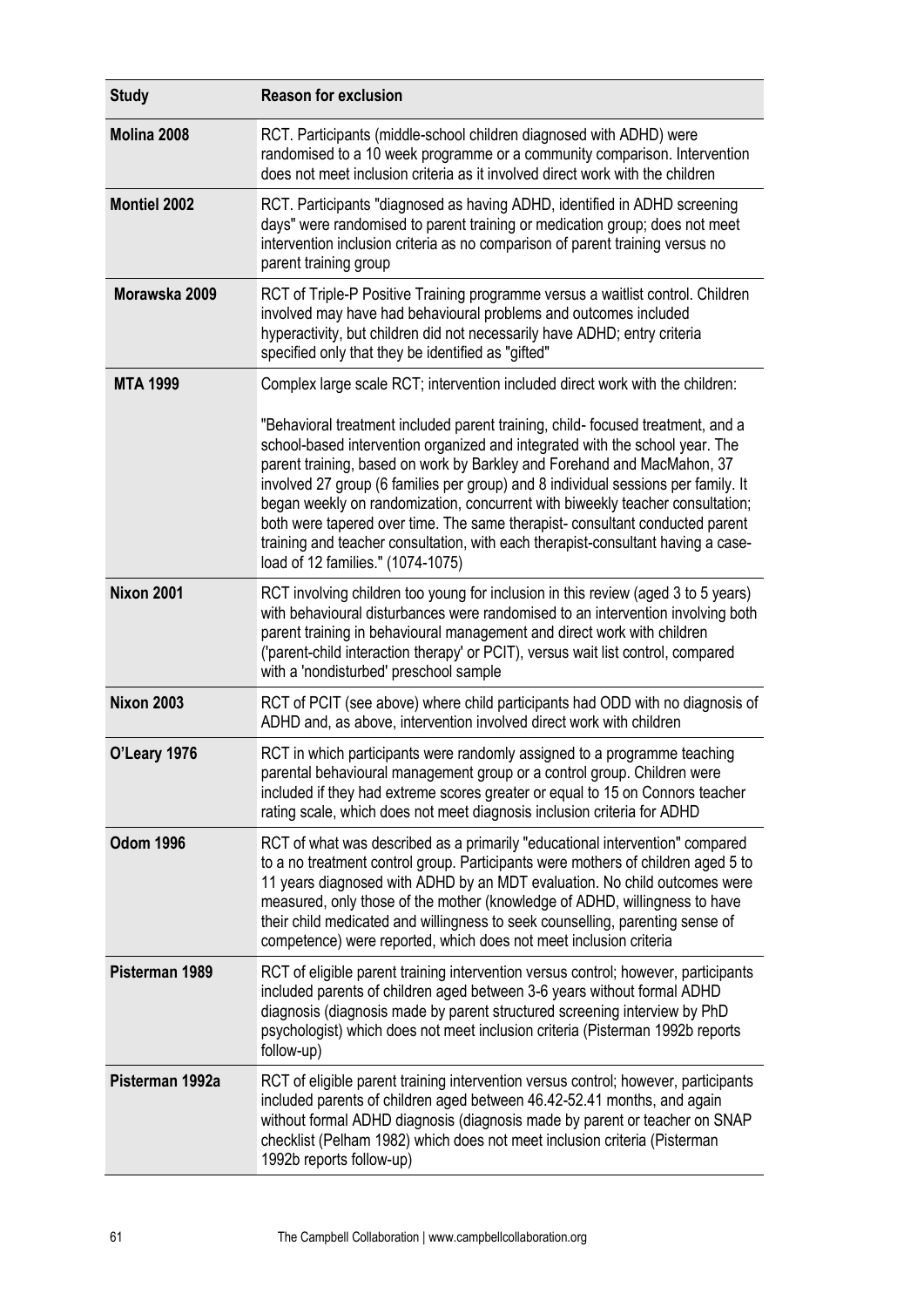| <b>Study</b>             | <b>Reason for exclusion</b>                                                                                                                                                                                                                                                                                                                                                                                                                                                                                                                                                                                                                                                                                                                                                                                                                                                                                                                                                                                                                                                                                                                                                                                                                                                                                                              |
|--------------------------|------------------------------------------------------------------------------------------------------------------------------------------------------------------------------------------------------------------------------------------------------------------------------------------------------------------------------------------------------------------------------------------------------------------------------------------------------------------------------------------------------------------------------------------------------------------------------------------------------------------------------------------------------------------------------------------------------------------------------------------------------------------------------------------------------------------------------------------------------------------------------------------------------------------------------------------------------------------------------------------------------------------------------------------------------------------------------------------------------------------------------------------------------------------------------------------------------------------------------------------------------------------------------------------------------------------------------------------|
| Pollard 1983             | Pre-post design of both methylphenidate and parent training on the behaviour of<br>three 'hyperkinetic boys'                                                                                                                                                                                                                                                                                                                                                                                                                                                                                                                                                                                                                                                                                                                                                                                                                                                                                                                                                                                                                                                                                                                                                                                                                             |
| Reeves 2009              | Not a randomised controlled trial. Review article                                                                                                                                                                                                                                                                                                                                                                                                                                                                                                                                                                                                                                                                                                                                                                                                                                                                                                                                                                                                                                                                                                                                                                                                                                                                                        |
| Salbach 2005             | Controlled study, but neither randomised or quasi-randomised, comparing<br>parent training plus medication (methylphenidate) plus consultation versus<br>medication plus consultation alone for parents of children with ADHD. Excluded<br>because participants chose their intervention groups themselves                                                                                                                                                                                                                                                                                                                                                                                                                                                                                                                                                                                                                                                                                                                                                                                                                                                                                                                                                                                                                               |
| Sanders 2000a            | RCT. Participants were randomised to enhanced behavioural family<br>intervention, standard behavioural family intervention, self-directed behavioural<br>family intervention or wait list control. Participants had no formal diagnosis of<br>ADHD. Participants were aged 3 years old (between 36 and 48 months - mean<br>age was 3.39yrs) which does not meet inclusion criteria. McLennan 2001<br>summarises results of this study                                                                                                                                                                                                                                                                                                                                                                                                                                                                                                                                                                                                                                                                                                                                                                                                                                                                                                    |
| Sanders 2000b            | RCT. Participants were randomly assigned to a behavioural family intervention<br>or cognitive behavioural family intervention which does not meet inclusion<br>criteria as there is no eligible control group. Participants had no formal ADHD<br>diagnosis; only 2 children had ADHD based on a structured interview with the<br>mother using DSM-IV criteria. Participants were aged 3-9 years (mean $= 4.39$ )<br>which does not meet inclusion criteria                                                                                                                                                                                                                                                                                                                                                                                                                                                                                                                                                                                                                                                                                                                                                                                                                                                                              |
| Scahill 2006             | RCT of parent training versus no treatment control. Focus of study was not<br>ADHD, but disruptive behaviour in children with tics. Investigators recruited<br>children with comorbid tic and disruptive behaviour disorders from a specialised<br>tic disorders clinic. They specifically excluded children with ADHD not receiving<br>medication. This yielded a subset of children with comorbid, medicated ADHD.                                                                                                                                                                                                                                                                                                                                                                                                                                                                                                                                                                                                                                                                                                                                                                                                                                                                                                                     |
| Schoppe-Sullivan<br>2009 | Not a randomised controlled trial (although indexed in MEDLINE as such).<br>Observational study investigated how co-parenting affected children's<br>externalizing behaviour and attempts at "effortful control", as rated by children's<br>teachers and mothers                                                                                                                                                                                                                                                                                                                                                                                                                                                                                                                                                                                                                                                                                                                                                                                                                                                                                                                                                                                                                                                                         |
| <b>Scott 2001a</b>       | Multicentre RCT involving parenting groups for children who were recruited for<br>antisocial behaviour rather than ADHD. "Eligible children were all those aged 3-<br>8 years who were referred for antisocial behaviour to their local multidisciplinary<br>child and adolescent mental health service" (p 2). From the text, it would appear<br>investigators strenuously sought to exclude ADHD, as they listed as exclusion<br>criteria for their trial: "clinically apparent major developmental delay, hyperkinetic<br>syndrome [ICD-10 criteria for inclusion within this review] or any other condition<br>requiring separate treatment". ADHD is not mentioned in the published study.<br>Personal contact with the author (Scott 2011) concerning a different study (Scott<br>2010) led to a disclosure that approximately half the study's participants<br>subsequently proved to meet diagnostic criteria for ADHD (although the age of<br>such children remains unclear) and data were generously provided. However,<br>due to concerns that because ADHD was far from being the focus of this study<br>(wherein recruitment included only aggressive children and [initially at least]<br>attempted to excluded any child with a diagnosis or treatment for ADHD), we<br>decided these data do not meet inclusion criteria |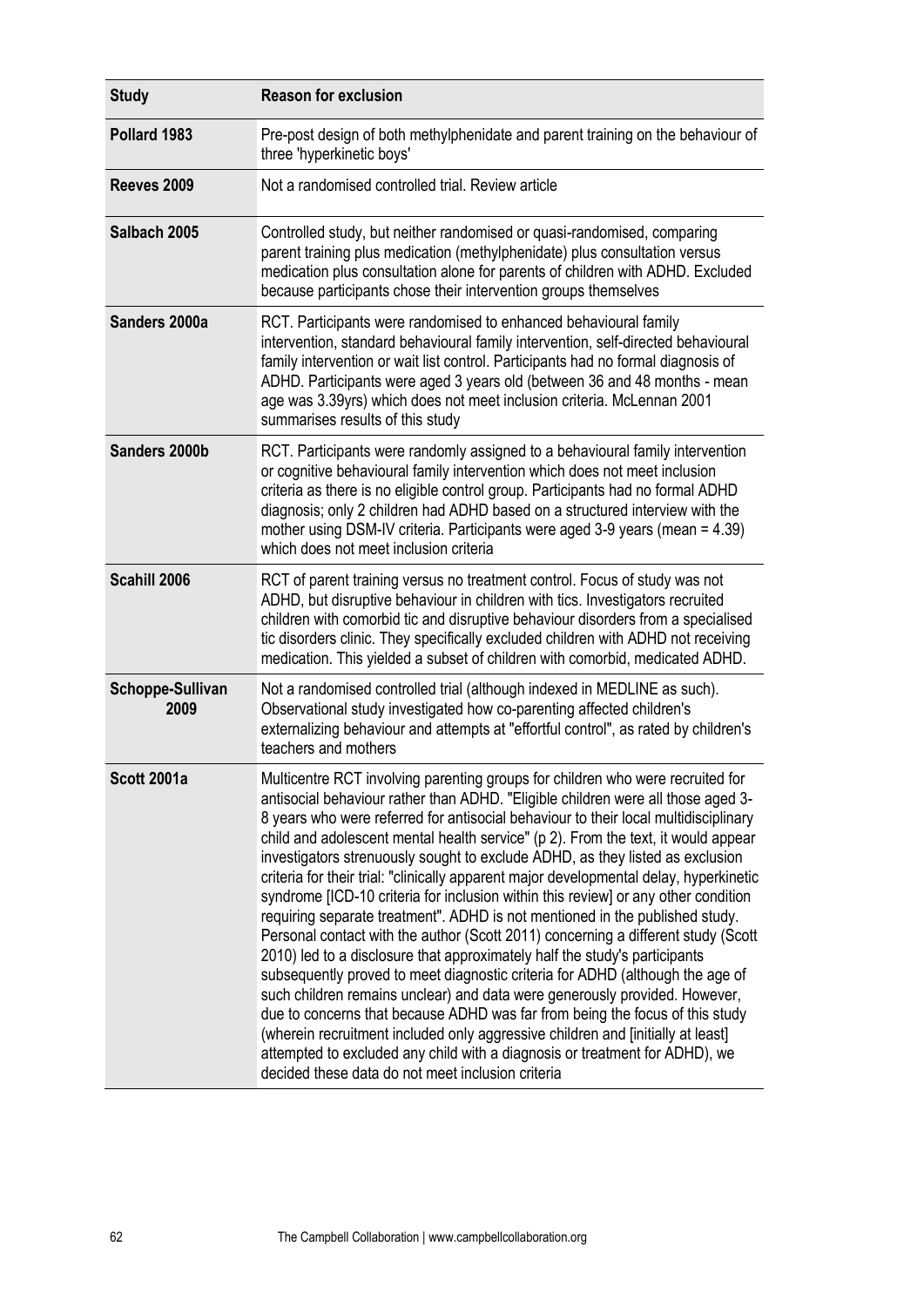| <b>Study</b>         | <b>Reason for exclusion</b>                                                                                                                                                                                                                                                                                                                                                                                                                                                                                 |
|----------------------|-------------------------------------------------------------------------------------------------------------------------------------------------------------------------------------------------------------------------------------------------------------------------------------------------------------------------------------------------------------------------------------------------------------------------------------------------------------------------------------------------------------|
| <b>Scott 2010</b>    | RCT involving a mixed intervention programme including aspects of Webster-<br>Stratton's Incredible Years and aspects of the SPOKES projects in which<br>parents read with their children, to promote literacy. Participants (all aged 6<br>years) were screened for a range of risk factors for antisocial behaviour, low<br>reading ability, conduct problems and 'ADHD symptoms' via the PACS. Thus, a<br>true diagnosis for ADHD of children was not made (nor was it the focus of the<br>intervention) |
| Sonuga-Barke 2001    | RCT wherein participants were randomised to parent training, parent<br>counselling and support or wait list control. Children were 3 years old, which<br>does not meet inclusion criteria. Participants had no formal diagnosis of ADHD,<br>diagnoses was based on scores on WWP and PACS, which does not meet<br>inclusion criteria. No child outcomes, which does not meet inclusion criteria.<br>Baldwin 2001 summarises aspects of this study and Sonuga Barke 2002<br>provides additional data         |
| Sonuga-Barke 2004    | RCT wherein participants were randomised to parent training or wait list control.<br>Children were 3 years old, which does not meet inclusion criteria. Participants<br>were diagnosed with 'preschool ADHD' which does not meet inclusion criteria                                                                                                                                                                                                                                                         |
| Spring 2004          | RCT with three active intervention arms, all involving direct work with the child.<br>Age range and diagnosis of ADHD acceptable                                                                                                                                                                                                                                                                                                                                                                            |
| Taylor 1998          | Controlled but not randomised nor quasi-randomised study comparing Webster-<br>Stratton's Parents and Children Series parenting groups, the eclectic approach<br>treatment or wait list control. Allocation not randomised, investigators wrote, in<br>order "to allow urgent families, and families who had already waited a long time<br>for treatment, to remain in the study". Children had behavioural issues but not<br>necessarily a diagnosis of ADHD, aged 3-8 years old.                          |
| Treacy 2005          | RCT focused on parental stress alone, in which participants were randomly<br>assigned to parent stress management training or wait list control. Children<br>were diagnosed with DSM-IV ADHD. Children were aged 6-15 years.<br>No outcomes involved children. Outcomes measured included only Parenting<br>Stress Index (PSI) (Abidin 1995) Parent Scale (Arnold 1993), Parental Locus of<br>Control Scale (PLOC) (Campis 1986)                                                                            |
| van der Oord 2008    | RCT wherein participants with ADHD were randomised to methylphenidate or<br>methylphenidate plus behaviour therapy. There was a direct clinical intervention<br>involving the children: "The multimodal behavior therapy integrated family based<br>and school-based interventions with cognitive behavior therapy of the child" (p<br>50)                                                                                                                                                                  |
| Waschbusch 2005      | Cluster RCT targeting disruptive children. Diagnosis of ADHD was unclear for all<br>children and all active interventions ('universal' school wide intervention;<br>targeted school intervention; targeted home intervention; control group) involved<br>direct work with the child                                                                                                                                                                                                                         |
| <b>Weinberg 1999</b> | Single group intervention study (pre-post test measures) of parent training for<br>parents of children with ADHD. No control group                                                                                                                                                                                                                                                                                                                                                                          |
| <b>Wolraich 2005</b> | RCT in which participants (mean age 7.41, of whom only a portion had a secure<br>ADHD diagnosis) were randomly assigned to a treatment or a control group,<br>however the intervention (which focused on improving communication between<br>parents, teachers and primary care providers) and did not meet inclusion criteria<br>as the treatment group did not consist of true parent training                                                                                                             |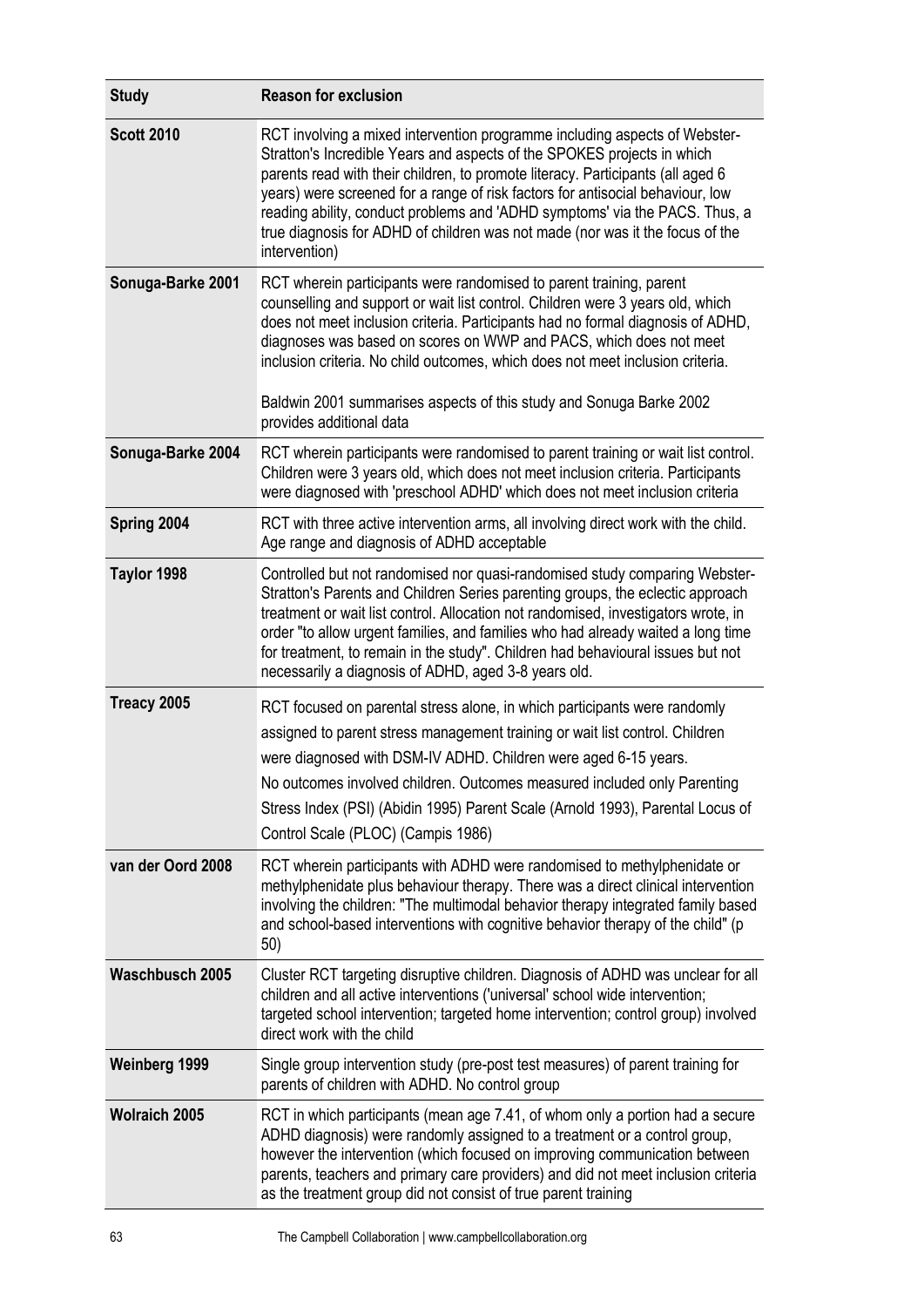# **9 References**

#### **9.1 INCLUDED STUDIES**

#### **9.1.1 Blakemore 1993**

Blakemore B, Shindler S. A problem solving training program for parents of children with attention deficit hyperactivity disorder. Canadian Journal of School Psychology 1993;9(1/Special Issue):66-85.

#### **9.1.2 Fallone 1998**

Fallone GP. Treatment for Maternal Distress as an Adjunct to Parent-Training for Children with Attention-Deficit Hyperactivity Disorder. Memphis TN: University of Memphis, 1998.

#### **9.1.3 Lehner-Dua 2001**

Lehner-Dua LL. The Effectiveness of Russell A Barkley's Parent Training Program on Parents with School-Aged Children who have ADHD on their Perceived Severity of ADHD, Stress, and Sense of Competence (PhD dissertation). Hempstead, NY: Hofstra University, 2001.

#### **9.1.4 Mikami 2010**

- Mikami AY, Jack A, Emeh CC, Stephens HF. Parental influence on children with attention-deficit/hyperactivity disorder: I. Relationships between parent behaviors and child peer status. Journal of Abnormal Child Psychology 2010;38(6):721-36.
- \* Mikami AY, Lerner MD, Griggs MS, McGrath A, Calhoun CD. Parental influence on children with attention-deficit/hyperactivity disorder: II. Results of a pilot intervention training parents as friendship coaches for children. Journal of Abnormal Child Psychology 2010;38:737-49.

#### **9.1.5 van den Hoofdakker 2007**

van den Hoofdakker BJ, van der Veen-Mulders L, Sytema S, Emmelkamp PM, Minderaa RB, Nauta MH. Effectiveness of behavioral parent training for children with ADHD in routine clinical practice: a randomized controlled study. Journal of the American Academy of Child and Adolescent Psychiatry 2007;46(10):1263-71.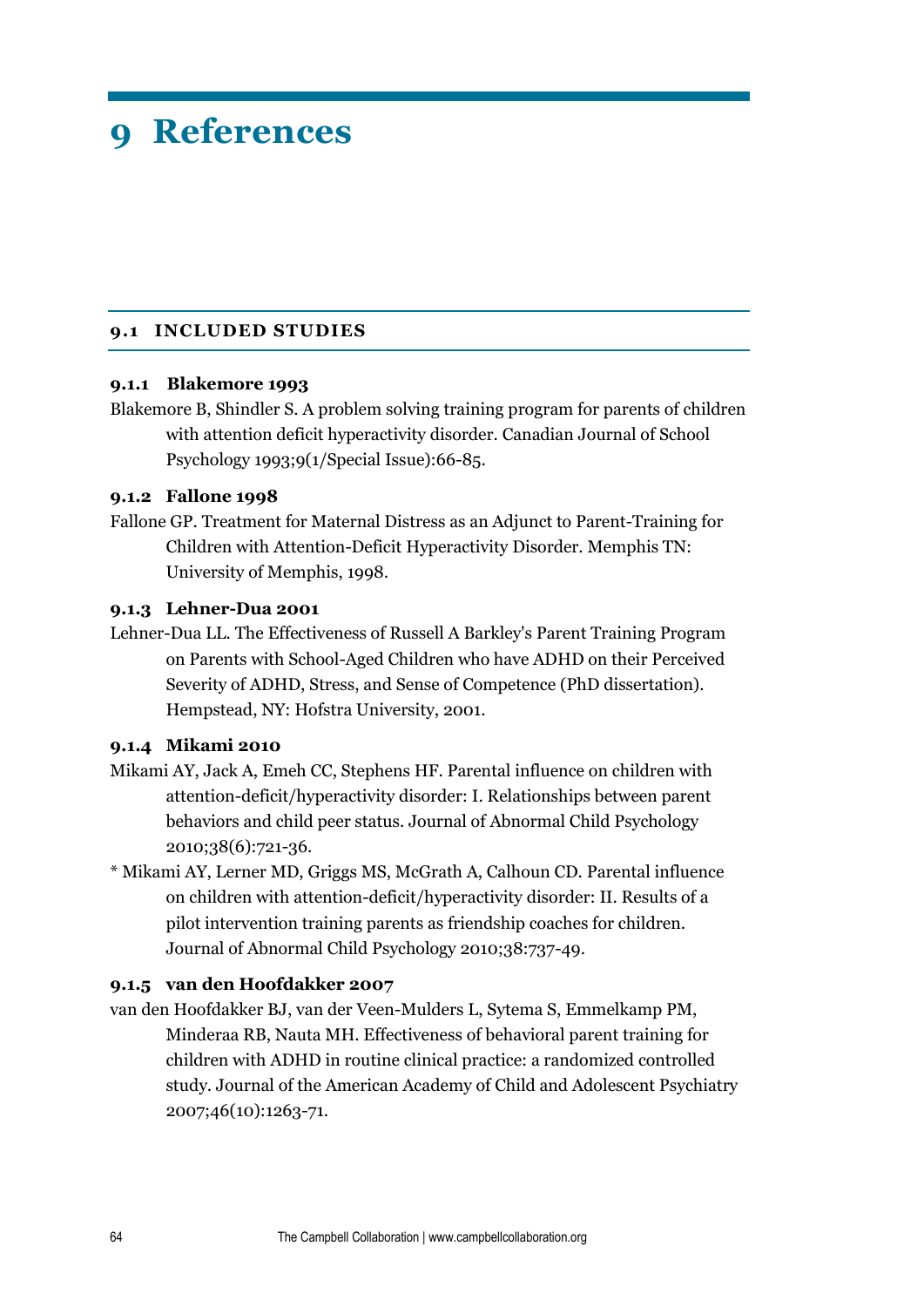#### **9.2 EXCLUDED STUDIES**

- Abikoff HB, Hechtman L, Klein RG, Gallagher R, Fleiss K, Etcovitch J et al. Multimodal therapy and stimulants in the treatment of children with attention deficit hyperactivity disorder. Journal of the American Academy of Child and Adolescent Psychiatry 2004;43(7):820-9.
- \* Aman MG, Mcdougle CJ, Scahill L, Handen B, Arnold LE, Johnson C et al. Medication and parent training in children with pervasive developmental disorders and serious behavior problems: results from a randomized clinical trial. Journal of the American Academy of Child and Adolescent Psychiatry 2009;48(12):1143-54.
- Anastopoulos AD, Shelton TL, DuPaul GJ, Guevremont DC. Parent training for attention-deficit hyperactivity disorder: its impact on parent functioning. Journal of Abnormal Child Psychology 1993;21(5):581-96.
- Arnold SA. Positive Behavior Interventions for Adolescents with ADD/ADHD (Masters' thesis). Long Beach, CA: California State University, 2007.
- Baker-Ericzen MJ, Hurlburt MS, Brookman-Frazee L, Jenkins MM, Hough RL. Comparing child, parent, and family characteristics in usual care and empirically supported treatment research samples for children with disruptive behavior disorders. Journal of Emotional and Behavioral Disorders 2010;18(2):82-99.
- Bandsma LG. Tailor-made group mediation therapy for parents of children with attention-deficit/hyperactivity disorder. Evaluation of a therapeutic intervention: results and efficacy [Dutch] [Groepsmediatietherapie op maat voor ouders van ADHD-kinderen]. Kind En Adolescent 1997;18(2):73-84.
- Barkley RA, Guevremont DC, Anastopoulos AD, Fletcher KE. A comparison of three family therapy programs for treating family conflicts in adolescents with attention-deficit hyperactivity disorder. Journal of Consulting and Clinical Psychology 1992;60(3):450-62.
- Barkley RA, Shelton TL, Crosswait C, Moorehouse M, Fletcher K, Barrett S et al. Multi-method psycho-educational intervention for preschool children with disruptive behavior: preliminary results at post-treatment. Journal of Child Psychology and Psychiatry and Allied Disciplines 2000;41(3):319-32.
- Barkley RA, Edwards G, Laneri M, Fletcher K, Metevia L. The efficacy of problemsolving communication training alone, behavior management training alone, and their combination for parent-adolescent conflict in teenagers with ADHD and ODD. Journal of Consulting and Clinical Psychology 2001;69(6):926-41.
- Barkley RA. Preschool children with disruptive behavior: three-year outcome as a function of adaptive disability. Development and Psychopathology 2002;14(1):45-67.
- Beyer MM. Group Parent-Training for Attention Deficit Hyperactivity Disorder (PhD dissertation). Ames, Iowa: Iowa State University, 1994.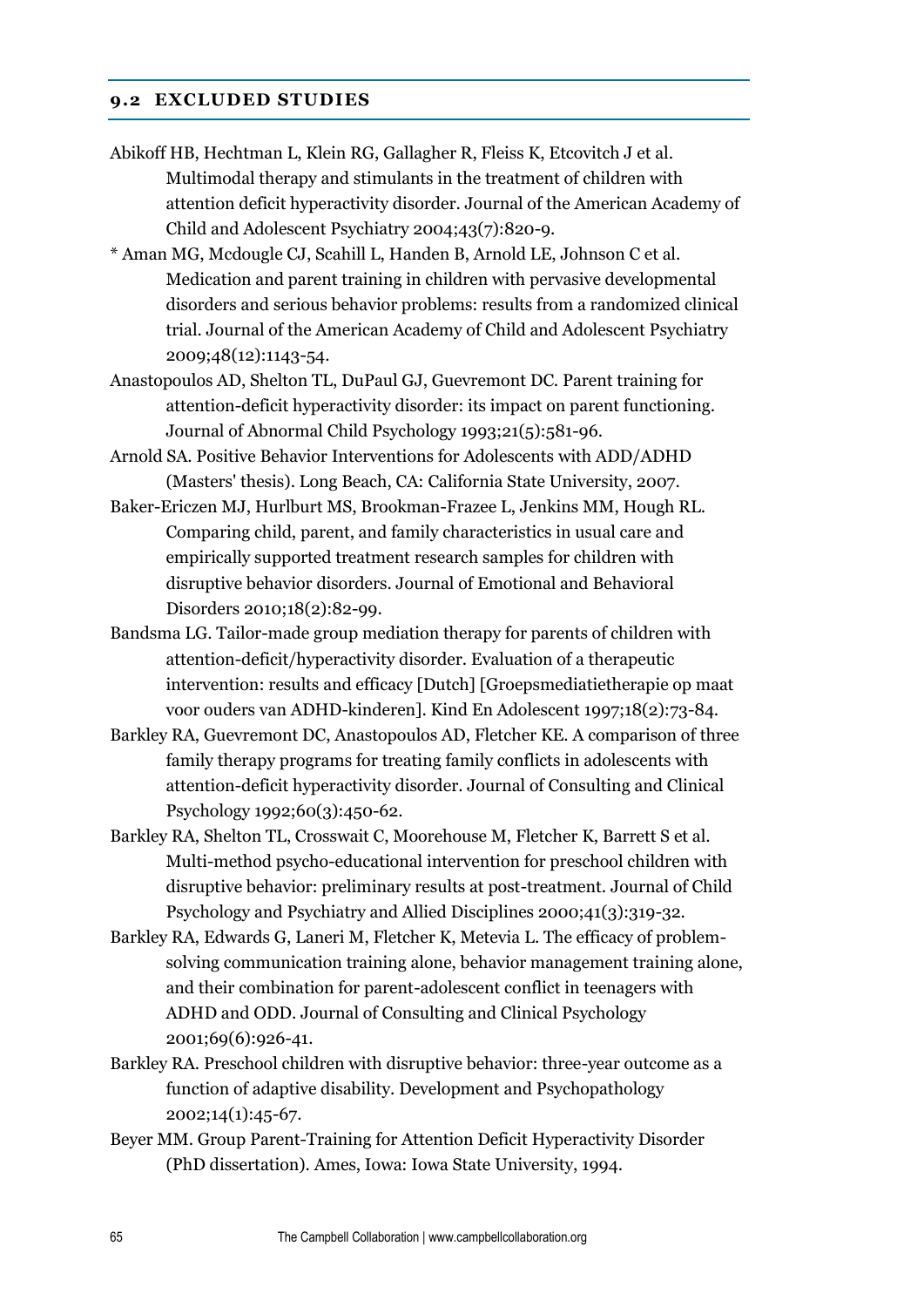- \* Bogle KE. Evaluation of a Brief Group Parent Training Intervention in the Context of an After-School Program for Middle School Students (PhD dissertation). Columbia, SC: University of South Carolina, 2007.
- Bor W, Sanders MR, Markie Dadds C. The effects of the Tripple P-positive parenting programme on preschool children with co-occurring disruptive behaviour and attentional/hyperactive difficulties. Journal of Abnormal Child Psychology 2002;68(4):624-40.
- Chacko A, Wymbs BT, Wymbs FA, Pelham WE, Swanger-Gagne MS, Girio E et al. Enhancing traditional behavioral parent training for single mothers of children with ADHD. Journal of Clinical Child and Adolescent Psychology 2009;38(2):206-18.
- \* Chacko A. Treatment for Single Mothers of Children Diagnosed with ADHD: A Comparison Between a Traditional and an Enhanced Behavioural Parenting Programme (PhD dissertation). Buffalo, NY: State University of New York at Buffalo, 2007.
- Chronis AM, Fabiano GA, Gnagy EM, Onyango AN, Pelham Jr WE, Lopez Williams A et al. An evaluation of the summer treatment program for children with attention-deficit/hyperactivity disorder using a treatment withdrawal design. Behavior Therapy 2004;35(3):561-85.
- Chronis AM, Gamble SA, Roberts JE, Pelham WE. Cognitive-behavioral depression treatment for mothers of children with attention-deficit/hyperactivity disorder. Behavior Therapy 2006;37(2):143-58.
- Connell S, Sanders MR, Markie-Dadds C. Self-directed behavioral family intervention for parents of oppositional children in rural and remote areas. Behavior Modification 1997;21(4):379-408.
- Corkum P, Rimer P, Schachar R. Parental knowledge of attention-deficit hyperactivity disorder and opinions of treatment options: impact on enrolment and adherence to a 12-month treatment trial. Canadian Journal of Psychiatry 1999;44(10):1043-8.
- Schachar RJ, Tannock R, Cunningham C, Corkum PV. Behavioral, situational, and temporal effects of treatment of ADHD with methylphenidate. Journal of the American Academy of Child and Adolescent Psychiatry 1997;36(6):754-63.
- Corkum PV, McKinnon MM, Mullane JC. The effect of involving classroom teachers in a parent training program for families of children with ADHD. Child and Family Behavior Therapy 2005;27(4):29-49.
- Corrin EG. Child Group Training Versus Parent and Child Group Training for Young Children with ADHD (PhD dissertation). Madison, NJ: Fairleigh Dickinson University, 2003.
- Coughlin M, Sharry J, Fitzpatrick C, Guerin S, Drumm M. A controlled clinical evaluation of the parents plus children's programme: a video-based programme for parents of children aged 6 to 11 with behavioural and developmental problems. Clinical Child Psychology and Psychiatry 2009;14(4):541-58.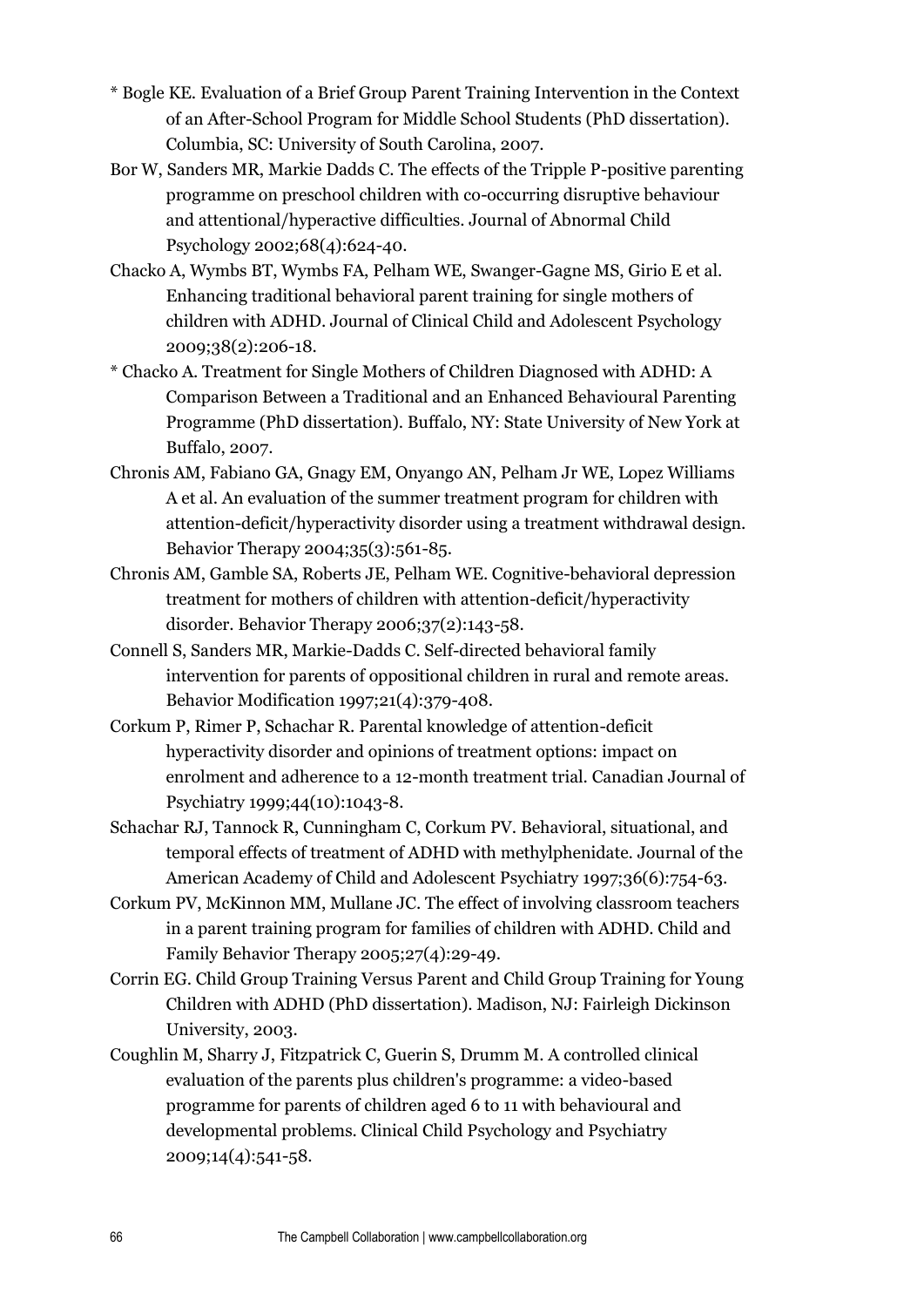- Cummings JG, Wittenberg JV. Supportive expressive therapy parent child version: an explorative study. Psychotherapy: Theory, Research, Practice, Training 2008;45(2):148-64.
- Danforth JS. The outcome of parent training using the Behavior Management Flow Chart with mothers and their children with oppositional defiant disorder and attention-deficit hyperactivity disorder. Behavior Modification 1998;22(4):443-73.
- Dubbs JL. Parent stress reduction though a psychosocial intervention for children diagnosed with Attention-Deficit/Hyperactivity Disorder (PhD dissertation). Philadelphia, PA: University of Pennsylvania, 2008.
- Dubey DR, Kaufman KF. Home management of hyperkinetic children. Journal of Pediatrics 1978;93(1):141-6.
- Dubey DR, O'Leary SG, Kaufman KF. Training parents of hyperactive children in child management: a comparative outcome study. Journal of Abnormal Child Psychology 1983;11(2):229-45.
- Ellis B, Nigg J. Parenting practices and attention-deficit/hyperactivity disorder: new findings suggest partial specificity of effects. Journal of the American Academy of Child and Adolescent Psychiatry 2009;48(2):146-54.
- Ercan EE, Dogan O, Dogan S, Sumer H. Effects of combined treatment on Turkish children diagnosed with attention-deficit/hyperactivity disorder: a preliminary report. Journal of Child and Adolescent Psychopharmacology 2005;15(2):203-19.
- Fabiano GA, Chacko A, Pelham Jr WE, Robb J, Walker KS, Wymbs F et al. A comparison of behavioural parent training programmes for fathers of children with Attention-Deficit/Hyperactivity Disorder. Behavior Therapy 2009;40(2):190-204.
- \* Fabiano GA. Behavioral Parent Training for Fathers of Children with Attention-Deficit/Hyperactivity Disorder: Effectiveness of the Intervention and a Comparison of Two Formats [PhD dissertation]. Buffalo, NY: State University of New York at Buffalo, 2005.
- Fagan Rogers MA. The Role of Parental Involvement in the Learning of Children with Attention-Deficit/Hyperactivity Disorder (PhD dissertation). Toronto: University of Toronto, 2008.
- Gibbs A, Moor S, Frampton C, Watkins W. Impact of psychosocial interventions on children with disruptive and emotional disorders treated in a health camp. Australian and New Zealand Journal of Psychiatry 2008;42(9):789-99.
- Grimm K, Mackowiak K. KES training for parents of children with conduct behaviour problem. Praxis der Kinderpsychologie und Kinderpsychiatrie 2006;55(5):363-83.
- Guo QF, Zhang YH, Zhang Z. Effect of family intervention on family environment and the parental rearing pattern of children with ADHD. Chinese Mental Health Journal 2008;22:423-9.
- Gustis C. Behavioral Intervention and Parent Training within the CASSP System: The Effectiveness of Using Direct Commands to Manage ADHD/ODD in the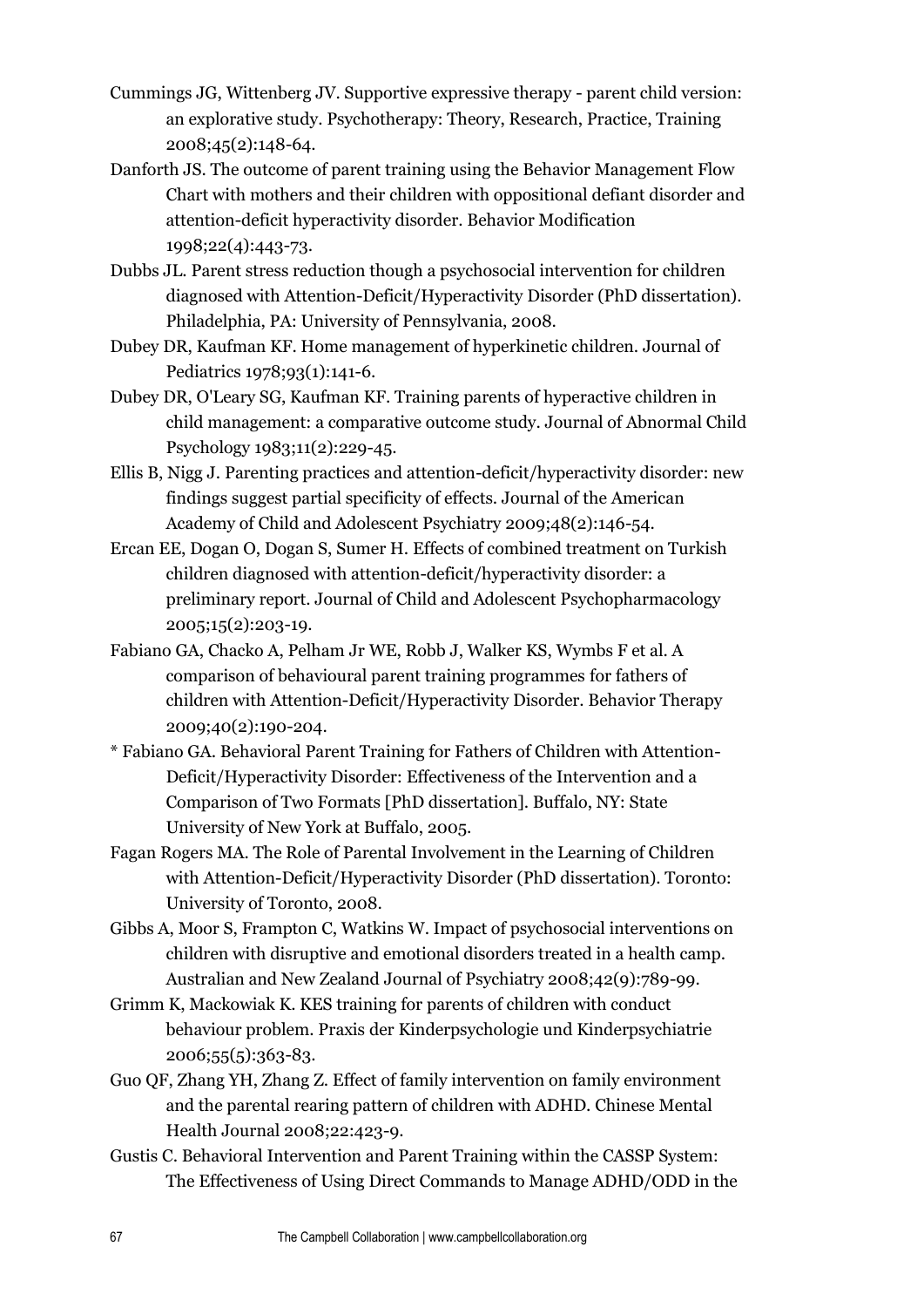Home Environment (PhD dissertation). Minneapolis, MN: Cappella University, 2007.

- Hall TF. Early Intervention Multimodal Treatment Programme for Children with Attention Deficit Hyperactivity Disorder: An Outcome Study (Phd dissertation). Madison, NJ: Fairleigh Dickinson University, 2003.
- Hauth-Charlier S, Clement C. Behavioral parent training programs for parents of children with ADHD: Practical considerations and clinical implications. Pratiques Psychologiques 2009;15(4):457-72.
- Hautmann C, Stein P, Hanisch C, Eichelberger I, Pluck J, Walter D et al. Does parent management training for children with externalizing problem behavior in routine care result in clinically significant changes? Psychotherapy Research 2009;19(2):224-33.
- Heriot, SA, Evans IM, Foster TM. Critical influences affecting response to various treatments in young children with ADHD: a case series. Child: Care, Health and Development 2008;34(1):121-33.
- Horn WF, Ialongo NS, Pascoe JM, Greenberg G, Packard T, Lopez M et al. Addictive effects of psychostimulants, parent training and self-control therapy with ADHD children. Journal of the American Academy of Child and Adolescent Psychiatry 1991;30(2):233-40.
- Isler L. Effects of Gender on Treatment Outcome in Young Children with ADHD (PhD dissertation). Madison, NJ: Fairleigh Dickinson University, 2003.
- Jones K, Daley D, Hutchings J, Bywater T, Eames C. Efficiency of the Incredible Years Basic parent training programme as an early intervention for children with conduct problems and ADHD. Child: Care, Health and Development 2007;33(6):749-56.
- Drugli MB, Larsson B. Children aged 4-8 years treated with parent training and child therapy because of conduct problems: generalisation effects to day care and school settings. European Child and Adolescent Psychiatry 2006;15(7):392-7.
- Fossum S, Mørch WT, Handegård BH, Drugli MB, Larsson B. Parent training for young Norwegian children with ODD and CD problems: predictors and mediators of treatment outcome. Scandinavian Journal of Psychology 2009;50(2):173-81. [DOI: 10.1111/j.1467-9450.2008.00700.x]
- Fossum S. Email correspondence between Sturla Fossum and Jane Dennis detailing reasons why ADHD diagnosis was not 'secure' 2011 (3 February).
- \* Larsson B, Fossum S, Clifford G, Drugli MB, Handegård BH, Mørch WT. Treatment of oppositional defiant and conduct problems in young Norwegian children: results of a randomized controlled trial. European Child and Adolescent Psychiatry epublication 2008 Jun 18;18(1):42-52. [DOI: 10.1007/s00787-008-0702-z]
- Mørch WT. The Incredible Years in Norway: the treatment of oppositional defiant and conduct problems in young Norwegian children (registered trial protocol). www.controlled-trials.com/ISRCTN10430476 (accessed 30 December 2010) 2008.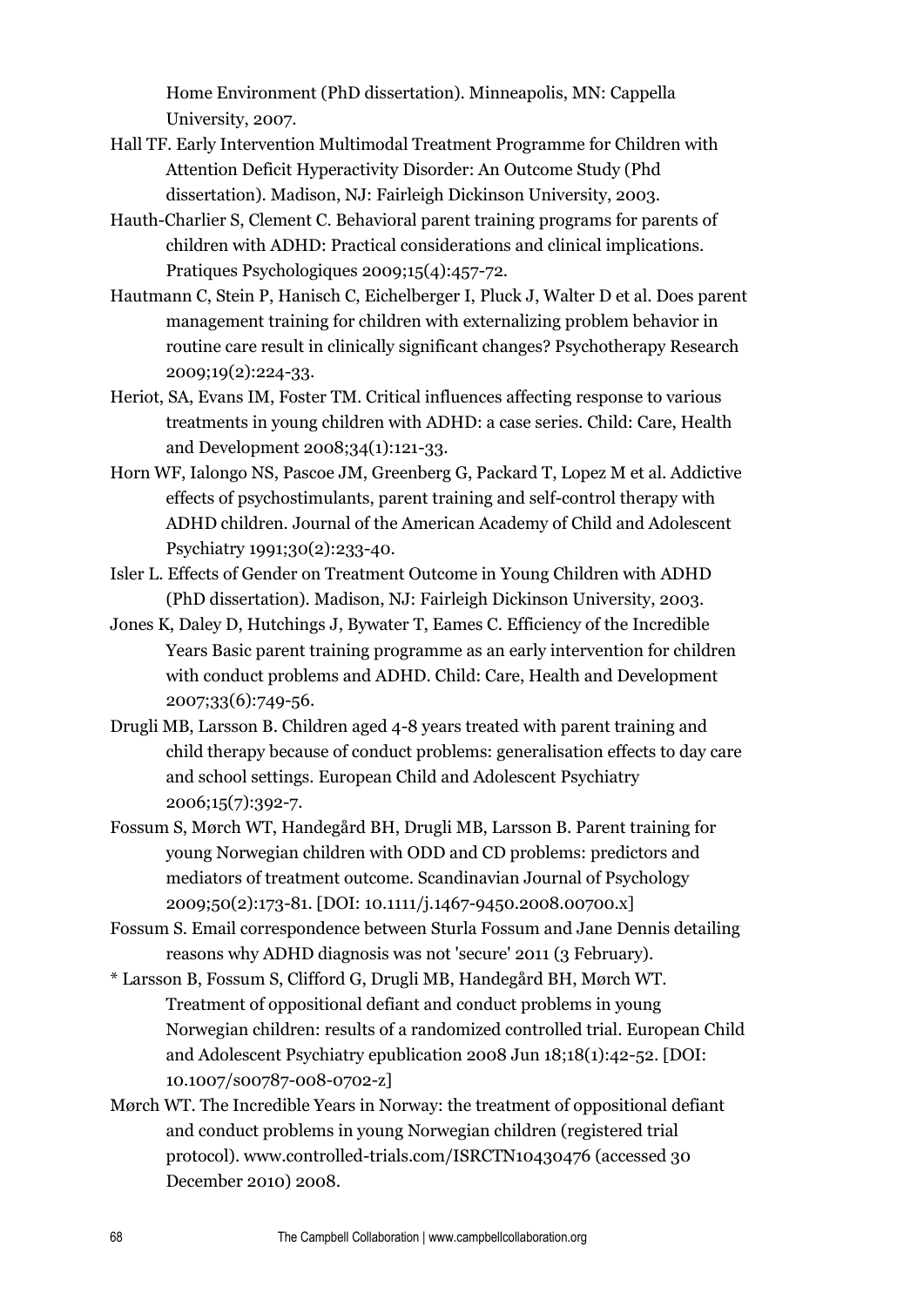- Lauth GW, Grimm K, Otte TA. Behavior training exercises for parents: a study of effectiveness [German] [Verhaltensubungen im elterntraining: Eine studie zur differenzierten wirksamkeit im elterntraining]. Zeitschrift fur Klinische Psychologie und Psychotherapie 2007;36(1):26-35.
- Lavigne JV, LeBailly SA, Gouze KR, Cicchetti C, Pochyly J, Arend R et al. Treating oppositional defiant disorder in primary care: a comparison of three models. Journal of Pediatric Psychology 2008;33(5):449-61. [DOI: 10.1093/jpepsy/jsm074]
- Markie-Dadds C, Sanders MR. A controlled evaluation of an enhanced self-directed behavioural family intervention for parents of children with conduct problems in rural and remote areas. Behaviour Change 2006;23(1):55-72.
- McGoey KE, DuPaul GJ, Eckert TL, Volpe RJ, Van Brakle J. Outcomes of a multicomponent intervention for preschool children at risk for attentiondeficit/hyperactivity disorder. Child and Family Behavior Therapy 2005;27(1):33-56.
- Miranda A, Jarque S, Rosel J. Treatment of children with ADHD: psychopedagogical programme at school versus psychostimulant medication. Psicothema 2006;18(3):335-41.
- Molina BSG, Flory K, Buckstein OG, Greiner AR, Baker JL, Krug V et al. Feasibility and preliminary efficacy of an after-school programme for middle schoolers with ADGHD: a randomized trial in a large public middle school. Journal of Attention Disorders 2008;12(3):207-17.
- Montiel Nava C, Pena JA, Espina Marines G, Ferrer-Hernandez ME, López-Rubio A, Puertas-Sánchez S et al. A pilot study of methylphenidate and parent training in the treatment of children with attention-deficit hyperactivity disorder [Estudio piloto de metilfenidato y entrenamiento a padres en el tratamiento de niños con trastorno por déficit de atenciÓn-hiperactividad [Spanish]]. Revista de Neurologia 2002;35(3):201-5.
- Morawska A, Sanders M. An evaluation of a behavioural parenting intervention for parents of gifted children. Behaviour Research and Therapy 2009;47(6):463- 70.
- Swanson J, Arnold LE, Kraemer H, Hechtman L, Molina B, Hinshaw S et al. Evidence, interpretation and qualification from multiple reports of long-term outcomes in the multimodal treatment study of children with ADHD (MTA) Part II; supporting details. Journal of Attention Disorders 2008;12(1):15-43.
- \* The MTA Cooperative Group. A 14-month randomized clinical trial of treatment strategies for attention-deficit/hyperactivity disorder. Archives of General Psychiatry 1999;56(12):1073-86.
- Wells KC, Pelham WE Jr, Kotkin RA, Hoza B, Abikoff HB, Abramowitz A et al. Psychosocial treatment strategies in the MTA Study: rationale, methods, and critical issues in design and implementation. Journal of Abnormal Child Psychology 2000;28(6):483-505.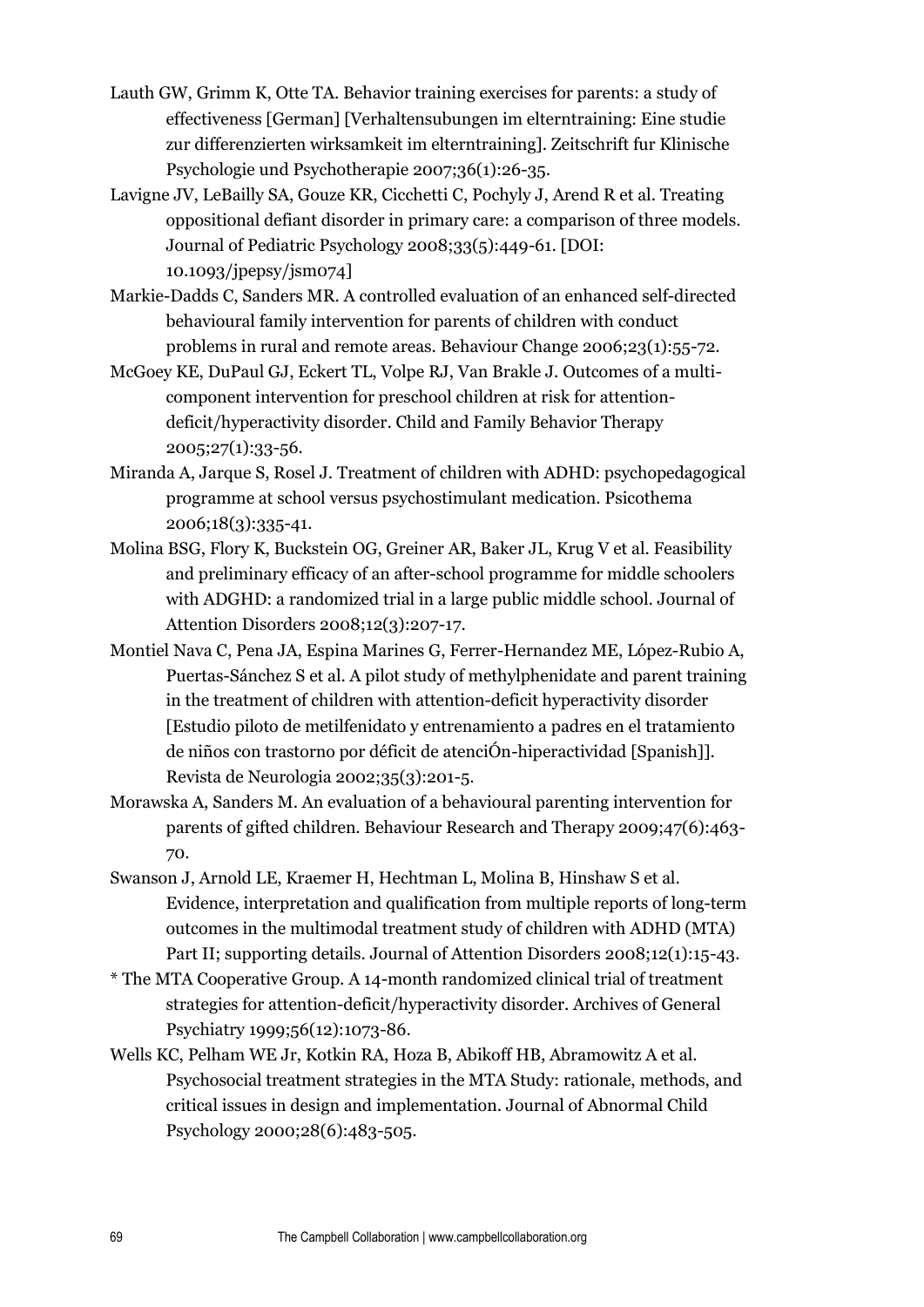- Nixon RDV. Changes in hyperactivity and temperament in behaviourally disturbed preschoolers after parent-child interaction therapy (PCIT). Behaviour Change 2001;18(3):168-76.
- Nixon RD, Sweeney L, Erickson DB, Touyz SW. Parent-child interaction therapy: a comparison of standard and abbreviated treatments for oppositional defiant preschoolers. Journal of Consulting and Clinical Psychology 2003;71(2):251- 60.
- O'Leary KD, Pelham WE, Rosenbaum A, Price GH. Behavioral treatment of hyperkinetic children. An experimental evaluation of its usefulness. Clinical Pediatrics 1976;15(6):510-15.
- Odom SE. Effects of an educational intervention on mothers of male children with attention deficit hyperactivity disorder. Journal of Community Health Nursing 1996;13(4):207-20.
- Pisterman S, Firestone P, McGrath P, Goodman JT et al. The effects of parent training on parenting stress and sense of competence. Canadian Journal of Behavioural Science 1992;24(1):41-58.
- \* Pisterman S, McGrath P, Firestone P, Goodman JT, Webster I, Mallory R. Outcome of parent-mediated treatment of preschoolers with attention deficit disorder with hyperactivity. Journal of Consulting and Clinical Psychology 1989;57(5):628-35.
- Pisterman S, Firestone P, McGrath P, Goodman JT, Webster I, Mallory R et al. The effects of parent training on parenting stress and sense of competence. Canadian Journal of Behavioural Science 1992;24(1):41-58.
- \* Pisterman S, Firestone P, McGrath P, Goodman JT, Webster I, Mallory R et al. The role of parent training in treatment of preschoolers with ADDH. American Journal of Orthopsychiatry 1992;62(3):397-408.
- Pollard S, Ward EM, Barkley RA. The effects of parent training and Ritalin on the parent-child interactions of hyperactive boys. Child and Family Behavior Therapy 1983;5(4):51-69.
- Reeves G, Anthony B. Multimodal treatments versus pharmacotherapy alone in children with psychiatric disorders: implications of access, effectiveness and contextual treatment. Paediatric Drugs 2009;11(3):165-9.
- Salbach H, Lenz K, Huss M, Vogel R, Felsing D, Lehmukel U. Treatment effects of parent management training for ADHD [Die Wirksamkeit eines Gruppentrainings fur Eltern hyperkinetischer Kinder [German]]. Zeitschrift fur Kinder- und Jugendpsychiatrie und Psychotherapie 2005;33(1):59-68.
- McLennan JD. Behavioural family therapy reduced disruptive behaviour in children at risk for developing conduct problems. Evidence Based Mental Health 2001;4(1):20.
- \* Sanders MR, Markie Dadds C, Tully LA, Bor W. The Triple P-Positive Parenting Programme: a comparison of enhanced, standard and self directed behavioural family intervention for parents of children with early onset conduct problems. Journal of Consulting and Clinical Psychology 2000;68(4):624-40.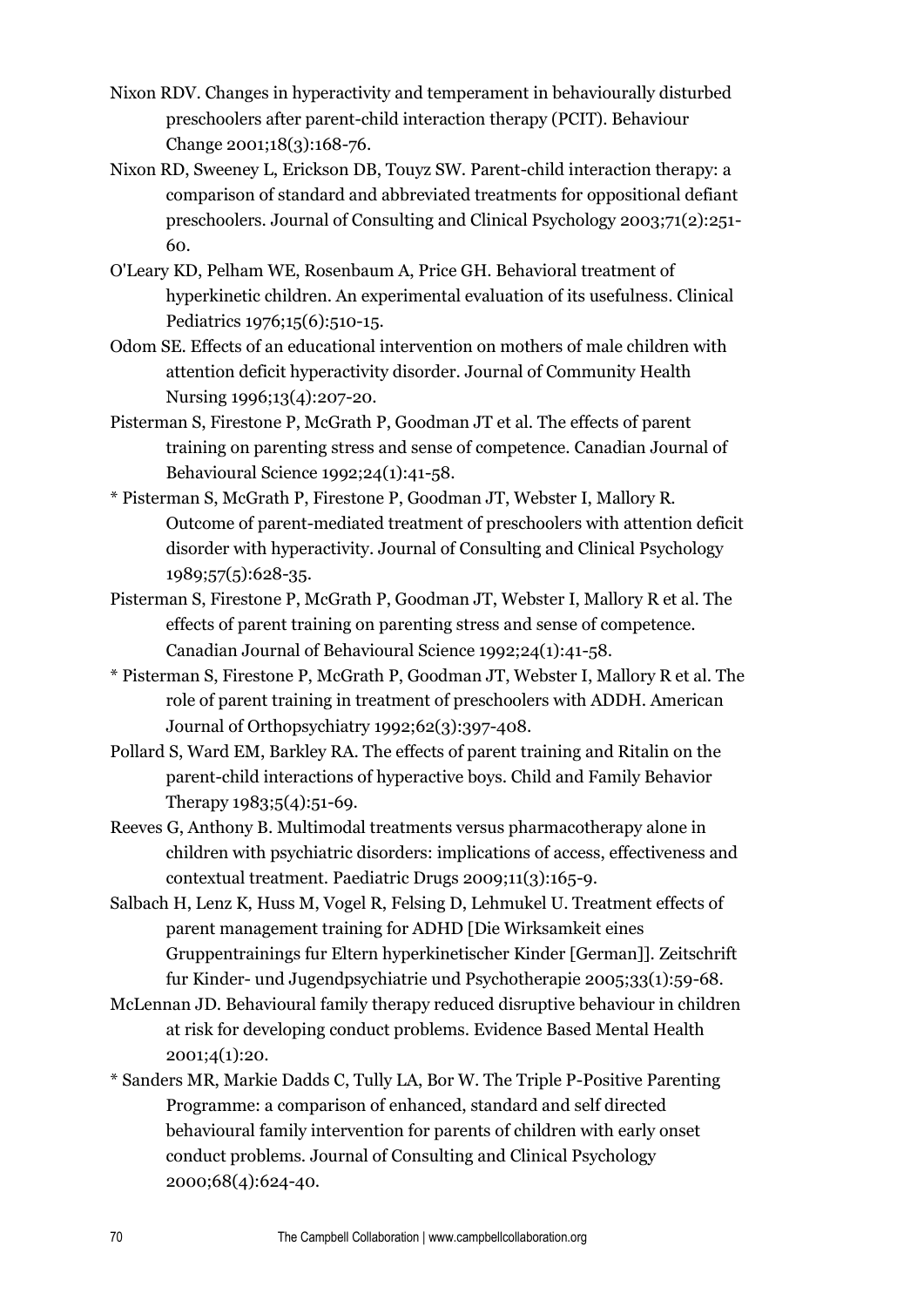- Sanders MR, McFarland M. Treatment of depressed mothers with disruptive children: A controlled evaluation of cognitive behavioural family intervention. Behaviour Therapy 2000;31(1):89-112.
- Scahill L, Sukhodolsky DG, Bears K, Findley D, Hamrin V, Carroll DH et al. Randomized trial of parent management training in children with tic disorders and disruptive behavior. Journal of Child Neurology 2006;21(8):650-6.
- Schoppe-Sullivan SJ, Weldon AH, Cook JC, Davis EF, Buckley CK. Coparenting behavior moderates longitudinal relations between effortful control and preschool children's externalizing behavior. Journal of Child Psychology and Psychiatry and Allied Disciplines 2009;50(6):698-706.
- Scott S, Spender Q, Doolan M, Jacobs B, Aspland H. Multicentre controlled trial of parenting groups for childhood antisocial behaviour in clinical practice. BMJ 2001;323(7306):1-7. [DOI: 10.1136/bmj.323.7306.194]
- Scott S, Sylva K, Doolan M, Price J, Jacobs B, Crook C et al. Randomised controlled trial of parent groups for child antisocial behaviour targetting multiple risk factors: the SPOKES Project. Journal of Child Psychology and Psychiatry and Allied Disciplines 2010;51(1):48-57.
- Baldwin L. Parent training improved maternal well being and reduced attention deficit hyperactivity disorder symptoms in children. Evidence-Based Nursing 2001;4(4):109.
- \* Sonuga Barke EJS, Daley D, Thompson M, Laver Bradbury C, Weeks A. Parentbased therapies for preschool attention-deficit/hyperactivity disorder: a randomized, controlled trial with a community sample. Journal of the American Academy of Child and Adolescent Psychiatry 2001;40(4):402-8.
- Sonuga Barke EJS, Daley D, Thompson M. Does maternal ADHD reduce the effectiveness of parent training for preschool children's ADHD? Journal of the American Academy of Child and Adolescent Psychiatry 2002;41(6):696- 702.
- Sonuga Barke EJS, Thompson M, Daley D, Laver Bradbury C. Parent training for Attention Deficit/Hyperactivity Disorder: is it as effective when delivered as routine rather than as specialist care? British Journal of Clinical Psychology 2004;43(4):449-57.
- Springer C. Treatment Adherence in an Early Intervention Programme for Children with Attention Deficit Hyperactivity Disorder (PhD dissertation). Madison, New Jersey: Fairleigh Dickinson University, 2004.
- Taylor TK, Schmidt F, Pepler D, Hodgins C. A comparison of eclectic treatment with Webster-Stratton's parents and children series in a children's mental health centre: a randomized controlled trial. Behaviour Therapy 1998;29(2):221-40.
- Treacy L, Tripp G, Baird A. Parent stress management training for attentiondeficit/hyperactivity disorder. Behavior Therapy 2005;36(3):223-33.
- Coghill D. Adding multimodal behavioural therapy to methylphenidate does not improve ADHD outcomes. Evidence Based Mental Health 2007;10(4):124.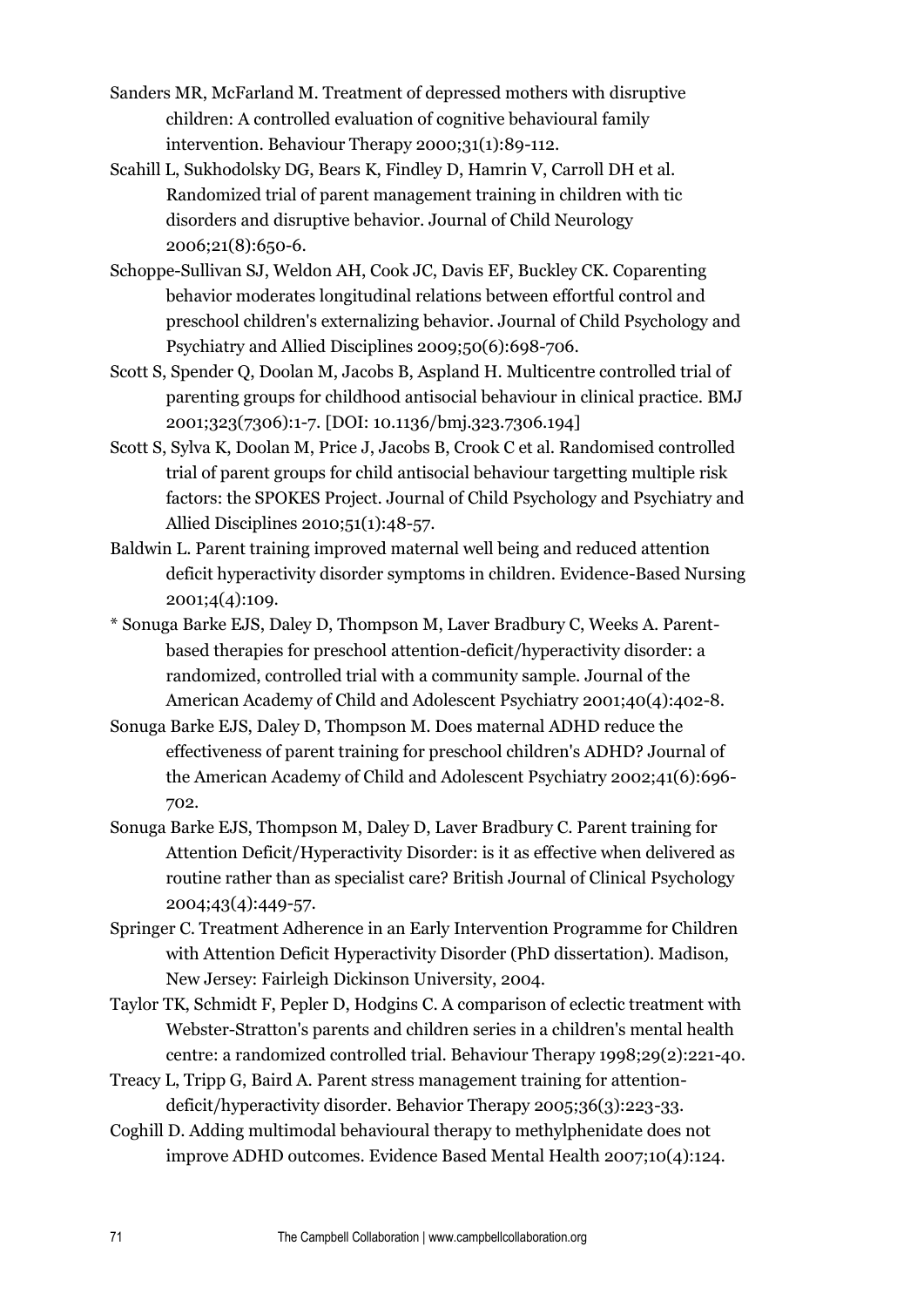- \* van der Oord S, Prins PJM, Oosterlaan J, Emmelkamp PMG. Treatment of attention deficit hyperactivity disorder in children: predictors of treatment outcome. European Journal of Child and Adolescent Psychiatry 2008;17:73- 81.
- Waschbusch DA, Pelham WE Jr, Massetti G. The Behaviour Education Support and Treatment (BEST) school intervention program: pilot project data examining schoolwide, targeted-school and targeted-home approaches. Journal of Attention Disorders 2005;9(1):313-22.
- Weinberg HA. Parent training for attention deficit hyperactivity disorder: parental and child outcomes. Journal of Clinical Psychology 1999;55(7):907-13.
- Wolraich ML, Bickman L, Lambert EW, Simmons T, Doffing MA. Intervening to improve communication between parents, teachers, and primary care providers of children with ADHD or at high risk for ADHD. Journal of Attention Disorders 2005;9(1):354-68.

# **9.3 OTHER REFERENCES**

- Abidin RR. Parenting Stress Index. Odessa, FL: Psychological Assessment Resources, Inc, 1986.
- Abidin RR. Parenting Stress Index. Revised edition. Odessa, FL: Psychological Assessment Resources, Inc, 1990.
- Abidin RR. Parenting Stress Index. 3rd edition. Odessa, FL: Psychological Assessment Resources, Inc, 1995.
- Achenbach TM, Edelbrock CS. Manual for the Child Behavior Checklist. Burlington, VT: University of Vermont, 1986.
- Achenbach TM. Manual for the Child Behavior Checklist /4-18 and 1991 profile. Burlington, VT: University of Vermont, 1991.
- American Academy of Pediatrics. Clinical Practice Guideline: treatment of the school-aged child with attention deficit hyperactivity disorder. Pediatrics 2001;108(4):1033-44.
- Anastopoulous AD. Email to Jane Dennis concerning non-random assignment of participants to groups in 1993 paper published in 'Journal of Abnormal Child Psychology' 2009 (19 December).
- American Psychiatric Association. Diagnostic and Statistical Manual of Mental Disorders, 3rd Edition (DSM III). Washington DC: American Psychiatric Association, 1980.
- American Psychiatric Association. Diagnostic and Statistical Manual of Mental Disorders, 3rd edition - Revised (DSM-III-R). Washington, DC: American Psychiatric Association, 1987.
- American Psychiatric Association. Diagnostic and Statistical Manual of Mental Disorders, 4th edition (DSM-IV). Washington DC: American Psychiatric Association, 1994.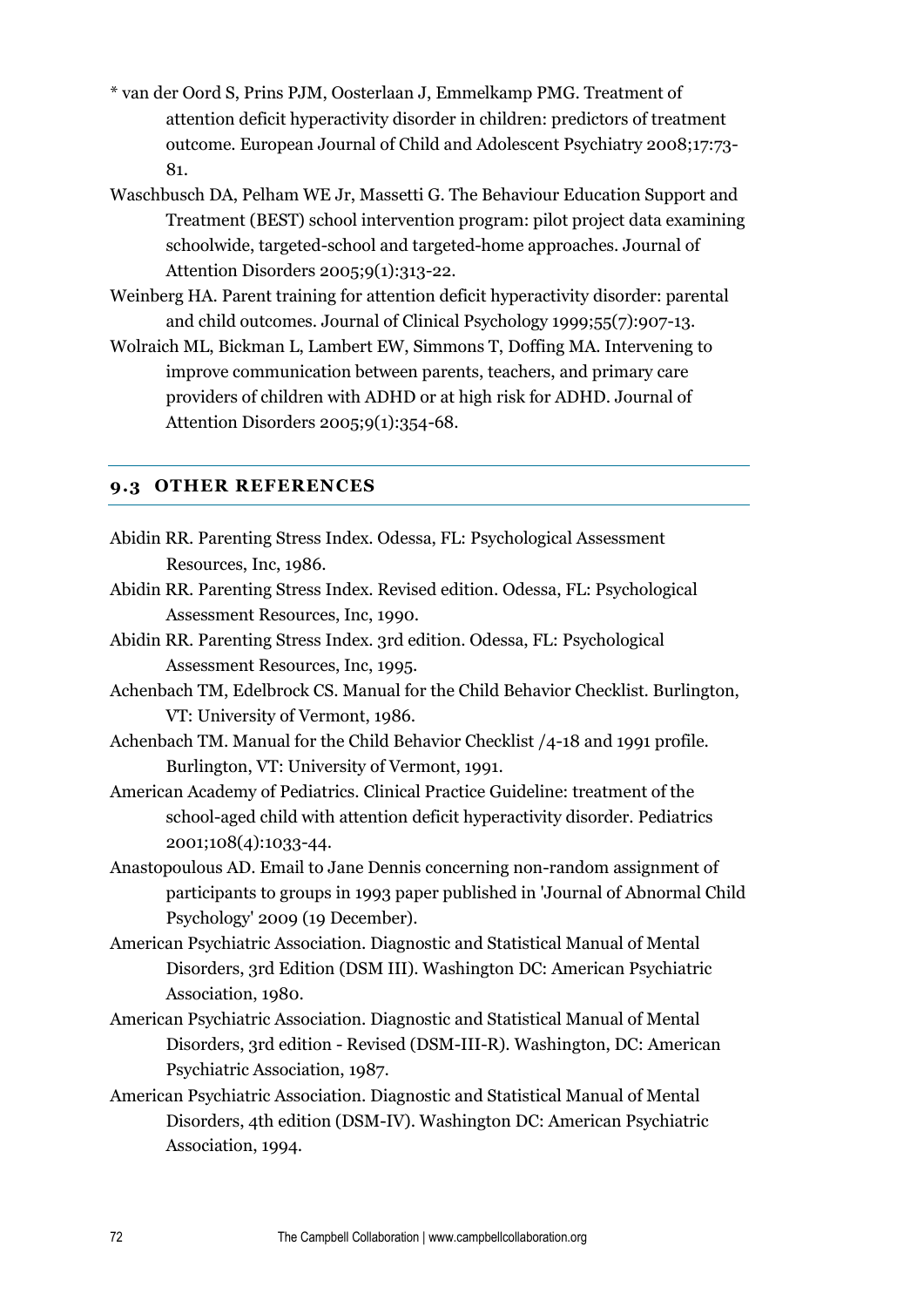- Asherson P, Brookes K, Franke B, Chen W, Gill M, Ebstein RP et al. Confirmation that a specific haplotype of the dopamine transporter gene Is associated with combined-type ADHD. American Journal of Psychiatry 2007;164:674-7.
- Barkley RA. Defiant Children: A Clinician's Manual for Assessment and Parent Training. 2nd edition. New York: Guildford Press, 1997.
- Barkley RA. International consensus statement on ADHD. Journal of the American Academy of Child and Adolescent Psychiatry 2002;41(12):1389.
- Barlow J. Systematic review of the effectiveness of parent-training programmes in improving the behaviour of 3-7 year old children. Oxford: Health Services Research Unit Report, 1997.
- Barlow J, Parsons J. Group-based parent-training programmes for improving emotional and behavioural adjustment in 0-3 year old children. Cochrane Database of Systematic Reviews 2010, Issue 3. Art. No.: CD003680. DOI: 10.1002/14651858.CD003680.pub2.
- Center for Disease Control. Mental health in the United States: prevalence of diagnosis and medication treatment for attention-deficit/hyperactivity disorder - United States, 2003. MMWR Weekly (www.cdc.gov/mmwr/preview/mmwrhtml/mm5434a2.htm) September 2 2005 (accessed 25 February 2009).
- Cheng JY, Chen RY, Ko JS, Ng EM. Efficacy and safety of atomoxetine for attentiondeficit/hyperactivity disorder in children and adolescents-meta-analysis and meta-regression analysis. Psychopharmacology 2007;194(2):197-209.
- Coleman JM, Abbott RA, Maughan B, Kuh D, Croudace TJ, Jones PB. Outcomes of conduct problems in adolescence: 40 year follow-up of national cohort. BMJ 2009;338(a2981):epub.
- Conners C. Symptom patterns in hyperkinetic, neurotic and normal children. Child Development 1970;41(3):667–82.
- Conners CK, Sitarenios G, Parker JDA, Epstein JN. The revised Conners' Parent Rating Scale (CPRS-R): factor structure, reliability, and criterion validity. Journal of Abnormal Child Psychology 1998;26(4):257-68.
- Conners CK, Sitarenios G, Parker JD, Epstein JN. Revision and restandardization of the Conners" Teacher Rating Scale (CTRS-R): factor structure reliability, and criterion validity. Journal of Abnormal Child Psychology 1997;26(4):279-91.
- Conners CK. Conners' Rating Scales-Revised (Technical Manual). New York / Toronto: Multi-health Systems, 2001.
- Deeks J, Macaskill P, Irwig L. The performance of tests of publication bias and other sample size effects in systematic reviews of diagnostic test accuracy was assessed. Journal of Clinical Epidemiology 2005;58(9):882-93.
- Deeks JJ, Higgins JPT, Altman DG (editors). Chapter 9.5.2: Analysing data and undertaking meta-analyses. In: Higgins JPT, Green S, editor(s). Cochrane Handbook for Systematic Reviews of Interventions. Chichester (UK): John Wiley & Sons, 2008.
- Derogatis LR. Symptom Checklist-90-R: Administration, scoring, and procedures manual (3rd). Minneapolis, MN: National Computer Systems 1994.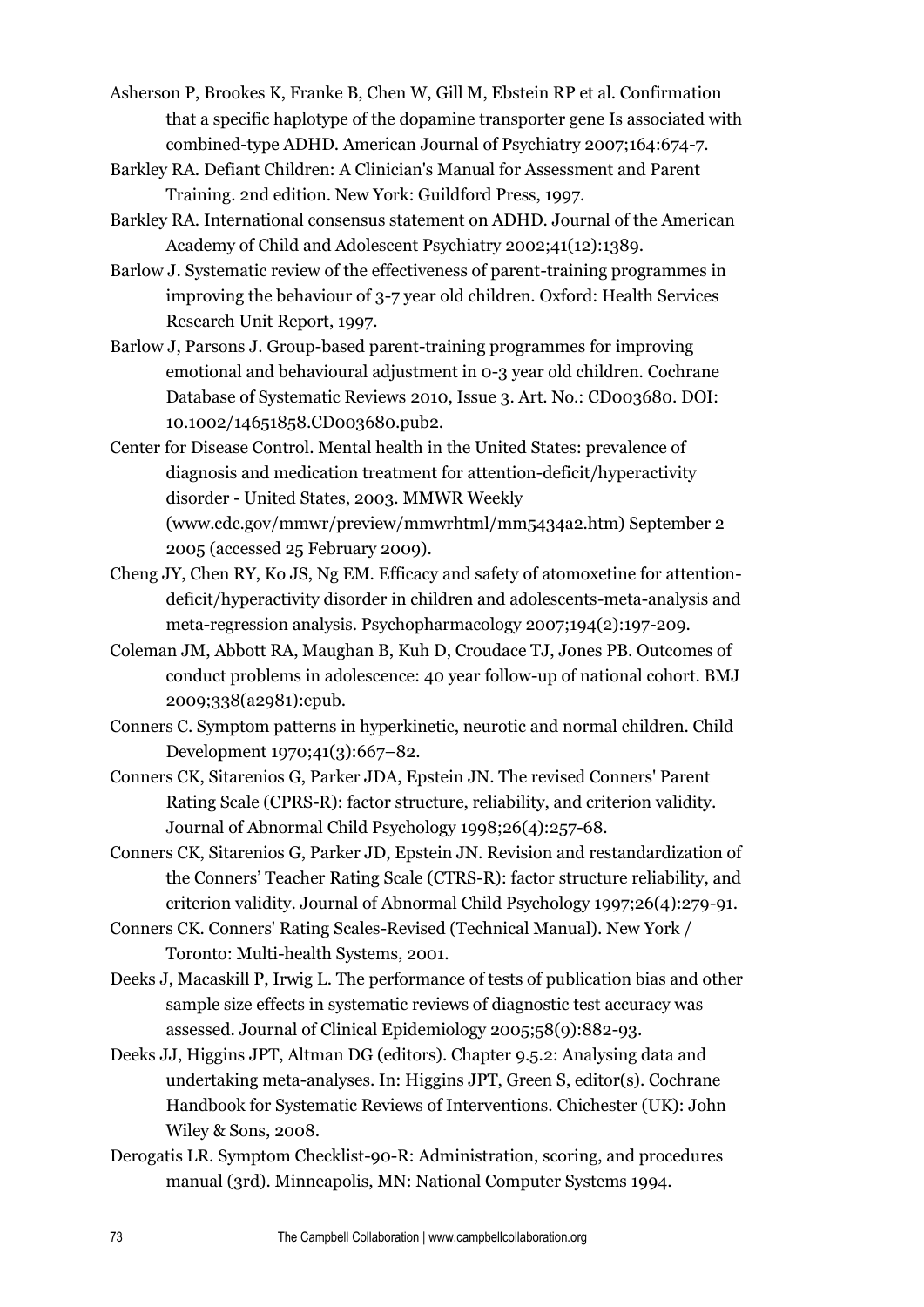- Dishion TJ, Kavanagh K. Intervening in Adolescent Problem Behavior: A Family-Centered Approach. New York, NY: Guilford, 2003.
- Donner A, Piaggio G, Villar J. Statistical methods for the meta-analysis of cluster randomization trials. Statistical Methods in Medical Research 2001;10(5):325-38.
- Egger M, Davey-Smith G, Schneider M, Minder C. Bias in meta-analysis detected by a simple, graphic test. BMJ 1997;315(7):629-34.
- Enders CK. The performance of the full information likelihood estimator in multiple regression models with missing data. Educational and Psychological Measurement 2001;61(5):713-40.
- Eyberg S, Pincus D. Eyberg Child Behavior Inventory & Sutter-Eyberg Student Behavior Inventory. Revised edition. Odessa, FL: Psychological Assessment Resources, 1999.
- Faraone S, Sergeant J, Gillberg C, Biederman J. The worldwide prevalence of ADHD:is it an American condition? World Psychiatry (www.pubmedcentral.nih.gov/picrender.fcgi?artid=1525089&blobtype=pdf) 2003;2(2):104-113 (accessed 13 March 2009).
- Faraone SV, Perlis RH, Doyle AE, Smoller JW, Goralnick JJ, Holmgren MA et al. Molecular genetics of attention-deficit/hyperactivity disorder. Biological Psychiatry 2005;57(11):1313-23.
- Farrington DP. The development of offending and antisocial behaviour from childhood: key findings from the Cambridge study in delinquent development. Journal of Child Psychology and Psychiatry and Allied Disciplines 1995;36(6):929-64.
- Ford T, Goodman R, Meltzer H. The British Child and Adolescent Mental Health Survey 1999: the prevalence of DSM-IV disorders. Journal of the American Academy of Child and Adolescent Psychiatry 2003;42:1203-11.
- Frankel F. Measuring the quality of play dates. Unpublished MS, cited within Mikami 2010 2003.
- Furlong M, McGilloway S, Bywater T, Hutchings J, Donnelly M, Smith SM et al. Behavioural/cognitive-behavioural group-based parenting interventions for children age 3-12 with early onset conduct problems [Protocol]. Cochrane Database of Systematic Reviews 2010, Issue 1. Art. No.: CD008225. DOI: 10.1002/14651858.CD008225.
- Gadow KD, Sprafkin J. Child Symptom Inventories Manual. Stony Brook, NY: Checkmate Plus, 1994.
- Gresham FM, Elliott SN. Social Skills Rating System. Circle Pines, MN: Assistance Service, 1990.
- Hardy KK, Kollins SH, Murray DW, Riddle MA, Greenhill L, Cunningham C et al. Factor structure of parent-and Teacher-rated attention-deficit/hyperactivity disorder symptoms in the preschoolers with attention-deficit/hyperactivity disorder treatment study (PATS). Journal of Child and Adolescent Psychopharmacology 2007;17(5):621-33.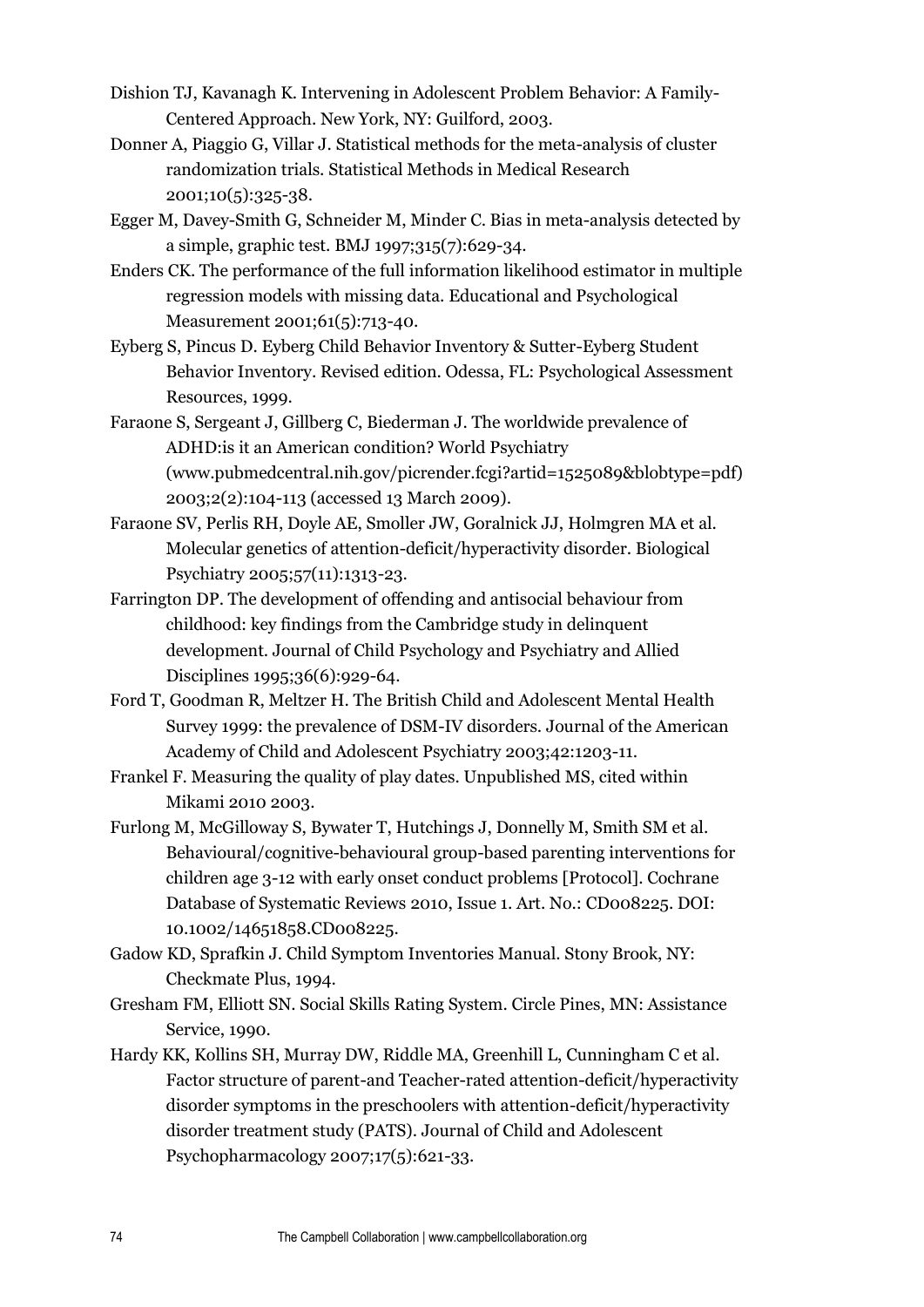- Hartman R, Stage S, Webster-Stratton C. A growth curve analysis of parent training outcomes: examining the influence of child risk factors (inattention, impulsivity, and hyperactivity problems), parental and family risk factors. Journal of Child Psychology and Psychiatry and Allied Disciplines 2003;44(3):388-98.
- Higgins JPT, Thompson SG. Quantifying heterogeneity in a meta-analysis. Statistics in Medicine 2002;21:1539-58.
- Higgins J, Thompson SG, Deeks J, Altman D. Measuring inconsistency in metaanalyses. BMJ Clinical Research 2003;327(7414):557-60.
- Higgins JPT, Green S, editors. Cochrane Handbook for Systematic Reviews of Interventions. Chichester (UK): John Wiley & Sons, 2008.
- Higgins JPT, Altman DG (editors). Chapter 8: Assessing risk of bias in included studies. In: Higgins JPT, Green S, editor(s). Cochrane Handbook for Systematic Reviews of Interventions. Chichester (UK): John Wiley & Sons, 2008:187-241.
- Higgins JPT, Deeks JJ (editors). Chapter 7: Selecting studies and collecting data (specifically, section 7.7.3.8:Combining groups). In: Higgins JPT, Green S, editor(s). Cochrane Handbook for Systematic Reviews of Interventions. Chichester (UK): John Wiley & Sons, 2008:177.
- Hill C, Maskowitz K, Danis B,Wakschlag L. Validation of a clinically sensitive, observational coding system for parenting behaviors: The Parenting Clinical Observation Schedule. Parenting: Science and Practice 2008;8(2):153-85.
- Hutchings J, Bywater T, Daley D, Gardner F, Whitaker C, Jones K et al. Parenting intervention in Sure Start services for children at risk of developing conduct disorder: pragmatic randomised controlled trial. BMJ 2007;334(678):7 pages.
- Jadad AR, Boyle MH, Cunningham C, Kim M, Scachar R. Treatment of Attention-Deficit/Hyperactivity Disorder. Evidence Report/Technology Assessment No. 11 (Prepared by McMaster University under Contract No. 290-97-0017). AHRQ Publication No. 00-E005. Rockville, Maryland: Agency for Healthcare Research and Quality, 1999. Available online at: www.ncbi.nlm.nih.gov/books/bv.fcgi?rid=hstat1.chapter.14677 (accessed August 2010).
- Jadad AR, Brooker L, Gauld M, Kakuma R, Boyle M, Cunningham CE et al. The treatment of attention-deficit/hyperactivity disorder: an annotated bibliography and critical appraisal of published systematic reviews and metaanalyses. Canadian Journal of Psychiatry 1999;44(10):1025-35.
- Jensen PS, Hinshaw SP, Kraemer HC, Lenora N, Newcorn JH, Abikoff HB et al. ADHD comorbidity findings from the MTA study: comparing comorbid subgroups. Journal of the American Academy of Child and Adolescent Psychiatry 2001;40(2):147-58.
- Jensen PS, Arnold LE, Swanson JM, Vitiello B, Abikoff HB, Greenhill LL et al. 3-year follow-up of the NIMH MTA study. Journal of the American Academy of Child and Adolescent Psychiatry 2007;46(8):989-1002.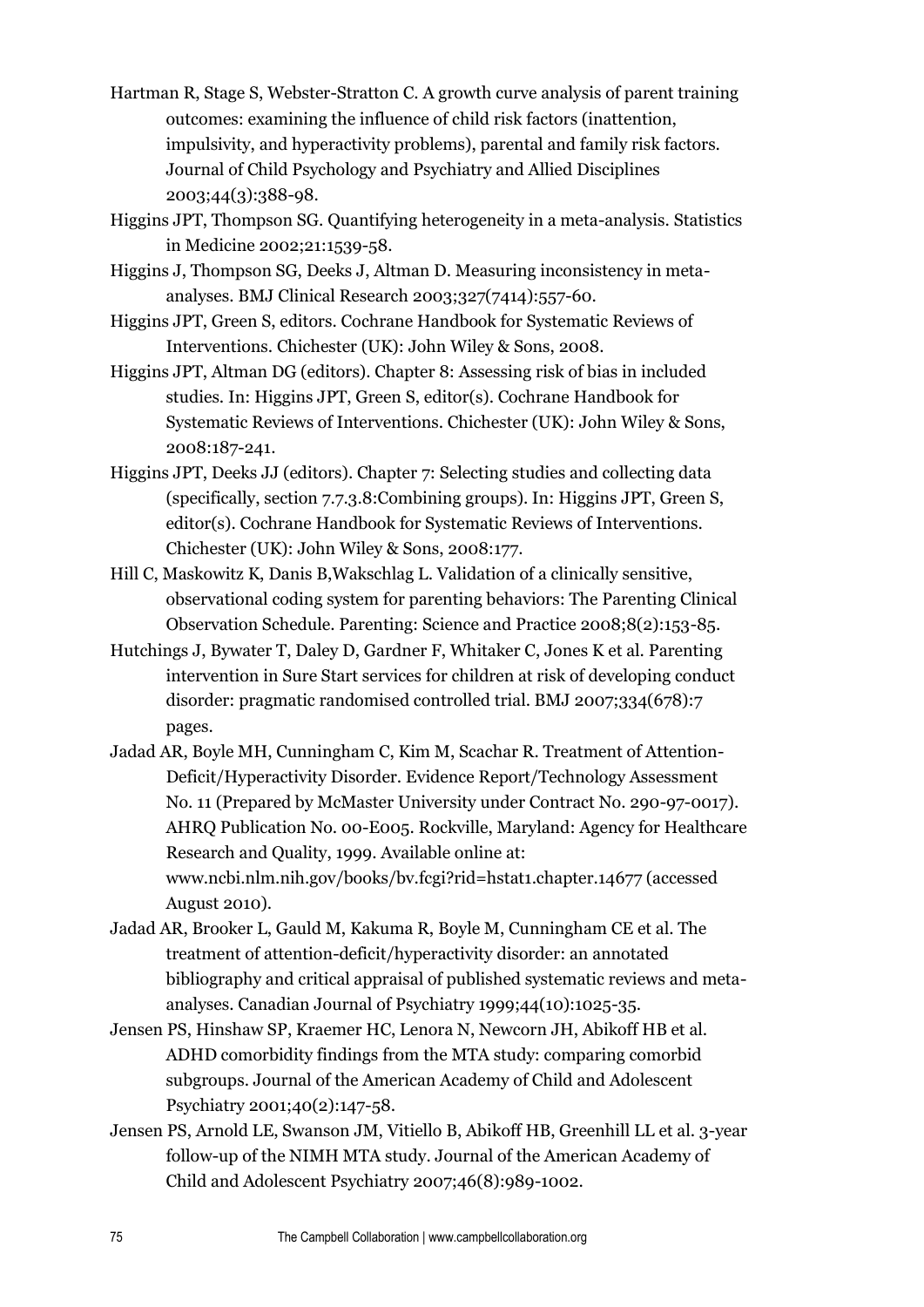- Johnston C, Mash EJ. A measure of parenting satisfaction and efficacy. Journal of Clinical Child Psychology 1989;18(2):167-75.
- Jones S. The art of medicine: bad seeds, bad science, and fairly black cats? The Lancet 2010;376(9750):1384-5. [DOI: 10.1016/S0140-6736(10)61944-7]
- Kaufman J, Birmaher B, Brent D, Rao U, Flynn C, Moreci P et al. Schedule for affective disorders and schizophrenia for school-age children - present and lifetime version (K-SADS-PL): initial reliability and validity data. Journal of the American Academy of Child and Adolescent Psychiatry 1997;37(7):695- 702.
- Kazdin A. Parent management training: evidence, outcomes, and issues. Journal of the American Academy of Child and Adolescent Psychiatry 1997;36(10):1349-56.
- Klassen AF, Miller A, Fine S. Health-related quality of life in children and adolescents who have a diagnosis of attention-deficit/hyperactivity disorder. Pediatrics 2004;114(5):e541-e547. [DOI: ]
- Kollins S, Greenhill L, Swanson J, Wigal S, Abikoff H, McCracken J et al. Rationale, design and methods of the preschool ADHD treatment study (PATS). Journal of the American Academy of Child and Adolescent Psychiatry 2006;45(11):1275-83.
- Lahey B, Pelham W, Loney J, Kipp H, Ehrhardt A, Lee SS et al. Three-year predictive validity of DSM-IV attention deficit hyperactivity disorder in children diagnosed at 4–6 years of age. American Journal of Psychiatry 2004;161(11):2014–20.
- Lefebvre C, Manheimer E, Glanville J. Chapter 6: Searching for studies. In: Higgins JPT, Green S, editor(s). Cochrane Handbook for Systematic Reviews for Interventions. Wiley, 2008.
- Li D, Sham PC, Owen MJ, He L. Meta-analysis shows significant association between dopamine system genes and attention deficit hyperactivity disorder. Human Molecular Genetics 2006;15(14):2276–84.
- Lipsey MW, Wilson DB. Practical Meta-Analysis. Sage, CA: Thousand Oaks, 2001.
- Mannuzza S, Klein RG, Bessler A, Malloy P, Hynes ME. Educational and occupational outcome of hyperactive boys grown up. Journal of the American Academy of Child and Adolescent Psychiatry 1997;36(9):1222-27.
- Mannuzza S, Klein RG, Bessler A, Malloy P, LaPadula M. Adult psychiatric status of hyperactive boys grown up. American Journal of Psychiatry 1998;155:493– 98.
- McCarney SB. The Attention Deficit Disorders Intervention Manual. Columbia, MO: Hawthorne Educational Services, Inc, 1995.
- McFadden J. ADHD's roots are complex. To claim attention-deficit hyperactivity disorder is genetic is to dangerously simplify the nature of the condition. The Guardian (accessed online:
	- www.guardian.co.uk/commentisfree/2010/sep/30/attention-deficitdisorder-genetic-roots/print) 30 September 2010.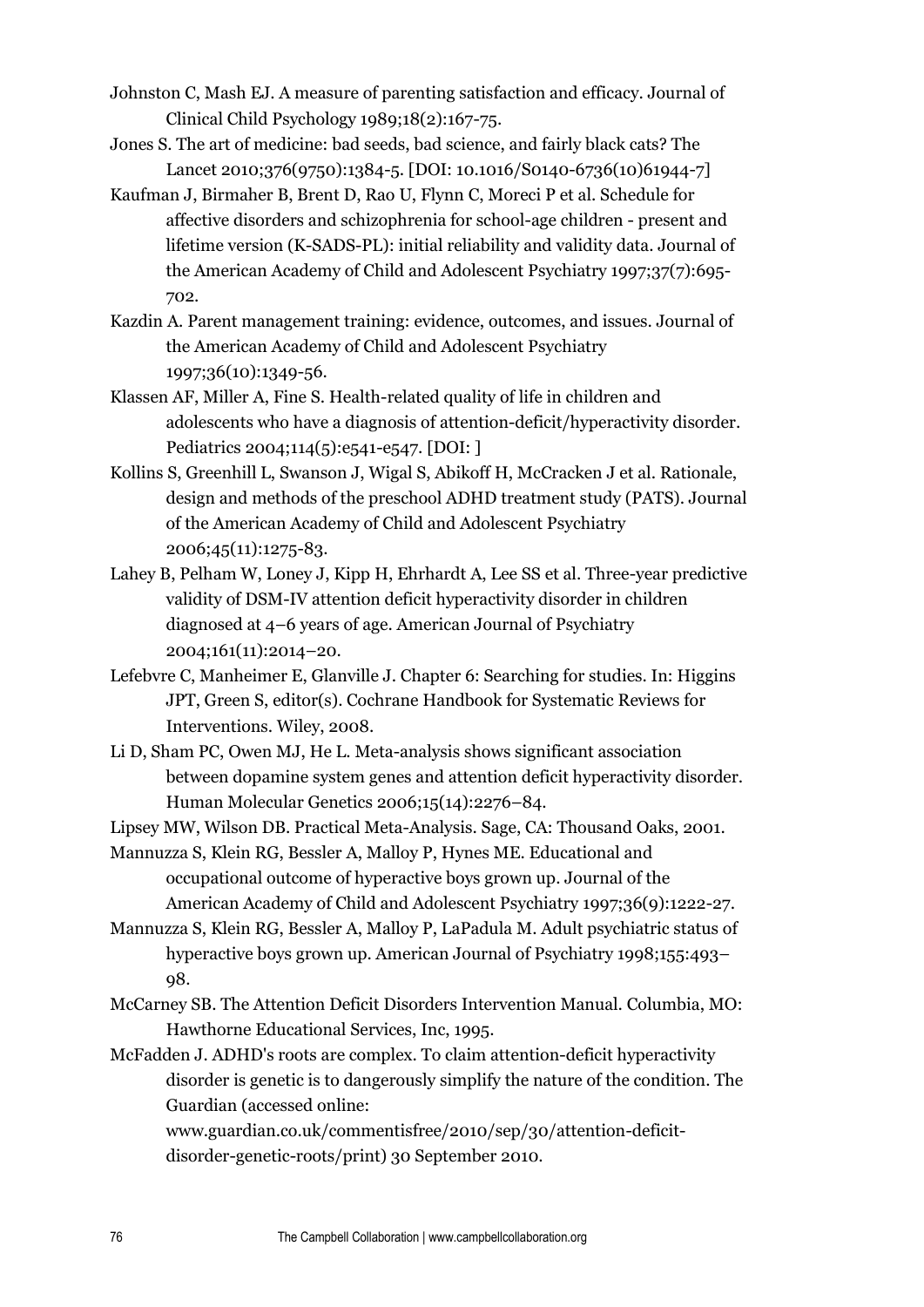- Michelson D, Faries D, Wernicke J, Kelsey D, Kendrick K, Sallee F et al. Atomoxetine in the treatment of children and adolescents with attentiondeficit/hyperactivity disorder: a randomized, placebo-controlled, doseresponse study. Pediatrics 2001;108(5):E83.
- Miller A, Lee S, Raina P, Klassen A, Zupancic J, Olsen L. A review of therapies for attention-deficit/hyperactivity disorder. Ottawa: Canadian Coordinating Office for Health Technology Assessment (CCOHTA) December 1998;(Issue 2).
- Modesto-Lowe V, Danforth JS, Brooks D. ADHD: does parenting style matter? Clinical Pediatrics 2008;47(9):865-72.
- Moher D, Liberati A, Tetzlaff J, Altman DG, The PRISMA Group. Preferred reporting items for systematic reviews and meta-analyses: The PRISMA statement. PLoS Medicine 2009;6:7. [DOI: 10.1371/journal.pmed.1000097]
- MTA Cooperative Group. National Institute of Mental Health multimodal treatment study of ADHD follow-up: Changes in effectiveness and growth after the end of treatment. Pediatrics 2004;113(4):762-9.
- Lord J, Paisley S. The clinical effectiveness and cost-effectiveness of methylphenidate for hyperactivity in childhood. Technical Appraisal 13. London: National Institute for Clinical Excellence (NICE), August 2000.
- National Institute for Health and Clinical Excellence & Social Care Institute for Excellence. Parent-training/education programmes in the management of children with conduct disorders. NICE Technology Appraisal 102 July 2006.
- National Institute for Health and Clinical Excellence. Methylphenidate, atomoxetine and dexamfetamine for the treatment of attention deficit hyperactivity disorder in children and adolescents. Available online at: www.nice.org.uk/TA98 (accessed 14 February 2009).
- National Institute for Health and Clinical Excellence. Attention Deficit Hyperactivity Disorder: Diagnosis and management of ADHD in children, young people and adults. www.nice.org.uk/nicemedia/pdf/ADHDConsFullGuideline.pdf January 2008:1-591 (accessed 9 September 2008).
- Oxman A, Guyatt G. A consumer's guide to subgroup analyses. Annals of Internal Medicine 1992;116(1):78-84.
- Pelham WE Jr, Wheeler T, Chronis A. Empirically supported psychosocial treatments for attention deficit hyperactivity disorder. Journal of Clinical Child Psychology 1998;27(2):190-205.
- Pelham WE Jr, Fabiano GA. Evidence-based psychosocial treatments for attentiondeficit/hyperactivity disorder. Journal of Clinical and Child Adolescent Psychology 2008;37(1):184-214.
- Pliszka S, Bernet W, Bukstein O, Walter H, Arnold V, Beitchman J et al. Practice Parameters for the Assessment and Treatment of Children and Adolescents with Attention Deficit Hyperactivity Disorder. Journal of the American Academy of Child and Adolescent Psychiatry 2007;46(7):894- 921.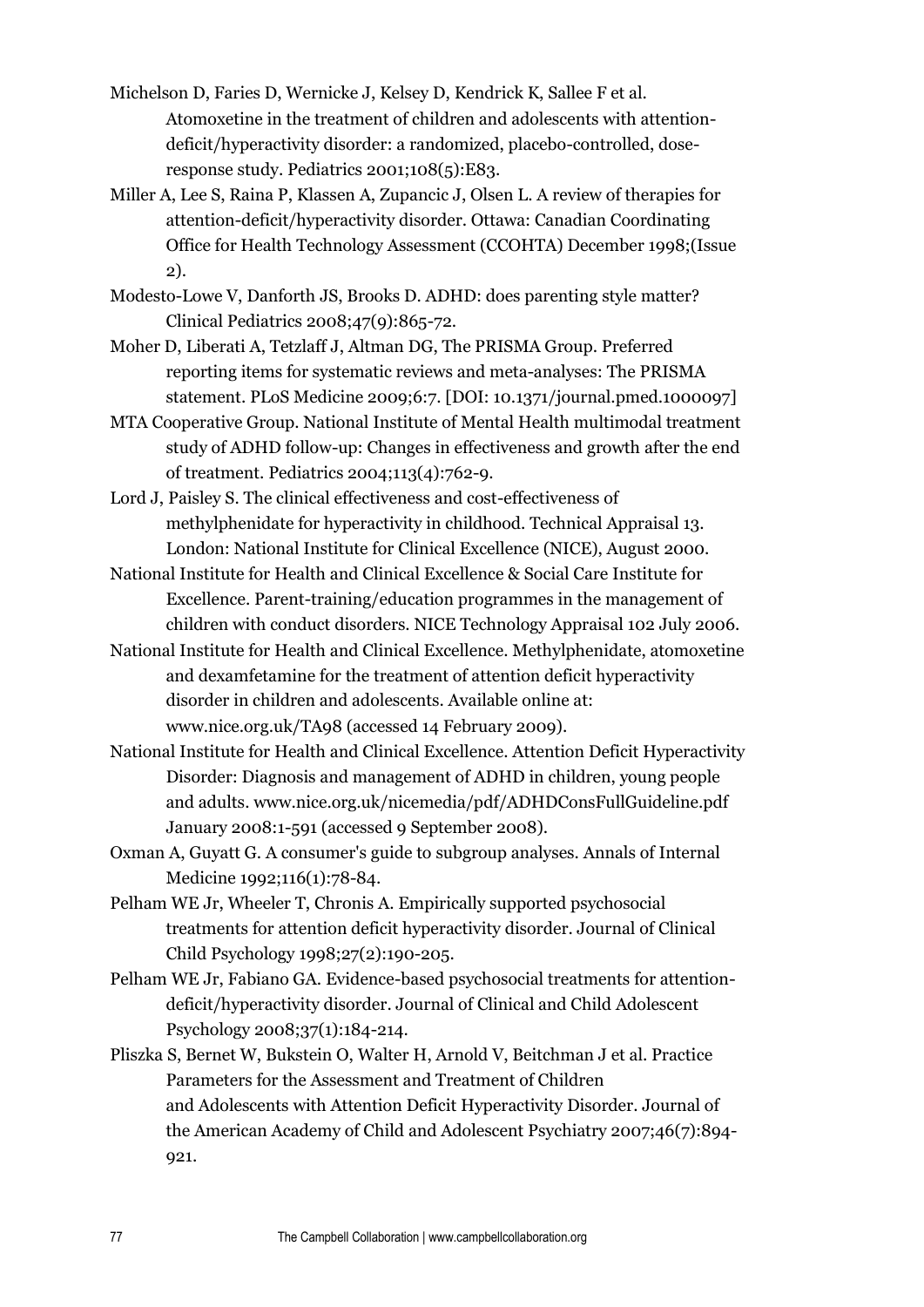- Rasmussen P, Gillberg C. Natural outcome of ADHD with developmental coordination disorder at age 22 years: A controlled, longitudinal, community-based study. Journal of the American Academy of Child and Adolescent Psychiatry 2000;39(11):1424–31.
- Review Manager (RevMan) [Computer program]. Version 5.0. Copenhagen: The Nordic Cochrane Center, The Cochrane Collaboration, 2008.
- Reynolds CR, Kamphaus RW. Behaviour Assessment System for Children. Circle Pines, MN: American Guidance Service, 1998.
- Rostain AL, Power TJ, Atkins MS. Assessing parents' willingness to pursue treatment for children with attention-deficit hyperactivity disorder. Journal of the American Academy of Child Adolescent Psychiatry 1993;32(1):175-81.
- Santosh PJ, Taylor E, Swanson J, Wigal T, Chuang S, Davies M et al. Refining the diagnoses of inattention and overactivity syndromes: A reanalysis of the Multimodal Treatment study of attention deficit hyperactivity disorder (ADHD) based on ICD-10 criteria for hyperkinetic disorder. Clinical Neuroscience Research 2005;5:295-306.
- Scahill L. Email to Jane Dennis confirming no separate analysis had been undertaken for ADHD subset (and questioning why it should, given small sample size) 2008 (12 September).
- Schünemann HJ, Oxman AD, Higgins SPT, Vist GE, Glasziou P, Guyatt GH. Chapter 11: Presenting results and "Summary of findings" tables. In: Higgins JPT, Green S, editor(s). Cochrane Handbook for Systematic Reviews of Interventions. Chichester (UK): John Wiley & Sons, 2008:335-59.
- Scuitto M, Eisenberg M. Evaluating the evidence for and against the overdiagnosis of ADHD. Journal of Attention Disorders 2007;11(2):106-13.
- Scott S, Knapp M, Henderson J, Maughan M. Financial cost of social exclusion: follow up study of antisocial children into adulthood. BMJ 2001;323:1–5. [DOI: 10.1136/bmj.323.7306.191]
- Scott S. Conduct disorders in children. BMJ 2007;334:646. [DOI: 10.1136/bmj.39161.370498.BE ]
- Scott S. Personal communication (by email and telephone, with Morris Zwi) January 2011.
- Scottish Intercollegiate Guidelines Network. Management of attention deficit and hyperkinetic disorders in children and young people: A national clinical guideline. Available from: http://www.sign.ac.uk/pdf/sign112.pdf October 2009 (accessed 2 November 2011).
- Solanto M, Abikoff H, Sonuga-Barke E, Schachar R, Logan GD, Wigal T et al. The ecological validity of delay aversion and response inhibition as measures of impulsivity in ADHD: a supplement to the NIMH multi-modal treatment study of AD/HD. Journal of Abnormal Child Psychology 2001;29:215 -28.
- Sonuga-Barke E, Daley D, Thompson M, Swanson J. Preschool ADHD: Exploring uncertainties in diagnostic validity and utility, and treatment efficacy and safety. Expert Review Neurotherapeutics 2003;3(4):465-76.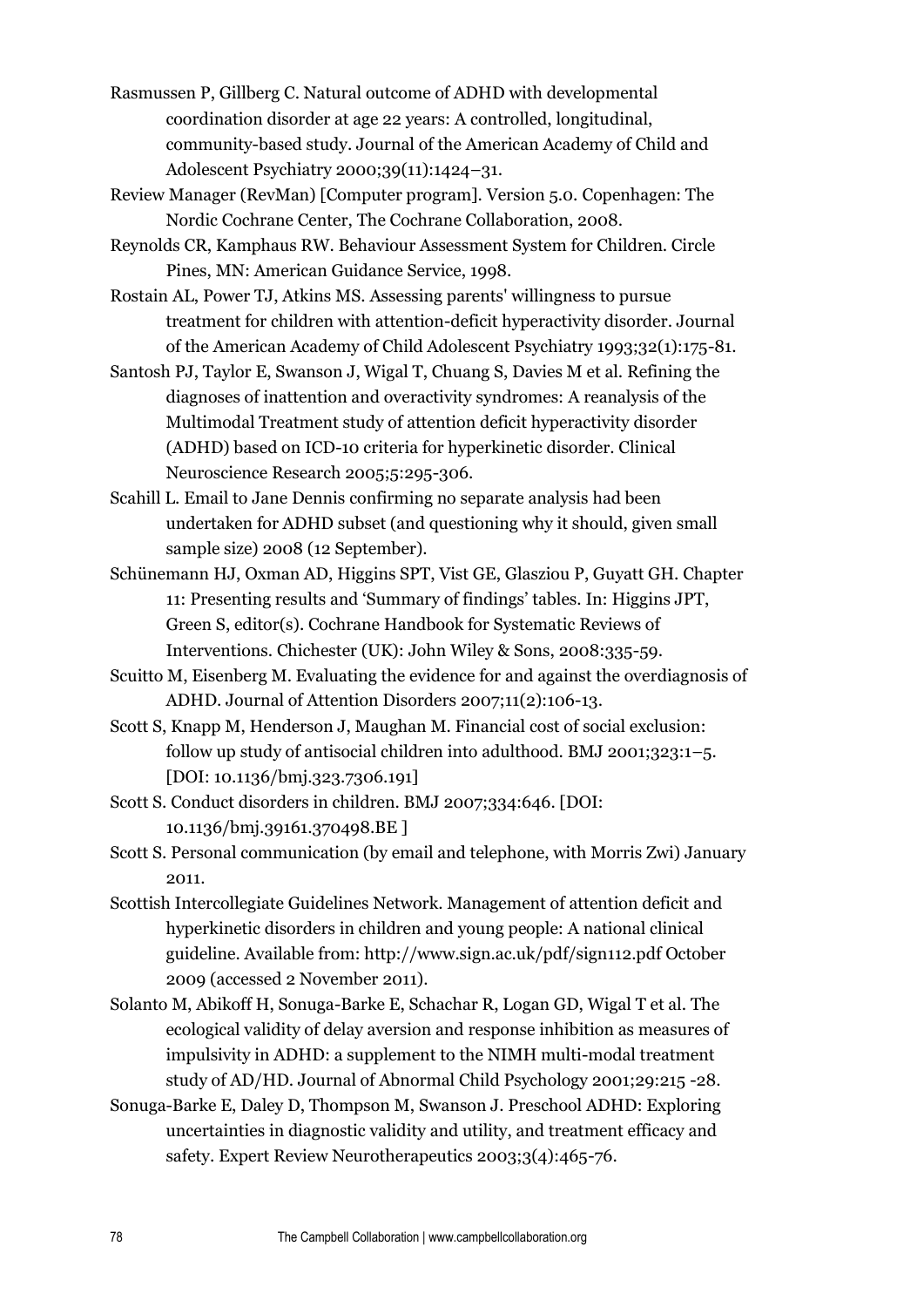Sonuga-Barke E, Dalen L, Remington B. Do executive deficits and delay aversion make independent contributions to preschool Attention-Deficit/Hyperactivity Disorder symptoms? Journal of the American Academy of Child & Adolescent Psychiatrists 2003;42(11):1335-42.

- Sourander A, Helstelä L. Childhood predictors of externalizing and internalizing problems in adolescence: a prospective follow-up study from age 8 to16. European Child and Adolescent Psychiatry 2005;14(8):415–23.
- Sterne J, Egger M. Funnel plots for detecting bias in meta-analysis: guidelines on choice of axis. Journal of Clinical Epidemiology 2001;54(10):1046-55.
- Sterne JAC, Egger M, Moher D (editors). Chapter 10.4: Detecting reporting biases. In: Higgins JPT, Green S, editor(s). Cochrane Handbook for Systematic Reviews of Interventions. Chichester (UK): John Wiley & Sons, 2008:310- 324.
- Swanson JM, Sandman CA, Deutsch C, Baren M. Methylphenidate hydrochloride given with or before breakfast: !. Behavioral, cognitive and electrophysiological effects. Pediatrics 1983;72:49-55.
- Taylor E, Chadwick O, Heptinstall E, Danckaerts M. Hyperactivity and conduct problems as risk factors for adolescent development. Journal of the American Academy of Child and Adolescent Psychiatry 1996;35(9):1213-26.
- Taylor E, Döpfner M, Sergeant J, Asherson P, Banaschewski T, Buitelaar J et al. European clinical guidelines for hyperkinetic disorder – first upgrade. European Child and Adolescent Psychiatry 2004;13 Suppl 1:7-30.
- Webster-Stratton C, Hancock L. Parent training for young children with conduct problems. Content, methods and therapeutic process. In: Schaefer CE, editor(s). Handbook of Parent Training. New York: Wiley, 1998.
- Weiss G, Hechtman L, Milroy T, Perlman T. Psychiatric status of hyperactives as adults: A controlled prospective 15-year follow-up of 63 hyperactive children. Journal of the American Academy of Child and Adolescent Psychiatry 1985;24(2):211-20.
- Wells K, Pelham W, Kotkin R, Hoza B, Abikoff HB, Abramowitz A et al. Psychosocial treatment strategies in the MTA study: rationale, methods, and critical issues in design and implementation. Journal of Abnormal Child Psychology 2000;28(6):483-505.
- Whitehead A, Jones NM. A meta-analysis of clinical trials involving different classifications of response into ordered categories. Statistics in Medicine 1994;13(23-24):2503-15. [MEDLINE: 95215666]
- World Health Organization. International Statistical Classification of Diseases and Related Health Problems, 9th Revision (ICD-9). Geneva: World Health Organization, 1977.
- World Health Organization. International Statistical Classification of Diseases and Related Health Problems. 10th Revision (ICD-10) edition. Geneva: World Health Organization, 1992.
- Williams NM, Zaharieva I, Martin A, Langley K, Mantripragada K, Fossdal R et al. Rare chromosomal deletions and duplications inattention-deficit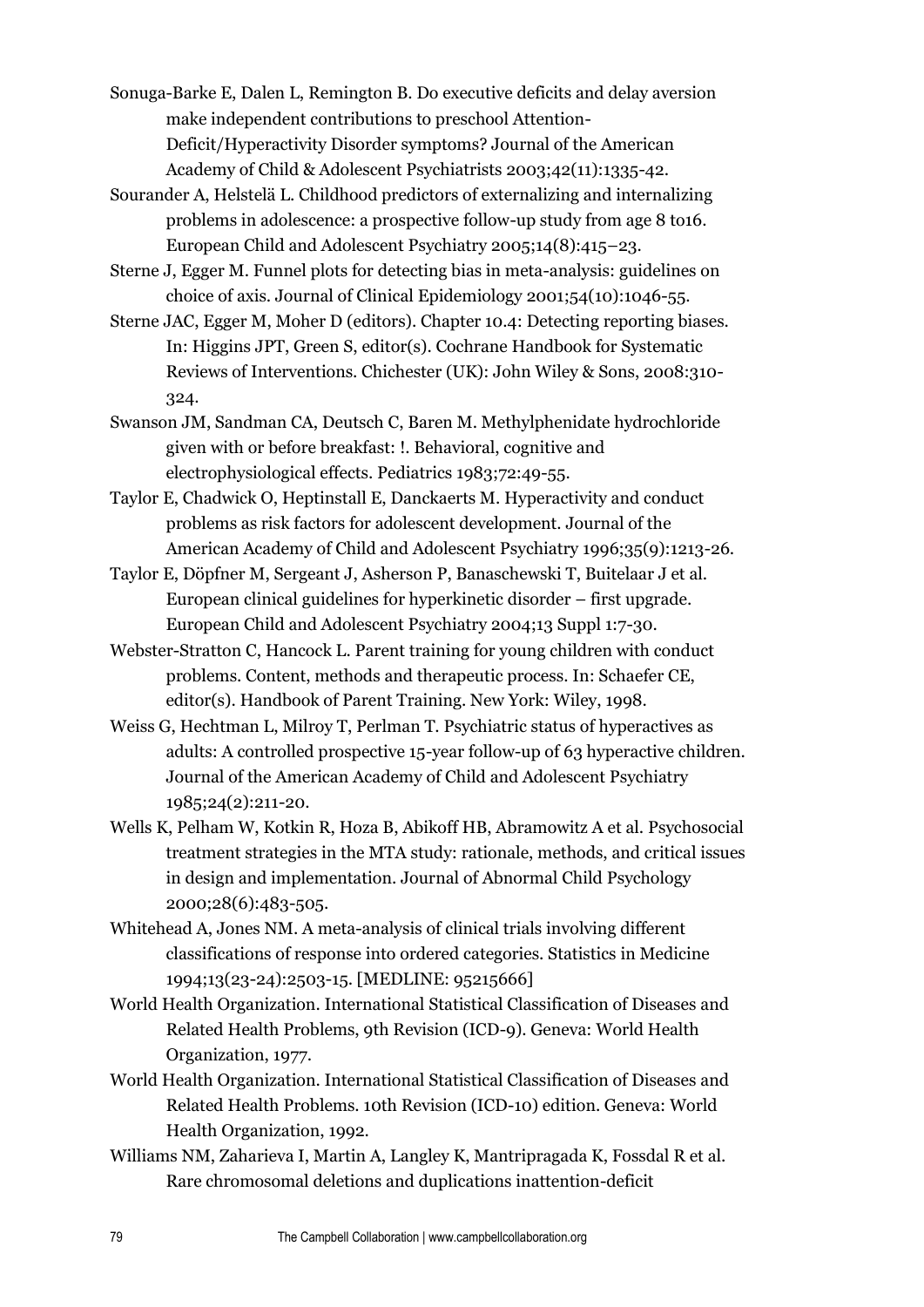hyperactivity disorder: a genome-wide analysis. The Lancet 2010;376(9750):1401-8. [DOI: 10.1016/S0140-6736(10)61109-9]

Yusuf S, Wittes J, Probstfield J, Tyroler HA. Analysis and interpretation of treatment effects in subgroups of patients in randomized clinical trials. JAMA 1991;266(1):93-8.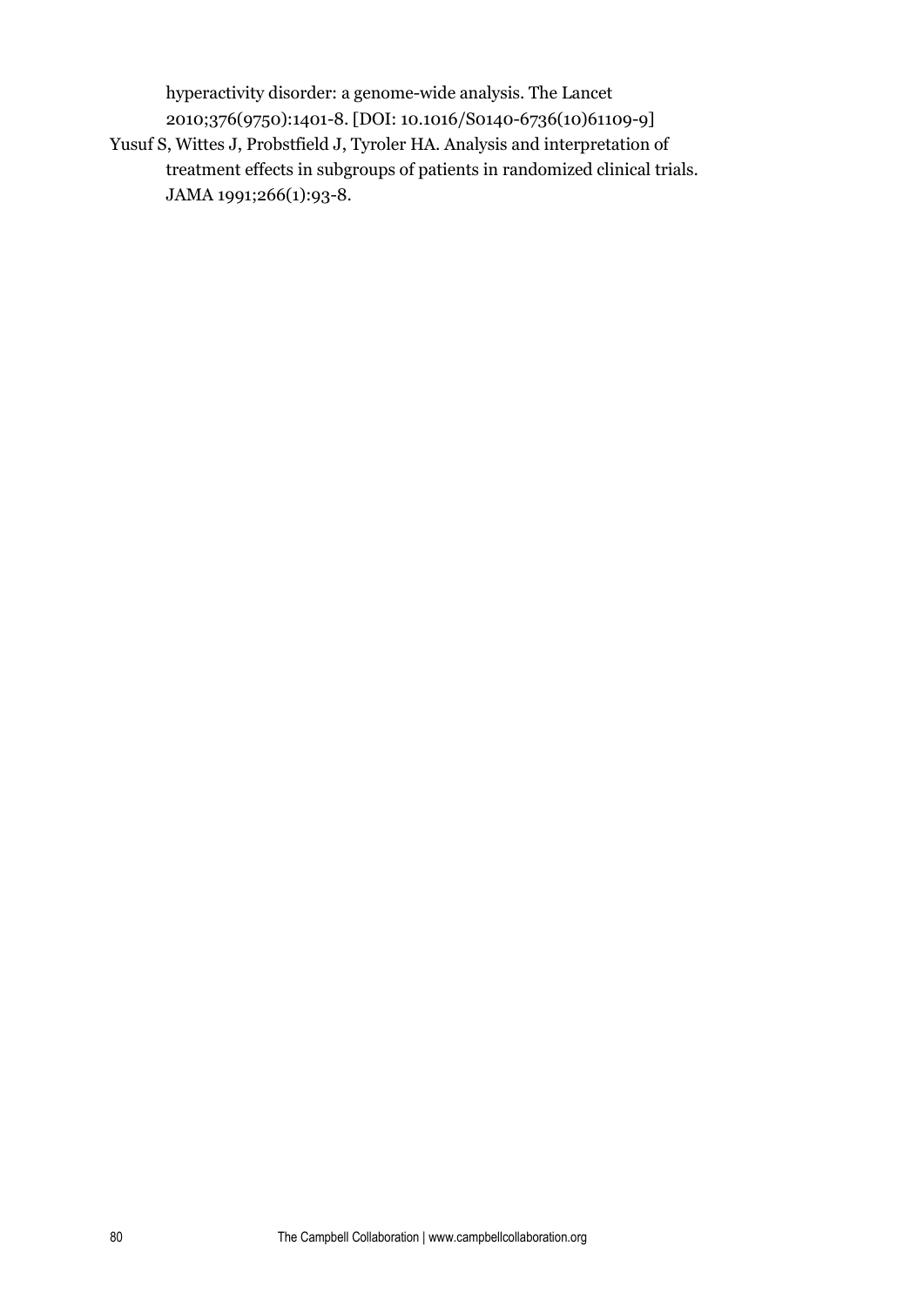# **10 Data and Analyses**

## **10.1 PARENT TRAINING VERSUS CONTROL**

| <b>Outcome or Subgroup</b>                        |   |     | <b>Studies Participants Statistical Method</b> | <b>Effect Estimate</b>          |
|---------------------------------------------------|---|-----|------------------------------------------------|---------------------------------|
| Child's ADHD behaviour<br>(home setting) CPRS-R:S |   | 96  | Mean Difference (IV,<br>Random, 95% CI)        | $0.30$ [-2.50, 3.10]            |
| Externalising                                     | 3 | 174 | Std. Mean Difference (IV,<br>Random, 95% CI)   | $-0.32$ [ $-0.83$ , $0.18$ ]    |
| Internalising                                     | 2 | 142 | Std. Mean Difference (IV,<br>Random, 95% CI)   | $-0.48$ $[-0.84, -0.13]$        |
| Parenting stress - PSI -<br>parent domain         | 2 | 142 | Mean Difference (IV,<br>Random, 95% CI)        | $-7.54$ [ $-24.38, 9.30$ ]      |
| Parenting stress PSI-<br>child domain             | 2 | 142 | Mean Difference (IV,<br>Random, 95% CI)        | $-10.52$ [ $-20.55$ , $-0.48$ ] |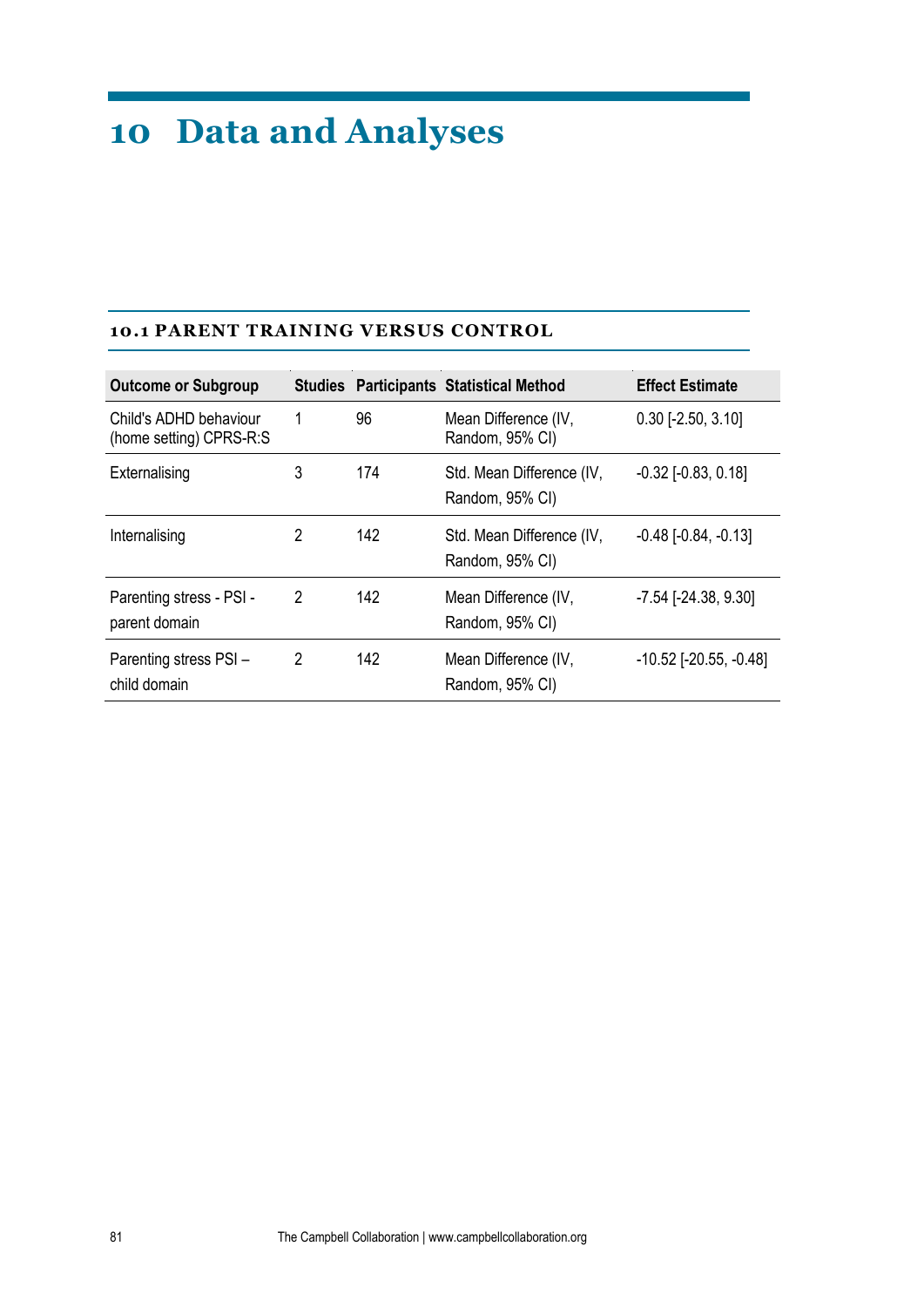# **11 Figures**

## **11.1 METHODOLOGICAL QUALITY SUMMARY**



*Authors' judgements about each methodological quality item for each included study*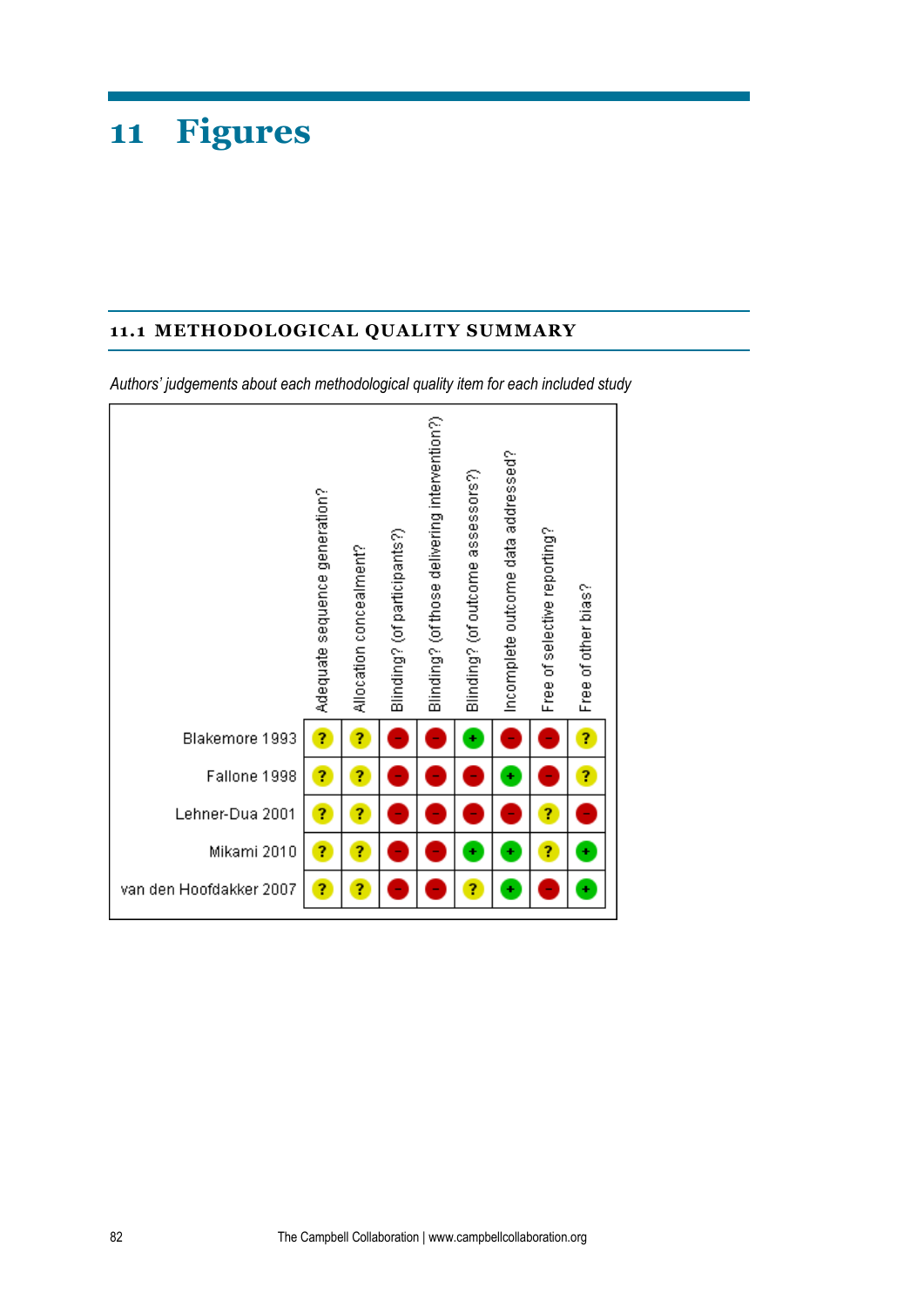## **11.2 RISK OF BIAS**



*Authors' judgements about each risk of bias item presented as percentages across all included studies*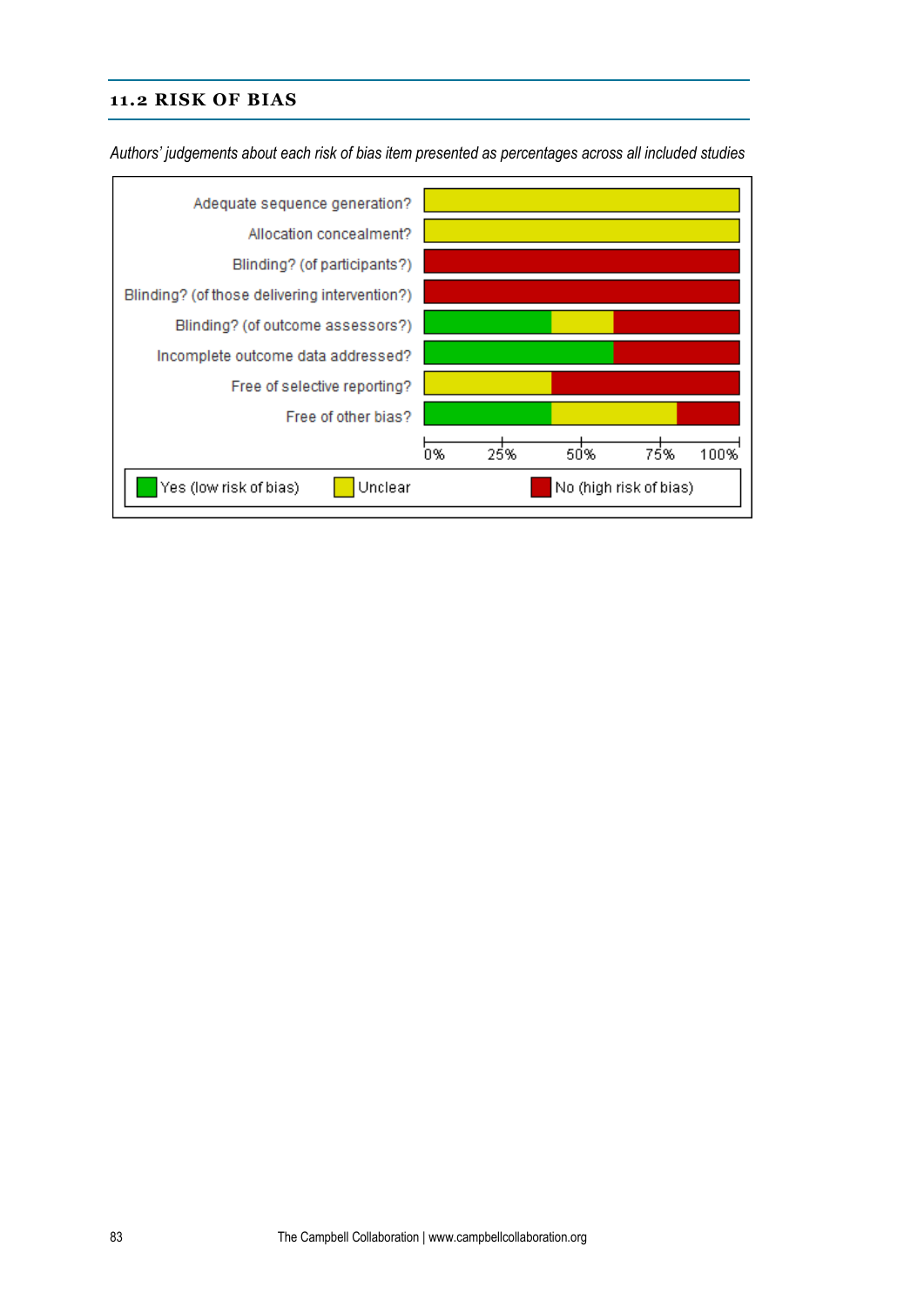# **12 Appendix**

#### **12.1 SEARCH STRATEGIES 2002, 2004, 2006, 2008**

# **12.1.1 Cochrane Central Register of Controlled Trials (CENTRAL) (2002- 2008) and the National Research Register (until 2007)**

#1 MeSH descriptor Psychotherapy explode all trees #2 MeSH descriptor Family Relations explode all trees #3 (parent\* or famil\* or father\* or mother\* or paternal\* or maternal\* or couple\* or marital\*) #4 (psycho\* therap\*) #5 (behavio\* near therap\*) #6 behavio\* near intervention\* #7 behavio\* near treatment\* #8 multimodal\* or multi-modal\*  $#9$  (mta) #10 (parent\* near program\*) #11 parent\* near train\* #12 parent\* near educat\* #13 parent\* near promot\* #14 parent-train\* #15 parent-educat\* #16 parent-promot\* #17 parent\* near therap\* #18 (#1 OR #2 OR #3 OR #4 OR #5 OR #6 OR #7 OR #8 OR #9 OR #10 OR #11 OR #12 OR #13 OR #14 OR #15 OR #16 OR #17) #19 MeSH descriptor Attention Deficit and Disruptive Behavior Disorders explode all trees #20 attention near deficit #21 child\* near attention #22 child\* near inattention #23 child\* near impulsiv\* #24 child\* near overactiv\* #25 hyperkin\* #26 hyper near activ\* #27over near activ\* #28 hyper near kin\* #29 hyperactiv\* #30 disruptiv\* #31 adhd or addh #32 ad next hd #33 minimal next brain #34 brain and dysfunction #35(#19 OR #20 OR #21 OR #22 OR #23 OR #24 OR #25 OR #26 OR #27 OR #28 OR #29 OR #30 OR #31 OR #32 OR #33 OR #34) #36 (#18 AND#35)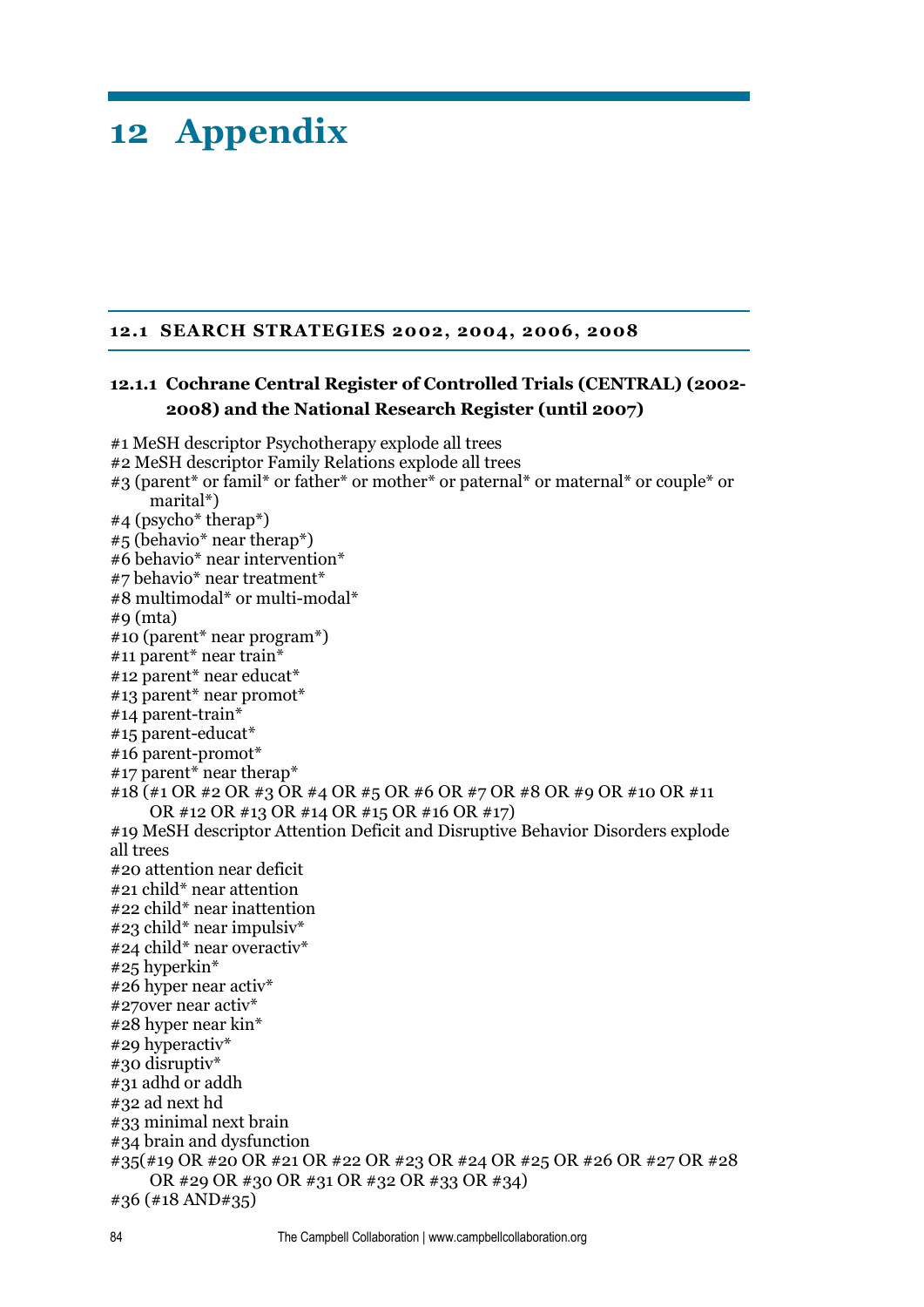## **12.1.2 Search strategy for MEDLINE, EMBASE and CINAHL (all via Ovid)**

- 1 exp PSYCHOTHERAPY/
- 2 exp Family Relations/
- 3 (parent\$ or famil\$ or father\$ or mother\$ or paternal\$ or maternal\$ or couple\$ or marital\$).mp
- 4 (psycho\$ adj therap\$).mp
- 5 (behavio\$ adj5 therap\$).mp
- 6 (behavio\$ adj5 intervention\$).mp
- 7 (behavio\$ adj5 treatment\$).mp
- 8 (multimodal\$ or multi-modal\$).mp
- 9 MTA.mp.
- 10 (parent\$ adj3 program\$).mp
- 11 (parent\$ adj3 train\$).mp
- 12 (parent\$ adj3 educat\$).mp
- 13 (parent\$ adj3 promot\$).mp.
- 14 parent-train\$.mp
- 15 parent-educat\$.mp.
- 16 parent-promot\$.mp.
- 17 (parent\$ adj3 therap\$).mp.
- 18 1 or 2 or 3 or 4 or 5 or 6 or 7 or 8 or 9 or 10 or 11 or 12 or 13 or 14 or 15 or 16 or 17
- 19 exp Attention Deficit Disorder with Hyperactivity/
- 20 (attention adj3 deficit).mp.
- 21 (child\$ adj3 attention).mp.
- 22 (child\$ adj3 inattention).mp.
- 23 (child\$ adj3 impulsiv\$).mp.
- 24 (child\$ adj3 overactiv\$).mp.
- 25 hyperkin\$.mp.
- 26 (hyper adj3 activ\$).mp.
- 27 (over adj3 activ\$).mp.
- 28 (hyper adj3 kin\$).mp.
- 29 hyperactiv\$.mp.
- 30 disruptiv\$.mp.
- 31 (adhd or addh).mp.
- 32 (ad hd or ad??hd).mp.
- 33 (minimal adj brain).mp.
- 34 (brain and dysfunction).mp.
- 35 19 or 20 or 21 or 22 or 23 or 24 or 25 or 26 or 27 or 28 or 29 or 30 or 31 or 32 or 33 or 34
- 36 18 and 35

*Appropriate RCT filters were added for each database.*

## **12.1.3 Search strategy for PsycINFO via SilverPlatter**

((parent\* near educat\*) or (( parent\* near program\* )or( parent\* near train\* )or( parent\* near promot\* )) or ("Parent-Training" in MJ,MN) or (( parent-train\* )or( parent-educat\* )or( parent-promot\* ))) and (((minimal brain\*) or (hyperkinesis\*) or (hyperactiv\*) or (attention near3 deficit) or (adhd or addh) or ("Attention-Deficit-Disorder-with-Hyperactivity" in MJ,MN))

The results were then put into a Procite database and searched again using the terms:

(random\* OR trial\* OR crossover\* OR blind\* OR placebo\*)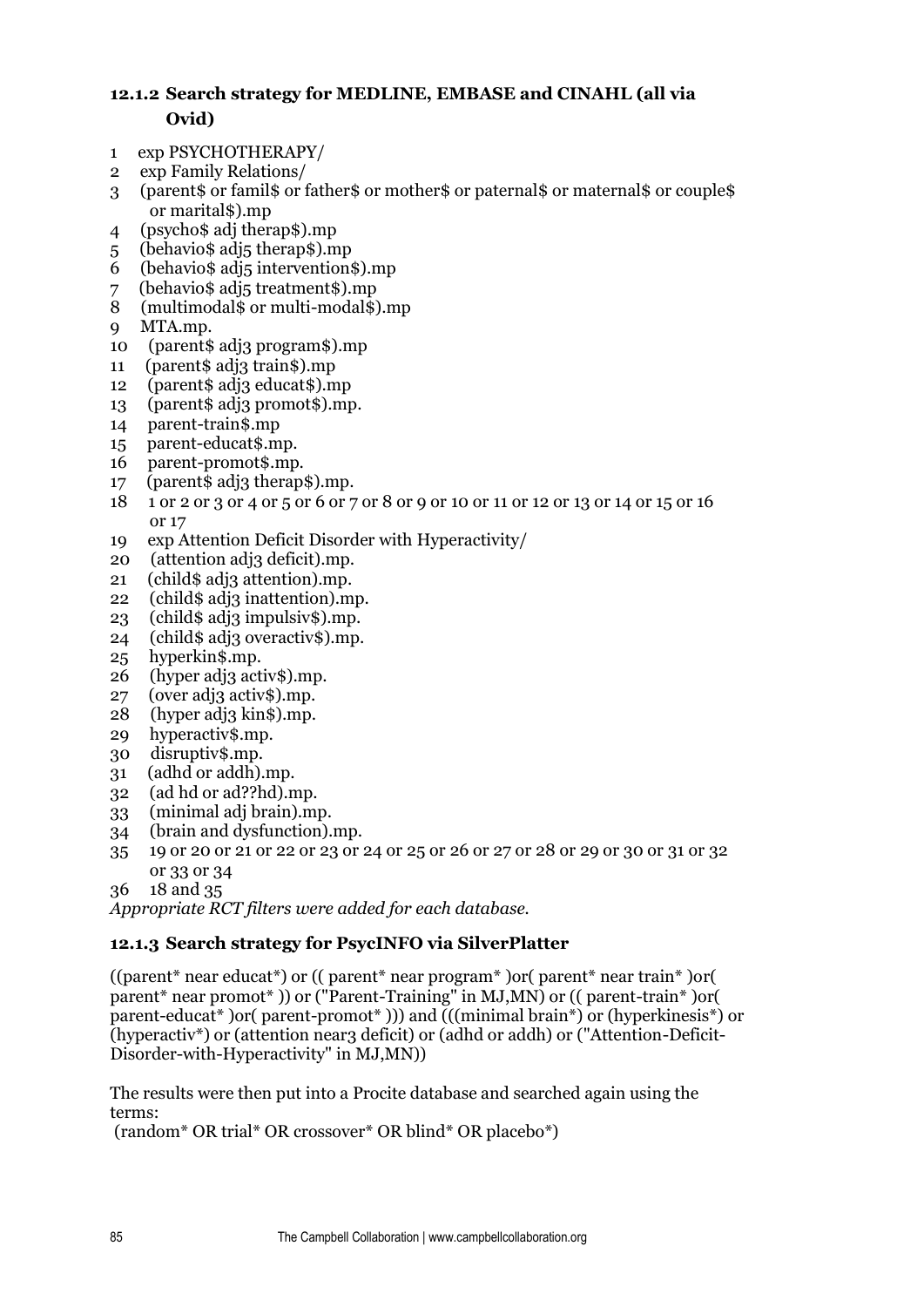# **12.1.4 Search strategy for Dissertation Abstracts International searched via Dissertation Express**

(adhd OR addh OR attention deficit OR minimal brain dysfunction OR hyperkinetic syndrome)

#### **12.1.5 ClinicalTrial.gov (last searched 6 November 2006)**

(adhd OR addh OR attention deficit OR minimal brain dysfunction OR hyperkinetic syndrome)

#### **12.2 SEARCH STRATEGIES USED MAY 2009**

# **12.2.1 Cochrane Central Database of Controlled Trials (CENTRAL) 2009 Issue 2 (searched 20 May 2009)**

```
#1 MeSH descriptor Psychotherapy explode all trees
#2 MeSH descriptor Family Relations explode all trees
#3 (parent* or famil* or father* or mother* or paternal* or maternal* or couple* or 
marital*)
#4 (psycho* therap*)
#5 (behavio* near therap*)
#6 behavio* near intervention*
#7 behavio* near treatment*
#8 multimodal* or multi-modal*
#9 (mta)
#10 (parent* near program*)
#11 parent* near train*
#12 parent* near educat*
#13 parent* near promot*
#14 parent-train*
#15 parent-educat*
#16 parent-promot*
#17 parent* near therap*
#18 (#1 OR #2 OR #3 OR #4 OR #5 OR #6 OR #7 OR #8 OR #9 OR #10 OR #11 
     OR #12 OR #13 OR #14 OR #15 OR #16 OR #17)
#19 MeSH descriptor Attention Deficit and Disruptive Behavior Disorders explode 
     all trees
#20 attention near deficit
#21 child* near attention
#22 child* near inattention
#23 child* near impulsiv*
#24 child* near overactiv*
#25 hyperkin*
#26 hyper near activ*
#27over near activ*
#28 hyper near kin*
#29 hyperactiv*
#30 disruptiv*
#31 adhd or addh
#32 ad next hd
#33 minimal next brain
#34 brain and dysfunction
#35(#19 OR #20 OR #21 OR #22 OR #23 OR #24 OR #25 OR #26 OR #27 OR #28 
     OR #29 OR #30 OR #31 OR #32 OR #33 OR #34)
#36 (#18 AND#35)
```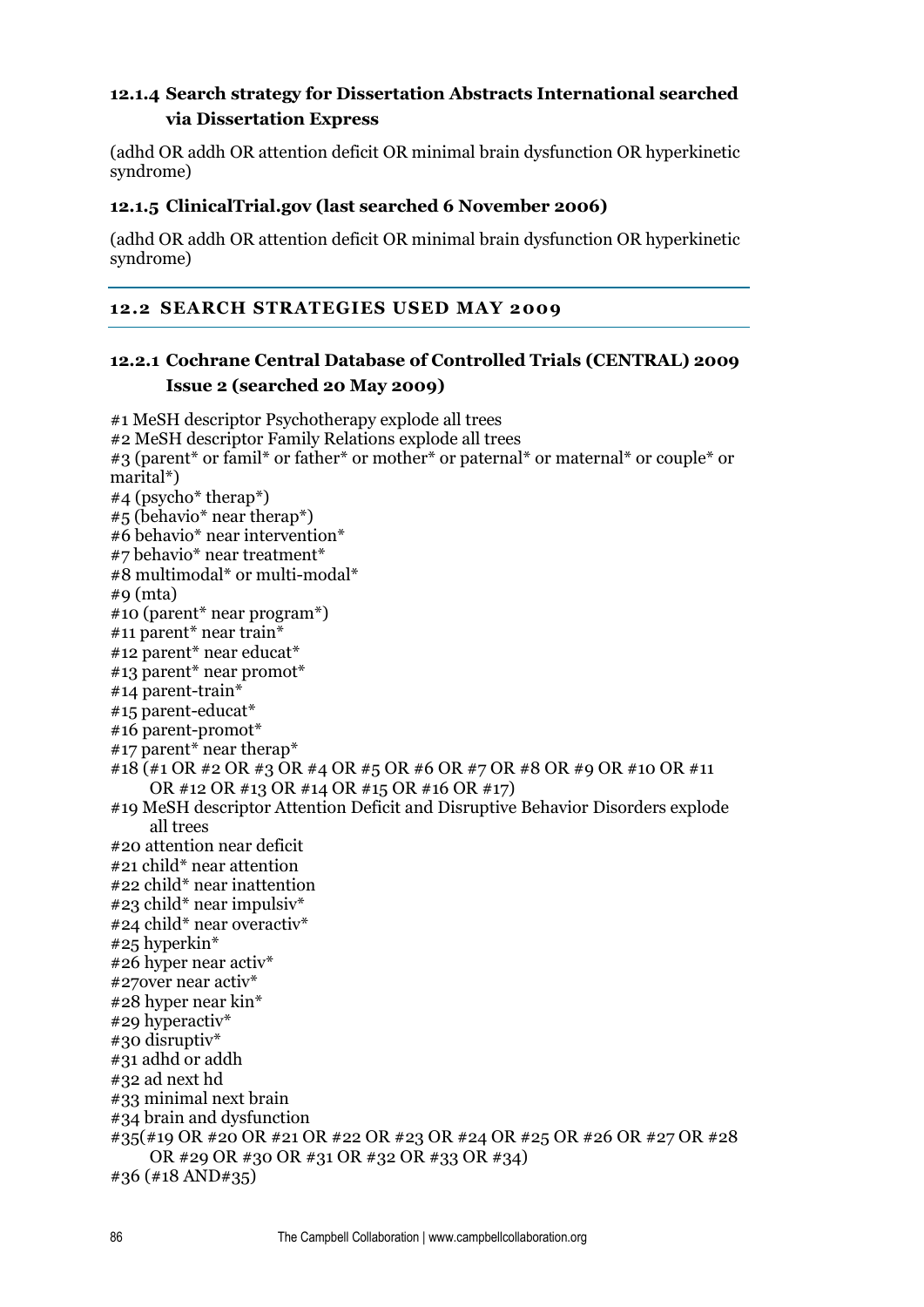## **12.2.2 CINAHL via Ovid (searched 20 May 2009)**

- 1 Psychotherapy.mp. or exp PSYCHOTHERAPY/
- 2 family relations.mp. or exp Family Relations/
- 3 (parent\$ or famil\$ or father\$ or mother\$ or paternal\$ or maternal\$ or couple\$ or marital\$).mp.
- 4 (psycho\$ adj therap\$).mp.
- 5 (behavio\$ adj5 therap\$).mp.
- 6 (behavio\$ adj5 intervention\$).mp.
- 7 (behavio\$ adj5 treatment\$).mp.<br>8 (multimodal\$ or multi-modal\$).
- $(multimodal\$ \$ or multi-modal \$).mp.
- 9 MTA.mp.
- 10 (parent\$ adj3 program\$).mp.
- 11 (parent\$ adj3 train\$).mp.
- 12 (parent\$ adj3 educat\$).mp. [mp=title, subject heading word, abstract, instrumentation] (4166)
- 13 (parent\$ adj3 promot\$).mp.
- 14 parent-train\$.mp.
- 15 parent-educat\$.mp.
- 16 parent-promot\$.mp.
- 17 (parent\$ adj3 therap\$).mp.
- 18 1 or 2 or 3 or 4 or 5 or 6 or 7 or 8 or 9 or 10 or 11 or 12 or 13 or 14 or 15 or 16 or 17
- 19 exp Attention Deficit Disorder with Hyperactivity/
- 20 (attention adj3 deficit).mp.
- 21 (child\$ adj3 attention).mp.
- 22 (child\$ adj3 inattention).mp.
- 23 (child\$ adj3 impulsiv\$).mp.
- 24 (child\$ adj3 overactiv\$).mp.
- 25 hyperkin\$.mp.
- 26 (hyper adj3 activ\$).mp.
- 27 (over adj3 activ\$).mp.
- 28 (hyper adj3 kin\$).mp.
- 29 hyperactiv\$.mp.
- 30 disruptiv\$.mp.
- 31 (adhd or addh).mp.
- 32 (ad hd or ad??hd).mp.
- 33 (minimal adj brain).mp.
- 34 (brain and dysfunction).mp.
- 35 19 or 20 or 21 or 22 or 23 or 24 or 25 or 26 or 27 or 28 or 29 or 30 or 31 or 32 or 33 or 34
- 36 18 and 35
- 37 randomi\$.mp.
- $\text{clips}$ .mp.
- 39 trial\$.mp.
- 40 (clin\$ adj3 trial\$).mp.
- 41 singl\$.mp.
- 42 doubl\$.mp.
- 43 tripl\$.mp.
- 44 trebl\$.mp.
- 45 mask\$.mp.
- 46 blind\$.mp.
- 47 (41 or 42 or 43 or 44) and (45 or 46)
- 48 crossover.mp.
- 49 random\$.mp.
- 50 allocate\$.mp.
- 51 assign\$.mp.
- 52 (random\$ adj3 (allocate\$ or assign\$)).mp.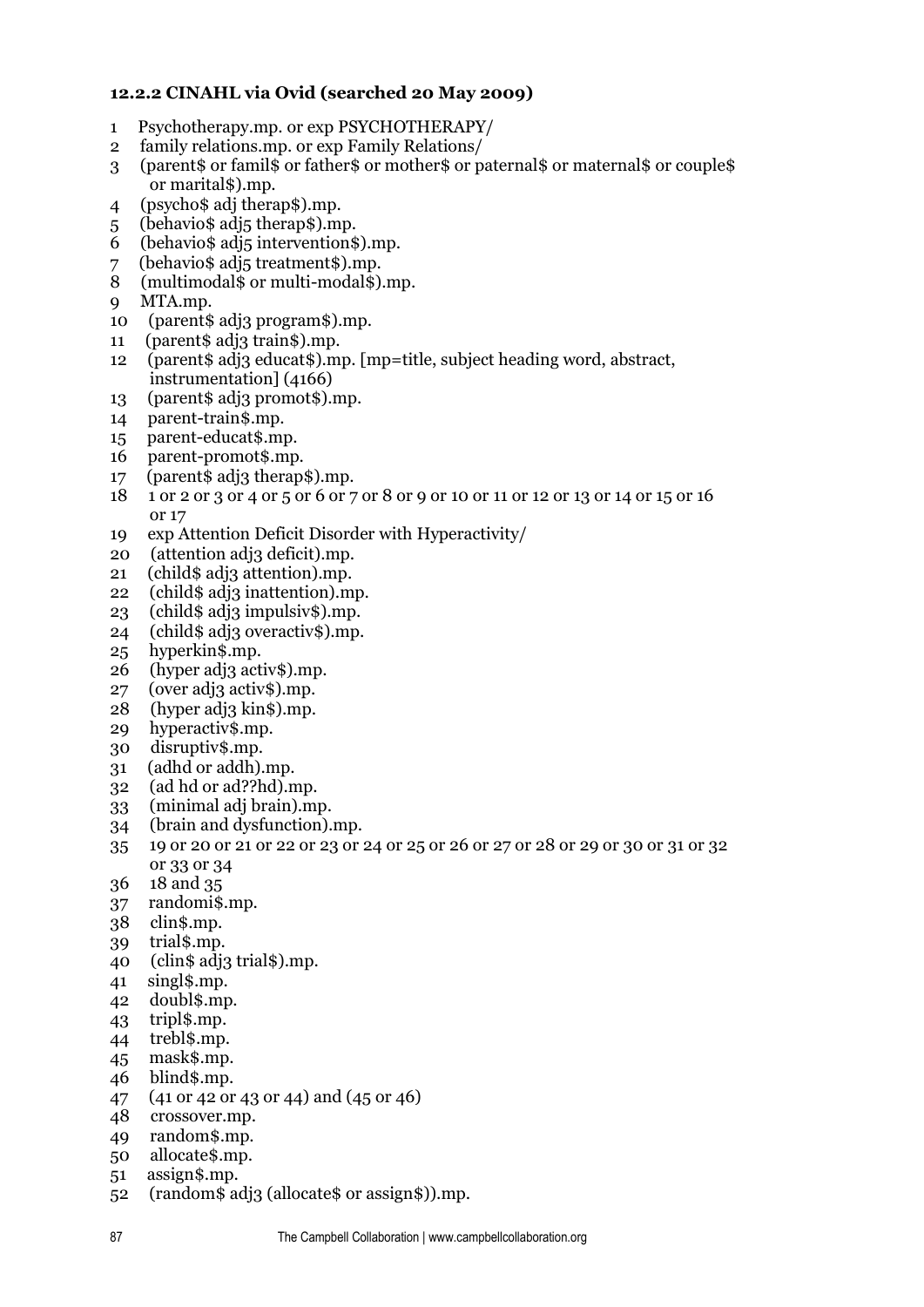- 53 Random Assignment/
- 54 exp Clinical Trials/
- 55 exp Meta Analysis/
- 56 52 or 48 or 47 or 40 or 37 or 53 or 54 or 55
- 36 and 56

#### **12.2.3 Search Strategy for EMBASE (searched Week 22 2009)**

- 1 (parent\$ adj3 program\$).mp.)
- 2 (parent\$ adj3 train\$).mp.
- 3 (parent\$ adj3 educat\$).mp.
- 4 (parent\$ adj3 promot\$).mp.
- 5 parent-program\$.mp.
- 6 parent-train\$.mp.
- 7 parent-educat\$.mp.<br>8 parent-promot\$.mp
- 8 parent-promot\$.mp.
- 9 (parent\$ adj3 therap\$).mp.
- 10 1 or 2 or 3 or 4 or 5 or 6 or 7 or 8 or 9
- 11 attention deficit disorder.mp. or exp Attention Deficit Disorder with Hyperactivity/
- 12 (adhd or addh).mp.
- 13 (attention and deficit).mp.
- 14 hyperactiv\$.mp.
- 15 hyperkin\$.mp.
- 16 (brain and dysfunction).mp.
- 17 11 or 12 or 13 or 14 or 15 or 16
- 18 10 and 17
- 19 Psychotherapy.mp. or exp PSYCHOTHERAPY/
- 20 family relations.mp. or exp Family Relations/
- 21 (parent\$ or famil\$ or father\$ or mother\$ or paternal\$ or maternal\$ or couple\$ or marital\$).mp.
- 22 (psycho\$ adj therap\$).mp.
- 23 (behavio\$ adj5 therap\$).mp.
- 24 (behavio\$ adj5 intervention\$).mp.
- 25 (behavio\$ adj5 treatment\$).mp.
- 26 (multimodal\$ or multi-modal\$).mp.
- 27 MTA.mp.
- 28 (parent\$ adj3 program\$).mp.
- 29 (parent\$ adj3 train\$).mp.
- 30 (parent\$ adj3 educat\$).mp.
- 31 (parent\$ adj3 promot\$).mp.
- 32 parent-train\$.mp.
- 33 parent-educat\$.mp.
- 34 parent-promot\$.mp.
- 35 (parent\$ adj3 therap\$).mp.
- 36 19 or 20 or 21 or 22 or 23 or 24 or 25 or 26 or 27 or 28 or 29 or 30 or 31 or 32 or 33 or 34 or 35
- 37 exp Attention Deficit Disorder with Hyperactivity/
- 38 (attention adj3 deficit).mp.
- 39 (child\$ adj3 attention).mp.
- 40 (child\$ adj3 inattention).mp.
- 41 (child\$ adj3 impulsiv\$).mp.
- 42 (child\$ adj3 overactiv\$).mp.
- 43 hyperkin\$.mp.
- 44 (hyper adj3 activ\$).mp.
- 45 (over adj3 activ\$).mp.
- 46 (hyper adj3 kin\$).mp.
- 47 hyperactiv\$.mp.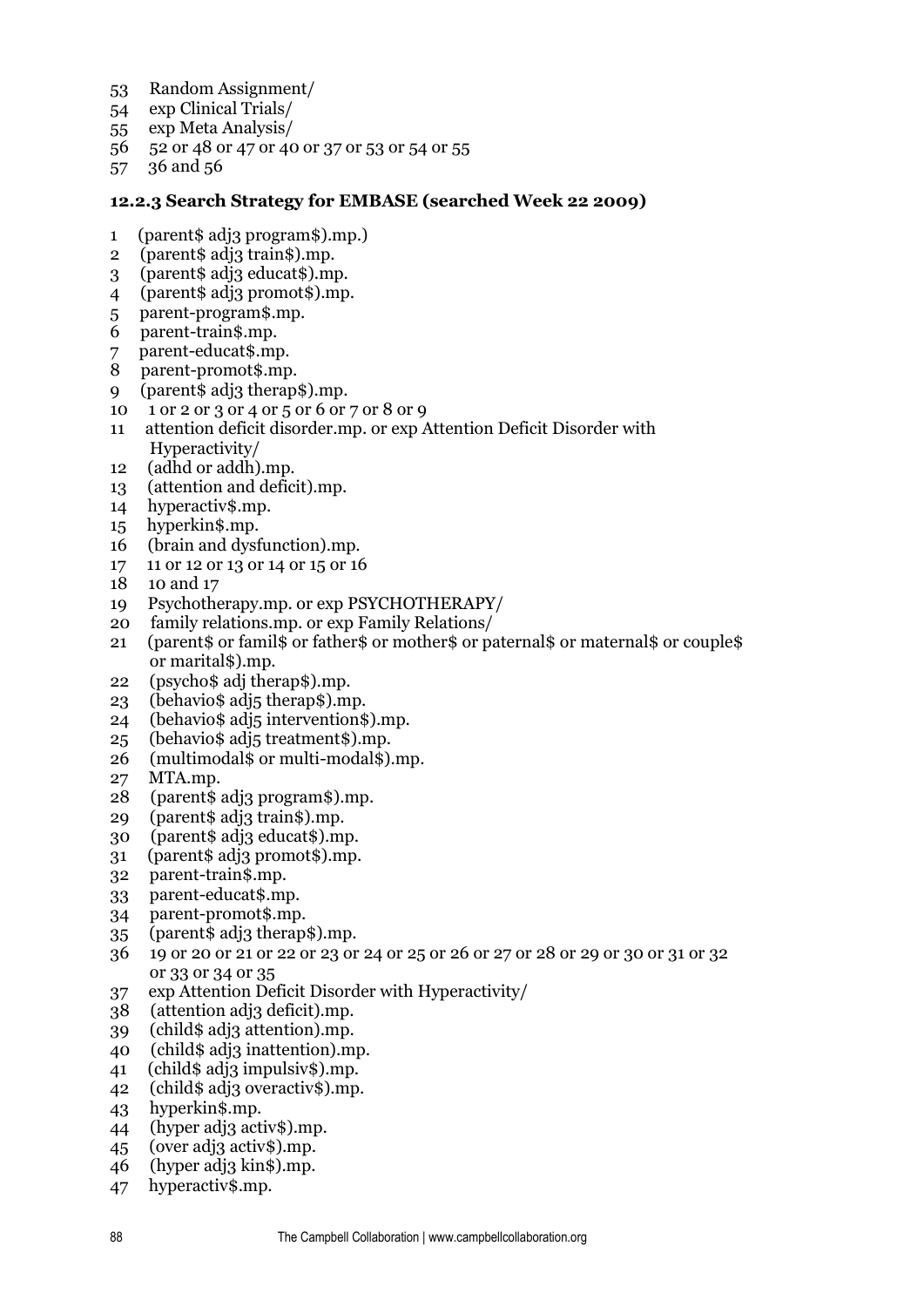- 48 disruptiv\$.mp.
- 49 (adhd or addh).mp.
- 50 (ad hd or ad??hd).mp.
- 51 (minimal adj brain).mp.
- 52 (brain and dysfunction).mp.
- 53 37 or 38 or 39 or 40 or 41 or 42 or 43 or 44 or 45 or 46 or 47 or 48 or 49 or 50 or 51 or 52
- 54 36 and 53
- 55 clin\$.tw.
- 56 trial\$.tw.
- 57 (clin\$ adj3 trial\$).tw.<br>58 singl\$.tw.
- singl\$.tw.
- 59 doubl\$.tw.
- 60 trebl\$.tw.
- 61 tripl\$.tw.
- 62 blind\$.tw.
- 63 mask\$.tw.
- 64 ((singl\$ or doubl\$ or trebl\$ or tripl\$) adj3 (blind\$ or mask\$)).tw.
- 65 randomi\$.tw.
- 66 random\$.tw.
- 67 allocat\$.tw.
- 68 assign\$.tw.
- 69 (random\$ adj3 (allocat\$ or assign\$)).tw.
- 70 crossover.tw.
- 71 70 or 69 or 65 or 64 or 57
- 72 exp Randomized Controlled Trial/
- 73 exp Double Blind Procedure/
- 74 exp Crossover Procedure/
- 75 exp Single Blind Procedure/
- 76 exp RANDOMIZATION/
- 77 72 or 73 or 74 or 75 or 76 or 71
- 78 54 and 77

### **12.2.4 Search Strategy for MEDLINE via Ovid**

- 1 (parent\$ adj3 program\$).mp.
- 2 (parent\$ adj3 train\$).mp.
- 3 (parent\$ adj3 educat\$).mp.
- 4 (parent\$ adj3 promot\$).mp.
- 5 parent-program\$.mp.
- 6 parent-train\$.mp.
- 7 parent-educat\$.mp.<br>8 parent-promot\$.mp
- parent-promot\$.mp.
- 9 (parent\$ adj3 therap\$).mp.
- 10 1 or 2 or 3 or 4 or 5 or 6 or 7 or 8 or 9
- 11 attention deficit disorder.mp. or exp Attention Deficit Disorder with Hyperactivity/
- 12 (adhd or addh).mp.
- 13 (attention and deficit).mp.
- 14 hyperactiv\$.mp.
- 15 hyperkin\$.mp.
- 16 (brain and dysfunction).mp.
- 17 11 or 12 or 13 or 14 or 15 or 16
- 18 10 and 17
- 19 Psychotherapy.mp. or exp PSYCHOTHERAPY/
- 20 family relations.mp. or exp Family Relations/
- 21 (parent\$ or famil\$ or father\$ or mother\$ or paternal\$ or maternal\$ or couple\$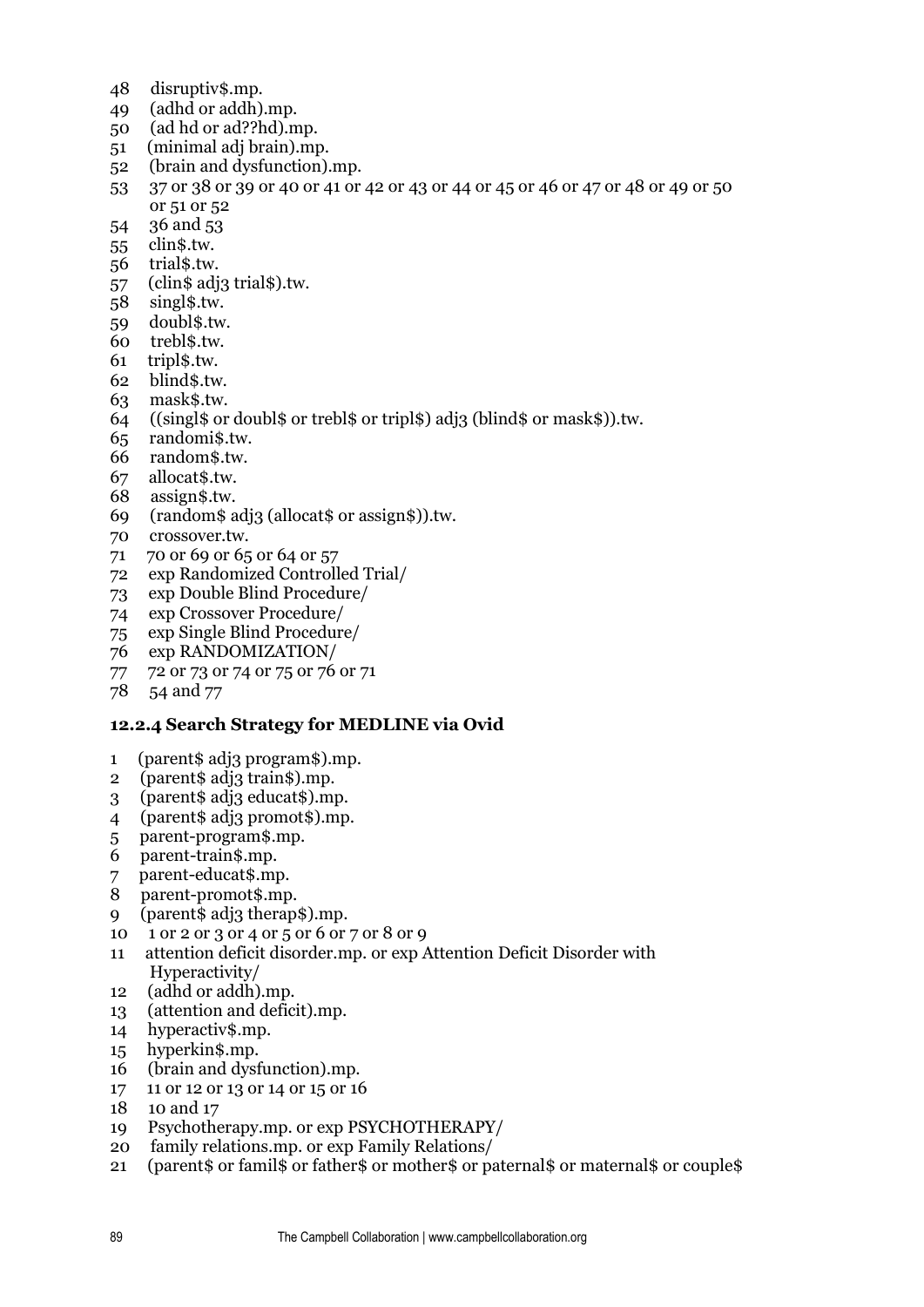or marital\$).mp.

- 22 (psycho\$ adj therap\$).mp.
- 23 (behavio\$ adj5 therap\$).mp.
- 24 (behavio\$ adj5 intervention\$).mp.
- 25 (behavio\$ adj5 treatment\$).mp.
- 26 (multimodal\$ or multi-modal $\overline{\$}$ ).mp.
- 27 MTA.mp.<br>28 (parent\$
- 28 (parent\$ adj3 program\$).mp.
- 29 (parent\$ adj3 train\$).mp.
- 30 (parent\$ adj3 educat\$).mp.
- 31 (parent\$ adj3 promot\$).mp.
- 32 parent-train\$.mp.
- 33 parent-educat\$.mp.
- 34 parent-promot\$.mp.
- 35 (parent\$ adj3 therap\$).mp.
- 36 19 or 20 or 21 or 22 or 23 or 24 or 25 or 26 or 27 or 28 or 29 or 30 or 31 or 32 or 33 or 34 or 35
- 37 exp Attention Deficit Disorder with Hyperactivity/
- 38 (attention adj3 deficit).mp.
- 39 (child\$ adj3 attention).mp.
- 40 (child\$ adj3 inattention).mp.
- 41 (child\$ adj3 impulsiv\$).mp.
- 42 (child\$ adj3 overactiv\$).mp.
- 43 hyperkin\$.mp.
- 44 (hyper adj3 activ\$).mp.
- 45 (over adj3 activ\$).mp.
- 46 (hyper adj3 kin\$).mp.
- 47 hyperactiv\$.mp.
- 48 disruptiv\$.mp.
- 49 (adhd or addh).mp.
- 50 (ad hd or ad??hd).mp.
- 51 (minimal adj brain).mp.
- 52 (brain and dysfunction).mp.
- 53 37 or 38 or 39 or 40 or 41 or 42 or 43 or 44 or 45 or 46 or 47 or 48 or 49 or 50 or 51 or 52
- 54 36 and 53
- 55 clin\$.tw.
- 56 trial\$.tw.
- 57 (clin\$ adj3 trial\$).tw.
- 58 singl\$.tw.
- 59 doubl\$.tw.
- 60 trebl\$.tw.
- 61 tripl\$.tw.
- 62 blind\$.tw.
- 63 mask\$.tw.
- 64 ((singl\$ or doubl\$ or trebl\$ or tripl\$) adj3 (blind\$ or mask\$)).tw.
- 65 randomi\$.tw.
- random\$.tw.
- 67 allocat\$.tw.
- 68 assign\$.tw.
- 69 (random\$ adj3 (allocat\$ or assign\$)).tw.
- 70 crossover.tw.
- 71 70 or 69 or 65 or 64 or 57
- 72 exp Randomized Controlled Trial/
- 73 exp Double Blind Procedure/
- 74 exp Crossover Procedure/
- 75 exp Single Blind Procedure/
- 76 exp RANDOMIZATION/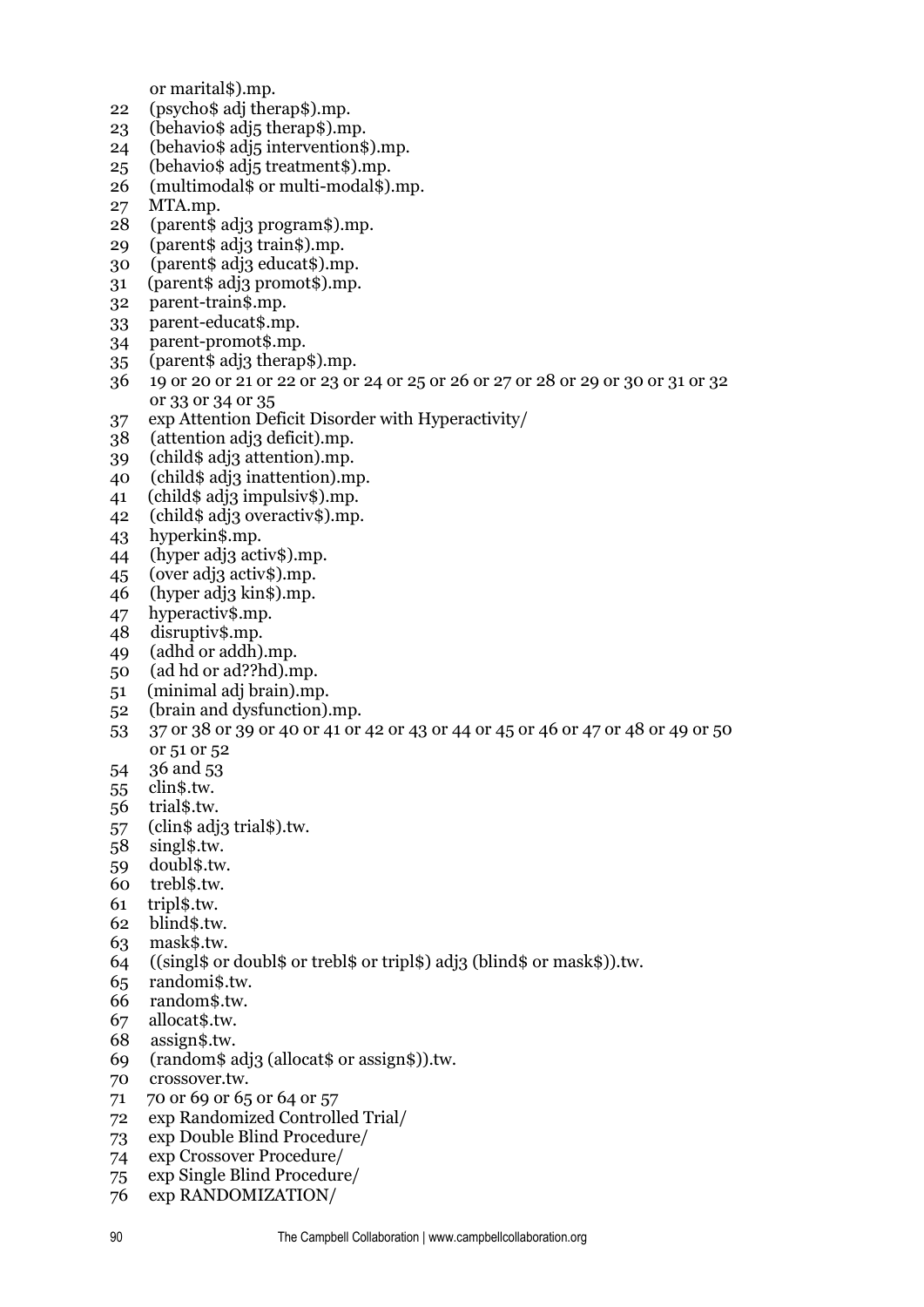- 77 72 or 73 or 74 or 75 or 76 or 71
- 78 54 and 77

## **12.2.5 Search strategy for PsycINFO (last searched May Week 3 2009)**

- 1 Psychotherapy.mp. or exp PSYCHOTHERAPY/
- 2 family relations.mp. or exp Family Relations/
- 3 (parent\$ or famil\$ or father\$ or mother\$ or paternal\$ or maternal\$ or couple\$ or marital\$).mp.
- 4 (psycho\$ adj therap\$).mp.
- 5 (behavio\$ adj5 therap\$).mp.
- 6 (behavio\$ adj5 intervention\$).mp.
- 7 (behavio\$ adj5 treatment\$).mp.<br>8 (multimodal\$ or multi-modal\$)
- 8 (multimodal\$ or multi-modal\$).mp.
- 9 MTA.mp.
- 10 (parent\$ adj3 program\$).mp.
- 11 (parent\$ adj3 train\$).mp.
- 12 (parent\$ adj3 educat\$).mp.
- 13 (parent\$ adj3 promot\$).mp.
- 14 parent-train\$.mp.
- 15 parent-educat\$.mp.
- 16 parent-promot\$.mp.
- 17 (parent\$ adj3 therap\$).mp.
- 18 1 or 2 or 3 or 4 or 5 or 6 or 7 or 8 or 9 or 10 or 11 or 12 or 13 or 14 or 15 or 16 or 17
- 19 exp Attention Deficit Disorder with Hyperactivity/
- 20 (attention adj3 deficit).mp.
- 21 (child\$ adj3 attention).mp.
- 22 (child\$ adj3 inattention).mp.
- 23 (child\$ adj3 impulsiv\$).mp.
- 24 (child\$ adj3 overactiv\$).mp.
- 25 hyperkin\$.mp.
- 26 (hyper adj3 activ\$).mp.
- 27 (over adj3 activ\$).mp.<br>28 (hyper adj3 kin\$).mp.
- $(hyper \ adi3 \ kin \$ .mp.
- 29 hyperactiv\$.mp.
- 30 disruptiv\$.mp.
- 31 (adhd or addh).mp.
- 32 (ad hd or ad??hd).mp.
- 33 (minimal adj brain).mp.
- 34 (brain and dysfunction).mp.
- 35 19 or 20 or 21 or 22 or 23 or 24 or 25 or 26 or 27 or 28 or 29 or 30 or 31 or 32 or 33 or 34
- 36 18 and 35
- 37 Treatment Effectiveness Evaluation/
- 38 exp Treatment Outcomes/
- 39 Psychotherapeutic Outcomes/
- 40 PLACEBO/
- 41 exp Followup Studies/
- 42 placebo\$.tw.
- 43 random\$.tw.
- 44 comparative stud\$.tw.
- 45 randomi#ed controlled trial\$.tw.
- 46 (clinical adj3 trial\$).tw.
- 47 (research adj3 design).tw.
- 48 (evaluat\$ adj3 stud\$).tw.
- 49 (prospectiv\$ adj3 stud\$).tw.
- 50 ((singl\$ or doubl\$ or trebl\$ or tripl\$) adj3 (blind\$ or mask\$)).tw.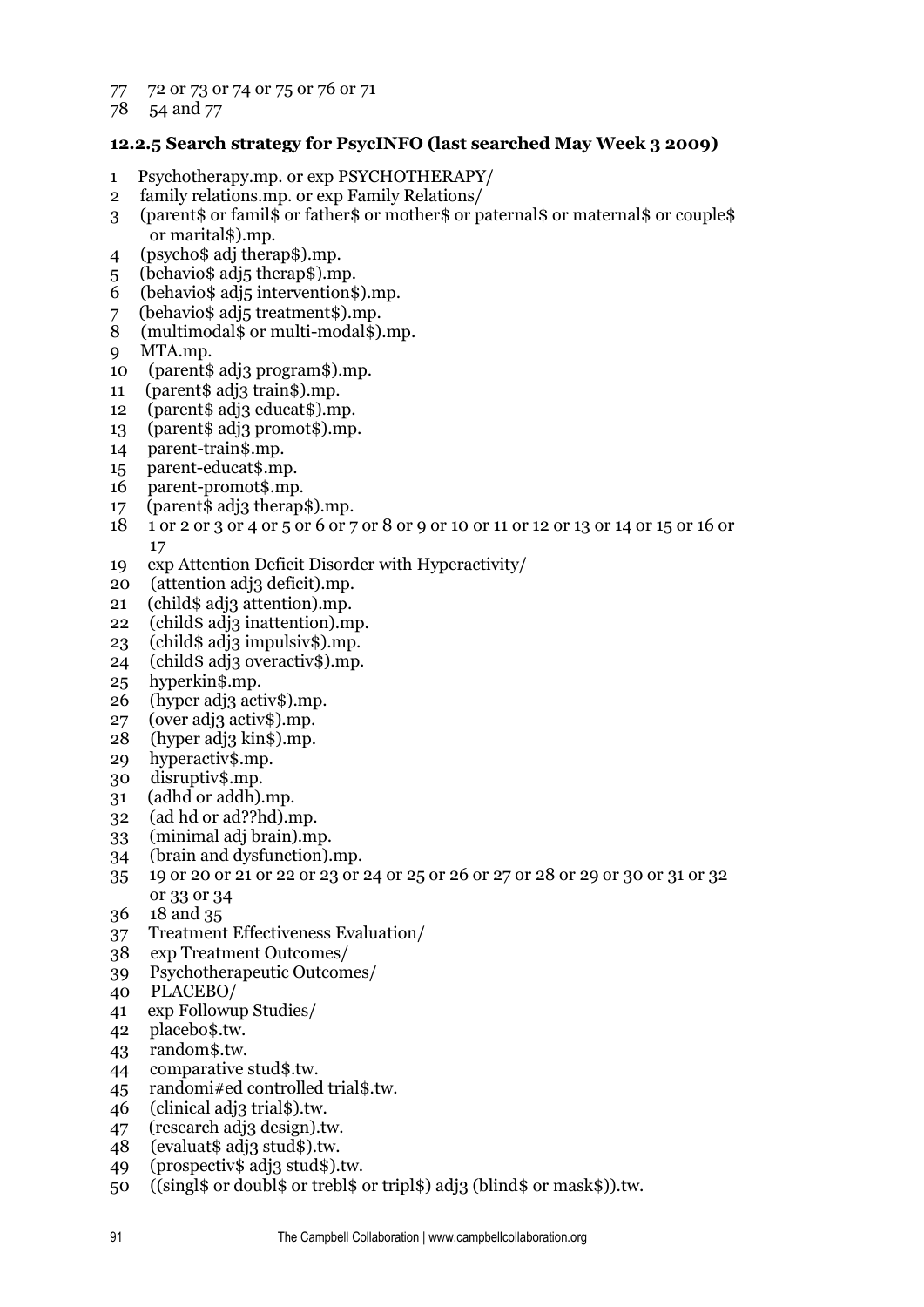- 51 control\$.tw.
- 52 51 or 43 or 41 or 49 or 48 or 44 or 37 or 42 or 38 or 50 or 46 or 40 or 39 or 47 or 45
- 53 36 and 52

## **12.2.6 Dissertation Abstracts International was searched through Dissertation Express**

(adhd OR addh OR attention deficit OR minimal brain dysfunction OR hyperkinetic syndrome)

#### **12.2.7 metaRegister**

(adhd OR addh OR attention deficit OR minimal brain dysfunction OR hyperkinetic syndrome)

#### **12.3 SEARCH STRATEGIES USED SEPTEMBER 2010**

# **12.3.1 Cochrane Central Database of Controlled Trials (CENTRAL) 2010 Issue 3 (searched 14 September 2010)**

#1 MeSH descriptor Psychotherapy explode all trees #2 MeSH descriptor Family Relations explode all trees #3 (parent\* or famil\* or father\* or mother\* or paternal\* or maternal\* or couple\* or marital\*) #4 (psycho\* therap\*) #5 (behavio\* near therap\*) #6 behavio\* near intervention\* #7 behavio\* near treatment\* #8 multimodal\* or multi-modal\* #9 (mta) #10 (parent\* near program\*) #11 parent\* near train\* #12 parent\* near educat\* #13 parent\* near promot\* #14 parent-train\* #15 parent-educat\* #16 parent-promot\* #17 parent\* near therap\* #18 (#1 OR #2 OR #3 OR #4 OR #5 OR #6 OR #7 OR #8 OR #9 OR #10 OR #11 OR #12 OR #13 OR #14 OR #15 OR #16 OR #17) #19 MeSH descriptor Attention Deficit and Disruptive Behavior Disorders explode all trees #20 attention near deficit #21 child\* near attention #22 child\* near inattention #23 child\* near impulsiv\* #24 child\* near overactiv\* #25 hyperkin\* #26 hyper near activ\* #27over near activ\* #28 hyper near kin\* #29 hyperactiv\* #30 disruptiv\* #31 adhd or addh #32 ad next hd #33 minimal next brain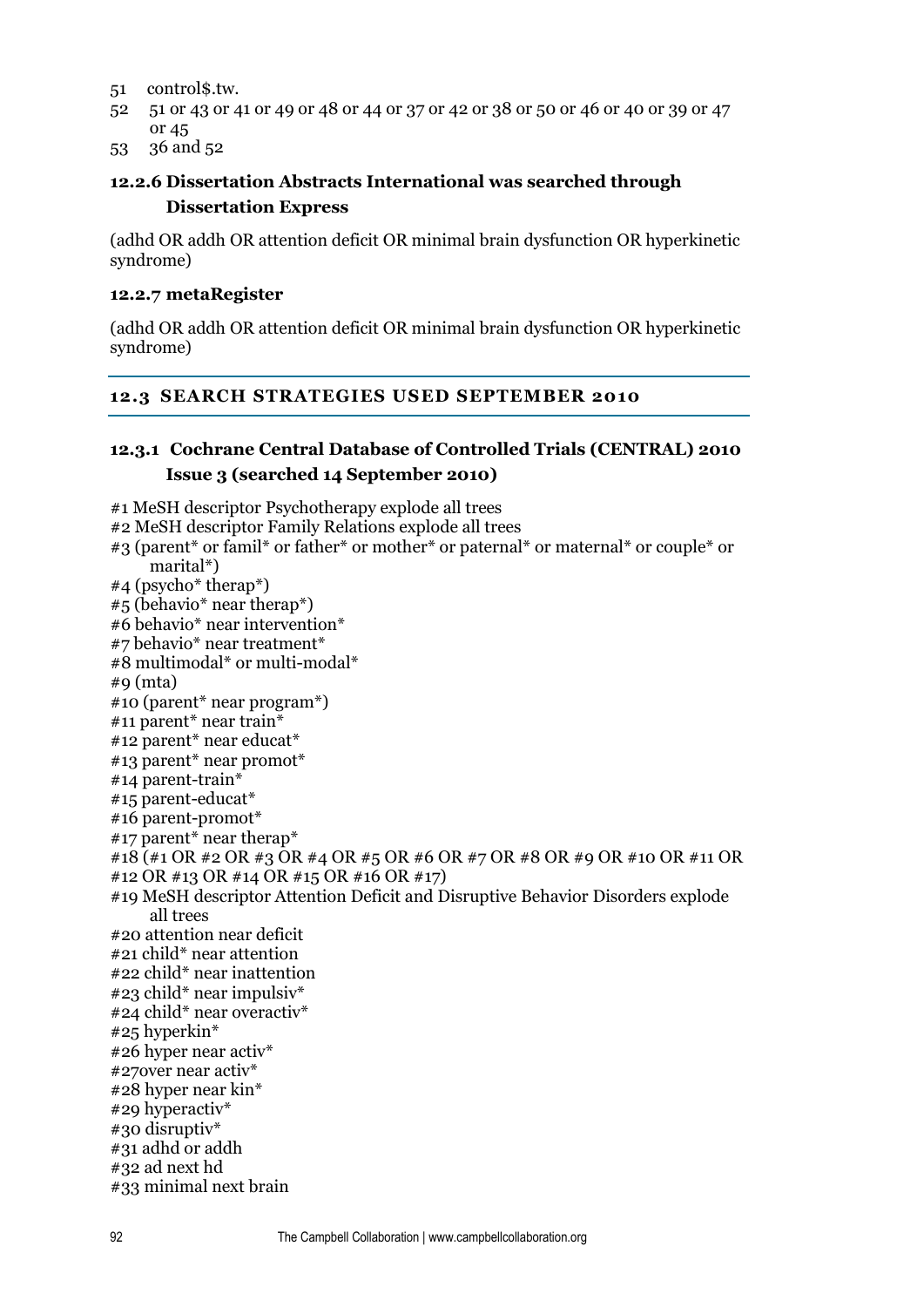#34 brain and dysfunction #35(#19 OR #20 OR #21 OR #22 OR #23 OR #24 OR #25 OR #26 OR #27 OR #28 OR #29 OR #30 OR #31 OR #32 OR #33 OR #34) #36 (#18 AND #35)

## **12.3.2 Search strategy for CINAHL via EBSCOhost (searched 13 September 2010)**

S55 S37 and S54 S54 S38 or S39 OR S40 OR S41 OR S42 OR S43 OR S44 OR S45 OR S46 OR S47 OR S48 OR S49 OR S50 OR S51 OR S52 S53 S38 or S39 or S40 or S41 or S42 or S43 or S44 or S45 or S46 or S47 or S48 or S49 or S50 or S51 or S52 S52 allocat\* random\* S51 (MH "Quantitative Studies") S50 (MH "Placebos") S49 placebo\* S48 random\* allocat\* S47 (MH "Random Assignment") S46 (Randomi?ed control\* trial\*)  $S45$  (singl\* mask\*)  $S44$  (doubl\* mask\*)  $S43$  (tripl\* mask\*)  $S<sub>42</sub>$  (trebl\* mask\*)  $S41$  (trebl\* blind\*) S<sub>40</sub> (tripl<sup>\*</sup> blind<sup>\*</sup>)  $S_39$  (doubl\* blind\*)  $S_38$  (singl\* blind\*) S37 S19 and S36 Limiters - Published Date from: 20090501-20100931 S36 S20 or S21 or S22 or S23 or S24 or S25 or S26 or S27 or S28 or S29 or S30 or S31 or S32 or S33 or S34 or S35 S35 (MH "Attention Deficit Hyperactivity Disorder") S34 (brain and dysfunction) S33 (minimal brain) S32 (ad hd or ad??hd) S31 (adhd or addh) S30 disruptiv\* S29 hyperactiv\* S28 (hyper n3 kin\*) S27 (over n3 activ\*) S26 (hyper n3 activ\*) S25 hyperkin\* S23 (child\* n3 impulsiv\*) S22 (child\* n3 inattention) S21 (child\* n3 attention) S20 (attention n3 deficit) S19 S18 or S17 or S16 or S15 or S14 or S13 or S12 or S11 or S10 or S9 or S8 or S7 or S6 or S5 or S4 or S3 or S2 or S1 S<sub>18</sub> (parent<sup>\*</sup> n<sub>3</sub> therap<sup>\*</sup>) S17 parent-promot\* S16 parent-educat\* S15 parent-train\* S14 (parent\* n3 promot\*) S13 (parent\* n3 educat\*) S12 (parent\* n3 train\*) S<sub>11</sub> (parent<sup>\*</sup> n<sub>3</sub> program<sup>\*</sup>) S10 (multimodal\* or multi-modal\*) S9 (behavio\* n5 treatment\*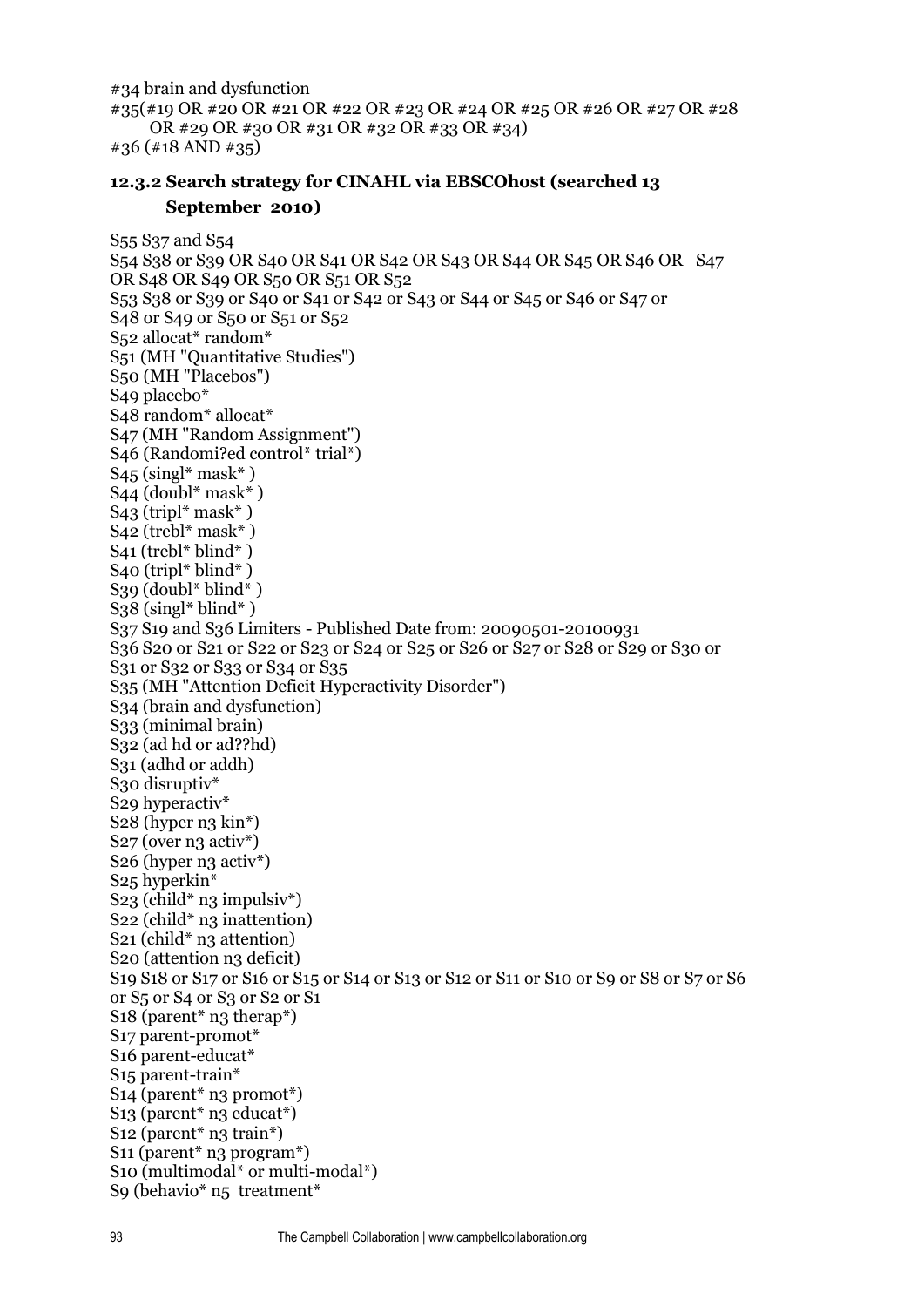S8 (behavio\* n5 intervention\* S7 (behavio\* n5 therap\*) S6 (psycho\* N1 therap\*) S5 parent\* or famil\* or father\* or mother\* or paternal\* or maternal\* or couple\* or marital\* S4 (MH "Family Relations+") S<sub>3</sub> family relation\* S2 (MH "Psychotherapy+")

S1 Psychotherapy

# **12.3.3 Search Strategy for EMBASE: 1980 to 2010 Week 36 (searched 24 September 2010)**

- 1 (parent\$ adj3 program\$).mp.
- 2 (parent\$ adj3 train\$).mp.
- 3 (parent\$ adj3 educat\$).mp.
- 4 (parent\$ adj3 promot\$).mp.
- 5 parent-program\$.mp.
- 6 parent-train\$.mp.
- 7 parent-educat\$.mp.
- 8 parent-promot\$.mp.
- 9 (parent\$ adj3 therap\$).mp.
- 10 1 or 2 or 3 or 4 or 5 or 6 or 7 or 8 or 9
- 11 attention deficit disorder.mp. or exp Attention Deficit Disorder with Hyperactivity/
- 12 (adhd or addh).mp.
- 13 (attention and deficit).mp.
- 14 hyperactiv\$.mp.
- 15 hyperkin\$.mp.
- 16 (brain and dysfunction).mp.
- 17 11 or 12 or 13 or 14 or 15 or 16
- 18 10 and 17
- 19 Psychotherapy.mp. or exp PSYCHOTHERAPY/
- 20 family relations.mp. or exp Family Relations/
- 21 (parent\$ or famil\$ or father\$ or mother\$ or paternal\$ or maternal\$ or couple\$ or marital\$).mp.
- 22 (psycho\$ adj therap\$).mp.
- 23 (behavio\$ adj5 therap\$).mp.
- 24 (behavio\$ adj5 intervention\$).mp.
- 25 (behavio\$ adj5 treatment\$).mp.
- 26 (multimodal\$ or multi-modal\$).mp.
- 27 MTA.mp.
- 28 (parent\$ adj3 program\$).mp.
- 29 (parent\$ adj3 train\$).mp.
- 30 (parent\$ adj3 educat\$).mp.
- 31 (parent\$ adj3 promot\$).mp.)
- 32 parent-train\$.mp.
- 33 parent-educat\$.mp.
- 34 parent-promot\$.mp.
- 35 (parent\$ adj3 therap\$).mp.
- 36 19 or 20 or 21 or 22 or 23 or 24 or 25 or 26 or 27 or 28 or 29 or 30 or 31 or 32 or 33 or 34 or 35
- 37 exp Attention Deficit Disorder with Hyperactivity/
- 38 (attention adj3 deficit).mp.
- 39 (child\$ adj3 attention).mp.
- 40 (child\$ adj3 inattention).mp.
- 41 (child\$ adj3 impulsiv\$).mp.
- 42 (child\$ adj3 overactiv\$).mp.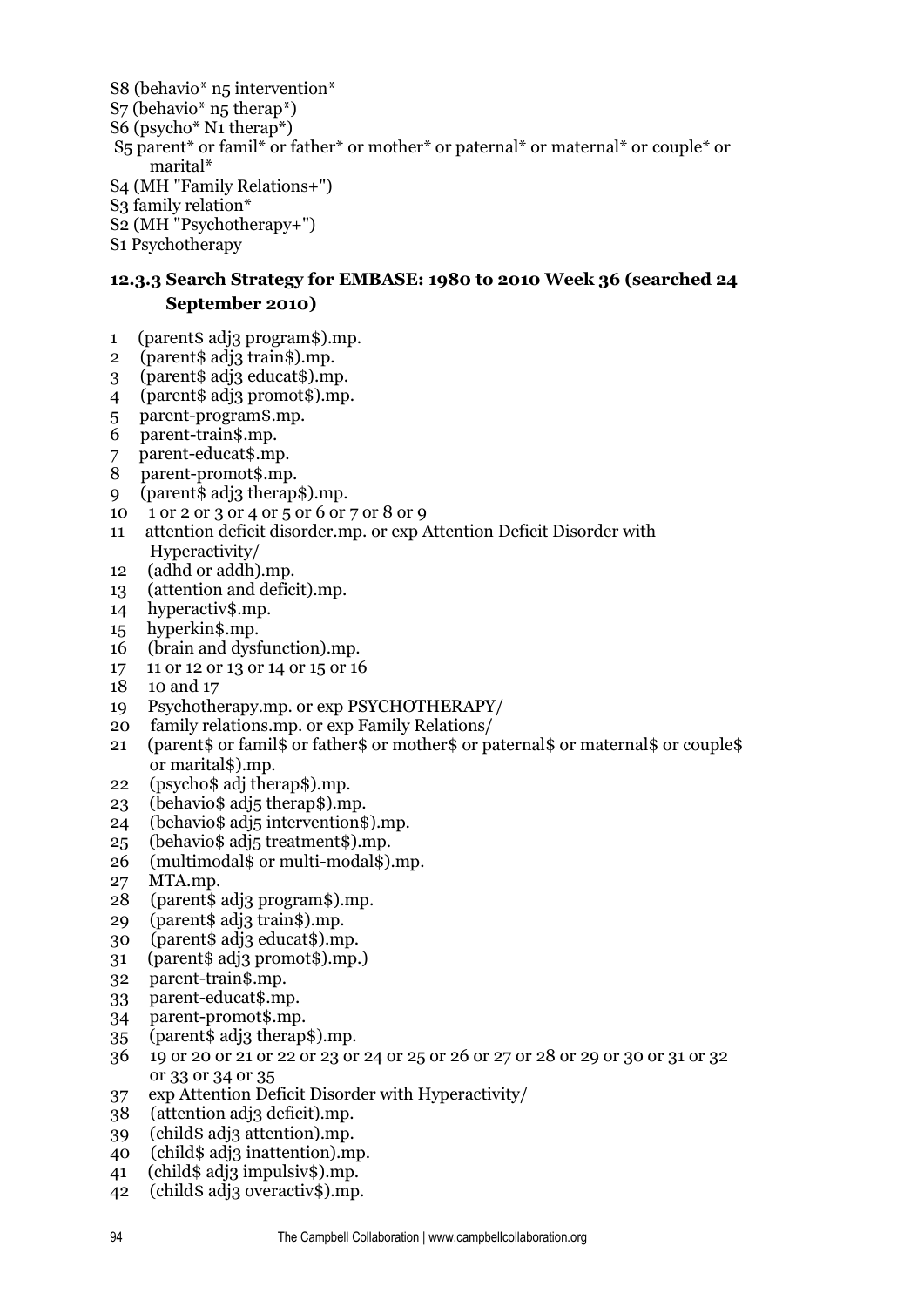- 43 hyperkin\$.mp.
- 44 (hyper adj3 activ\$).mp.
- 45 (over adj3 activ\$).mp.
- 46 (hyper adj3 kin\$).mp.
- 47 hyperactiv\$.mp.
- 48 disruptiv\$.mp.
- 49 (adhd or addh).mp.
- 50 (ad hd or ad??hd).mp.
- 51 (minimal adj brain).mp.
- 52 (brain and dysfunction).mp.
- 53 37 or 38 or 39 or 40 or 41 or 42 or 43 or 44 or 45 or 46 or 47 or 48 or 49 or 50 or 51 or 52
- 54 36 and 53
- 55 clin\$.tw.
- 56 trial\$.tw.
- 57 (clin\$ adj3 trial\$).tw.
- 58 singl\$.tw.
- 59 doubl\$.tw.
- 60 trebl\$.tw.
- 61 tripl\$.tw.
- 62 blind\$.tw.
- 63 mask\$.tw.
- 64 ((singl\$ or doubl\$ or trebl\$ or tripl\$) adj3 (blind\$ or mask\$)).tw.
- 65 randomi\$.tw.
- 66 random\$.tw.
- 67 allocat\$.tw.
- 68 assign\$.tw.
- 69 (random\$ adj3 (allocat\$ or assign\$)).tw.
- 70 crossover.tw.
- 71 70 or 69 or 65 or 64 or 57
- 72 exp Randomized Controlled Trial/
- 73 exp Double Blind Procedure/
- 74 exp Crossover Procedure/
- 75 exp Single Blind Procedure/
- 76 exp RANDOMIZATION/
- 77 72 or 73 or 74 or 75 or 76 or 71
- 78 54 and 77
- 79 limit 78 to yr="2008 -Current"

# **12.3.4 Search Strategy for MEDLINE 1950 to September 2010 (searched 14 September 2010)**

- 1 Psychotherapy.mp. or exp PSYCHOTHERAPY/
- 2 family relations.mp. or exp Family Relations/
- 3 (parent\$ or famil\$ or father\$ or mother\$ or paternal\$ or maternal\$ or couple\$ or marital\$).mp.
- 4 (psycho\$ adj therap\$).mp.
- 5 (behavio\$ adj5 therap\$).mp.
- 6 (behavio\$ adj5 intervention\$).mp.
- 7 (behavio\$ adj5 treatment\$).mp.
- 8 (multimodal\$ or multi-modal\$).mp.
- 9 MTA.mp.
- 10 (parent\$ adj3 program\$).mp.
- 11 (parent\$ adj3 train\$).mp.
- 12 (parent\$ adj3 educat\$).mp.
- 13 (parent\$ adj3 promot\$).mp.
- 14 parent-train\$.mp.
- 15 parent-educat\$.mp.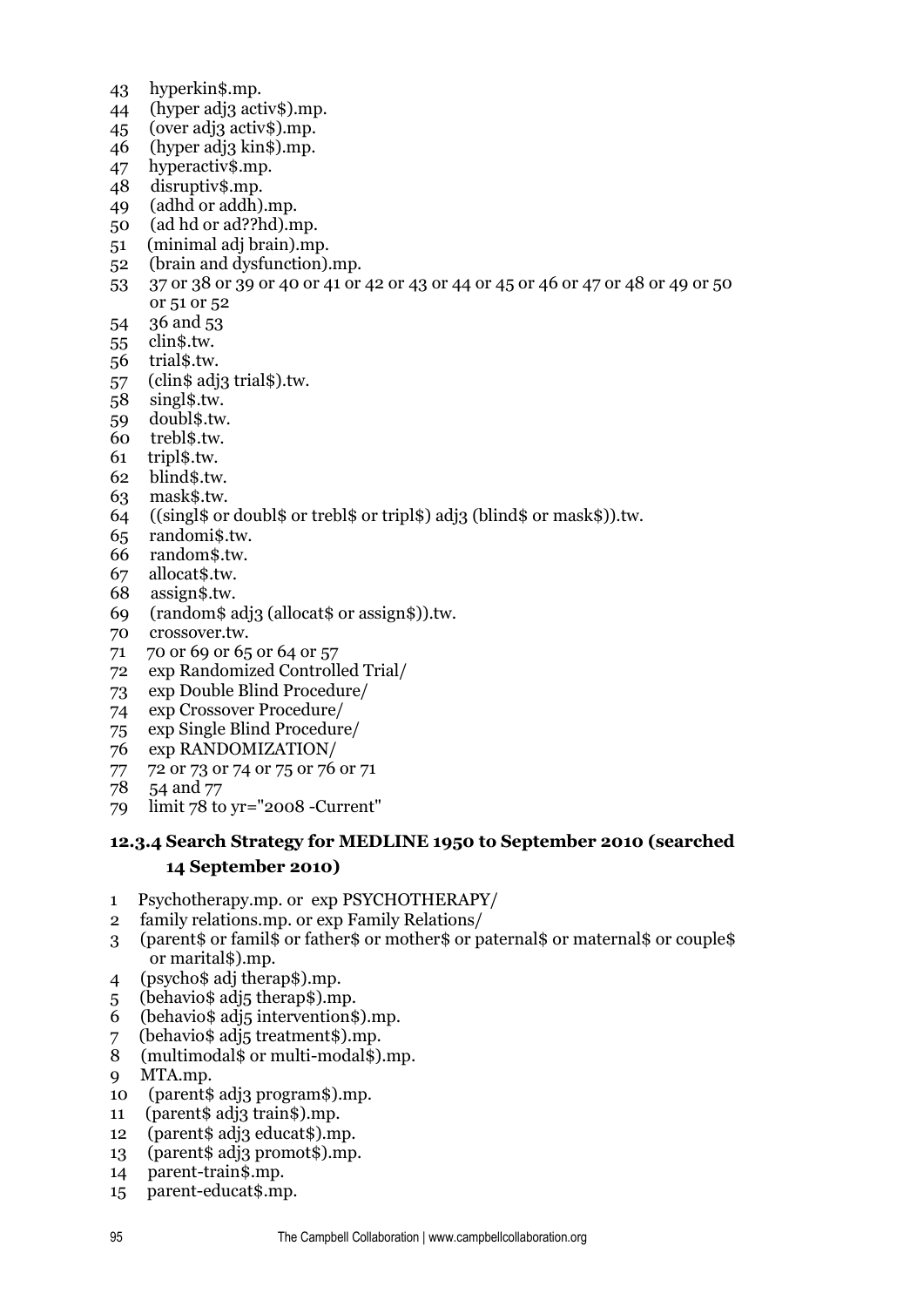- 16 parent-promot\$.mp.
- 17 (parent\$ adj3 therap\$).mp.
- 18 1 or 2 or 3 or 4 or 5 or 6 or 7 or 8 or 9 or 10 or 11 or 12 or 13 or 14 or 15 or 16 or 17
- 19 exp Attention Deficit Disorder with Hyperactivity/
- 20 (attention adj3 deficit).mp.
- 21 (child\$ adj3 attention).mp.
- 22 (child\$ adj3 inattention).mp.
- 23 (child\$ adj3 impulsiv\$).mp.
- 24 (child\$ adj3 overactiv\$).mp.
- 25 hyperkin\$.mp.
- 26 (hyper adj3 activ\$).mp.
- 27 (over adj3 activ\$).mp.
- 28 (hyper adj3 kin\$).mp.
- 29 hyperactiv\$.mp.
- 30 disruptiv\$.mp.
- 31 (adhd or addh).mp.
- 32 (ad hd or ad??hd).mp.
- 33 (minimal adj brain).mp.
- 34 (brain and dysfunction).mp.
- 35 19 or 20 or 21 or 22 or 23 or 24 or 25 or 26 or 27 or 28 or 29 or 30 or 31 or 32 or 33 or 34
- 36 18 and 35
- 37 randomized controlled trial.pt.
- 38 controlled clinical trial.pt.
- 39 randomized.ab.
- 40 placebo.ab.
- 41 drug therapy.fs.
- 42 randomly.ab.
- 43 trial.ab.
- 44 groups.ab.
- 45 37 or 38 or 39 or 40 or 41 or 42 or 43 or 44
- 46 humans.sh.
- 47 45 and 46<br>48 36 and 47
- 36 and 47
- 49 limit 48 to yr="2009 -Current"

# **12.3.5 Search strategy for PsycINFO 1806 to September Week 1 2010 (searched 13 September 2010)**

- 1 Psychotherapy.mp. or exp PSYCHOTHERAPY/
- 2 family relations.mp. or exp Family Relations/
- 3 (parent\$ or famil\$ or father\$ or mother\$ or paternal\$ or maternal\$ or couple\$ or marital\$).mp.
- 4 (psycho\$ adj therap\$).mp.
- 5 (behavio\$ adj5 therap\$).mp.
- 6 (behavio\$ adj5 intervention\$).mp.
- 7 (behavio\$ adj5 treatment\$).mp.
- 8 (multimodal\$ or multi-modal\$).mp.
- 9 MTA.mp.
- 10 (parent\$ adj3 program\$).mp.)
- 11 (parent\$ adj3 train\$).mp.
- 12 (parent\$ adj3 educat\$).mp.
- 13 (parent\$ adj3 promot\$).mp.
- 14 parent-train\$.mp.
- 15 parent-educat\$.mp.
- 16 parent-promot\$.mp.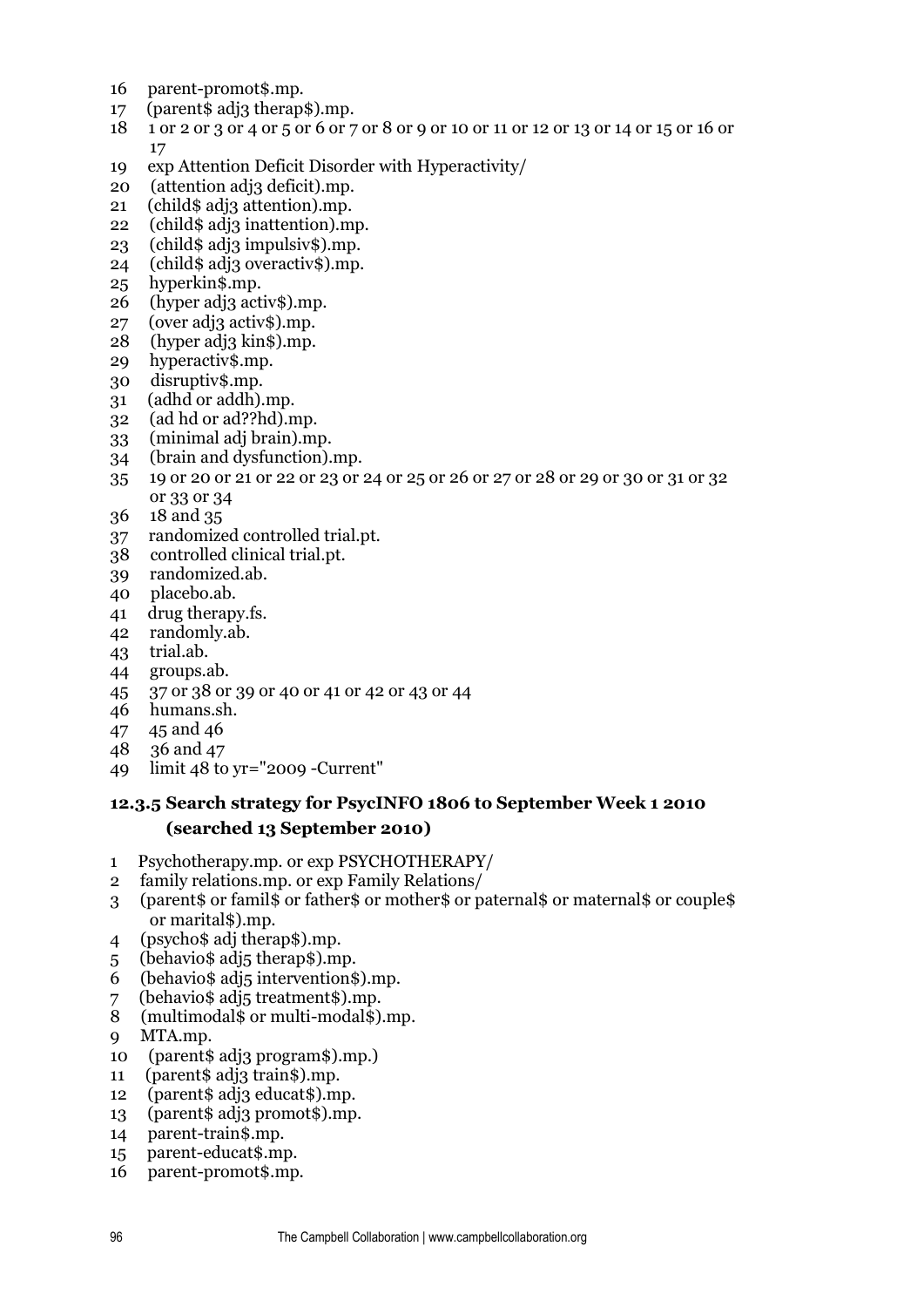- 17 (parent\$ adj3 therap\$).mp.
- 18 1 or 2 or 3 or 4 or 5 or 6 or 7 or 8 or 9 or 10 or 11 or 12 or 13 or 14 or 15 or 16 or 17
- 19 exp Attention Deficit Disorder with Hyperactivity/
- 20 (attention adj3 deficit).mp.
- 21 (child\$ adj3 attention).mp.
- 22 (child\$ adj3 inattention).mp.
- 23 (child\$ adj3 impulsiv\$).mp.
- 24 (child\$ adj3 overactiv\$).mp.
- 25 hyperkin\$.mp.
- 26 (hyper adj3 activ\$).mp.
- 27 (over adj3 activ\$).mp.
- 28 (hyper adj3 kin\$).mp.
- 29 hyperactiv\$.mp.
- 30 disruptiv\$.mp.
- 31 (adhd or addh).mp.
- 32 (ad hd or ad??hd).mp. [mp=title, abstract, heading word, table of contents, key concepts]
- 33 (minimal adj brain).mp.
- 34 (brain and dysfunction).mp.
- 35 19 or 20 or 21 or 22 or 23 or 24 or 25 or 26 or 27 or 28 or 29 or 30 or 31 or 32 or 33 or 34
- 36 18 and 35 (14495)
- 37 Treatment Effectiveness Evaluation/
- 38 exp Treatment Outcomes/
- 39 Psychotherapeutic Outcomes/
- 40 PLACEBO/
- 41 exp Followup Studies/
- 42 placebo\$.tw.
- 43 random\$.tw.
- 44 comparative stud\$.tw.
- 45 randomi#ed controlled trial\$.tw.
- 46 (clinical adj3 trial\$).tw.
- 47 (research adj3 design).tw.
- 48 (evaluat\$ adj3 stud\$).tw.
- 49 (prospectiv\$ adj3 stud\$).tw.
- 50 ((singl\$ or doubl\$ or trebl\$ or tripl\$) adj3 (blind\$ or mask\$)).tw.
- 51 control\$.tw.
- 52 51 or 43 or 41 or 49 or 48 or 44 or 37 or 42 or 38 or 50 or 46 or 40 or 39 or 47 or 45
- 53 36 and 52
- 54 limit 53 to yr="2009 -Current"

# **12.3.6 Dissertation Abstracts International was searched through Dissertation Express (searched 14 September 2010)**

(adhd OR addh OR attention deficit OR minimal brain dysfunction OR hyperkinetic syndrome)

## **12.3.7 The metaRegister of Controlled Trials (mRCT) (searched 14 September 2010)**

(adhd OR addh OR attention deficit OR minimal brain dysfunction OR hyperkinetic syndrome)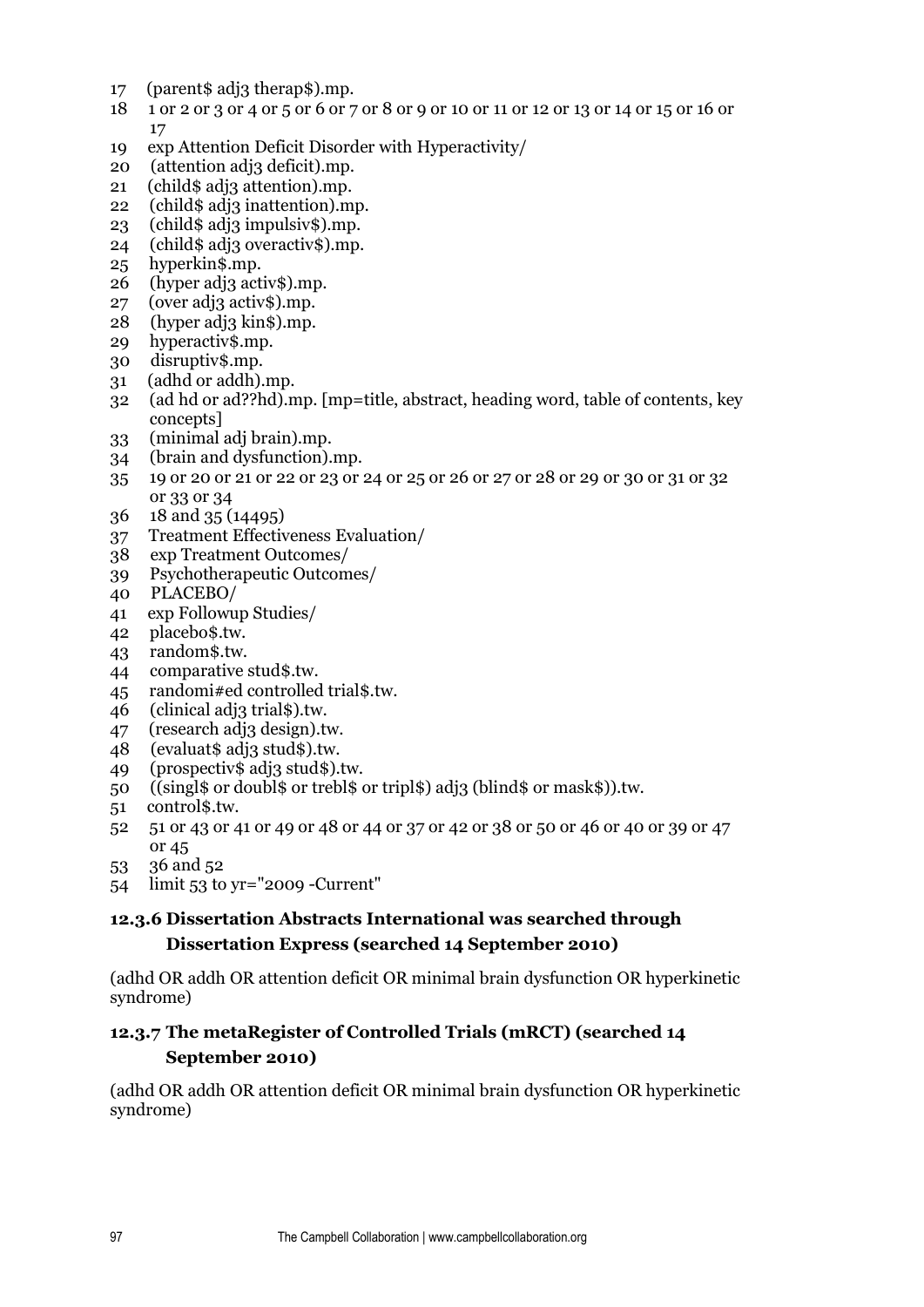## **12.4 ADDITIONAL METHODS FOR FUTURE UPDATE**

## **12.4.1 Measures of treatment effect**

### *12.4.1.1.1 Binary data*

For dichotomous (binary) data, the odds ratio with a 95% confidence interval will be used to summarise results within each study. The odds ratio is chosen because it has statistical advantages relating to its sampling distribution and its suitability for modelling, and because it is a relative measure and so can be used to combine studies.

## *12.4.1.1.2 Categorical data*

Where results are reported in short ordinal scales, the methods of Whitehead and Jones will be used to produce a single odds ratio from each trial (Whitehead 1994). If sufficient detail is not available we will consider analysing such scales as continuous data, after investigating skew and appropriateness.

## **12.4.2 Unit of analysis issues**

## *12.4.2.1.1 Cluster-randomised trials*

Where trials have used clustered randomisation, we anticipate that study investigators would have presented their results after appropriately controlling for clustering effects (robust standard errors or hierarchical linear models). If it is unclear whether a cluster-randomised trial has used appropriate controls for clustering, the study investigators will be contacted for further information. Where appropriate controls were not used, individual participant data will be requested and re-analysed using multilevel models which control for clustering. Following this, effect sizes and standard errors will be meta-analysed in RevMan using the generic inverse method (RevMan 2008). If appropriate controls were not used and individual participant data is not available, statistical guidance will be sought from the Cochrane Methods Group and external experts as to which method to apply to the published results in an attempt to control for clustering. Our preferred method (if there is insufficient information to control for clustering) will be to perform a sensitivity analysis assuming a variety of intraclass correlations (ICCs) from standard tables or using those from other similar studies in the field. As a last resort, outcome data may be entered into RevMan using individuals as the units of analysis, and then sensitivity analysis will be used to assess the potential biasing effects of inadequately controlled clustered trials (Donner 2001).

## **12.4.3 Assessment of reporting biases**

To investigate the possibility of reporting biases, including publication bias, funnel plots will be drawn (Egger 1997; Sterne 2001; Deeks 2005;). In the event of asymmetry, the reviewers will seek input from methodologists, including the